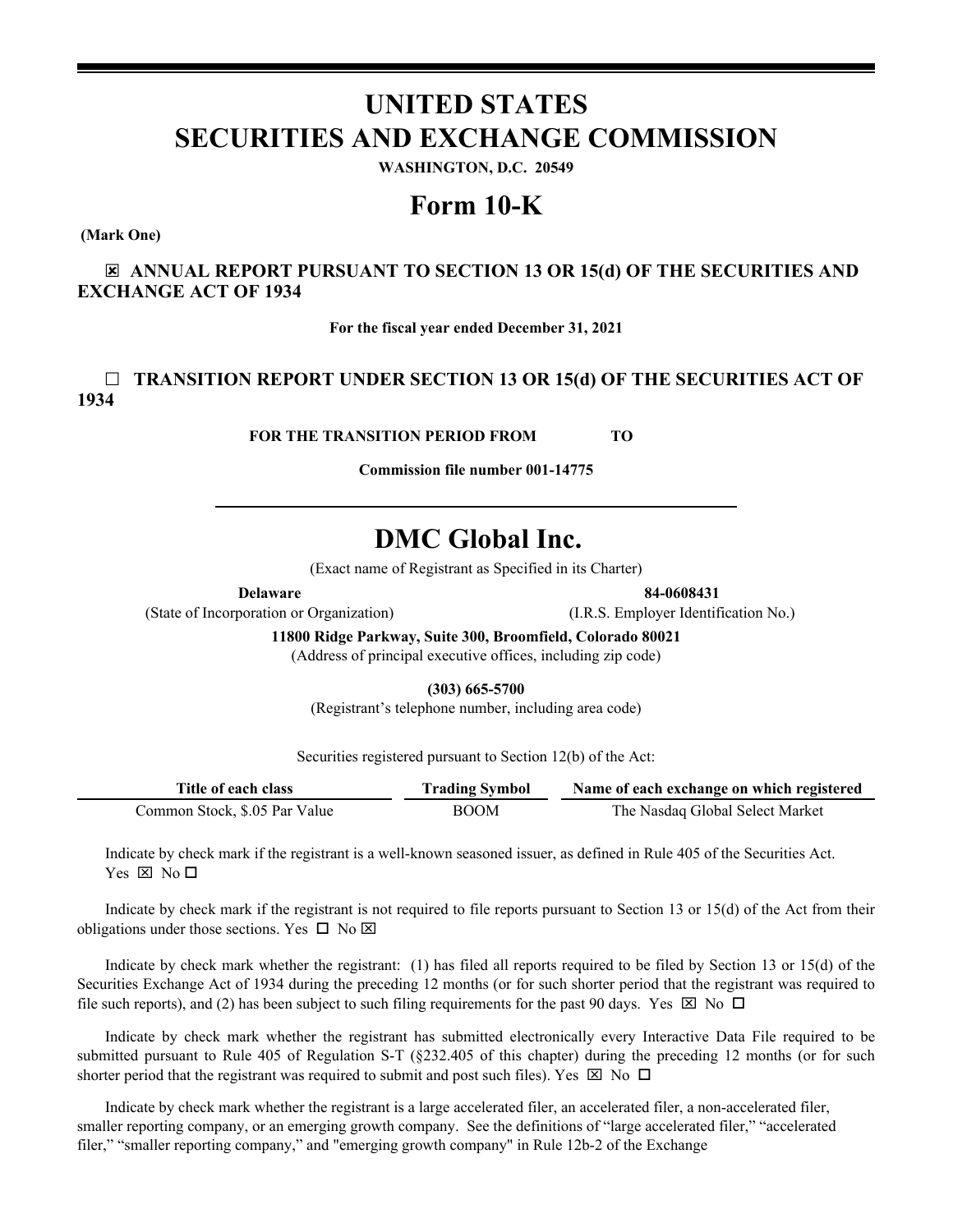Act.

Large accelerated filer  $\boxtimes$  Accelerated filer  $\Box$ 

Non-accelerated filer  $\square$ 

Emerging growth company  $\Box$ 

If an emerging growth company, indicate by check mark if the registrant has elected not to use the extended transition period for complying with any new or revised financial accounting standards provided pursuant to Section 13(a) of the Exchange Act.  $\square$ 

Indicate by check mark whether the registrant has filed a report on and attestation to its management's assessment of the effectiveness of its internal control over financial reporting under Section 404(b) of the Sarbanes-Oxley Act (15 U.S.C. 7262(b)) by the registered public accounting firm that prepared or issued its audit report.  $\boxtimes$ 

Indicate by check mark whether the registrant is a shell company (as defined in Rule 12b-2 under the Act). Yes  $\Box$  No  $\boxtimes$ 

The approximate aggregate market value of the voting stock held by non-affiliates of the registrant was \$775,759,269 as of June 30, 2021.

The number of shares of Common Stock outstanding was 19,346,275 as of February 28, 2022.

Certain information required by Items 10, 11, 12, 13 and 14 of Form 10-K is incorporated by reference into Part III hereof from the registrant's proxy statement for its 2022 Annual Meeting of Stockholders, which is expected to be filed with the Securities and Exchange Commission ("SEC") within 120 days of the close of the registrant's fiscal year ended December 31, 2021.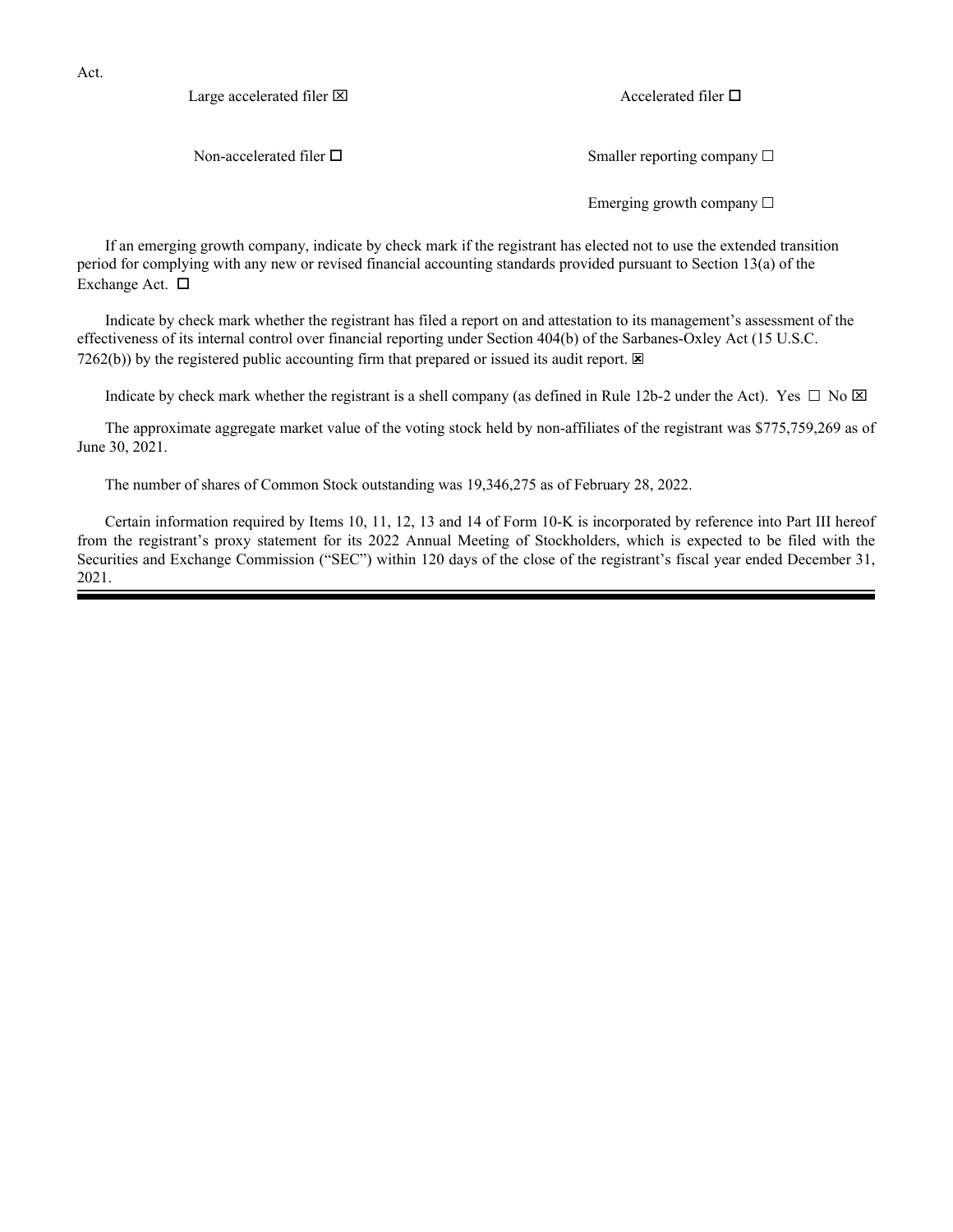# **TABLE OF CONTENTS**

<span id="page-2-0"></span>

|                   |                                                                                                                        | Page                     |
|-------------------|------------------------------------------------------------------------------------------------------------------------|--------------------------|
| Part I            |                                                                                                                        |                          |
| Item 1.           | <b>Business</b>                                                                                                        | $\mathbf{\underline{1}}$ |
| Item 1A.          | <b>Risk Factors</b>                                                                                                    | 14                       |
| Item 1B.          | <b>Unresolved Staff Comments</b>                                                                                       | 31                       |
| Item 2.           | Properties                                                                                                             | 31                       |
| Item 3.           | <b>Legal Proceedings</b>                                                                                               | 35                       |
| Item 4.           | <b>Mine Safety Disclosures</b>                                                                                         | 36                       |
|                   |                                                                                                                        |                          |
| Part II           |                                                                                                                        | 37                       |
| Item $5.$         | Market for Registrant's Common Equity, Related Stockholder Matters and Issuer Purchases of<br><b>Equity Securities</b> | 37                       |
| Item 6.           | <b>Selected Financial Data</b>                                                                                         | 39                       |
| Item 7.           | Management's Discussion and Analysis of Financial Condition and Results of Operations                                  | 40                       |
| Item 7A.          | <b>Ouantitative and Oualitative Disclosures about Market Risk</b>                                                      | $\frac{54}{5}$           |
| Item 8.           | <b>Financial Statements and Supplementary Data</b>                                                                     | 56                       |
| Item 9.           | Changes in and Disagreements with Accountants on Accounting and Financial Disclosure                                   | 93                       |
| Item 9A.          | <b>Controls and Procedures</b>                                                                                         | 94                       |
| Item 9B.          | <b>Other Information</b>                                                                                               | 98                       |
|                   |                                                                                                                        |                          |
| Part III          |                                                                                                                        | 99                       |
| Item 10.          | Directors, Executive Officers and Corporate Governance                                                                 | 99                       |
| Item 11.          | <b>Executive Compensation</b>                                                                                          | 99                       |
| Item 12.          | Security Ownership of Certain Beneficial Owners and Management and Related Stockholder<br><b>Matters</b>               | 99                       |
| Item 13.          | Certain Relationships and Related Transactions, and Director Independence                                              | 99                       |
| Item 14.          | <b>Principal Accounting Fees and Services</b>                                                                          | 99                       |
|                   |                                                                                                                        |                          |
| Part IV           |                                                                                                                        | <b>100</b>               |
| Item 15.          | <b>Exhibits and Financial Statement Schedules</b>                                                                      | 100                      |
|                   |                                                                                                                        |                          |
| <b>Signatures</b> |                                                                                                                        | 103                      |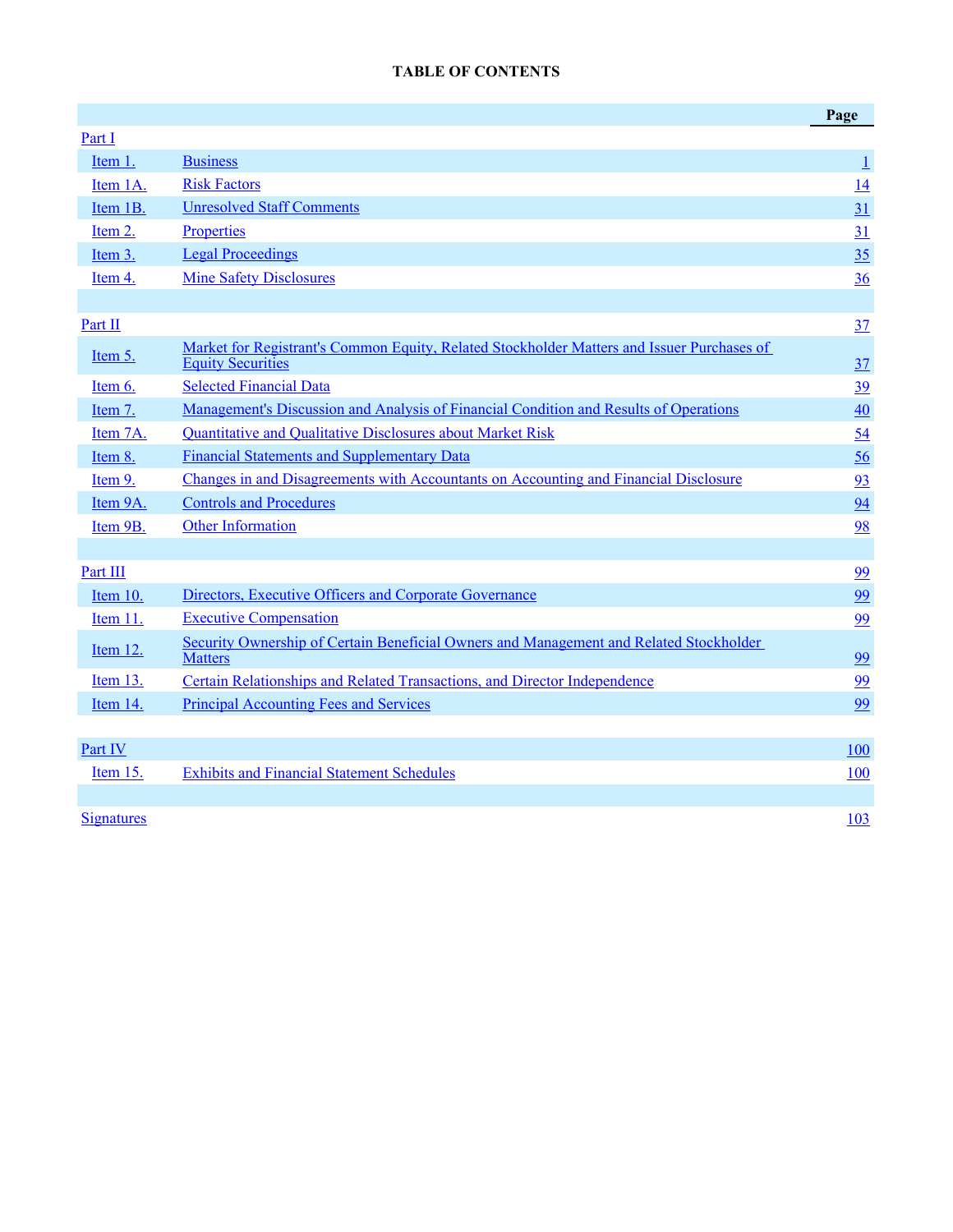## **PART I**

#### <span id="page-3-0"></span>**ITEM 1. Business**

*References made in this Annual Report on Form 10-K to "we", "our", "us", "DMC", "DMC Global" and the "Company" refer to DMC Global Inc. and its consolidated subsidiaries. Unless stated otherwise, all dollar figures in this report are presented in thousands (000s).*

#### **Overview**

DMC Global Inc. ("DMC", "we", "us", "our", or the "Company") is a diversified holding company. Today, DMC's portfolio consists of Arcadia, DynaEnergetics, and NobelClad, which collectively address the architectural building products, energy, industrial processing and transportation markets. Arcadia supplies architectural building products, including exterior and interior framing systems, curtain walls, windows, doors, interior partitions, and highly engineered windows and doors for the high-end residential market. DynaEnergetics designs, manufactures and distributes products utilized by the global oil and gas industry principally for the perforation of oil and gas wells. NobelClad is a leader in the production of explosion-welded clad metal plates for use in the construction of corrosion resistant industrial processing equipment and specialized transition joints. Both DynaEnergetics and NobelClad operate globally through an international network of manufacturing, distribution and sales facilities. See Note 8 within Item 8 — Financial Statements and Supplementary Data for net sales, operating income, and total assets for each of our segments.

#### **Our Strategy**

Our diversified segments each provide a suite of unique technical products to niche sectors of the global energy, industrial and infrastructure markets, and each has established a strong position in the markets in which it participates. DMC's objective is to identify well-run businesses and strong management teams and support them with long-term capital and strategic, legal, technology and operating resources. Our approach helps our portfolio companies grow core businesses, launch new initiatives, upgrade technologies and systems to support their long-term strategy, and make acquisitions that improve their competitive positions and expand their markets. DMC's culture is to foster local innovation versus centralized control and to stand behind our businesses in ways that truly add value.

On December 23, 2021, as part of our strategy of building a diversified portfolio of industry-leading businesses with differentiated products and services, DMC completed the acquisition of 60% of the membership interests (the "Purchased Interests") of Arcadia Products, LLC, a Colorado limited liability company resulting from the conversion of Arcadia, Inc. following a tax reorganization (collectively, "Arcadia"). The purchase was pursuant to an Equity Purchase Agreement dated December 16, 2021 and consideration for the Purchased Interests was \$282.7 million and consisted of (a) cash of approximately \$261.0 million and (b) approximately \$21.7 million in shares of the Company's common stock, par value \$0.05 per share, subject to certain adjustments for working capital, cash and indebtedness, among other items.

#### **Business Segments**

#### *Arcadia*

Arcadia is a leading provider of architectural building products and operates in two divisions – Commercial and Residential

#### **Commercial**

Arcadia's Commercial division is comprised of its exteriors business ("Commercial Exteriors") and Wilson Partitions. The Commercial Exteriors business designs, engineers, fabricates and finishes aluminum framing systems, windows, curtain walls, storefronts and entrance systems comprising the exterior of buildings. It operates as an integrated network of facilities, with anodized and painted aluminum component products manufactured in Vernon, California, and multiple locations providing localized support. This business focuses on products targeted to regional needs and preferences, and product availability with short lead times. Commercial Exteriors locations serve a loyal customer base consisting primarily of glazing contractors, subcontractors, commercial architects, and designers in growing commercial markets in the western and southwestern U.S. In 2021, Commercial Exteriors division accounted for approximately 73% of Arcadia's net sales.

Arcadia's commercial interiors business, which operates under the name "Wilson Partitions," serves commercial framing and partitions markets across the U.S. It provides interior framing systems, aluminum doors, sliding systems and glazing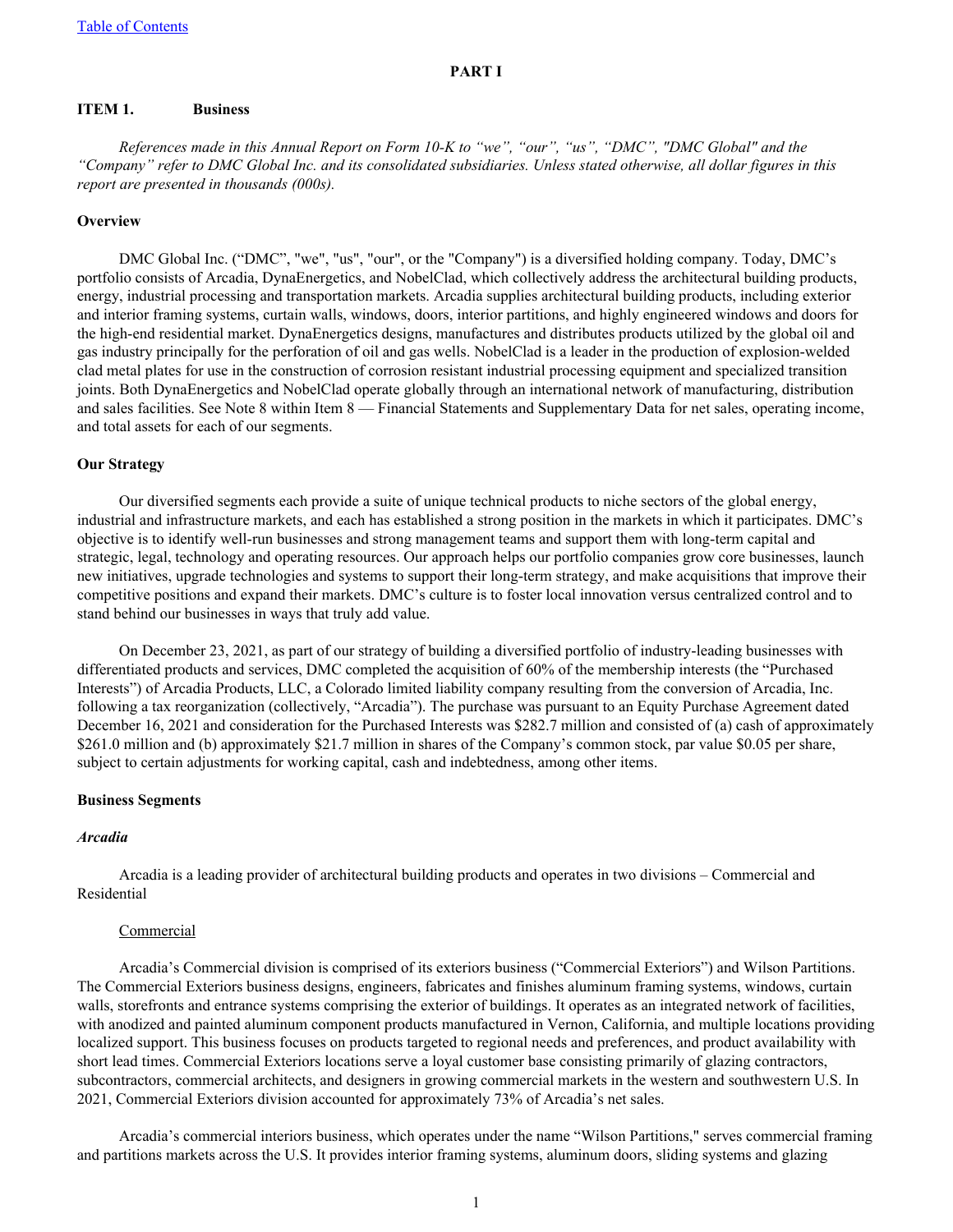systems. It is supported by manufacturing facilities in California, Connecticut and Texas. Wilson Partitions provides products for new construction and for repairs and remodels, and focuses on product capabilities, including noise control, fire rating, built-to-order custom finishes, and other functional and aesthetic features. Wilson Partitions has a national market base, which is supported by leveraging its facilities and a national sales force. In 2021, Wilson Partitions accounted for approximately 10% of Arcadia's net sales.

#### Residential

The Arcadia residential business. sometimes referred to as "Arcadia Custom," serves the national high-end residential real estate market and is supported by facilities in Arizona, California, and Connecticut. Arcadia Custom provides a complete offering of custom, fully fabricated aluminum, steel and wood windows and doors to luxury homes and mixed-use markets. The Arcadia Custom team works closely with architects, owners, contractors and installers to provide support throughout the planning, design and installation phases of a residential construction process. In fiscal 2021, Arcadia Custom accounted for approximately 17% of Arcadia's net sales.

#### *Business Strategy*

Arcadia's overall business strategy is to use its efficient manufacturing base to provide high-quality products that meet customers' needs and preferences at attractive margins. The Commercial division maintains a strong focus on customer service, high product quality, a complete product offering, product availability, and industry-leading lead times. This has allowed the Commercial division to cultivate a highly diversified and long-tenured customer base and create significant competitive advantages relative to other exterior building products manufacturers. Arcadia seeks to continue to drive strong margins through increased productivity, cost management, integration and supply chain optimization and to deliver long-term organic growth through capacity expansion and growing Arcadia's presence and market share in targeted geographic markets.

In Arcadia Custom, we strive to provide a broad offering of high quality products for luxury homes, while focusing on improving manufacturing efficiency and driving margin improvement. Arcadia Custom's plans to deliver growth by removing capacity constraints and optimizing our sales force and dealer network.

Historically, Arcadia has looked to strategic acquisitions to broaden its product offerings and broaden access to markets, and management plans to continue to monitor opportunities for strategic acquisitions.

#### *Environmental Sustainability*

Arcadia operates its businesses with an ongoing focus on environmental sustainability, including hazardous waste recycling and initiatives aimed at reducing waste. All of Arcadia's commercial building products and many of our residential products are made from aluminum and can be specified with recycled aluminum content. A substantial portion of Arcadia's residential projects use steel (the most recycled building material in the world), and most of its steel products are recyclable.

Many of our architectural products help architects, developers, and building owners achieve their energy-efficiency and sustainability goals, by improving energy performance, thereby reducing greenhouse gas emissions, providing daylight and natural ventilation, and increasing comfort and safety for occupants. Arcadia offers high-performance products that comply with the Leadership in Energy and Environmental Design (LEED) Green Building Rating System. In addition, we offer a wide range of renovation solutions to help modernize aging buildings, providing significantly improved energy performance. Arcadia is committed to continuing to develop more energy efficient products for our customers.

#### *Operations*

Arcadia is headquartered in Vernon, California and operates four manufacturing facilities and 11 fabrication and distribution facilities. Anodized and painted aluminum components are manufactured in Arcadia's Vernon, California facilities, with additional painting and manufacturing capacity in its Tucson, Arizona and Connecticut facilities.

#### *Products*

The Commercial Exterior division manufactures, assembles and sells aluminum window and door systems, as well as architectural components. These include architectural framing systems, curtain and window walls, entrances and sun control products. Our product offerings allow architects to create distinctive looks for buildings such as office towers, hotels, education and athletic facilities, health care facilities, government buildings, retail centers, mixed use and multi-family residential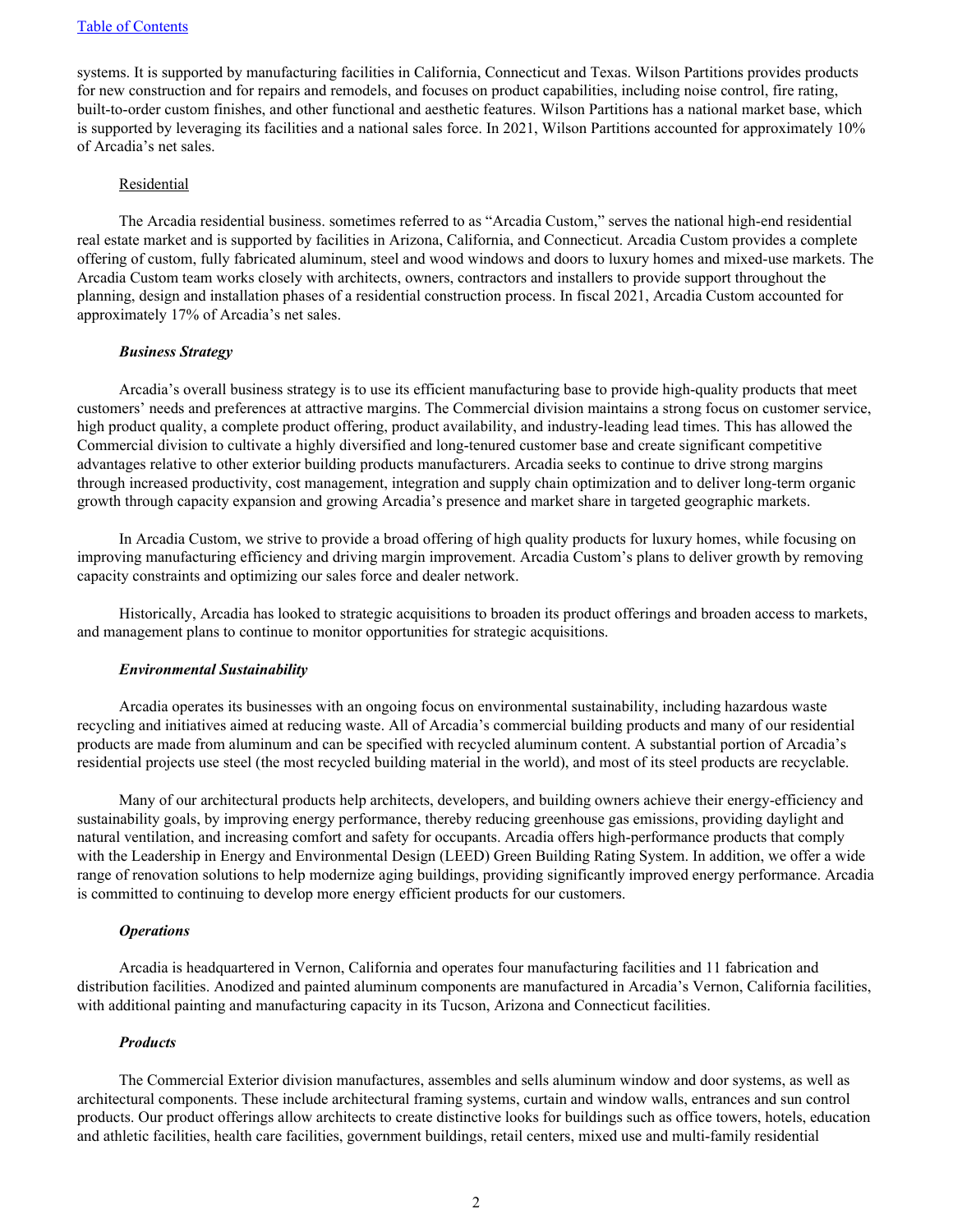buildings, while also meeting functional requirements such as energy efficiency, hurricane, blast and other impact resistance and/or sound control.

Wilson Partitions manufactures and sells door framing systems, aluminum doors, sliding systems and glazing systems.

Arcadia Custom designs and manufacturers thermally broken steel and aluminum windows and doors and custom wood doors and windows. Custom windows are often sold with glass included.

We offer product and service warranties that we believe are competitive for the markets in which our products are sold. The nature and extent of these warranties depend upon the product, the market and, in some cases, the customer being served.

#### *Suppliers and Raw Materials*

The raw materials used in each of Arcadia's businesses are primarily commodities. Specifically, Arcadia uses aluminum in our commercial products and glass, aluminum, steel and wood in our residential products. The availability, quality, and costs of many of these commodities have fluctuated, and may continue to fluctuate, over time and are primarily sourced in North America. Generally, we have been able to address price increases in our product pricing to customers. The results of operations can be impacted by a delay between the time of a raw material cost increase and our price capture.

Raw materials are generally available from numerous sources. Aluminum is our most important raw materials, and we currently source from several major suppliers. We generally have good relationships with our suppliers and strive to proactively manage raw materials availability and pricing.

#### *Competition*

#### **Commercial**

The North American commercial construction market is highly fragmented. Competitive factors include price, product quality, product attributes and performance, reliable service, on-time delivery, lead-time, project management, technical engineering and design services. To protect and enhance our competitive position, we maintain strong relationships with our customers and strive to provide value to all persons in the value chain. There is a great deal of competition in the North American commercial window and storefront manufacturing industry, and the Commercial division competes against several national, regional and local aluminum window and storefront manufacturers, as well as regional paint and anodizing finishing companies.

With respect to Arcadia's Commercial division, we believe our low-cost manufacturing platform, supply chain management, broad product offering, product quality and availability, industry-leading lead times and highly diversified and long-tenured customer base, create significant competitive advantages relative to many other exterior building products manufacturers.

#### Arcadia Custom

Arcadia Custom faces competition nationally from several large, well-known competitors and from many smaller regional competitors. Competitive factors include product quality and design, aesthetics, dealer relationships and relationships with architects and luxury home builders.

#### *Marketing, Sales, Distribution*

The Commercial division relies on a reputation for strong customer service, quality products and competitive lead times to maintain and attract customers. It has strong relationships with local glaziers, installers, and subcontractors.

Wilson Partitions sells through a national in-house sales force.

Arcadia Custom's sales strategy focuses on direct selling through a national internal sales team that markets our products to architects and luxury home builders. The sales team also focuses on attracting and retaining dealers by striving to consistently provide exceptional customer service, leading product designs and quality, technical expertise, and competitive pricing.

#### *Ownership and Management*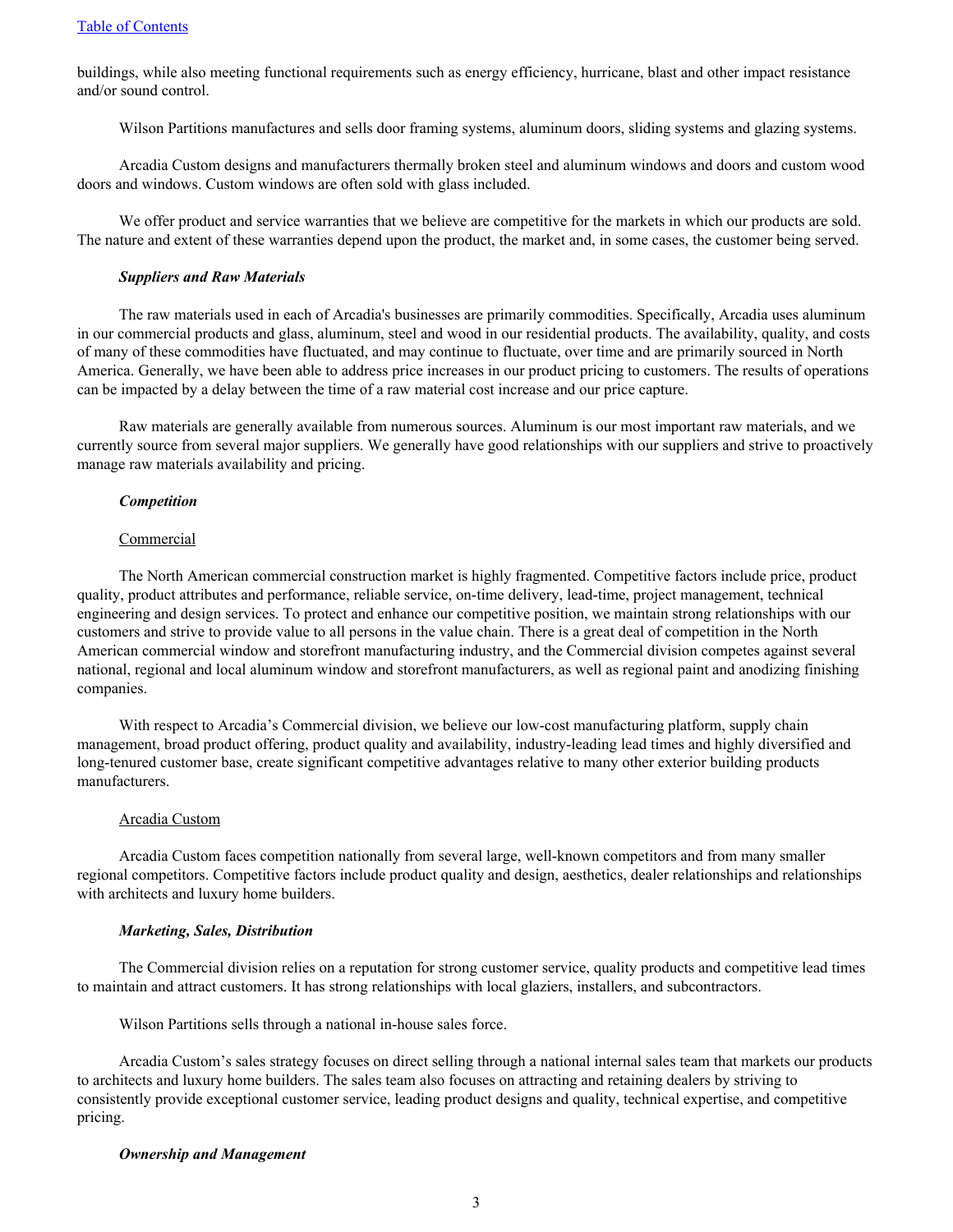Following the closing of the Arcadia acquisition, the Company (through its direct ownership and indirect ownership through DMC Korea) owns 60% of Arcadia and the remaining 40% is owned by New Arcadia Holdings, Inc., which is whollyowned by Synergex Group LLC, Trustee of the Munera Family ESBT, which was previously the majority owner of Arcadia, Inc. ("Munera"). Arcadia is governed by an Operating Agreement among the Company, Arcadia and Munera (the "Operating Agreement"). Pursuant to the Operating Agreement, the Company has the right to appoint four directors to Arcadia's board of directors (the "Board"), one of whom will serve as Chairman of the Board, and Munera will have the right to appoint three directors. If Munera's ownership in Arcadia declines, the number of directors it has the right to appoint will be reduced in the manner set forth in the Operating Agreement. The Board will generally act by majority vote of the directors, but certain matters specified in the Operating Agreement will require the affirmative vote of 80% of the directors.

At any time at or after the third anniversary of the effective date of the Operating Agreement, Munera shall have the right (but not the obligation) to require the Company to purchase (the "Put Option") its interests in Arcadia for a price based on the higher of (a) a value based on the Acquisition purchase price and (b) a multiple of Arcadia's average EBITDA for the preceding two fiscal years and its projected EBITDA for the then-current fiscal year (the "Option Purchase Price"), and the Company shall have the right (but not the obligation) to purchase all of Munera's interests for the same price (the "Call Option"). If the Put Option is exercised, the Option Purchase Price will be paid, at DMC's option, (i) in cash or (ii) 20% in cash and 80% in shares of preferred stock of the Company. If the Company, exercises the Call Option, the Option Purchase Price will be paid in cash. The Operating Agreement also provides for rights of first refusal and "drag-along" rights pursuant to which we could, in certain circumstances, acquire Munera's interests prior to the third anniversary of the effective date of the agreement.

#### *DynaEnergetics*

DynaEnergetics designs, manufactures, markets and sells perforating systems and associated hardware for the global oil and gas industry. During the well drilling process, steel casing is inserted into the well and cemented in place to isolate and support the integrity of the wellbore. A perforating system, which contains a series of specialized explosive shaped charges, is used to punch holes through the casing and cement liner of the well and into the geologic formation surrounding the well bore. The channels created by the shaped charges allow hydrocarbons to flow back into the well bore. When hydraulic fracturing is employed, the perforations and channels also provide a path for the fracturing fluid to enter and return from the formation.

In unconventional wells, multiple perforating systems, which generally range from seven inches to three feet in length, are connected end-to-end into a perforating "string." The string is lowered into the well and then pumped by fluid across the horizontal lateral to the target location within the shale formation. When the perforating system is initiated via an electronic or digital signal from the surface, the shaped charges detonate.DynaEnergetics designs, manufactures and sells all five primary components of a perforating system: the initiation system, shaped charges, detonating cord, gun hardware, and a control panel.

In North America's well-completion industry, perforating components traditionally have been assembled by highly trained personnel at the well site or nearby assembly facility. In 2015, DynaEnergetics began assembling its perforating systems in a controlled environment at its manufacturing facilities. The systems, marketed as DynaStage® (DS) Factory-Assembled, Performance-Assured™ perforating systems, are shipped directly to the customers' well-site or remote shop. Since 2015, DynaEnergetics has added several new DS products to accommodate evolving industry conditions and needs.

#### *Operations*

The DynaEnergetics segment seeks to build on its products and technologies, as well as its sales, supply chain and distribution network. During the three years ended December 31, 2021, 2020 and 2019, the DynaEnergetics segment represented approximately 67%, 64% and 78% of our consolidated net sales, respectively.

DynaEnergetics' manufacturing facilities are located in Germany and the United States. In 2020, DynaEnergetics added two additional automated IS2<sup>TM</sup> detonator lines for a total of six lines at its facility in Troisdorf, Germany. This followed the completion in the fourth quarter of 2018 of 74,000-square feet of new manufacturing, assembly and administrative space on its existing site in Blum, Texas and the commissioning of an additional shaped charge manufacturing line at the Blum facility in 2019, for a total of three shaped charge lines. These investments expanded our global capacity for shaped charge and perforating gun production and improved our delivery and customer service capabilities in our key markets.

#### *Products*

*IS2:* DynaEnergetics has been focused on the advancement of safe and selective perforating products for use in North America's shale, or onshore, unconventional, oil and gas industry. Among these products are the IS2™ Intrinsically Safe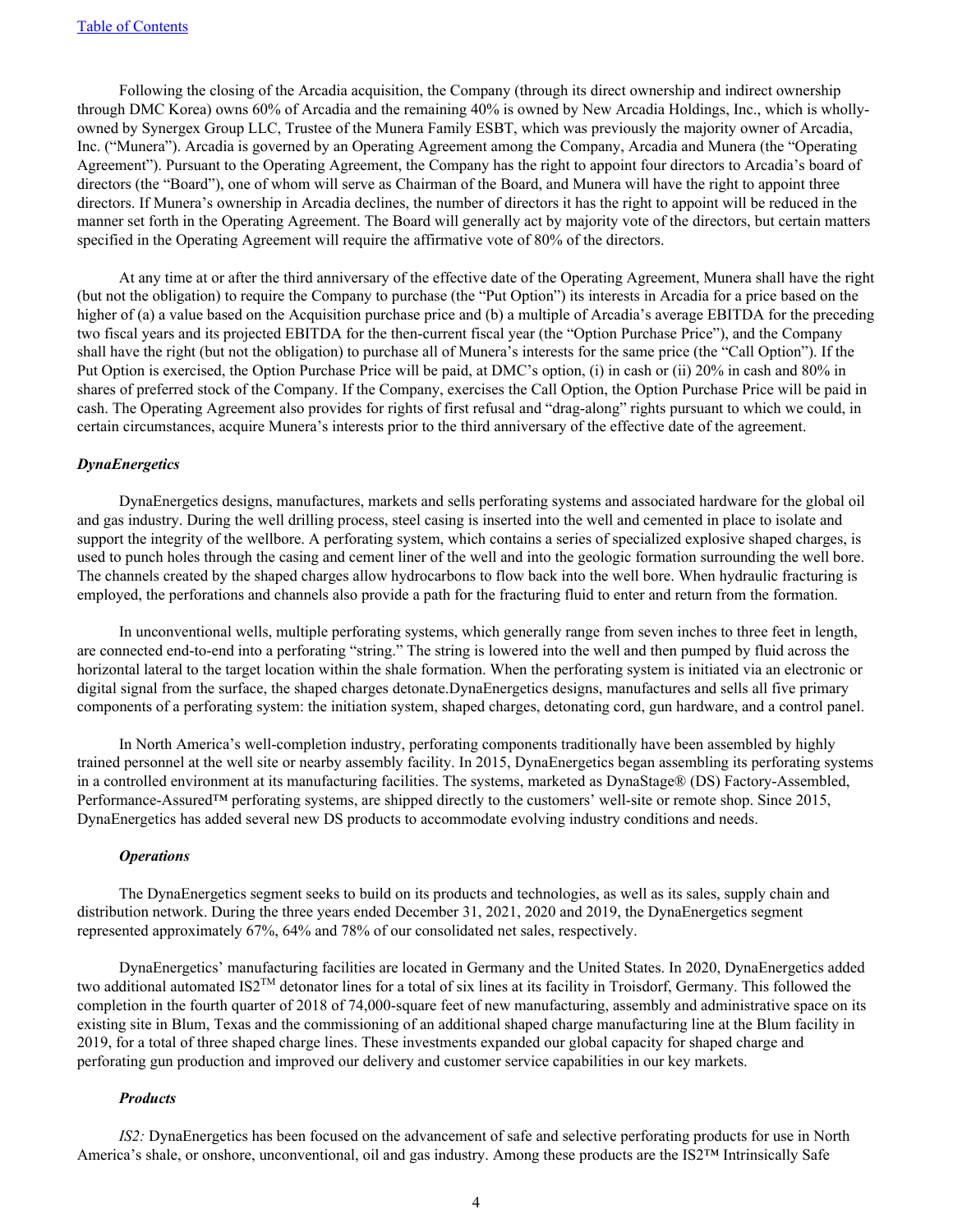Initiating Systems, which include the IS2TM Customer Assembled (CA) detonator and the wire-free IS2 Top Fire (TF) detonator. The IS2 TF detonator is the key enabling technology in DynaEnergetics' family of DS Factory-Assembled, Performance-Assured DynaStage<sup>TM</sup> perforating systems. The IS2 detonators require a specific digital code for firing and are immune from induced currents and voltages, static electricity and high-frequency irradiation. These safety features substantially reduce the risk of unintentional detonation and enable concurrent perforating and hydraulic fracturing operations at well sites with multiple wellbores, improving operating efficiencies for customers. Work continued in 2021 to keep this product line upto-date and responsive to the exacting needs of today's environment, including adding a specifically designed IS2 MS igniter for our DS MicroSet™

*DS Systems*: Our DS Infinity<sup>™</sup> Factory-Assembled, Performance-Assured perforating systems combine all of our advanced technologies into a preassembled perforating gun that is armed at the well site with our Plug-and-Go™ IS2 TF detonator. The IS2 TF detonator is completely wire-free, and eliminates the customary process of wiring the detonator into the perforating system at the well site. All DS systems are operated using our in-house designed Infinity<sup>TM</sup> Control Panel. The Infinity Panel is highly intuitive and allows the gun string to be safely tested and monitored throughout the pump-down operation. The system also incorporates a shot detection function resulting in significant time and cost savings. Recent design advancements to the IS2 line of initiation products enable customers to safely and reliably fire up to 100 systems and set a plug in a single run. All DS systems can be tested before going down hole using our Infinity Surface Tester, reducing the risk of lost time, mishaps, misruns and misfires due to a system fault.

DynaEnergetics has expanded the family of DS perforating systems with various models: DS Echo™, for re-frac applications; DS Gravity™, a self-orienting system for oriented perforating; and DS LoneStar™, a single-shot system that delivers large, ultra-consistent entry holes. DS Trinity™, an ultra-compact system that features three explosive shaped charges on a single or dual radial plane; and DS NLine™, an oriented systems that features several shaped charges on a lateral plane. During 2021 DynaEnergetics continued to refine its systems to further improve reliability and worked to expand our product offering building on the success of DS Lonestar™ to successfully field trial an expanded 3.5" diameter product which we expect to launch in the first quarter of 2022.

*Shaped Charges*: DynaEnergetics develops and sells a wide range of shaped charges for use in its perforating systems, including the LoneStar and EchoFrac™ charges specifically designed for sale in their respective systems. DynaEnergetics also sells HaloFrac<sup>™</sup> charges, which incorporate advancements in liner materials and shaped charge geometry to improve hydraulic fracturing performance, the FracTune™ family of shaped charges, which delivers uniform hole diameter in the well casing independent of shot phasing and gun positioning within the well bore, and the DPEX™ family of charges, which feature energetic liners. All three charge lines can be used with the DynaStage perforating system as well as conventional perforating gun systems across a range of gun diameters. In 2021 DynaEnergetics further expand its shaped charge product offerings to support the increasingly precise requirements of our customers, resulting in an expansion of our LoneStar and Fractune charge portfolios

*TCP Systems*: DynaEnergetics Tubing Conveyed Perforating ("TCP") systems are customized for individual customer needs and well applications. TCP enables perforating of conventional vertical wells, as well as highly deviated and horizontal wells. These types of wells are increasingly being drilled by the off-shore industry and in applications outside the U.S. TCP tools also perforate long intervals in a single trip, which significantly improves rig efficiency. Our TCP tool range includes mechanical and hydraulic firing systems, gun releases, redundant firing heads, under-balancing devices and auxiliary components. Our tools are designed to withstand downhole temperatures of up to 260 degrees Celsius (500 degrees Fahrenheit) for safe and quick assembly at the well site and to allow unrestricted total system length.

*Setting and Ballistic Release Tools*: DynaEnergetics also sells products that perform critical downhole functions associated with the perforating process. DS MicroSet™ is a compact, disposable setting tool used to install the frac plugs that isolate stages in a multi-stage, unconventional oil or gas well. DS Liberator™ is a ballistic release tool that enables the wireline service company to disengage from a perforating string that has become stuck in the well bore.

*Plug and Abandonment*: Our DynaSlot<sup>TM</sup> perforating system is designed for plug and abandonment (P&A) operations. During well abandonment, the wellbore is encased and permanently sealed so that layers of sedimentary rock, and in particular freshwater aquifers, are pressure isolated from each other and the wellbore. The DynaSlot perforating system facilitates this process by creating access to a full 360-degree area between the rock formations and the tubing and/or casing. Customers use the unique helical perforation pattern created by DynaSlot to perform cement squeeze operations that seal off the wellbore. DynaEnergetics maintains its DPU and XPU shaped charge lines, which are designed for P&A and well remediation applications and enable perforating through two or more layers of casing and into the formation. DynaEnergetics also has successfully developed an Encapsulated DynaSlot charge specifically targeting the demanding application of cutting control lines.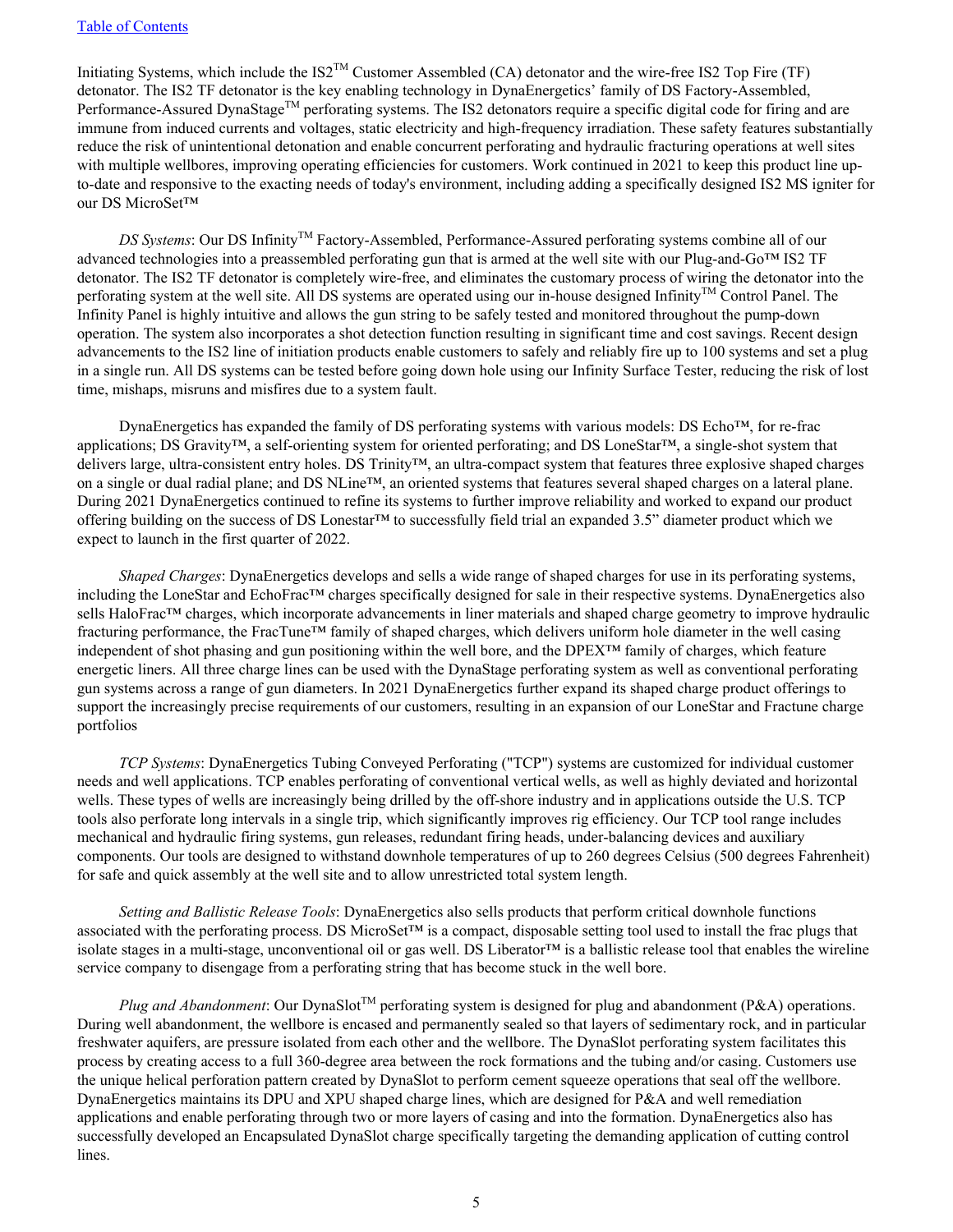*Mining Applications*: In 2020, introduced Igneo™, a specialized initiating system for use in high-temperature mining applications. Igneo incorporates the same intrinsically safe features found in the IS2 initiating system used by the oil and gas industry.

#### *Suppliers and Raw Materials*

DynaEnergetics' product offering consists of complex components that require numerous high-end inputs. DynaEnergetics utilizes a variety of raw materials for the production of oilfield perforating and seismic products, including high-quality steel tubes, steel and copper, explosives, granulates, plastics and ancillary plastic product components. DynaEnergetics obtains its raw materials primarily from a number of different producers in Germany, other European countries, and the U.S., but also purchases materials from other international suppliers.

#### *Competition*

DynaEnergetics faces competition from independent manufacturers of perforating products and from the industry's three largest oil and gas service companies, which produce perforating systems for their own use but also buy systems and other perforating components and specialty products from independent suppliers such as DynaEnergetics. We compete for sales primarily on customer service, product quality, reliability, safety, performance, price and, in North America, our ability to provide customers with a Factory-Assembled, Performance-Assured perforating system, versus a series of components that must be assembled at a well site or nearby staging facility.

#### *Customer Profile*

DynaEnergetics' perforating and seismic products are purchased by international and U.S. oilfield service companies of all sizes working in both onshore and offshore oil and gas fields. Our customers select perforating products based on their leading performance, system compatibility, product pricing, and ability to address a broad spectrum of factors, including pressures and temperatures in the wellbore and geological characteristics of the targeted formation.

The customers for our energy products can be divided into five broad categories: purchasing centers of large service companies, international service companies, independent international and North America-based service companies (often referred to as "wireline" companies), E&P companies with and without their own service companies, and local resellers.

#### *Marketing, Sales, Distribution*

DynaEnergetics' worldwide marketing and sales efforts for its oilfield and seismic products are located in Troisdorf, Germany and Houston, Texas. DynaEnergetics' sales strategy focuses on direct selling, distribution through licensed distributors and independent sales representatives, education of current and prospective service-company customers about our products and technologies, and education of E&P companies about the benefits of our products and technologies in an effort to generate pull-through demand. Currently, DynaEnergetics sells its oilfield and seismic products through wholly owned affiliates in Germany, the U.S., and Canada, and through independent sales agents in other parts of the world. DynaEnergetics serves the Americas region through its network of sales and distribution centers in the United States and Canada. In 2021, DynaEnergetics upgraded its website and launched a mobile version of its app to provide better information and tools to our customers and  $E\&P$ companies as they select their completion systems, place orders, and track deliveries.

DynaEnergetics also designs and manufactures customized perforating products for third-party customers according to their designs and requirements.

#### *Research and Development*

DynaEnergetics devotes substantial resources to its research and development (R&D) programs. Based predominantly in Troisdorf, Germany, the R&D team works closely with sales, product management, and operations management teams to establish priorities and effectively manage individual projects. Through its ongoing involvement in oil and gas industry trade shows and conferences, DynaEnergetics has increased its profile in the oil and gas industry. In addition to its existing shaped charge test facility, which can simulate downhole, wellbore, and reservoir pressure conditions to develop and test high performance perforating charges for both oil companies and service providers, the R&D group has a purpose-built pressure vessel which can reach 30,000 psi test pressures and be heated to up to 200 degrees Celsius (392 degrees F). This enables the R&D group to support the oil and gas industry with test methods for new products that realistically simulate potentially difficult downhole conditions. An R&D plan, which focuses on new technology, products, process support and contracted projects, is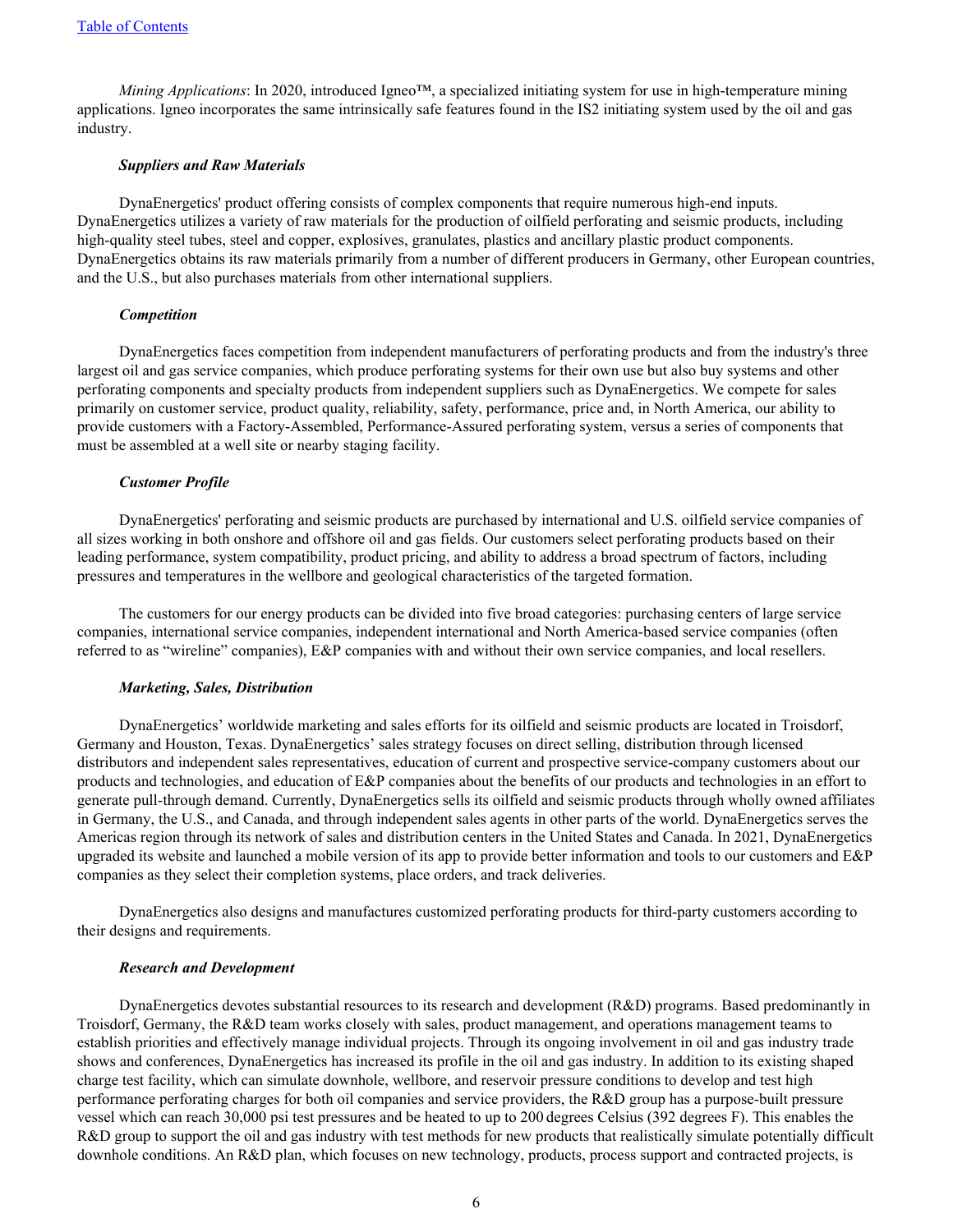prepared and reviewed at least quarterly. R&D costs are included in our cost of products sold and were \$6,378, \$6,335, and \$7,057 for the years ended December 31, 2021, 2020 and 2019, respectively.

#### *NobelClad*

Explosion-welded cladding technology is a method for welding metals that cannot be joined using conventional welding processes, such as titanium-steel, aluminum-steel, and aluminum-copper. Explosion welding also can be used to weld compatible metals, such as stainless steels and nickel alloys to steel. The cladding metals are typically titanium, stainless steel, aluminum, copper alloys, nickel alloys, tantalum, and zirconium. The base metals are typically carbon steel, alloy steel, stainless steel and aluminum.

Clad metal plates are typically used in the construction of heavy, corrosion resistant pressure vessels and heat exchangers. Clad metal plates consist of a thin layer of an expensive, corrosion-resistant cladder metal, such as titanium or nickel alloy, which is metallurgically welded to a less expensive structural backing metal, such as carbon steel. For heavy equipment, clad plates generally provide an economical alternative to building the equipment solely of a corrosion-resistant alloy. While a significant portion of the demand for our clad metal products is driven by maintenance and retrofit projects at existing chemical processing, petrochemical processing, oil refining, and aluminum smelting facilities, new plant construction and large plant expansion projects also account for a significant portion of total demand. These industries tend to be cyclical in nature, and timing of new order inflow remains difficult to predict.

There are three major industrial clad plate manufacturing technologies: explosion welding, hot roll bonding and weld overlay. DetaClad<sup>TM</sup>, NobelClad's process-controlled explosion clad, uses explosion welding, the most versatile of the clad plate manufacturing methods. Created using a robust cold-welding technology, explosion-welded clad products exhibit high bond strength and combine the corrosion resistance or other favorable quality of the cladder material with the mechanical properties and structural strength of the lower cost backer material.

Explosion-welded clad metal is produced as flat plates or concentric cylinders, which can be further formed and fabricated into a broad range of industrial processing equipment or specialized transition joints. When fabricated properly, the two metals will not come apart, as the bond zone is generally stronger than the parent metals. The dimensional capabilities of the process are broad: cladding metal layers can range from a few thousandths of an inch to several inches in thickness and base metal thickness and lateral dimensions are primarily limited by the capabilities of the world's metal production mills.

#### *Clad Metal End-Use Markets*

Explosion-welded clad metal is primarily used in the construction of large industrial processing equipment that is subject to high pressures and temperatures and/or corrosive processes. Explosion-welded clad plates also can be cut into transition joints, which are used to facilitate conventional welding of dissimilar metals. The eight broad industrial sectors discussed below comprise the bulk of demand for NobelClad's products, with oil and gas and chemical and petrochemical constituting approximately 60% of NobelClad sales in 2021. This demand is driven by the underlying need for both new equipment and facility maintenance in these primary market sectors.

*Oil and Gas:* Oil and gas end use markets include both oil and gas production and petroleum refining. Oil and gas production covers a broad scope of operations related to recovering oil and/or gas for subsequent processing in refineries. Clad metal is used in separators, glycol contractors, pipelines, heat exchangers and other related equipment. Clad equipment is also advantageous for oil and gas production from deep, hot, and more corrosive fields. The primary clad metals for the oil and gas production market are stainless steel and nickel alloys clad to steel, with some use of reactive metals such as titanium.

Petroleum refining processes frequently are corrosive and operate at high temperatures and pressures. Clad metal is extensively used in a broad range of equipment including desulfurization hydrotreaters, coke drums, distillation columns, separators and heat exchangers. Reliance upon low-quality, high-sulfur crude drives demand for new corrosion resistant equipment. Regulatory controls of sulfur emissions in gas, diesel and jet fuel also impact the need for clad equipment. Like the upstream oil and gas sector, the clad metals are primarily stainless steel and nickel alloys.

*Chemical and Petrochemical:* Many common products, ranging from plastics to prescription drugs to electronic materials, are produced by chemical processes. Because the production of these items often involves corrosive agents and is conducted under high pressures or temperatures, corrosion resistant equipment is needed. One of the larger applications for clad equipment is in the manufacture of purified terephthalic acid (PTA), a precursor product for polyester, which is used in products as diverse as carpets and plastic bottles. The chemical market requires extensive use of stainless steel and nickel alloys, but also uses titanium, zirconium and tantalum.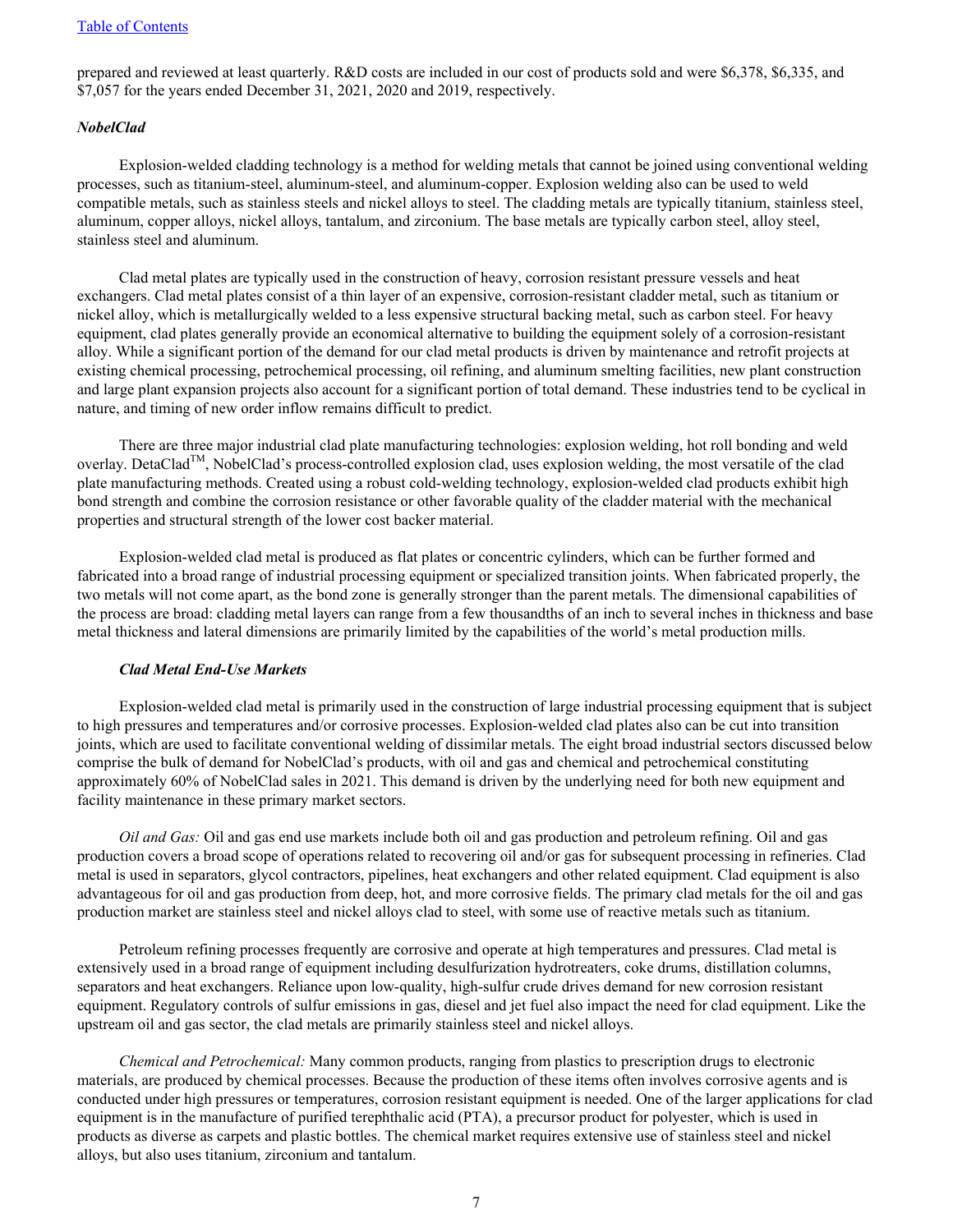*Alternative Energy:* Some alternative energy technologies involve conditions that necessitate clad metals. Solar panels predominantly incorporate high purity polysilicon. Processes for manufacturing high purity silicon utilize a broad range of highly corrosion-resistant clad alloys. Many geothermal fields are corrosive, requiring high alloy clad separators to handle the hot steam. In addition, some ethanol technologies and concentrating solar power technologies may require corrosion resistant metals at thicknesses where clad is an attractive alternative.

*Hydrometallurgy:* The processes for production of nickel, gold, and copper involve acids, high pressures, and high temperatures, and titanium-clad plates are used extensively for construction of associated leaching and peripheral equipment such as autoclaves.

*Aluminum Production:* Primary aluminum is reduced from its oxide in large electric smelters called potlines. The electric current is carried via aluminum conductors. The electricity must be transmitted into steel components for the high temperature smelting operations. Aluminum cannot be welded to steel conventionally. Explosion-welded aluminum-steel transition joints provide an energy efficient and highly durable solution for making these connections. Modern potlines use a large number of transition joints, which are typically replaced after approximately five years in service. Although primary aluminum production is the major electrochemical application for NobelClad products, there are a number of other electrochemical applications including production of zinc, magnesium, chlorine and chlorate. We are seeing an increase for equipment related to processing biomass feedstocks and biofuel end products, mostly stainless and nickel alloy clad.

*Shipbuilding:* The combined problems of corrosion and top-side weight drive demand for our aluminum-steel transition joints, which serve as the juncture between a ship's upper and lower structures. Top-side weight is often a significant problem with tall ships, including cruise ships, naval vessels, ferries and yachts. Use of aluminum in the upper structure and steel in the lower structure provides stability. Since aluminum cannot be welded directly to steel using conventional welding processes, and since bolted joints between aluminum and steel corrode quickly in seawater, explosion-welded transition joints are a common solution.

*Power Generation:* Fossil fuel and nuclear power generation plants require extensive use of heat exchangers, many of which require corrosion resistant alloys to handle low quality cooling water. Our clad plates are used for heat exchanger tube sheets, and the largest clad tube sheets are used in the final low-pressure condensers. For most coastal and brackish watercooled plants, titanium is the metal of choice, and titanium-clad tube sheets are the low-cost solution for power plant condensers.

*Industrial Refrigeration:* Heat exchangers are a core component of refrigeration systems. When the cooling fluid is seawater, brackish, or even slightly polluted, corrosion-resistant metals are necessary. Metal selection can range from stainless steel to copper alloy to titanium. Explosion-welded clad metal is often the low-cost solution for making the tube sheets. Applications range from refrigeration chillers on fishing boats to massive air conditioning units for skyscrapers, airports, and deep underground mines.

#### *New Applications/Industry Development*

NobelClad continues its efforts in applications and materials innovations, with the goal of expanding NobelClad's enduse markets and customer base. Examples of these efforts include the development of a new application of clad in the production of engineered wood, development of improved electrical transition joints for smelting applications, and structural transition joints for automotive applications. NobelClad is also engaged in research efforts related to using clad products in concentrating solar power production facilities.

#### *Operations*

NobelClad seeks to build on its leadership position in its markets. During the three years ended December 31, 2021, 2020 and 2019, the NobelClad segment represented approximately 33%, 36% and 22% of our consolidated net sales, respectively. Our manufacturing plants and their respective shooting sites in Pennsylvania and Germany provide the production capacity to address projects for NobelClad's global customer base.

NobelClad uses proprietary processes and technology to produce high quality clad metal products and limit re-work costs. The entire explosion-welding process involves significant precision in all stages, and any errors can be extremely costly as they often result in the discarding of the expensive raw material metals. NobelClad's technological expertise helps ensure precision, minimize errors, and prevent costly waste.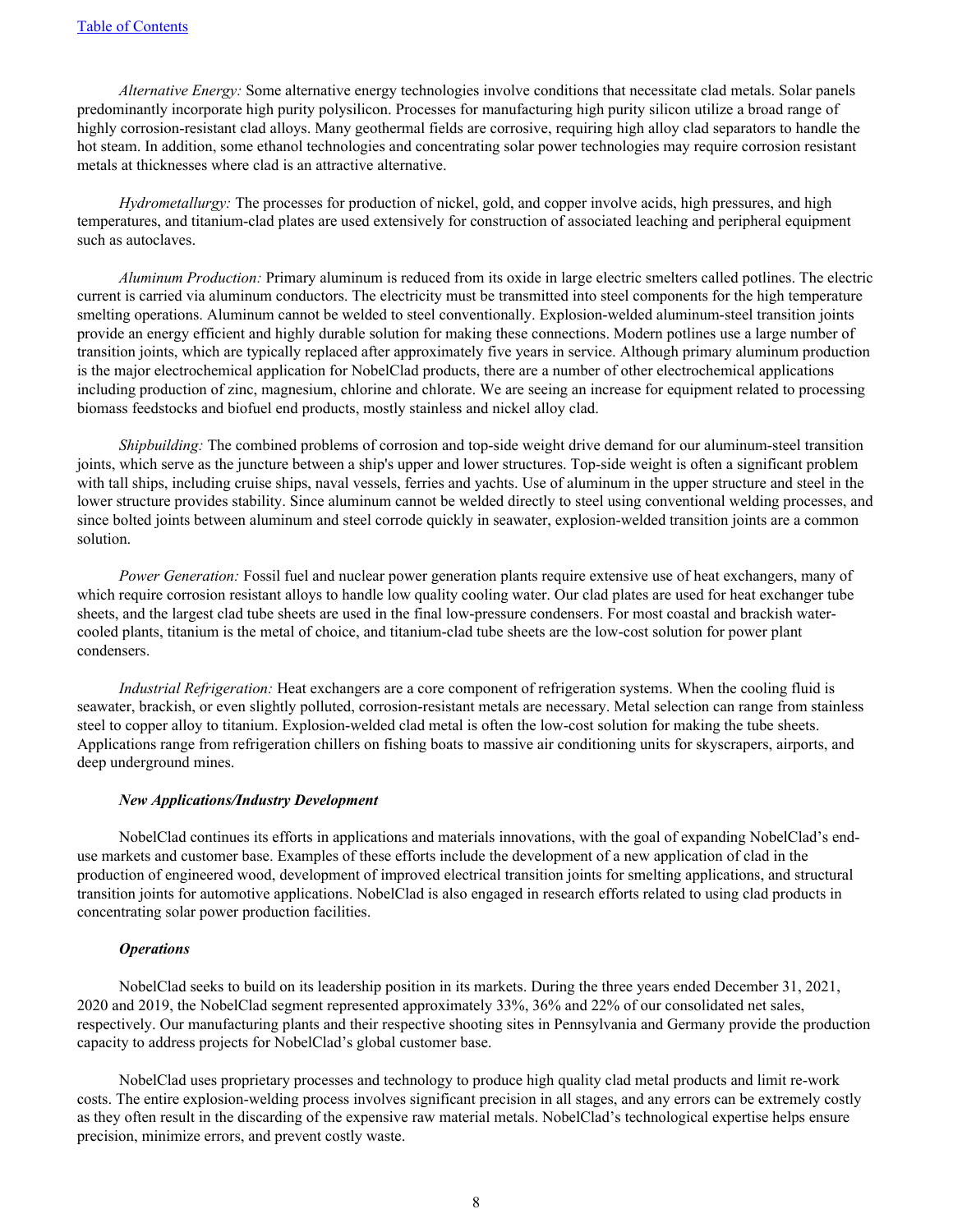NobelClad's metal products are primarily produced for custom projects and conform to requirements set forth in customers' purchase orders. Upon receipt of an order, NobelClad obtains the component materials from a variety of sources based on quality, availability and cost and then produces the order in one of its manufacturing plants. Final products are processed to meet contract specific requirements for product configuration and quality/inspection level.

#### *Suppliers and Raw Materials*

NobelClad's operations involve a range of alloys, steels and other materials, such as stainless steel, copper alloys, nickel alloys, titanium, zirconium, tantalum, aluminum and other metals. NobelClad sources its raw materials from a number of different producers and suppliers. It holds a limited metal inventory and purchases its raw materials based on contract specifications. Under most contracts, any raw material price increases are passed on to NobelClad's customers. NobelClad closely monitors the quality of its supplies and inspects the type, dimensions, markings, and certification of all incoming metals to ensure that the materials will satisfy applicable construction codes. NobelClad also manufactures a majority of its own explosives from standard raw materials, and we believe that this allows us to achieve higher quality and lower cost.

#### *Competition*

*Hot Roll Bonding and Weld Overlay.* NobelClad faces competition from two primary alternative cladding technologies: hot roll bonding and weld overlay. Usually, the three processes do not compete directly, as each has its own preferential domain of application relating to metal used and thicknesses required. However, specific project considerations such as technical specifications, price and delivery time, may allow these technologies to compete more directly with explosion-welding. Roll bond is only produced by a few steel mills in the world. In this process, the clad metal and base metal are bonded during the hot rolling operation in which the metal slab is converted to plate.

The weld overlay process is used by the many vessel fabricators that are often also NobelClad customers. In weld overlay cladding, the clad metal layer is deposited on the base metal using arc-welding type processes.

*Explosion-Welded Metal Cladding.* Worldwide competition in the explosion-welded clad metal business is fragmented, and we believe that NobelClad holds a strong market position in the industry. Within North America, NobelClad is one of the largest producers of explosion-welded clad products. In Europe, its manufacturing capacity gives NobelClad a strong position against smaller competitors. In Asia, NobelClad has mixed competition ranging from competitors with strong brand names and competitive technology to other producers that are technically limited and offer minimal exports outside of their domestic markets. To remain competitive, NobelClad intends to continue developing and providing technologically advanced manufacturing services, maintaining quality levels, offering flexible delivery schedules, delivering finished products on a reliable basis and competing favorably on the basis of price.

#### *Customer Profile*

NobelClad's customers can be divided into three tiers: the product end users (e.g., operators of chemical processing plants, and aluminum smelting plants), the engineering contractors that design and construct plants for end users, and the metal fabricators that manufacture the products or equipment that utilize NobelClad's metal products. It is typically the fabricator that places the purchase order with NobelClad and pays the corresponding invoice. NobelClad has developed strong relationships over the years with the engineering contractors, process licensors, and equipment operating companies that frequently act as buying agents for fabricators.

#### *Marketing, Sales, Distribution*

NobelClad conducts its selling efforts by marketing its services to potential customers' senior management, direct sales personnel, program managers, and independent sales representatives. Prospective customers in specific industries are identified through networking in the industry, cooperative relationships with suppliers, public relations, customer references, inquiries from technical articles and seminars, website inquiries, webinars, and trade shows. NobelClad's sales office in the United States covers both North and South America. Its sales offices in Europe cover the full European continent, Africa, the Middle East, India, and Russia. NobelClad also has sales offices in South Korea, Singapore and China to address these markets and uses contract agents to cover various other countries. Contract agents typically work under multi-year agreements which are subject to sales performance targets as well as compliance with NobelClad quality, customer service and compliance expectations. By maintaining relationships with its existing customers, developing new relationships with prospective customers, and educating all its customers as to the technical benefits of NobelClad's products, NobelClad endeavors to assist in setting standard specifications, both by our customers and the American Society of Mechanical Engineers and ASTM International, to ensure that the highest quality and reliability are achieved.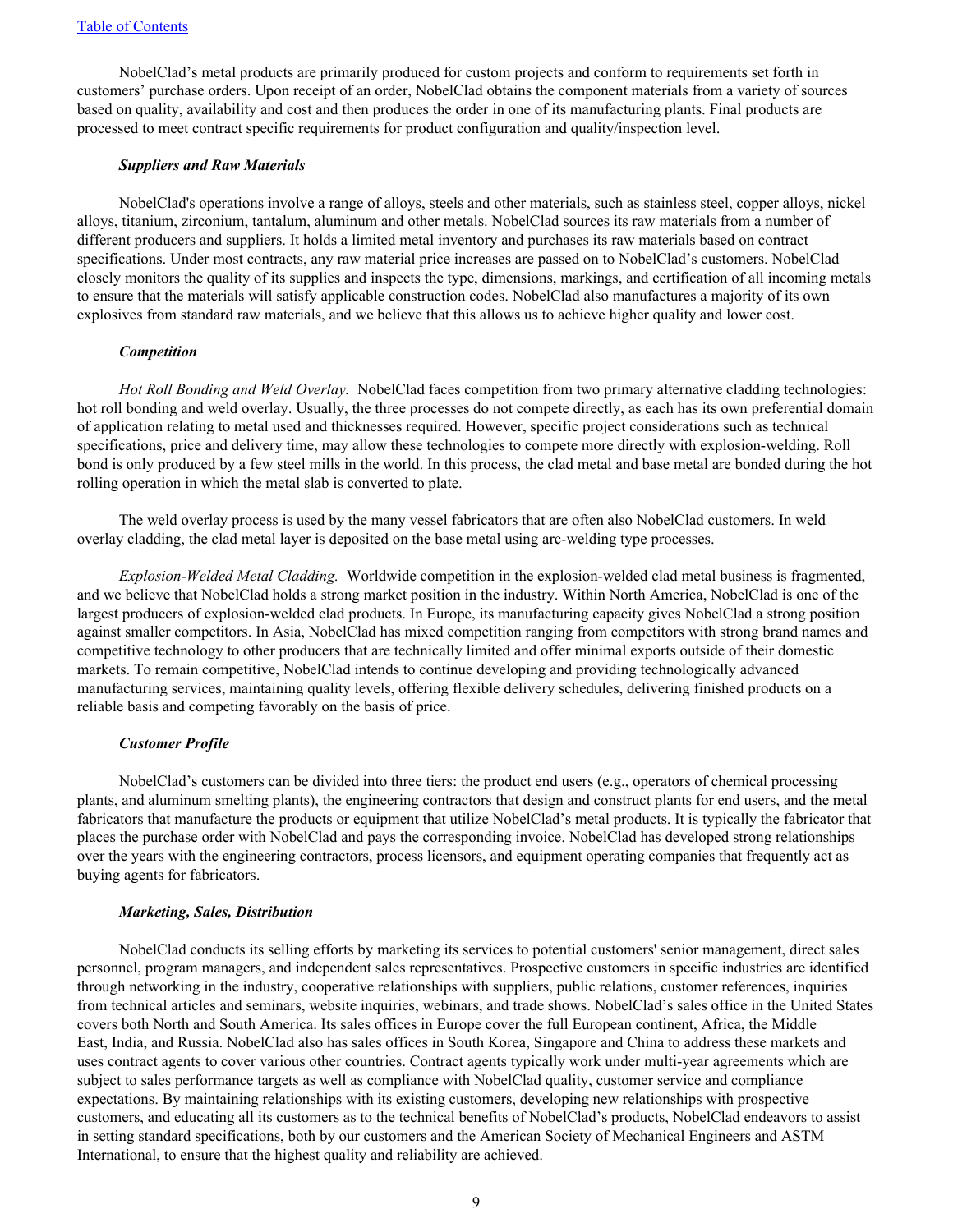NobelClad's products are generally shipped from its manufacturing locations in the United States and Germany. Any shipping costs or duties for which NobelClad is responsible typically will be included in the price paid by the customer. Regardless of where the sale is booked, NobelClad will produce it, capacity permitting, at the location closest to the delivery place. In the event that there is a short-term capacity issue at one facility, NobelClad can produce the order at its other production site, prioritizing timing. The two production sites allow NobelClad to meet customer production needs in a timely manner.

#### *Research and Development*

We prepare a formal research and development plan annually. It is implemented at our cladding sites and is supervised by a technical committee that reviews progress quarterly and meets once a year to establish the plan for the following 12 months. The research and development projects concern process support, new products, new applications, and special customer-paid projects.

#### **Corporate History and Recent Developments**

The Company originated as an unincorporated business called "Explosive Fabricators," which was formed in Colorado in 1965. The business was incorporated in Colorado in 1971 under the name "E. F. Industries, Inc.," which was later changed to "Explosive Fabricators, Inc." The Company became publicly traded in 1976. In 1994, it changed its name to "Dynamic Materials Corporation." The Company reincorporated in Delaware in 1997.

From 1976, the Company operated as a licensee of DetaClad, the explosion-welded clad process developed by DuPont in 1959. In 1996, the Company purchased the DetaClad operating business from DuPont.

In 2001, the Company acquired substantially all of the stock of NobelClad Europe SA, a French company ("NobelClad Europe"), which had also been a licensee of the DetaClad technology. The acquisition of NobelClad Europe expanded the Company's explosive metalworking operations to Europe.

In 2007, the Company acquired the German company DynaEnergetics GmbH and Co. KG ("DynaEnergetics") and certain affiliates. DynaEnergetics was comprised of two primary businesses: explosive metalworking and energy products. This acquisition expanded the Company's explosive metalworking operations in Europe and added a complementary energy products business.

In 2013, the Company branded its explosive metalworking operations under the single name NobelClad. The NobelClad segment is comprised of the Company's U.S. clad operations as well as the explosion metalworking assets and operations purchased in the NobelClad Europe and DynaEnergetics acquisitions. In 2014, the Company re-branded the energy products segment as DynaEnergetics.

In 2014, the Company acquired a modern manufacturing and office complex in Liebenscheid, Germany. The facility enhances NobelClad's manufacturing capabilities and serves as a state-of-the-art production and administrative resource for NobelClad's European operations and also serves as a production resource for DynaEnergetics.

In 2016, the Company changed its name to DMC Global Inc. to reflect that we are a diversified portfolio of technical product and process businesses serving niche markets around the world.

In 2018, NobelClad completed the consolidation of its European explosion-welding operations into its manufacturing facility in Liebenscheid, Germany. DynaEnergetics expanded its North American operations, adding 74,000 square feet of manufacturing, assembly and administrative space on its Blum, Texas campus.

In 2019, DynaEnergetics completed a series of capacity expansion initiatives at its manufacturing facilities in North America and Germany. Capitalizing on its more efficient manufacturing footprint, DynaEnergetics ceased its operations in Tyumen, Siberia, and during the third quarter of 2020, DynaEnergetics sold the land and buildings in Tyumen, Siberia to a third-party. Additionally in 2019, the Company internally restructured its European entities and simplified its legal structure. The new structure took effect on January 1, 2020, and reduces the number of legal entities, minimizes complexity and enables the Company to reduce its annual compliance and administration costs and manage global tax reform more effectively.

In 2021, the Company completed the acquisition of 60% of the membership interests in Arcadia. This acquisition diversified the markets and industries in which we operate and dramatically expanded our addressable markets.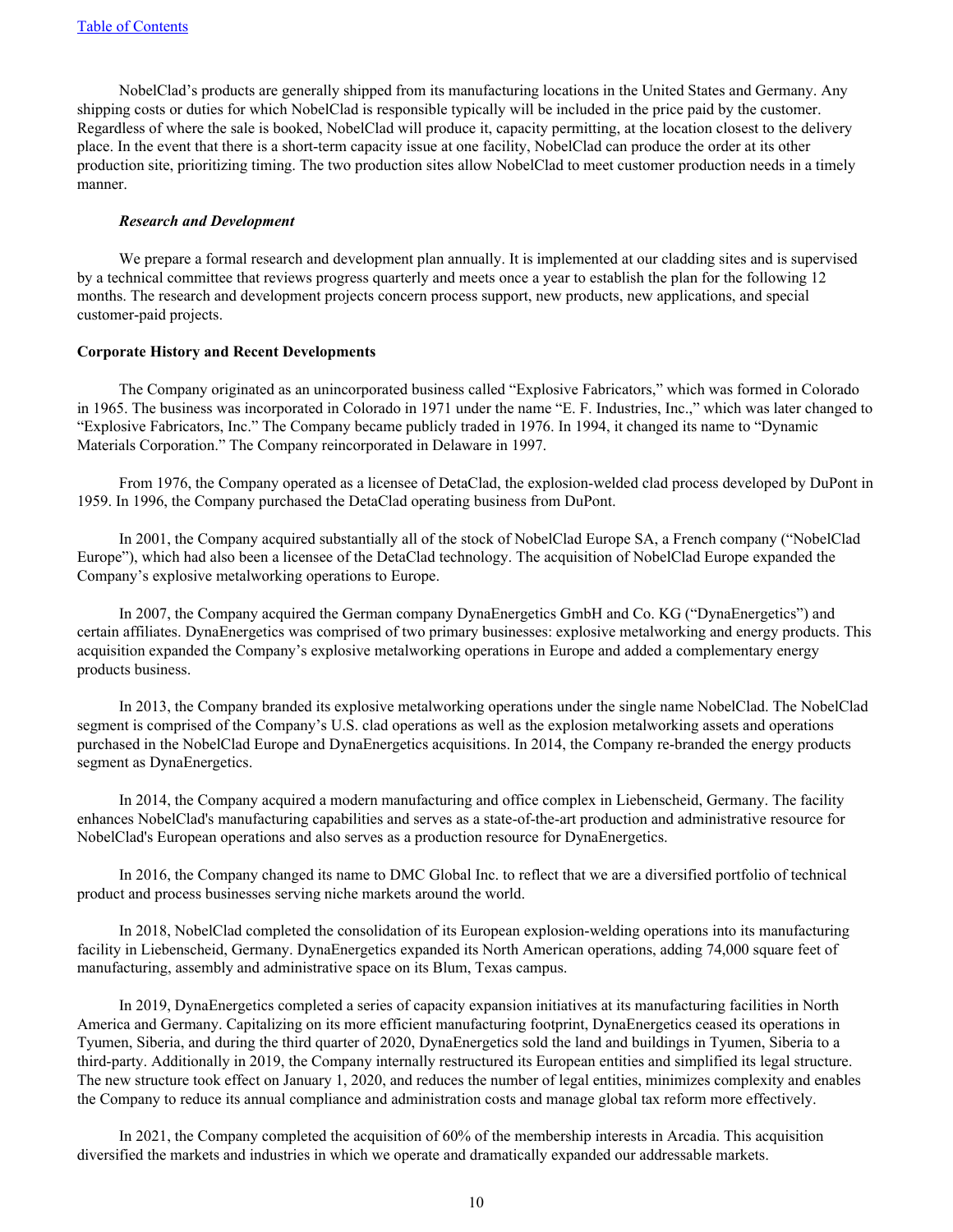## **Human Capital**

DMC empowers its people and organizations by institutionalizing entrepreneurship and celebrating ingenuity. We seek to foster local innovation versus centralized control, and stand behind our businesses in ways that truly add value. Our culture is based on four core values:

- Integrity We stand by our word and own our decisions. We are fair in how we treat customers, peers, partners and the communities we work in. We treat our company like it's our own.
- Courage We are entrepreneurs, with the courage to act when we see something that needs doing. We believe in pursuing the right path forward, even if it's the most difficult one.
- Teamwork We believe being a part of one team, one community. We count on each other to do our part. We stand by one another when things are tough, learning from our failures and celebrating together when we get the job done.
- Humility We believe that inspiration can come from anywhere and remain open to new ideas. We are proud of our work and how it helps our customers, but are never boastful.

DMC aligns to provide all employees with a supportive work environment and the opportunity to improve their skills and advance their careers. Our culture is reflected in our inclusive and thriving workplace. We believe every employee deserves an environment in which they are treated with dignity and respect, and their voices are heard. We support diversity within our workforce, and respect and embrace the different backgrounds, experiences, cultures and perspectives our employees bring to DMC.

As of December 31, 2021, following the acquisition of Arcadia, we had 1,503 permanent and part-time employees (1,287 U.S. and 216 non-U.S.), the majority of whom are engaged in manufacturing operations, with the remainder primarily in sales, marketing and administrative functions. None of our manufacturing employees are unionized. In addition, we use a number of temporary workers at any given time, depending on the workload. We currently believe that employee relations are good.

*Compensation and Benefits.* Our compensation and benefits teams strive to develop and implement policies and programs that are fair to employees, support our business goals, maintain competitiveness, and promote shared fiscal responsibility among the Company and our employees. We offer employees benefits that vary by country and are designed to meet or exceed the requirements of local laws and to be competitive in the marketplace. Examples of benefits offered in the U.S. include traditional and Roth 401(k) plans with matching employer contributions; health benefits; life and disability insurance; additional voluntary insurance; paid counseling assistance; paid time off and parental leave; and a tuition reimbursement program. We also sponsor an employee stock purchase plan to encourage employees to acquire an ownership stake in DMC.

*Health and Safety.* The health and safety of our employees is fundamental to our success. Our occupational health and safety ("OH&S") management system is focused on maintaining a strong safety culture, stringent risk management and effective leadership. DMC's occupational health and safety management system covers all employees regardless of employment type, and is aligned with standards requirements of ISO 45001:2018. During the COVID-19 pandemic, the health and safety of our employees remained our top priority. Steps we have taken to ensure employee safety include regular deep cleaning our facilities, providing personal protective equipment to our employees, restricting business travel and site visitors, redesigning our office and manufacturing layouts and workspaces and encouraging hygiene and quarantine practices advised by health authorities. We continue to monitor and adjust our policies and practices to remain aligned with federal, state, local and international regulations and guidelines.

*Diversity and Inclusion.* We believe that we will be most successful with a diverse employee population and encourage hiring and promotion practices that focus on the best talent and the most effective performers. Because we operate a global business across multiple business segments, products and service areas, we believe it is especially important that we attract employees with diverse backgrounds and the capability to address customer needs across the numerous cultures in the countries in which we operate. Our commitment to diversity and inclusion starts at the top with a highly skilled and diverse Board of Directors. We adopted a formal diversity and inclusion program in May 2021.

*Employee Development.* DMC strives to identify top talent within the Company, and to provide opportunities for employees to progress to higher levels within the organization. We seek to maximize each employee's developmental potential through a combination of training and experience.

*Ethics*. Our directors and all employees, including senior management, conduct themselves in accordance with the highest professional and ethical standards, informed by a robust Code of Ethics and Business Conduct (the "Code"). We are committed to ensuring a fair workplace for our employees as well as partners with whom we do business. We have strict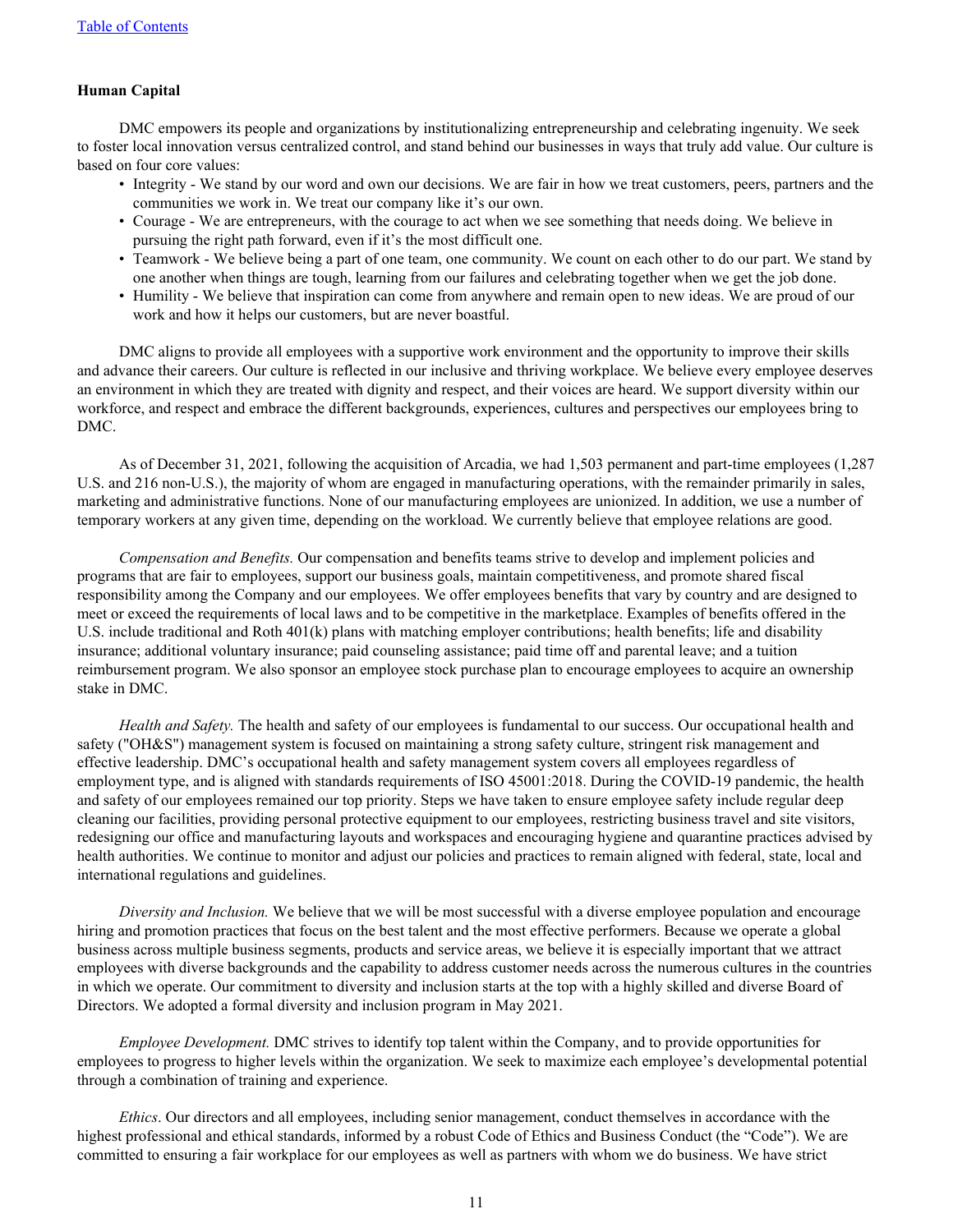policies to protect against unlawful discrimination and harassment, and a Compliance Hotline that provides an alternative and anonymous method of reporting suspected violations of the Code, DMC's corporate policies or applicable laws. We are in the process of bringing Arcadia employees into DMC's corporate policies and programs.

#### **Government Regulations**

DMC is subject to numerous environmental, legal and other governmental and regulatory requirements related to its operations worldwide. For additional details, see "Item 1(a). Risk Factors—Legal and Regulatory Risks", which is incorporated by reference in this Item 1.

## **Insurance**

Our operations expose us to potential liabilities for property damage and personal injury or death as a result of the failure of a component that has been designed, manufactured, serviced, processed, or distributed by us. We maintain liability insurance that we believe adequately protects us from potential product losses and liability claims.

## **Intellectual Property**

We hold a variety of intellectual property through our businesses including but not limited to patents, patent applications, registered and unregistered trademarks, trade secrets, proprietary information and know-how. We have followed a policy of seeking patent and trademark protection in countries and regions throughout the world for products and methods that appear to have commercial significance.

No single patent or trademark is considered to be critical to any of Arcadia's, DynaEnergetics', or NobelClad's businesses.

We are careful in protecting our proprietary know-how and manufacturing expertise in Arcadia, DynaEnergetics, and NobelClad, and each business unit has implemented measures and procedures designed to ensure that the information remains confidential.

#### **Foreign and Domestic Operations and Export Sales**

All of our sales are shipped from our manufacturing facilities and distribution centers located in the United States, Germany, and Canada. The following chart represents our net sales based on the geographic location to where we shipped the product, regardless of the country of the actual end user. NobelClad products are usually shipped to the fabricator before being passed on to the end user.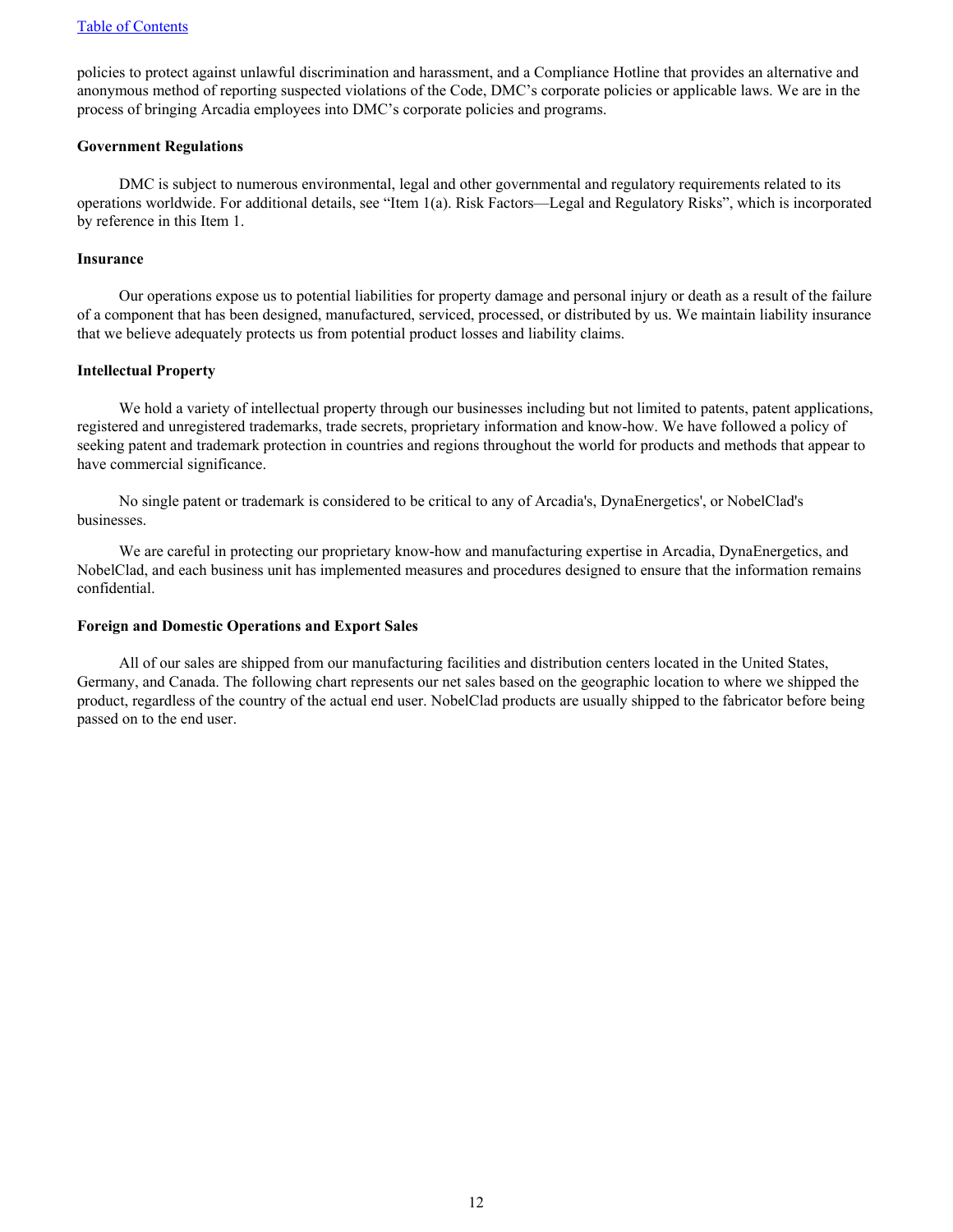The following represents our net sales based on the geographic location of the customer for the years noted. Arcadia was purchased in late December 2021 and no net sales were recorded in the period from the date of acquisition to December 31, 2021. Therefore, the table excludes Arcadia for the periods presented.

|                             | (Dollars in Thousands)           |            |                          |               |         |
|-----------------------------|----------------------------------|------------|--------------------------|---------------|---------|
|                             | For the years ended December 31, |            |                          |               |         |
|                             |                                  | 2021       | 2020                     |               | 2019    |
| <b>United States</b>        | $\mathbb S$                      | 173,336    | $\mathcal{S}$<br>149,214 | $\mathcal{S}$ | 309,826 |
| Canada                      |                                  | 16,929     | 10,428                   |               | 17,688  |
| China                       |                                  | 10,365     | 5,390                    |               | 28      |
| Russia                      |                                  | 4,057      | 24                       |               | 2,942   |
| <b>United Arab Emirates</b> |                                  | 3,843      | 4,848                    |               | 6,614   |
| Ukraine                     |                                  | 3,742      | 1,591                    |               | 3,824   |
| Egypt                       |                                  | 3,519      | 3,453                    |               | 3,366   |
| Germany                     |                                  | 3,270      | 5,704                    |               | 4,900   |
| Oman                        |                                  | 3,115      | 2,551                    |               | 3,197   |
| India                       |                                  | 3,062      | 7,236                    |               | 1,831   |
| Belgium                     |                                  | 2,547      | 1,213                    |               | 2,365   |
| France                      |                                  | 2,522      | 2,904                    |               | 3,643   |
| Norway                      |                                  | 2,211      | 2,583                    |               | 5,003   |
| Netherlands                 |                                  | 2,200      | 1,850                    |               | 2,181   |
| South Korea                 |                                  | 2,144      | 1,972                    |               | 2,964   |
| Hong Kong                   |                                  | 1,731      | 435                      |               | 909     |
| Australia                   |                                  | 1,567      | 2,667                    |               | 2,151   |
| Kuwait                      |                                  | 1,559      | 1,716                    |               | 1,068   |
| Italy                       |                                  | 1,467      | 1,220                    |               | 967     |
| Sweden                      |                                  | 1,208      | 1,569                    |               | 2,016   |
| Indonesia                   |                                  | 1,131      | 1,832                    |               | 1,934   |
| Singapore                   |                                  | 1,009      | 870                      |               | 6       |
| Algeria                     |                                  | 976        | 1,068                    |               | 645     |
| Romania                     |                                  | 913        | 465                      |               | 597     |
| South Africa                |                                  | 886        | 235                      |               | 1,047   |
| Saudi Arabia                |                                  | 553        | 535                      |               | 522     |
| Pakistan                    |                                  | 543        | 876                      |               | 850     |
| Spain                       |                                  | 473        | 2,670                    |               | 1,706   |
| Bahrain                     |                                  | 451        | 669                      |               | 1,820   |
| United Kingdom              |                                  | 418        | 156                      |               | 558     |
| Taiwan                      |                                  | 415        | 588                      |               | 565     |
| Argentina                   |                                  | 405        | 298                      |               | 500     |
| Rest of the world           |                                  | 7,548      | 10,331                   |               | 9,317   |
|                             |                                  |            |                          |               |         |
| Net sales                   | $\mathbb S$                      | 260,115 \$ | $229,161$ \$             |               | 397,550 |

## **Company Information**

We are subject to the informational requirements of the Securities Exchange Act of 1934, as amended (the "Exchange" Act"). We therefore file periodic reports, proxy statements and other information with the Securities Exchange Commission (the "SEC"). The SEC maintains an Internet site at www.sec.gov that contains reports, proxy and information statements and other information regarding issuers that file electronically.

Our Internet address is www.dmcglobal.com. Information contained on our website does not constitute part of this Annual Report on Form 10-K. Our annual report on SEC Form 10-K, quarterly reports on Forms 10-Q, current reports on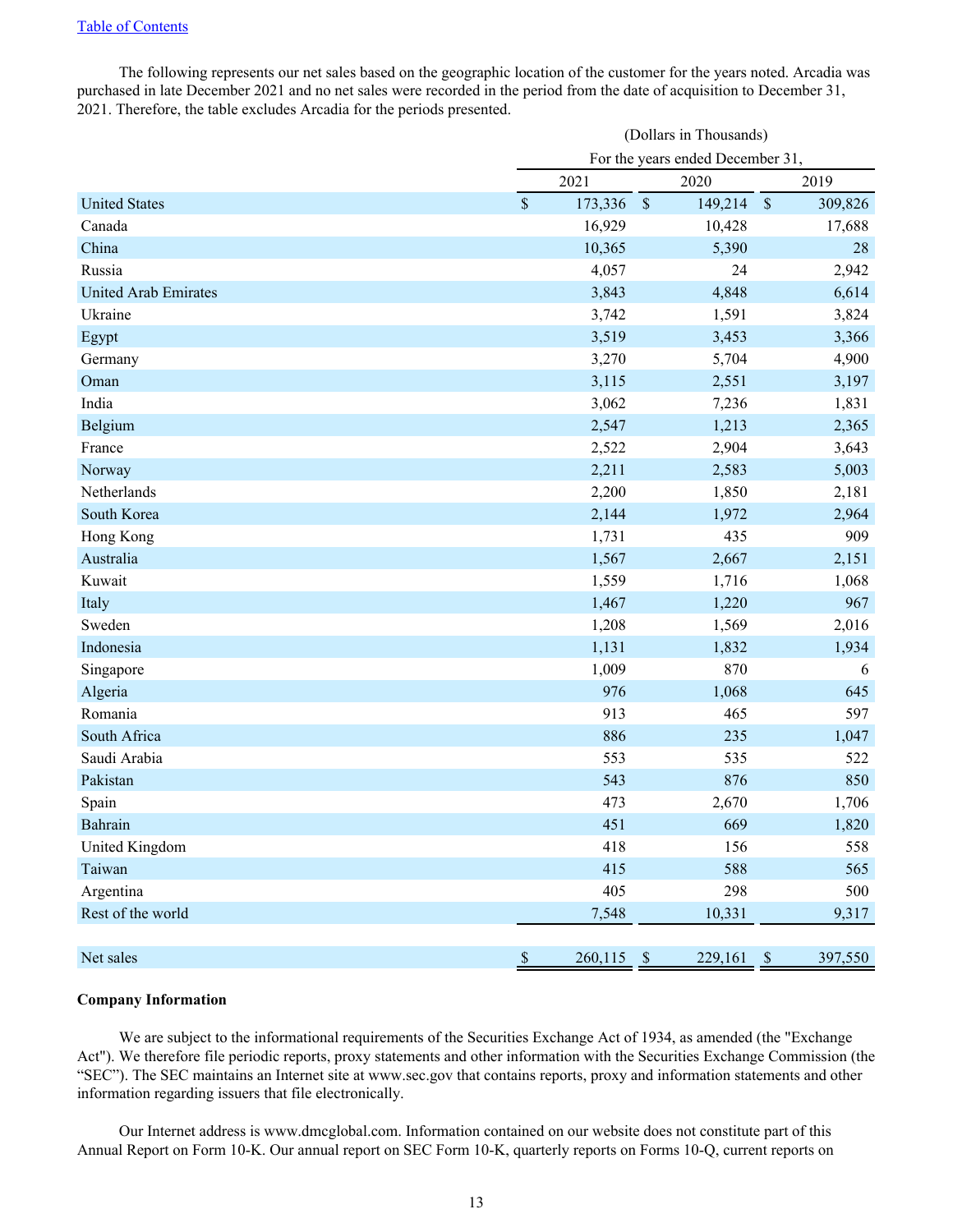<span id="page-16-0"></span>Forms 8-K, and amendments to those reports filed or furnished pursuant to Section 13(a) or 15(d) of the Exchange Act are available free of charge on our website as soon as reasonably practicable after we electronically file such material with or furnish it to the SEC. We also regularly post information about our Company on our website under the "Investors" tab.

## **ITEM 1A. Risk Factors**

Please carefully consider the following discussion of material factors, events, and uncertainties that make our business and an investment in our securities subject to risk. The events and consequences discussed in these risk factors could, in circumstances we may or may not be able to accurately predict, recognize, or control, have a material adverse effect on our business, growth, reputation, prospects, financial condition, operating results (including components of our financial results), cash flows, liquidity, and stock price. These risk factors do not identify all risks that we face; our operations could also be affected by factors, events, or uncertainties that are not presently known to us or that we currently do not consider to present significant risks to our operations.

# *Summary of Material Risk Factors*

The following is a summary of the material risk factors that could adversely affect our business, financial condition, and results of operations:

# *Risk Factors Related to Arcadia*

- North American and global economic and industry-related business conditions materially affect our sales and results of operations.
- An inability to successfully develop new products or improve existing products could negatively impact our ability to attract new customers and/or retain existing customers.
- If we are unable to manage our supply chain effectively, including availability and price of materials used in our products, our results of operations will be negatively affected.
- Product quality issues and product liability claims could adversely affect our operating results.

# *Risk Factors Related to DynaEnergetics*

- Demand for DynaEnergetics' products is substantially dependent on the levels of expenditures by the oil and gas industry. Decreases or expected decreases in oil and gas prices and reduced expenditures in the oil and gas industry could have a material adverse impact on our financial condition, results of operations and cash flows.
- Failure to adjust our manufacturing and supply chain to accurately meet customers demand could have a material adverse effect on our results of operations.
- Failure to manage periods of growth or contraction may seriously harm our business.
- We may not be able to continue to compete successfully against other companies in our industry.
- If we are not able to design, develop, and produce commercially competitive products in a timely manner in response to changes in the market, customer requirements, competitive pressures, and technology trends, our business and consolidated results of operations and the value of our intellectual property could be materially and adversely affected.
- Demand for DynaEnergetics products could be reduced by existing and future legislation, regulations and public sentiment.

## *Risk Factors Related to NobelClad*

- NobelClad's business is dependent on sales to a limited number of customers in cyclical markets and our results are affected by the price of metals.
- We are dependent on a relatively small number of large projects and customers for a significant portion of our net sales.
- Our backlog figures may not accurately predict future sales.
- There is a limited availability of sites suitable for cladding operations.
- There is no assurance that we will continue to compete successfully against other manufacturers of competitive products.
- Customers have the right to change orders until products are completed.
- We do not maintain a reserve fund for warranty or defective products claims. Our costs could substantially increase if we experience a large claim or a significant number of warranty claims.

## *Risk Factors Related to our Businesses Generally*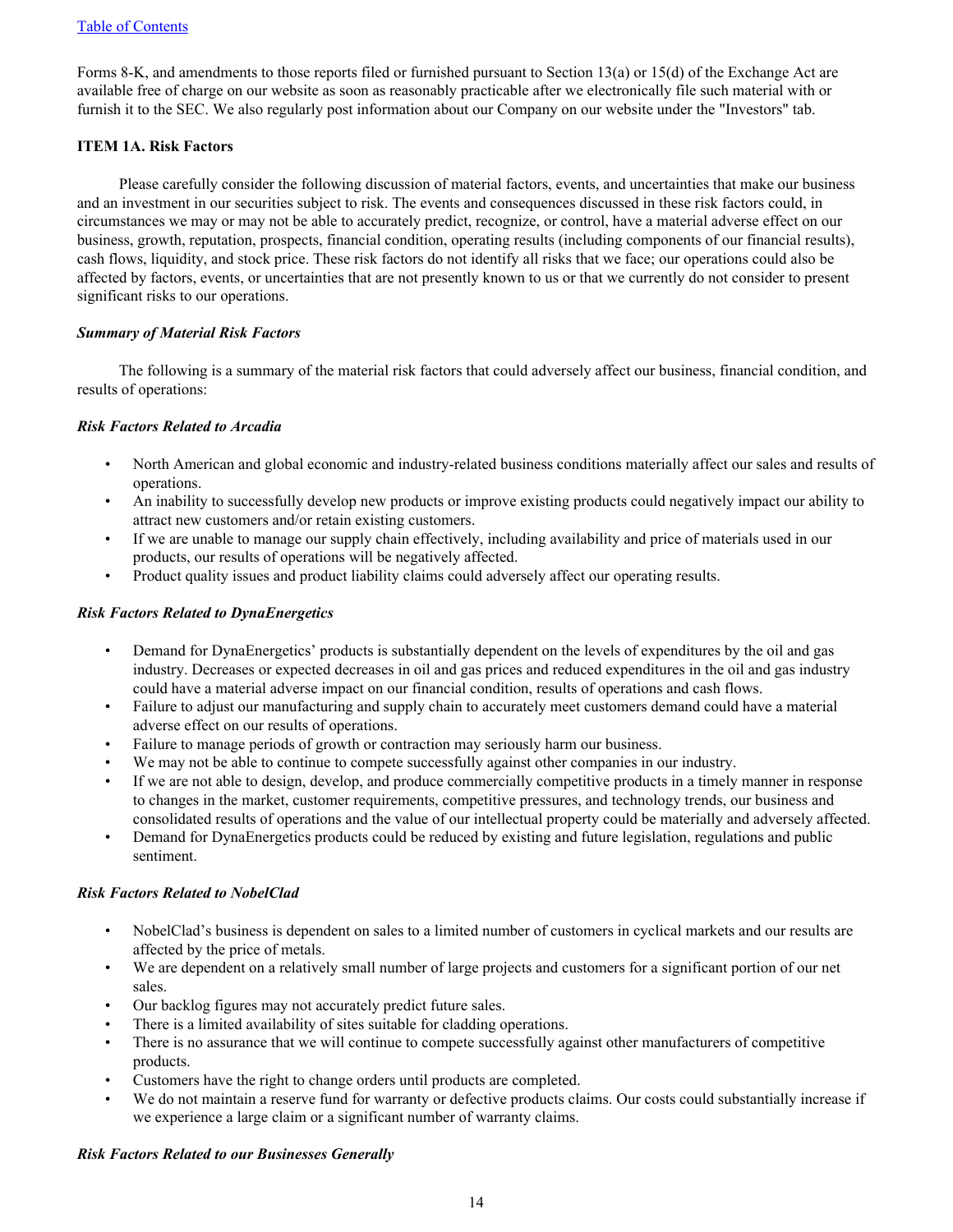- The COVID-19 pandemic and related economic impacts have had, and are likely to continue to have, a material adverse effect on our financial condition, results of operations and cash flows.
- Our operations are subject to political and economic instability and risk of government actions that could have a material adverse effect on our business, consolidated results of operations, and consolidated financial condition.
- Our operating results fluctuate from quarter to quarter.
- We are exposed to potentially volatile fluctuations of the U.S. dollar (our reporting currency) against the currencies of many of our operating subsidiaries.
- Disruptions or delays involving our suppliers or increases in prices for the components, raw materials and parts that we obtain from our suppliers could have a material adverse effect on our business and consolidated results of operations.
- The terms of our indebtedness contain a number of restrictive covenants, the breach of any of which could result in acceleration of payment of our credit facilities.
- If our customers delay paying or fail to pay a significant amount of our outstanding receivables, it could have a material adverse effect on our liquidity, consolidated results of operations, and consolidated financial condition.
- Tariffs imposed by the U.S. government and related counter tariffs have increased our costs, limited the availability of metals and may lead to further trade conflicts.
- Failure to attract and retain key personnel and source sufficient labor could adversely affect our current operating results.
- A failure in our information technology systems or those of third parties, including those caused by security breaches, cyber-attacks or data protection failures, could disrupt our business, damage our reputation, result in litigation or enforcement action, and cause losses.
- If we fail to establish and maintain adequate internal controls over financial reporting, we may not be able to report our financial results in a timely and reliable manner, which could harm our business and impact the value of our securities.
- We are subject to litigation and may be subject to additional litigation in the future.

# *Legal and Regulatory Risks*

- Our operations require us to comply with numerous laws and regulations, violations of which could have a material adverse effect on our operations, financial condition or cash flows.
- The use of explosives in our DynaEnergetics and NobelClad manufacturing processes and products subject us to additional environmental, health and safety laws and any accidents or injuries could subject us to significant liabilities.
- Demand for our products could be reduced by existing and future legislation, regulations and public sentiment.
- We are subject to extensive environmental, health and safety laws and failure to comply with such laws and regulations could result in restrictions or prohibitions on our facilities, substantial civil or criminal liabilities and could have a material adverse effect on our business, consolidated results of operations, and consolidated financial condition.
- Changes in or interpretation of tax law control could impact the determination of our income tax liabilities for a tax year.

## *Intellectual Property Risks*

- Our failure to protect our proprietary information and any successful intellectual property challenges against us could materially and adversely affect our competitive position.
- We may incur substantial costs defending against third parties alleging that we infringe their proprietary rights.

## *Risks Related to Acquisitions*

- The acquisition of Arcadia may not achieve its intended results and may result in us assuming unanticipated liabilities.
- We have and will incur substantial financial obligations in connection with the Acquisition.
- After the Arcadia acquisition, DMC is the majority shareholder of Arcadia, and our interest in Arcadia is subject to the risks normally associated with the conduct of businesses with a minority shareholder.
- Fully integrating Arcadia's business following the acquisition may be more difficult, costly and time-consuming than expected, which may adversely affect our results of operations and the value of our Common Stock.
- The acquisition of Arcadia is expected to materially complicate the timely achievement of effective internal controls in accordance with Section 404 of the Sarbanes-Oxley Act, which could have a material adverse effect on our business and stock price.
- To the extent that we seek to further expand our business through acquisitions, we may experience issues in executing acquisitions or integrating acquired operations.

## *Risk Factors Related to Our Common Stock*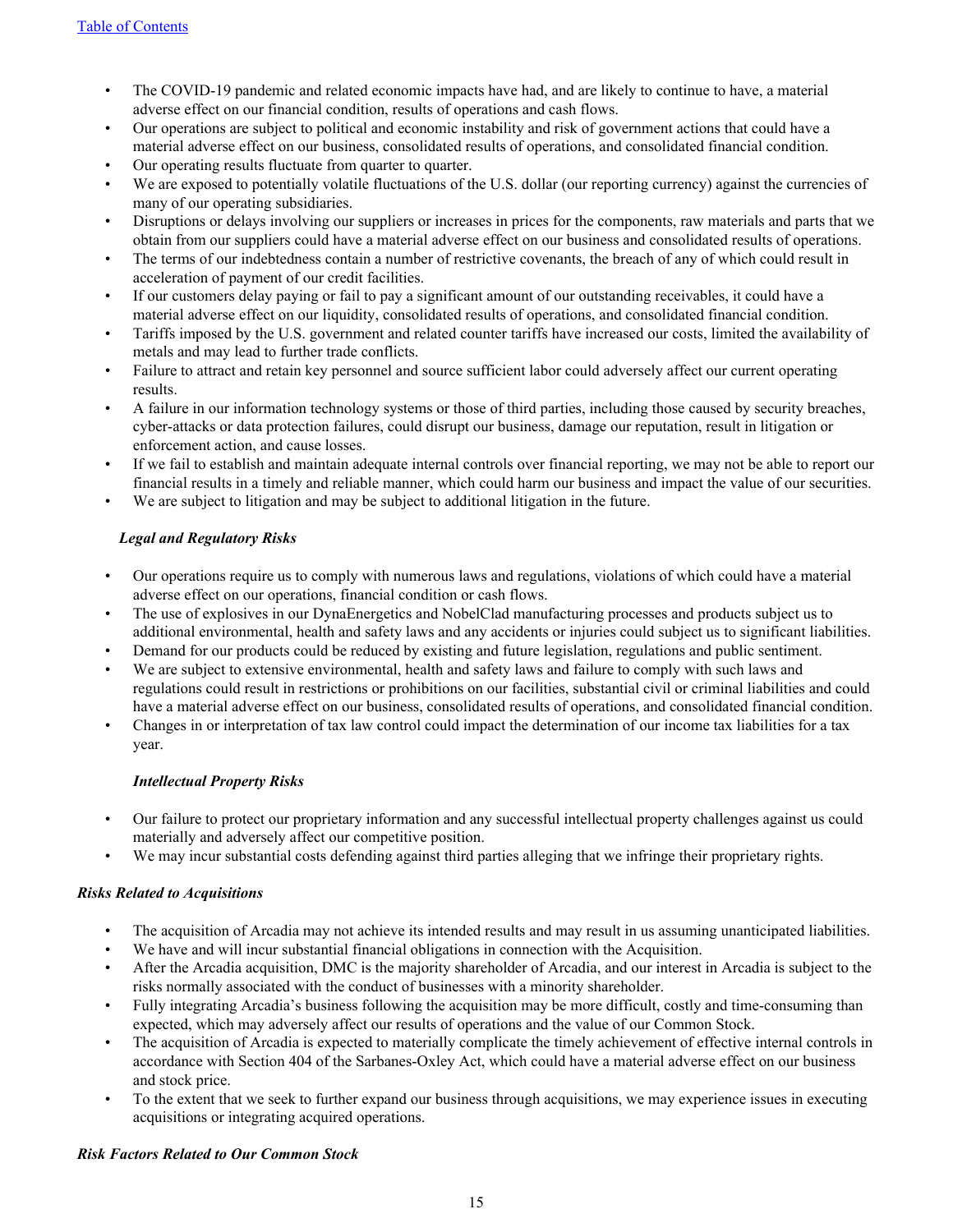- The price and trading volume of our common stock may be volatile, which may make it difficult for you to resell the common stock when you want or at prices you find attractive.
- Holders of our common stock do not currently receive dividends and our dividend may not be reinstated in the future.

## *Risk Factors Related to Arcadia*

## **North American and global economic and industry-related business conditions materially affect our sales and results of operations**

Our Arcadia businesses are significantly influenced by North American economic conditions and the cyclical nature of the North American commercial and residential construction industry. The construction industry is impacted by macroeconomic trends, such as availability of credit, employment levels, consumer confidence, interest rates and commodity prices. In addition, changes in architectural design trends, demographic trends, and/or remote work trends could negatively impact demand for our products. To the extent changes in these factors negatively impact the overall commercial construction industry, our revenue and profits could be significantly reduced.

The markets in which Arcadia operates are highly competitive and many of our competitors are larger and better capitalized than we are. These competitors may be better able to withstand changes in conditions within the industries and markets in which we operate and may have significantly greater operating and financial flexibility than we have. Moreover, barriers to entry are low in certain product lines and new competitors may enter our industry, whether within the U.S. or internationally. An increase in competition, including in the form of aggressive pricing by new market entrants or offerings of alternative building materials, could cause us to lose customers and lead to decreases in net sales and profitability if we are not able to respond adequately to such challenges. The actions of our existing competitors or new competitors could result in loss of customers and/or market share. Changes in our competitors' products, prices or services could negatively impact our market share, net sales and/or margins.

## **An inability to successfully develop new products or improve existing products could negatively impact our ability to attract new customers and/or retain existing customers.**

Our success depends on meeting consumer needs and anticipating changes in consumer preferences with successful new products and product improvements. We aim to introduce products and new or improved production processes proactively to offset obsolescence and decreases in sales of existing products. While we devote significant focus to the development of new products, we may not be successful in product development and our new products may not be commercially successful. In addition, it is possible that competitors may improve their products more rapidly or effectively, which could adversely affect our sales. Furthermore, market demand may decline as a result of consumer preferences trending away from our categories or trending down within our brands or product categories, which could adversely impact our results of operations, cash flows and financial condition.

## **If we are unable to manage our supply chain effectively, including availability and price of materials used in our products, our results of operations will be negatively affected**

We obtain a significant portion of our key raw materials, such as aluminum extrusions, from a few key suppliers. While we structure many of our supply arrangements to moderate the effects of fluctuations in the market for raw aluminum and we endeavor to adjust our pricing to offset potential impacts, operating results could be negatively impacted by price movements in the market for raw aluminum. In recent years, and particularly in the past year, we have seen increased volatility in the price of aluminum that we purchase from our key suppliers.

Our suppliers are subject to the fluctuations in general economic cycles. Global economic conditions may impact their ability to operate their businesses, including recent impacts from the evolving COVID-19 pandemic and related government actions. Our suppliers may also be impacted by the increasing costs or availability of raw materials, labor and transportation. Some of our suppliers may not be able to handle commodity cost volatility or changing volumes while still performing up to our specifications. These factors may cause suppliers to be unable to meet their commitments or to negatively change the terms of the supply arrangements.

The loss of, or substantial decrease in the availability of, products from our suppliers, or the loss of a key supplier, could adversely impact our financial condition and results of operations. If any of our key suppliers are unable to meet their commitments, or if those supply arrangements are terminated, we may not be able to obtain certain raw materials on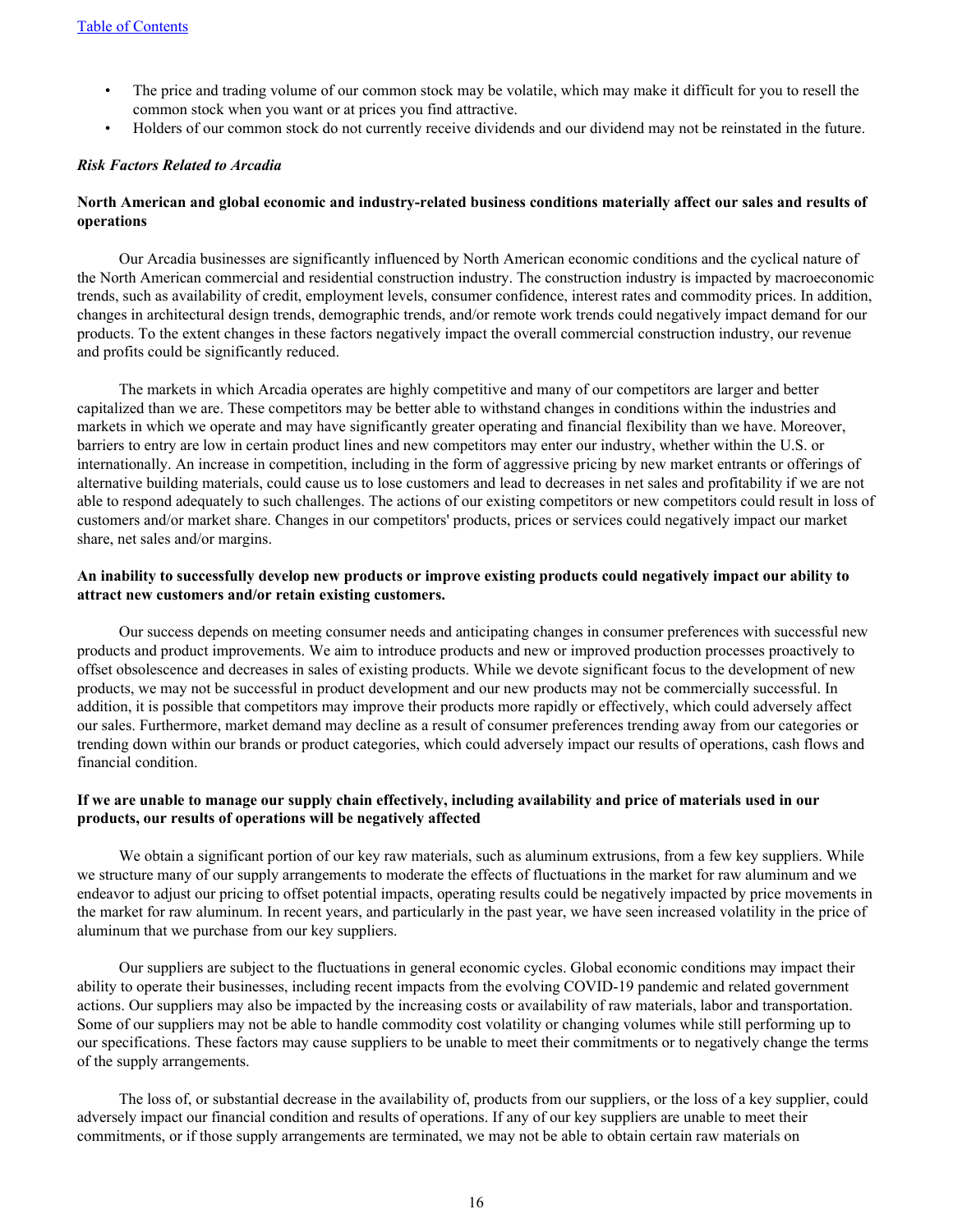commercially reasonable terms or at all, and may suffer a significant interruption in our ability to manufacture our products, including because it may be difficult to find substitute or alternate suppliers as the aluminum extrusions we use are customized.

We could also be required to maintain higher inventory levels as we address supply uncertainties. Such developments would result in higher costs and ultimately a decrease in our revenues and profitability. If our supply of raw materials is disrupted or our delivery times are extended, our results of operations and financial condition could be materially adversely affected.

#### **Product quality issues and product liability claims could adversely affect our operating results**

We believe that future orders of our products will depend on our ability to maintain the performance, reliability, quality and timely delivery standards required by our customers. We have in the past been and currently are subject to product liability and warranty claims. If our products have performance, reliability or quality problems, or products are installed improperly, we may experience additional warranty expense; reduced or canceled orders; or delays in the collection of accounts receivable. Additionally, product liability and warranty claims could result in costly and time-consuming litigation that could require significant time and attention of management and involve significant monetary damages that could negatively impact our operating results. There is no assurance that the number and value of product liability and warranty claims will not increase as compared to historical claim rates, or that our warranty reserve at any particular time will be sufficient. No assurance can be given that coverage under insurance policies, if applicable, will be adequate to cover future product liability claims against us. If we are unable to recover on an insurance claims, in whole or in part, or if we exhaust our available insurance coverage at some point in the future, then we might be forced to expend legal fees and settlement or judgment costs relating to product liability and warrant claims, which could negatively impact our profitability, results of operations, cash flows and financial condition.

#### *Risk Factors Related to DynaEnergetics*

## **Demand for DynaEnergetics' products is substantially dependent on the levels of capital expenditures by the oil and gas industry. Decreases or expected decreases in oil and gas prices and reduced expenditures in the oil and gas industry could have a material adverse impact on our financial condition, results of operations and cash flows.**

Demand for the majority of our products depends substantially on the level of expenditures by the oil and gas industry for the exploration, development and production of oil and natural gas reserves. These expenditures are generally dependent on the industry's view of future oil and natural gas prices and are sensitive to the industry's view of future economic growth and the resulting impact on demand for oil and natural gas. Higher oil and gas prices have resulted in increasing North American completion activity and increased expenditures by the oil and gas industry. This has resulted in increased cash flows for E&P companies; however, E&P companies are still seeking to control their cost of operations and this has continued to result in downward pressure on prices for our products. In addition, the oil and gas industry has historically been cyclical, and higher oil prices could reverse at any time. If this occurs, we would expect an increased risk of reduced or delayed oil and gas exploration and production spending, project modifications, delays or cancellations, general business disruptions, and delays in payment of, or nonpayment of, amounts that are owed to us, all of which could result in reduced demand for our products, downward pressure on selling prices for our products and decreased revenues and profits. These effects would likely have a material adverse effect on our financial condition, results of operations and cash flows.

The prices for oil and natural gas have historically been volatile and can be affected by a variety of factors, including:

- changes in the supply of and demand for hydrocarbons, which are affected by general economic, business and regulatory conditions;
- the ability or willingness of the Organization of Petroleum Exporting Countries ("OPEC") and other oil producing companies to set and maintain production levels for oil;
- oil and gas production levels in the U.S. and in other non-OPEC countries;
- the level of excess production capacity;
- speculation as to the future price of oil and the speculative trading of oil and natural gas futures contracts;
- government initiatives to restrict oil and gas drilling or development or promote the use of renewable energy sources and public sentiment regarding the same;
- political and economic uncertainty, geopolitical unrest, and acts of war;
- the level of worldwide oil and gas exploration and production activity;
- access to potential resources;
- changes in governmental policies, subsidies, or sanctions;
- the costs of exploring for, producing and delivering oil and gas;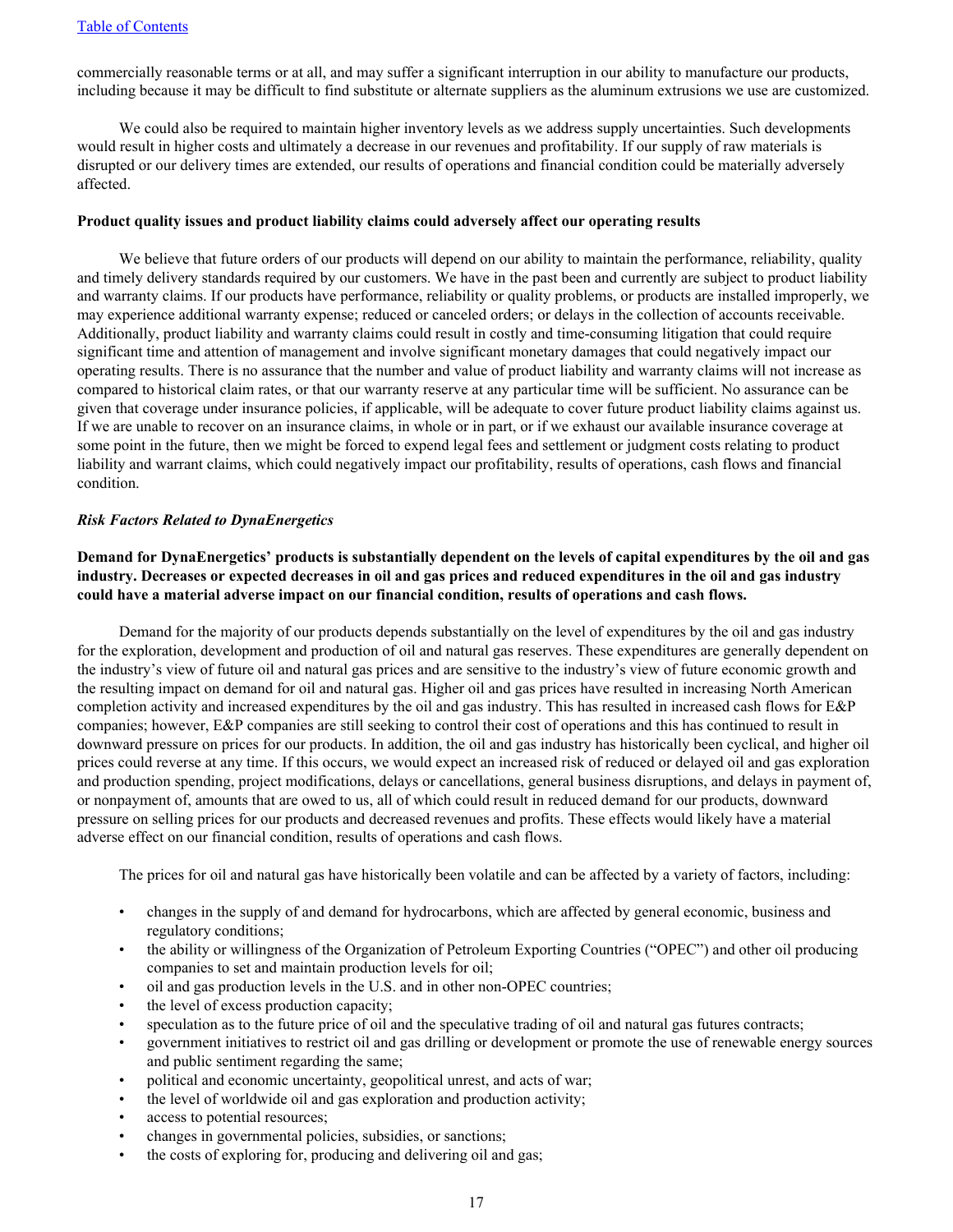- technological advances affecting energy consumption; and
- weather conditions.

Continued or worsening conditions in the oil and gas industry generally may have a further material adverse effect on our business, financial condition, results of operations, cash flows and prospects.

## **Failure to adjust our manufacturing and supply chain to accurately meet customer demands could have a material adverse effect on our results of operations.**

We make significant decisions, including determining the levels of business that we will seek and accept, production schedules, levels of reliance on contract manufacturing and outsourcing, internal fabrication utilization and other resource requirements, based on our estimates of customer requirements. Factors that can impact our ability to accurately estimate future customer requirements include the short-term nature of many customers' commitments, our customers' ability to reschedule, cancel and modify orders with little or no notice and without significant penalty, the accuracy of our customers' forecasts, and seasonal or cyclical trends in customers' industries.

To ensure availability of our products, particularly for our largest customers, we may start manufacturing our relevant products based on our customers' forecasts, which are not binding. As a result, we incur inventory and manufacturing costs in advance of anticipated sales that may never materialize or which may be substantially lower than expected. If actual demand for our products is lower than forecast, we may also experience higher inventory carrying and operating costs and product obsolescence. Because certain of our sales, research and development, and internal manufacturing overhead expenses are relatively fixed, a reduction in customer demand may also decrease our gross margin and operating income.

Conversely, customers often require rapid increases in production on short notice. We may be unable to secure sufficient materials or contract manufacturing capacity to meet such increases in demand. This could damage our customer relationships, reduce revenue growth and margins, subject us to additional liabilities, harm our reputation, and prevent us from taking advantage of opportunities.

#### **Failure to manage periods of growth or contraction may seriously harm our business.**

Our industry frequently sees periods of expansion and contraction which require companies to adjust to customers' needs and market demands. We regularly contend with these issues and must carefully manage our business to meet customer and market requirements. If we fail to manage these growth and contraction decisions effectively, we may find ourselves with either excess or insufficient resources and our business and our profitability could suffer as a result.

Periods of contraction or reduced net sales, or other factors negatively affecting particular markets, require us to assess whether facilities remain viable, whether staffing levels need to be reduced, and how to respond to changing levels of customer demand. While maintaining excess capacity or higher levels of employment entails short-term costs, reductions in capacity or employment could impair our ability to respond to new opportunities and programs, market improvements or to maintain customer relationships. Our decisions to reduce costs and capacity can affect our short-term and long-term results and result in restructuring charges.

Expansions, including the transfer of operations to other facilities or the construction of new manufacturing facilities, include the risk of additional costs and start-up inefficiencies. If we are unable to effectively manage our expansion projects or related anticipated net sales are not realized, our operating results could be materially adversely affected.

#### **We may not be able to continue to compete successfully against other companies in our industry.**

The markets in which we operate are highly competitive. DynaEnergetics competes with a broad spectrum of companies that produce and market perforating services and products. Many of these companies are large national and multi-national companies, including the oil and natural gas industry's largest oilfield service providers. These companies have longer operating histories, greater financial, technical, and other resources, and greater name recognition than we do. In addition, we compete with many smaller companies capable of competing effectively on a regional or local basis. Our competitors may be able to respond more quickly to new or emerging technologies and changes in customer requirements. To remain competitive, DynaEnergetics must continue to provide innovative products at competitive prices and maintain an excellent reputation for value, quality, on-time delivery, and safety. If we fail to compete successfully against our competition, we may be unable to maintain acceptable sales levels, prices and margins for our products, which could have a material adverse effect on our business, financial condition, and results of operations.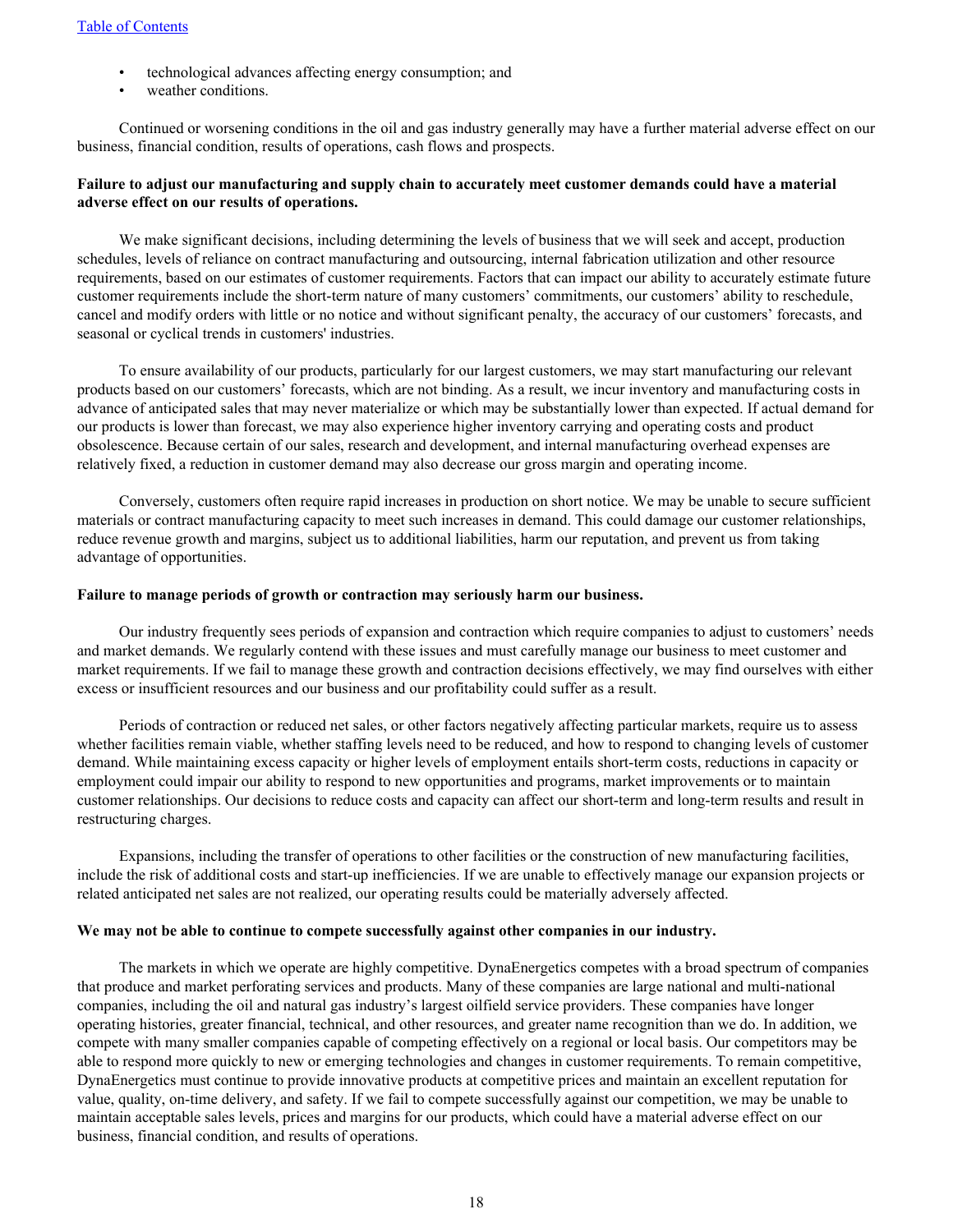## **If we are not able to design, develop, and produce commercially competitive products in a timely manner in response to changes in the market, customer requirements, competitive pressures, and technology trends, our business and consolidated results of operations and the value of our intellectual property could be materially and adversely affected.**

The market for our products is characterized by continual technological developments to provide better and more reliable performance and enhanced product offerings. If we are not able to design, develop, and produce commercially competitive products in a timely manner in response to changes in the market, customer requirements, competitive pressures, and technology trends, our business and consolidated results of operations and the value of our intellectual property could be materially and adversely affected. Likewise, if our proprietary technologies, equipment, facilities, or work processes become obsolete, we may no longer be competitive, and our business and consolidated results of operations could be materially and adversely affected.

# **Demand for DynaEnergetics products could be reduced by existing and future legislation, regulations and public sentiment.**

Regulatory agencies and environmental advocacy groups in the United States, the E.U., and other regions or countries have been focusing considerable attention on emissions of carbon dioxide, methane and other greenhouse gases and their role in climate change. There is also increased focus, including by governments and our customers, investors and other stakeholders, on these and other sustainability and energy transition matters. Existing or future legislation and regulations related to greenhouse gas emissions and climate change, as well as initiatives by governments, non-governmental organizations, and companies to conserve energy or promote the use of alternative energy sources, and negative attitudes toward or perceptions of fossil fuel products and their relationship to the environment, may significantly curtail demand for and production of oil and gas in areas of the world where our customers operate, and thus reduce future demand for DynaEnergetics products.

In addition, some international, national, state and local governments and agencies have also adopted laws and regulations or are evaluating proposed legislation and regulations that are focused on directly limiting the extraction of shale gas or oil using hydraulic fracturing. These laws and regulations could limit oil and gas development, lead to operational delays and increased costs for our customers, and therefore reduce demand for DynaEnergetics' products. Such reductions in demand for our products may, in turn, adversely affect our financial condition, results of operations and cash flows.

Increased negative investor sentiment toward oil and gas and preference for assets outside of traditional energy sectors could lead to higher capital costs for our customers and reduced investment in fossil fuels, thereby reducing demand for our products. Such preferences could also impact our ability to obtain acceptable debt or equity financing on attractive terms or at all and could negatively impact our stock price over time. Our business, reputation and demand for our stock could be negatively affected if we do not (or are perceived to not) act responsibly with respect to sustainability matters.

#### *Risk Factors Related to NobelClad*

# **NobelClad's business is dependent on sales to a limited number of customers in cyclical markets and our results are affected by the price of metals.**

NobelClad revenues are affected both by the demand for NobelClad's explosion-welded cladding services and the base price of metal used in explosion-welded cladding operations. The explosion-welded cladding market is dependent upon sales of products for use by customers in a limited number of heavy industries, including oil and gas, chemicals and petrochemicals, alternative energy, hydrometallurgy, aluminum production, shipbuilding, rail car manufacturing, power generation, and industrial refrigeration. These industries tend to be cyclical in nature and an economic slowdown in one or all of these industries-whether due to traditional cyclicality, general economic conditions or other factors-could impact capital expenditures within that industry. The COVID pandemic, government actions taken in response, and resulting economic impacts have created a great deal of uncertainty in our end markets and we have seen continued delays in projects and capital expenditures. In addition, metals prices affect the demand for cladded products and our margins. Although higher metal prices increase demand for use of cladded materials over solid metals, lead to higher sales (in terms of dollars rather than square meters of cladding) and generally higher margins for NobelClad, metal pricing is volatile. We have recently experienced several years of a lowmetals-price environment, which significantly reduced demand for clad product and overall sales. In the last two years, the price of metals has increased substantially, there can be no assurance that prices will maintain at these levels and supply chain difficulties and other uncertainties have disrupted projects and normal sales cycles. If demand or metals prices decline or if supply chain issues or similar disruptions persist, our sales would be adversely affected, and this could have a material adverse effect on our business, financial condition, and results of operations.

#### **We are dependent on a relatively small number of large projects and customers for a significant portion of our net sales.**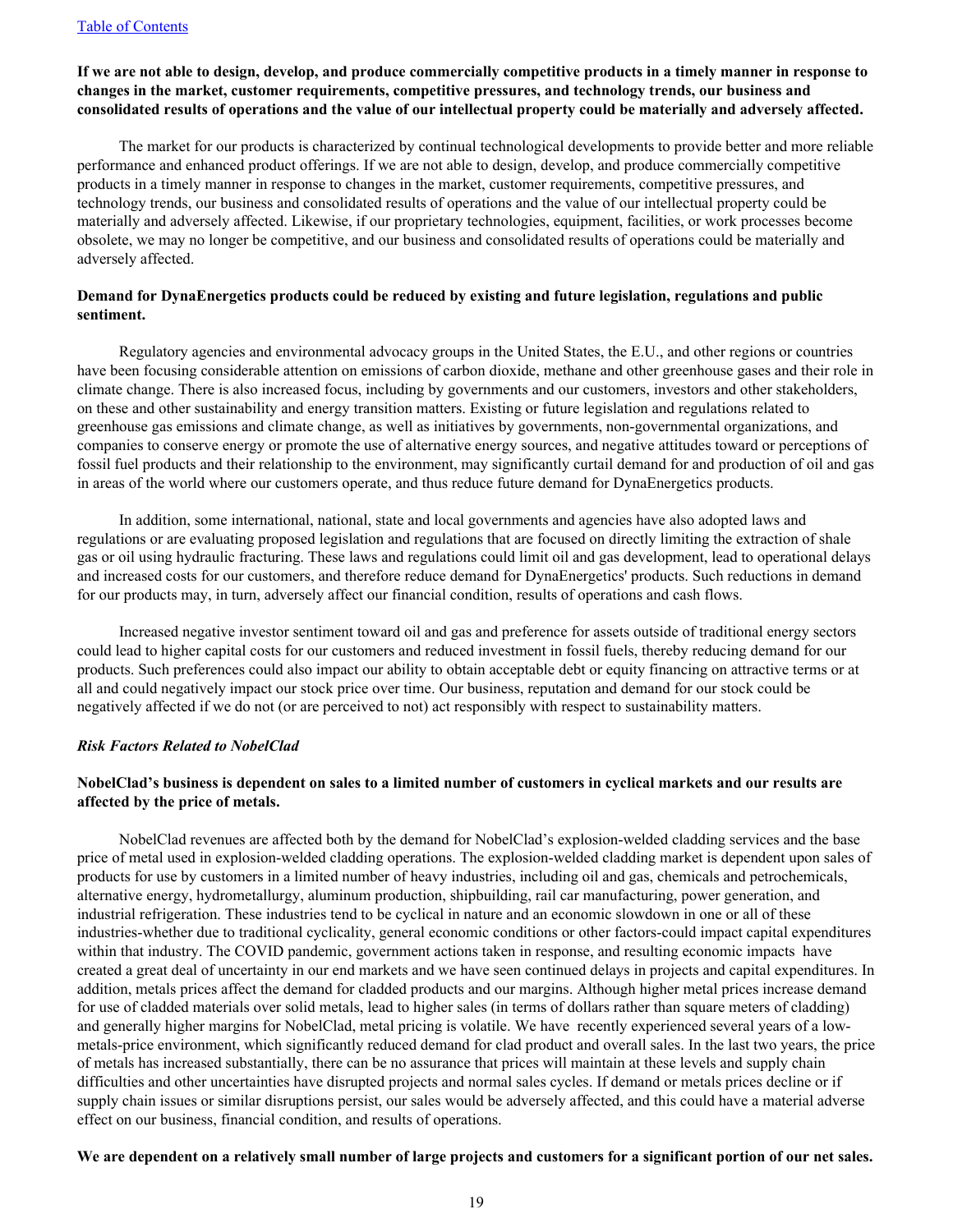A significant portion of our net sales is derived from a relatively small number of projects and customers; therefore, the failure to complete existing contracts on a timely basis, to receive payment for such services in a timely manner, or to enter into future contracts at projected volumes and profitability levels could adversely affect our ability to meet cash requirements exclusively through operating activities. We attempt to minimize the risk of losing customers or specific contracts by continually improving commercial execution and product quality, delivering product on time and competing aggressively on the basis of price. We expect to continue to depend upon our principal customers for a significant portion of our sales, although our principal customers may not continue to purchase products and services from us at current levels, if at all. The loss of one or more major customers or a change in their buying patterns could have a material adverse effect on our business, financial condition, and results of operations.

#### **Our backlog figures may not accurately predict future sales.**

We use backlog to predict our anticipated future sales. Our year-end backlog was \$41.2 million, \$39.9 million, and \$31.7 million at the end of fiscal years 2021, 2020 and 2019, respectively. We define "backlog" at any given point in time to consist of all firm, unfulfilled purchase orders and commitments at that time. We expect to fill most items of backlog within the following 12 months. However, since orders may be rescheduled or canceled and a significant portion of our net sales is derived from a small number of customers, backlog is not necessarily indicative of future sales levels. Moreover, we cannot be sure of when during the future 12-month period we will be able to recognize revenue corresponding to our backlog nor can we be certain that revenues corresponding to our backlog will not fall into periods beyond the 12-month horizon.

#### **There is a limited availability of sites suitable for cladding operations.**

Our cladding process involves the detonation of large amounts of explosives. As a result, the sites where we perform cladding must meet certain criteria, including adequate distance from densely populated areas, specific geological characteristics, and the ability to comply with local noise and vibration abatement regulations in conducting the process. Our shooting sites in Pennsylvania and in Germany are located in mines. Our Pennsylvania shooting site is subleased under an arrangement pursuant to which we provide certain contractual services to the sub-landlord, and this sublease expires in 2029. In addition, we could experience difficulty in obtaining or renewing permits because of resistance from residents in the vicinity of existing or proposed sites. The failure to obtain required governmental approvals or permits could limit our ability to expand our cladding business in the future, and the failure to maintain such permits or satisfy other conditions to use the sites would have a material adverse effect on our business, financial condition and results of operations.

## **There is no assurance that we will continue to compete successfully against other manufacturers of competitive products.**

Our explosion-welded clad products compete on a worldwide basis with explosion-welded clad products made by other manufacturers in the clad metal business and with products manufactured using other technologies. We see competition from one large well-known clad supplier and from a growing number of smaller companies with explosion welded clad manufacturing capability in China and India. Explosion-welded clad products also compete with products manufactured by roll bond and weld overlay cladding processes. The technical and commercial niches of each cladding process are well understood within the industry and vary from one world market location to another and at different metal prices. We focus on reliability, product quality, on-time delivery performance, and low-cost manufacturing to minimize the potential of future competitive threats. However, there is no guarantee we will be able to maintain our competitive position.

## **Customers have the right to change orders until products are completed.**

Customers have some rights to change orders after they have been placed. If orders are changed, the extra expenses associated with the change usually will be passed on to the customer. However, because a change in an order may delay completion of the project, recognition of income for the project may also be delayed. Additionally, any errors or changes as to specifications or significant changes in pricing or availability of materials may cause cost overruns and delays in completion of projects. If we fail to meet delivery schedules, we may be required to pay damages or may risk loss of an order, which could have a material adverse effect on our business, financial condition and results of operations.

## **We do not maintain a reserve fund for warranty or defective products claims. Our costs could substantially increase if we experience a large claim or a significant number of warranty claims.**

 Our product warranties against technical defects of our clad products vary depending on our purchase orders with customers. The warranties require us to repair or replace defective products and may require the payment of a certain percentage of the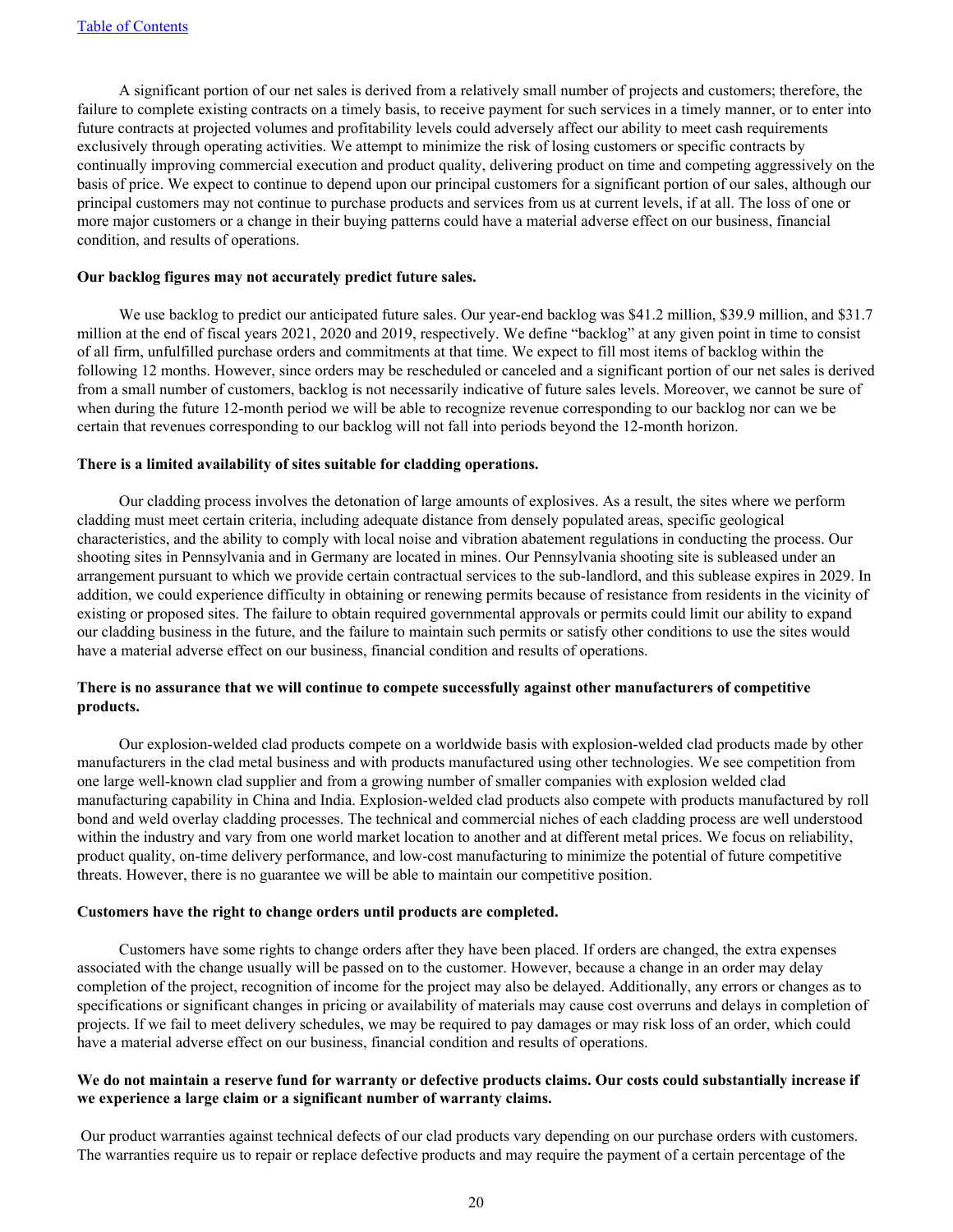purchase price as liquidated damages for our failure to meet the specified product specifications and delivery requirements. In addition, our clad products are often used as part of larger projects or are used in potentially hazardous applications that can cause injury or loss of life and damage to property or equipment. In the event of an actual or alleged product defect, we may be named as a defendant in product liability or other lawsuits asserting potentially large claims. We cannot guarantee that insurance will be available or adequate to cover any or all liabilities incurred. We have not established any reserve funds for potential warranty claims since historically we have experienced few warranty claims for our products and the costs associated with our warranty claims have been low. If we experience an increase in warranty claims or if our repair and replacement costs associated with warranty claims increase significantly, it could have a material adverse effect on our financial condition and results of operations.

## *Risk Factors Related to our Businesses Generally*

## **The COVID-19 pandemic and related economic impacts have had a material adverse effect on our financial condition, results of operations and cash flows.**

The effects of the COVID-19 pandemic, including actions taken by businesses and governments to contain the spread of the virus, have resulted in a significant disruption in international and US economic activity. In the oil and gas industry, geopolitical events that increased the supply of low priced oil to the global market occurred at the same time that demand weakened due to the worldwide effects of the pandemic, leading to a collapse in oil prices in March 2020. These events together adversely affected the demand for oil and natural gas and caused significant volatility and disruption of the global financial markets. These impacts affected the demand for DynaEnergetics' products and significantly delayed certain NobelClad projects and orders, and many of these impacts have continued. Other effects of the pandemic have included, and may continue to include, adverse revenue and net income effects; customer shutdowns of oil and gas exploration and production activities; downward revisions to customer budgets; limitations on access to sources of liquidity; increased costs to address health and safety requirements, supply chain disruptions, transportation disruptions, inflationary impacts for raw materials and labor, employee impacts from illness and from changes in worker preferences; labor shortages, workforce fluctuations in response to activity declines and increases; and temporary closures of our facilities or the facilities of our customers and suppliers. This period of extreme economic disruption, volatile oil prices and demand for our products has had, and may continue to have, a material adverse effect on our financial condition, results of operations and cash flows.

The extent to which our operating and financial results will continue to be affected by the COVID-19 pandemic or by the secondary impacts of the pandemic will depend on various factors and consequences beyond our control, such as the duration and scope of the pandemic or future outbreaks, additional actions by businesses and governments and economic impacts of those actions. COVID-19, and the volatile regional and global economic conditions stemming from the pandemic, could also aggravate our other risk factors described in this Form 10-K.

## **Our operations are subject to political and economic instability and risk of government actions that could have a material adverse effect on our business, consolidated results of operations, and consolidated financial condition.**

We are exposed to risks inherent in doing business in each of the countries in which we operate. Our operations are subject to various risks unique to each country that could have a material adverse effect on our business, consolidated results of operations, and consolidated financial condition. With respect to any particular country, these risks may include:

- political, social and economic instability;
- civil unrest, acts of terrorism, force majeure, war, other armed conflict;
- public health crises and catastrophic events, such as the COVID-19 pandemic;
- inflation:
- currency fluctuations, devaluations, conversion, or repatriation restrictions;
- expropriation and nationalization of our assets;
- confiscatory taxation or other adverse tax policies;
- theft of, or lack of sufficient legal protection for, proprietary technology and other intellectual property;
- limitations on extraction of shale gas or oil using hydraulic fracturing;
- limitations or disruptions to our markets or operations, restrictions on payments, or limitations on the movement of funds;
- increased tariffs;
- trade and economic sanctions or other restrictions;
- unexpected changes in legal and regulatory requirements, including changes in interpretation or enforcement of existing laws;
- deprivation of contract rights; and
- the inability to obtain or retain licenses required for operation.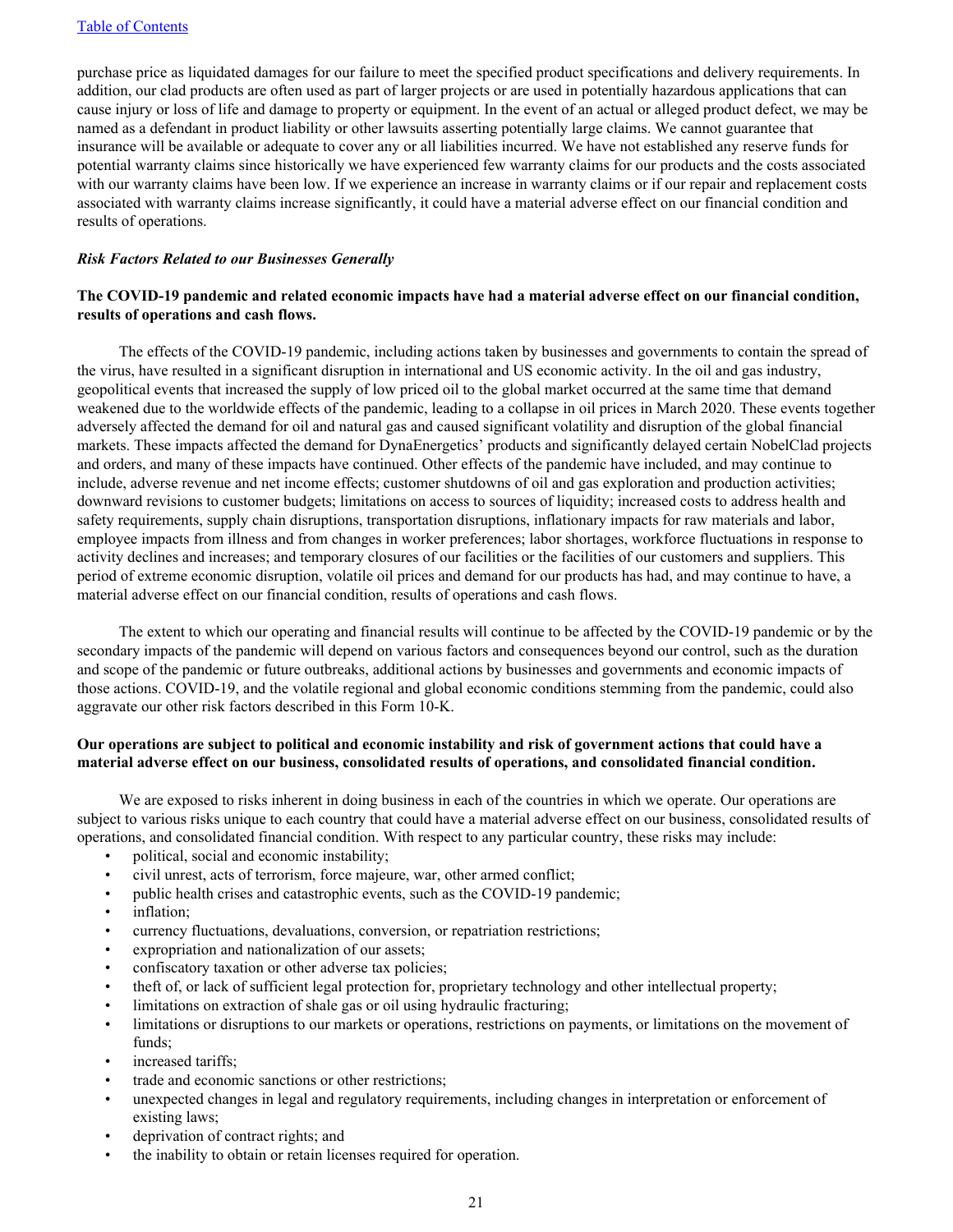## **Our operating results fluctuate from quarter to quarter.**

We have experienced, and expect to continue to experience, fluctuations in annual and quarterly operating results caused by various factors at our businesses. At NobelClad, quarterly sales and operating results depend on the volume and timing of the orders in our backlog as well as bookings during the quarter. At DynaEnergetics, the level of demand from our customers is impacted by oil and gas prices as well as a variety of other factors and can vary significantly from quarter to quarter. Arcadia's results are similarly subject to factors that can change significantly in short periods of time. Significant portions of our operating expenses are fixed, and planned expenditures are based primarily on sales forecasts and product development programs. If sales do not meet our expectations in any given period, the adverse impact on operating results may be magnified by our inability to adjust operating expenses sufficiently or quickly enough to compensate for such a shortfall. Results of operations in any period should not be considered indicative of the results for any future period. See "Management's Discussion and Analysis of Financial Condition and Results of Operations."

## **We are exposed to potentially volatile fluctuations of the U.S. dollar (our reporting currency) against the currencies of many of our operating subsidiaries.**

Many of our operating subsidiaries conduct business in euros, Canadian dollars, or other foreign currencies. Sales made in currencies other than U.S. dollars accounted for 16%, 17%, and 12% of total sales for the years ended 2021, 2020 and 2019, respectively. Any increase (decrease) in the value of the U.S. dollar against any foreign currency that is the functional currency of any of our operating subsidiaries will cause us to experience foreign currency translation (gains) losses with respect to amounts already invested in such foreign currencies. In addition, our company and our operating subsidiaries are exposed to foreign currency risk to the extent that we or they enter into transactions denominated in currencies other than our or their respective functional currencies. For example, DynaEnergetics Europe's functional currency is euros, but its sales often occur in U.S. dollars. Changes in exchange rates with respect to these items will result in unrealized (based upon period-end exchange rates) or realized foreign currency transaction gains and losses upon settlement of the transactions. In addition, we are exposed to foreign exchange rate fluctuations related to our operating subsidiaries' assets and liabilities and to the financial results of foreign subsidiaries and affiliates when their respective financial statements are translated into U.S. dollars for inclusion in our Consolidated Financial Statements. Cumulative translation adjustments are recorded in accumulated other comprehensive income (loss) as a separate component of equity. Our primary exposure to foreign currency risk is the euro, due to the percentage of our U.S. dollar revenue that is derived from countries where the euro is the functional currency. We use foreign currency forward contracts, generally with maturities of one month, to offset foreign exchange rate fluctuations on certain foreign currency denominated asset and liability account balances. These hedge transactions relate to our operating entities with significant economic exposure to transactions denominated in currencies other than their functional currency. Our primary economic exposures include the U.S. dollar to the euro, the U.S. dollar to the Canadian dollar, and the euro to the U.S. Dollar. Since the underlying balance sheet account balances being hedged can fluctuate significantly throughout our monthly hedge periods, our hedging program cannot fully protect against foreign currency fluctuations.

## **Disruptions or delays involving our suppliers or increases in prices for the components, raw materials and parts that we obtain from our suppliers could have a material adverse effect on our business and consolidated results of operations.**

Our operations are dependent upon the continued ability of our suppliers to deliver the components, raw materials and parts that we need to manufacture our products. In some instances, we purchase components, raw materials and parts that are ultimately derived from a single source and may be at an increased risk for supply disruptions. Any number of factors, including labor disruptions, acts of war or terrorism, military activity, trade sanctions, catastrophic weather events, the occurrence of a pandemic or other widespread illness (such as COVID-19), contractual or other disputes, unfavorable economic or industry conditions, transportation disruptions, delivery delays or other performance problems or financial difficulties or solvency problems, could disrupt our suppliers' operations and performance, which could, in turn, lead to uncertainty in our supply chain or cause supply disruptions for us and disrupt our operations. Although we have been able to manage supply chain impacts through the COVID-19 pandemic, we have experienced longer lead times for certain materials and have in other cases had heightened difficulty in sourcing materials. Lockdown orders or a prolonged period of travel, commercial and other similar restrictions could cause additional global supply disruptions. If we experience further supply disruptions, we may not be able to develop alternate sourcing quickly. Any disruption of our production schedule caused by an unexpected shortage of components, raw materials or parts even for a relatively short period of time could cause us to alter production schedules or suspend production entirely, which would adversely affect our business and results of operations.

## **The terms of our indebtedness contain a number of restrictive covenants, the breach of any of which could result in acceleration of payment of our credit facilities.**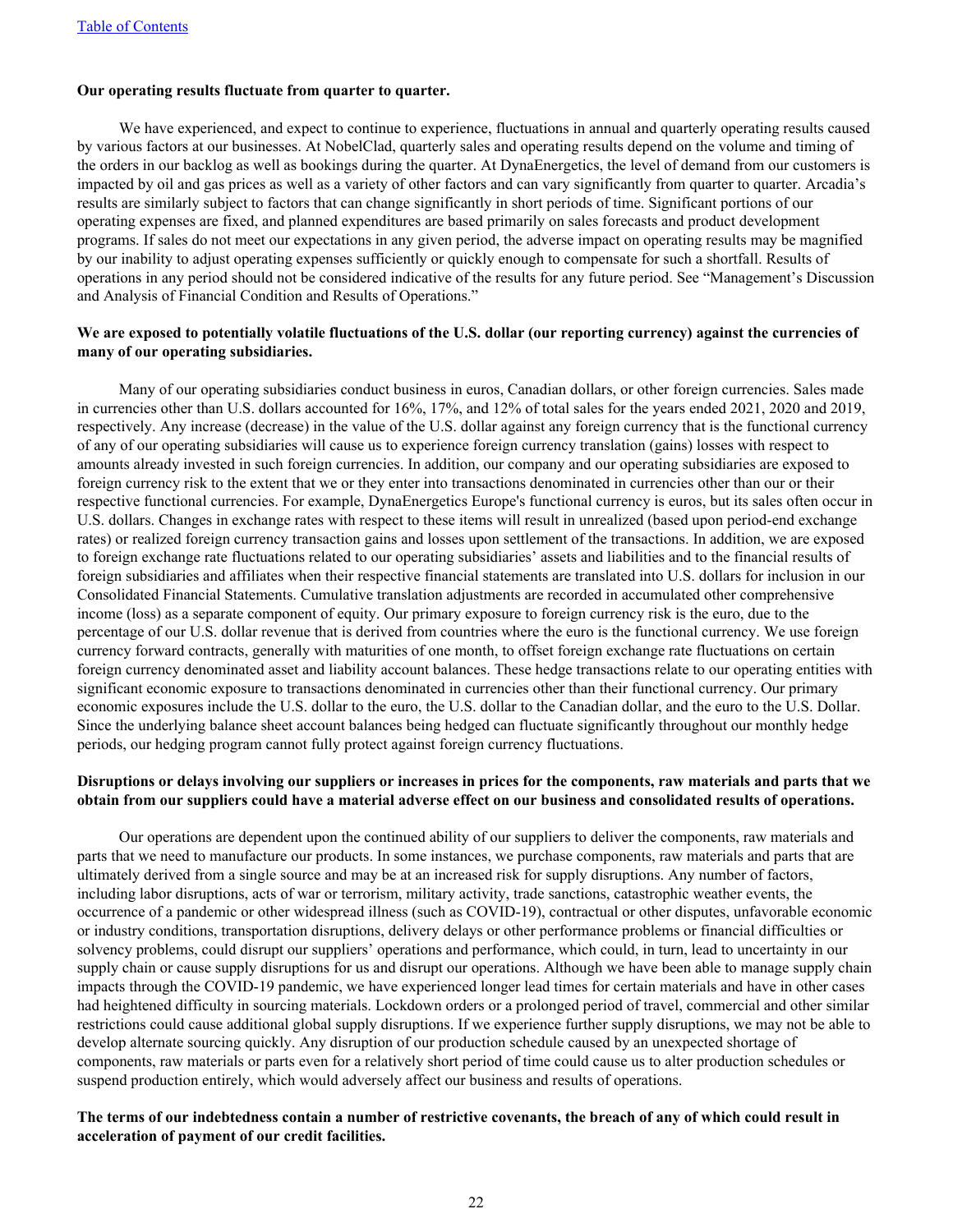As of December 31, 2021, following the acquisition of Arcadia, we had an outstanding balance of approximately \$150.0 million on our syndicated credit agreement. This agreement includes various covenants and restrictions and certain of these relate to the incurrence of additional indebtedness and the mortgaging, pledging or disposing of major assets. We are also required to maintain certain financial ratios on a quarterly basis. A breach of any of these covenants could impair our ability to borrow and could result in acceleration of our obligations to repay our debt, if we are unable to obtain a waiver or amendment from our lenders. As of December 31, 2021, we were in compliance with all financial covenants and other provisions of the credit agreement, as amended, and our other loan agreements. Any failure to remain in compliance with any material provision or covenant of our credit agreement could result in a default, which would, absent a waiver or amendment, require immediate repayment of outstanding indebtedness under our credit facilities.

## **If our customers delay paying or fail to pay a significant amount of our outstanding receivables, it could have a material adverse effect on our liquidity, consolidated results of operations, and consolidated financial condition.**

We depend on a limited number of significant customers in our DynaEnergetics and NobelClad businesses, and the loss of one or more significant customers or the failure of a customer to pay outstanding amounts due could have a material adverse effect on our business and our consolidated results of operations. In most cases, we bill our customers for our services in arrears and are, therefore, subject to the risk that our customers will delay payment of or fail to pay our invoices. In weak economic environments, we may experience increased delays and failures due to, among other reasons, a reduction in our customers' cash flow from operations and in their access to the credit markets and rising interest rates. If our customers delay paying or fail to pay us a significant amount of our outstanding receivables, it could have a material adverse effect on our liquidity, consolidated results of operations, and consolidated financial condition.

## **Tariffs imposed by the U.S. government and related counter tariffs have increased our costs, limited the availability of metals and may lead to further trade conflicts.**

In 2018, the U.S. announced tariffs of 25 percent on steel and 10 percent on aluminum imported from countries where we typically source metals. These tariffs were met with retaliatory tariffs from certain countries and increased, broader tariffs were levied by the U.S. on targeted countries, including China. Certain of these tariffs have been modified, however, impacts and uncertainties are continuing. The tariffs impacted the cost of the importation of steel, which we utilize in our steel plate and steel pipe, key materials in our NobelClad and DynaEnergetics businesses. Though in many cases we have been able to source metals from domestic suppliers, some materials are only available from sources subject to tariffs. The cost of domestic steel and aluminum has also increased, along with the price of delivery, and the availability of certain materials has been limited. These increased costs have increased the price of our products to our customers and, in some instances, affected our ability to be competitive. For our NobelClad business, this impacts our ability to compete on international projects and negatively impacts U.S. fabricators, which are the primary consumers of NobelClad products. Although some of these tariffs have been subsequently reduced or eliminated, as occurred in connection with the United States Mexico Canada Agreement (USMCA), many tariffs continue to exist and new tariffs have been and may be imposed at any time. The prolonged duration of tariffs, the imposition of additional tariffs and the risk of potential broader global trade conflicts could have a material adverse effect on our business, financial condition or results of operations.

## **Failure to attract and retain key personnel and source sufficient labor could adversely affect our current operating results.**

Our continued success depends to a large extent upon the efforts and abilities of key managerial and technical employees, and our ability to secure sufficient manufacturing labor. In recent years, various factors have cause increased competition for employees. In order to meet the needs and expectations of our customers and to achieve our growth objectives, we must attract, train, and retain a large number of hourly associates, while at the same time controlling labor costs. These positions have historically had high turnover rates, which can lead to increased training, retention and other costs. In certain areas where we operate, there is significant competition for employees. The lack of availability of an adequate number of hourly employees, or our inability to attract and retain them, including due to us having to increase wages paid to new and/or to current employees to attract, hire and/or retain the labor resources necessary to conduct our operations, could adversely affect our business, results of operations, cash flows and financial condition. We are subject to applicable rules and regulations relating to our relationship with our employees, including wage and hour regulations, health benefits, unemployment and payroll taxes, overtime and working conditions and immigration status. Accordingly, federal, state or locally legislated increases in the minimum wage, as well as increases in additional labor cost components such as employee benefit costs, workers' compensation insurance rates, compliance costs and fines, would increase our labor costs, which could have a material adverse effect on our business, prospects, results of operations and financial condition. If we are unable to retain existing employees, provide a safe and healthy working environment, and/or recruit and train additional employees with the requisite skills and experience, our operating results could be adversely impacted.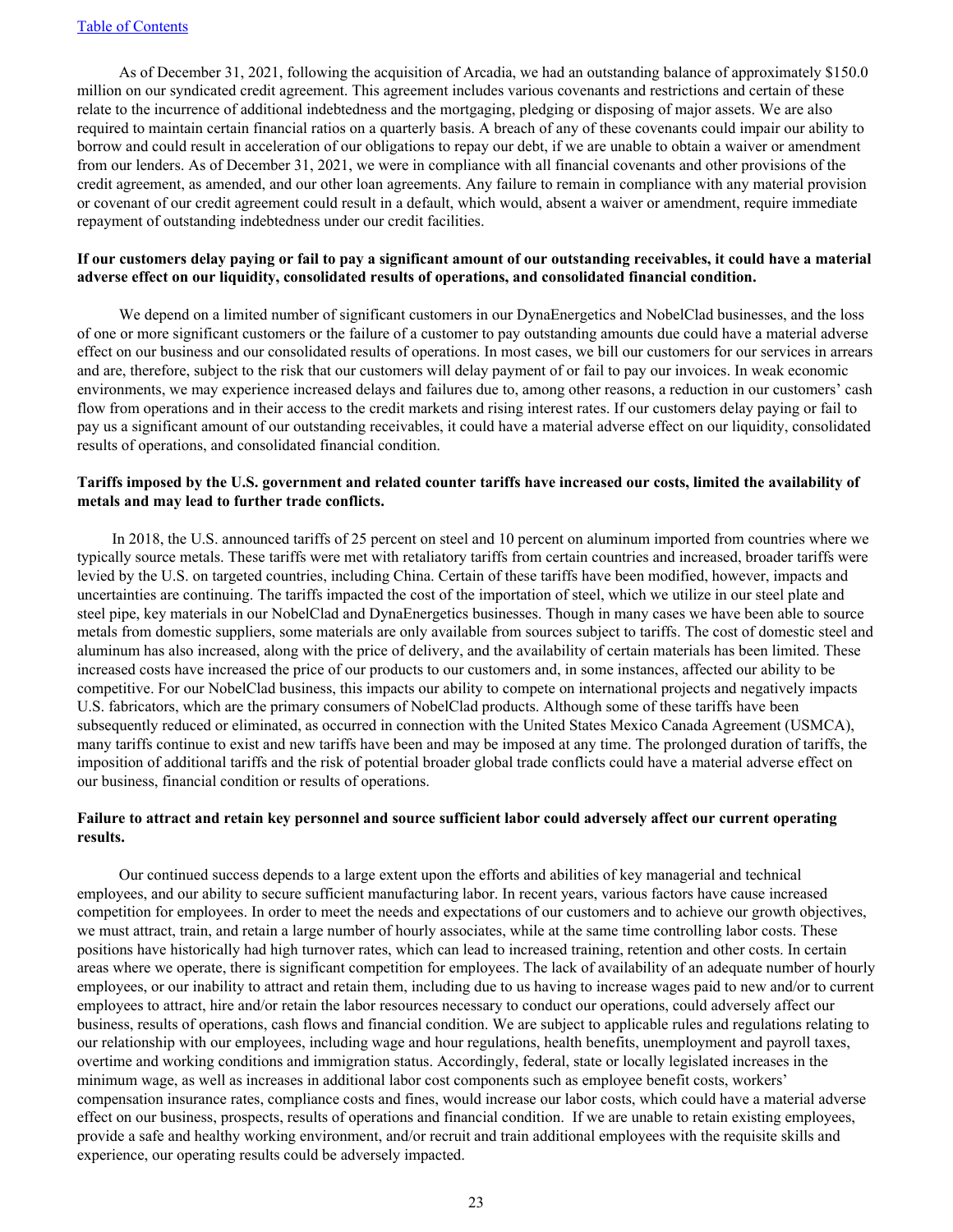## **A failure in our information technology systems or those of third parties, including those caused by security breaches, cyber-attacks or data protection failures, could disrupt our business, damage our reputation, result in litigation or enforcement action, and cause losses.**

We are dependent upon information technology systems in the conduct of our operations. Our information technology systems are subject to disruption, damage or failure from a variety of sources, including, without limitation, computer viruses, security breaches, cyber-attacks, natural disasters and defects in design. Cybersecurity incidents in particular are evolving and include, but are not limited to, malicious software, attempts to gain unauthorized access to data and banking information and other electronic security breaches that could lead to disruptions in systems, unauthorized release of confidential or otherwise protected information and the corruption of data. The risk of cybersecurity incidents may increase with the political and economic instability or warfare (including the recent outbreak of hostilities between Russia and Ukraine). Various measures have been implemented to manage our risks related to information technology systems and network disruptions. However, given the unpredictability of the timing, nature and scope of information technology disruptions, we could potentially be subject to production downtimes, operational delays, the compromising of confidential or otherwise protected information, destruction or corruption of data, security breaches, theft, other manipulation or improper use of our systems and networks or financial losses from remedial actions, any of which could have a material adverse effect on our cash flows, competitive position, financial condition or results of operations.

We outsource certain technology and business process functions to third parties and may increasingly do so in the future. If we do not effectively develop, implement and monitor our outsourcing strategy, if third party providers do not perform as anticipated or if we experience technological or other problems with a transition, we may not realize productivity improvements or cost efficiencies and may experience operational difficulties, increased costs and loss of business. Our outsourcing of certain technology and business processes functions to third parties may expose us to enhanced risks related to data security, which could result in monetary and reputational damages. In addition, our ability to receive services from third party providers may be impacted by cultural differences, political instability, and unanticipated regulatory requirements or policies. As a result, our ability to conduct our business may be adversely affected.

The regulatory environment surrounding information security and privacy is increasingly demanding. We are subject to numerous U.S. federal and state laws and non-U.S. laws and regulations governing the protection of personal and confidential information of our customers and employees. In particular, the European Union ("E.U.") has adopted the General Data Protection Regulation, or GDPR, which contains numerous requirements that must be complied with when handling the personal data of E.U.-based data subjects. We are subject to the GDPR with respect to our E.U. operations and employees. The GDPR and similar laws and regulations are increasing in complexity and number, change frequently and sometimes conflict. In particular, as the E.U. member states reframe their national legislation to harmonize with the GDPR, we will need to monitor compliance with all relevant E.U. member states' laws and regulations, including where permitted derogations from the GDPR are introduced. In addition, California has passed an omnibus data privacy law similar to GDPR, the California Consumer Protection Privacy Act ("CCPA"), and with our 2021 acquisition of Arcadia, we will be subject to compliance obligations under this law. The states of Virginia and Colorado have recently enacted omnibus data privacy laws, and California has enacted more expensive data privacy and security laws (including a provision applying data obligations to employees), all of which will begin enforcement in 2023. The U.S. Congress and legislatures in several states are actively considering data privacy and security legislation.

The evolving government-imposed data obligations would potentially subject us to civil penalties or litigation damages. The GDPR, any resultant changes in E.U. member states' national laws and regulations, and existing or new U.S. state or federal data privacy laws and regulations may increase our compliance obligations and may necessitate the review and implementation of policies and processes relating to our collection and use of data. This increase in compliance obligations could also lead to an increase in compliance costs which may have an adverse impact on our business, financial condition and results of operations. If any person, including any of our employees or those with whom we share such information, negligently disregards or intentionally breaches our established controls with respect to our client or employee data, or otherwise mismanages or misappropriates that data, we could be subject to significant monetary damages, regulatory enforcement actions, fines and/or criminal prosecution in one or more jurisdictions. For example, under the GDPR penalties for noncompliance can be imposed up to the greater of €20 million or 4% of a firm's global annual revenue. Current California law supports class action litigation and statutory damages for data exposure incidents. In addition, a data breach could result in negative publicity which could damage our reputation and have an adverse effect on our business, financial condition and results of operations.

**If we fail to establish and maintain adequate internal controls over financial reporting, we may not be able to report our financial results in a timely and reliable manner, which could harm our business and impact the value of our securities.**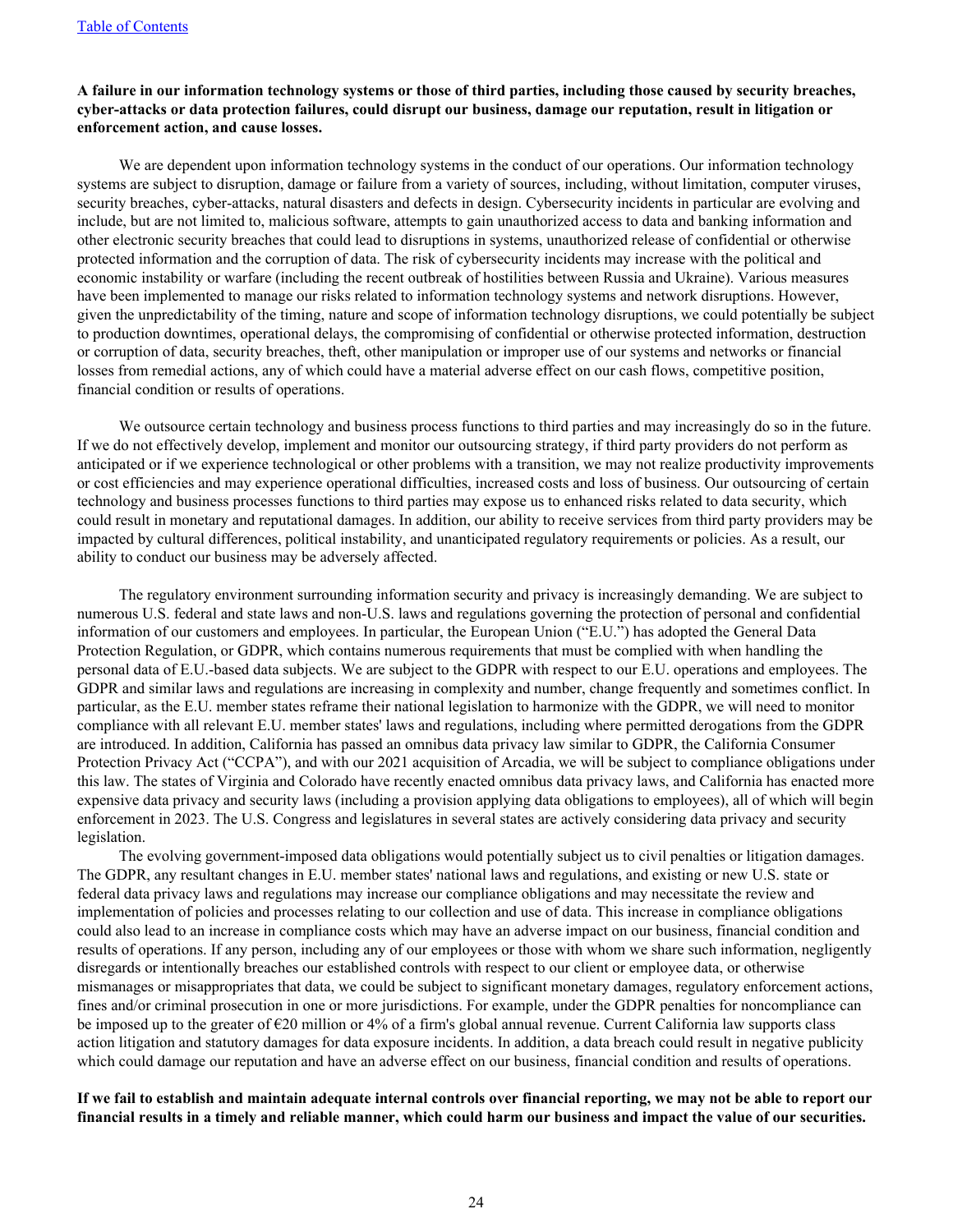We depend on our ability to produce accurate and timely financial statements in order to run our business. If we fail to do so, our business could be negatively affected and our independent registered public accounting firm may be unable to attest to the fair presentation of our Consolidated Financial Statements in accordance with U.S. generally accepted accounting principles ("GAAP") and the effectiveness of our internal control over financial reporting, as required by Section 404 of the Sarbanes-Oxley Act. Effective internal controls are necessary for us to provide reliable financial reports and to effectively prevent fraud. If we cannot provide reliable financial reports and effectively prevent fraud, our reputation and operating results could be harmed. Even effective internal controls have inherent limitations including the possibility of human error, the circumvention or overriding of controls, or fraud. Therefore, even effective internal controls can provide only reasonable assurance with respect to the preparation and fair presentation of financial statements. In addition, projections of any evaluation of effectiveness of internal control over financial reporting in future periods are subject to the risk that the control may become inadequate because of changes in conditions or a deterioration in the degree of compliance with the policies or procedures.

If we fail to maintain adequate internal controls, including any failure to implement new or improved controls as may be required by acquisitions or other changes in our business, or if we experience difficulties in their execution, we could fail to meet our reporting obligations, and there could be a material adverse effect on our business and financial results. In the event that our current internal control practices deteriorate, we may be unable to accurately report our financial results or prevent fraud, and investor confidence and the market price of our stock may be adversely affected.

#### **We are subject to litigation and may be subject to additional litigation in the future.**

We are currently, and may in the future become, subject to litigation, arbitration or other legal proceedings with other parties. Managing or defending such legal proceedings may result in substantial legal fees, expenses and costs and diversion of management resources. If material litigation is brought against us in the future, a decision adverse to DMC could have a material adverse effect on our financial position or prospects. For a more detailed discussion of pending litigation, see Note 10 to our Consolidated Financial Statements.

In the event of a dispute arising at our foreign operations, we may be subject to the exclusive jurisdiction of foreign courts or arbitral panels, or may not be successful in subjecting foreign persons to the jurisdiction of courts or arbitral panels in the United States. Our inability to enforce our rights and the enforcement of rights on a prejudicial basis by foreign courts or arbitral panels could have an adverse effect on our results of operations and financial position.

#### *Legal and Regulatory Risks*

## **Our operations require us to comply with numerous laws and regulations, violations of which could have a material adverse effect on our operations, financial condition or cash flows.**

Our operations are subject to international, regional, national, and local laws and regulations in every place where we operate, relating to matters such as environmental protection, health and safety, labor and employment, import/export controls, currency exchange, bribery and corruption, data privacy and cybersecurity, intellectual property, immigration, and taxation. These laws and regulations are complex, frequently change, and have tended to become more stringent over time. In the event the scope of these laws and regulations expands in the future, the incremental cost of compliance could adversely affect our financial condition, results of operations, or cash flows.

Our international operations are subject to anti-corruption and anti-bribery laws and regulations, such as the FCPA, the U.K. Bribery Act and other similar laws. We are also subject to trade control regulations and trade sanctions laws that restrict the movement of certain goods to, and certain operations in, various countries or with certain persons. These trade regulations and laws can include restrictions on selling or importing goods, services or technology in or from affected regions, travel bans and asset freezes impacting connected individuals and political, military, business and financial organizations and can change very quickly, such as has occurred in connection with Russia's invasion of Ukraine. Our ability to transfer people, products and data among certain countries is subject to maintaining required licenses and complying with these laws and regulations.

The internal controls, policies and procedures, and employee training and compliance programs we have implemented to deter prohibited practices may not be effective in preventing employees, contractors or agents from violating or circumventing such internal policies or from material violations of applicable laws and regulations. Any determination that we have violated or are responsible for violations of anti-bribery, trade control, trade sanctions or anti-corruption laws could have a material adverse effect on our financial condition. Violations of international and US laws and regulations or the loss of any required licenses may result in fines and penalties, criminal sanctions, administrative remedies or restrictions on business conduct, and could have a material adverse effect on our business, operations and financial condition. In addition, any major violations could have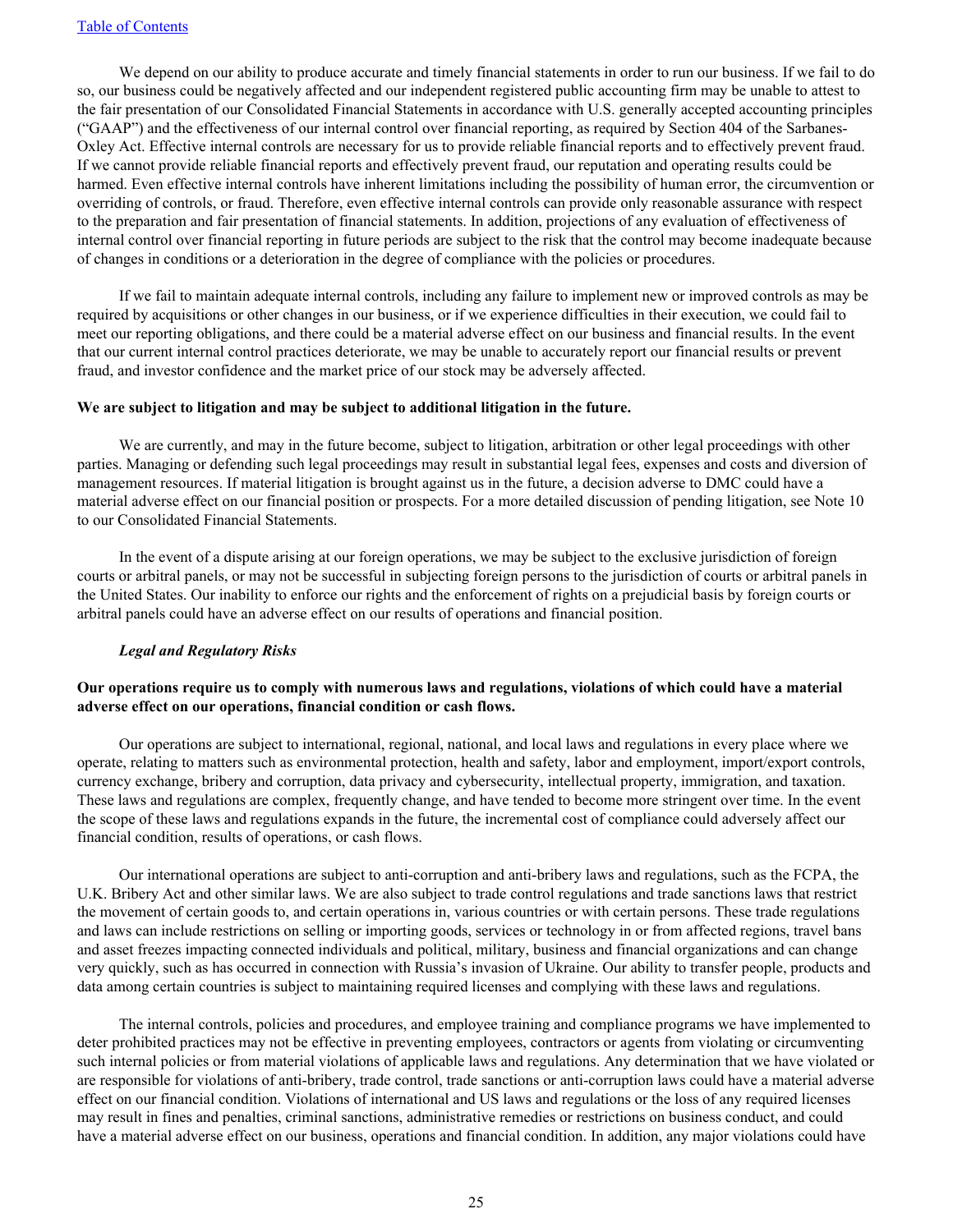#### [Table of Contents](#page-2-0)

a significant effect on our reputation and consequently on our ability to win future business and maintain existing customer and supplier relationships.

# **The use of explosives in our DynaEnergetics and NobelClad manufacturing processes and products subject us to additional environmental, health and safety laws and any accidents or injuries could subject us to significant liabilities.**

DynaEnergetics uses explosive materials in its manufacturing processes and products. NobelClad's manufacturing process involves the detonation of large quantities of explosives. The use of explosives is an inherently dangerous activity. These activities subject us to extensive environmental and health and safety laws and regulations including guidelines and regulations for the purchase, manufacture, handling, transport, storage and use of explosives issued by the U.S. Bureau of Alcohol, Tobacco and Firearms; the Federal Motor Carrier Safety regulations set forth by the U.S. Department of Transportation; the Safety Library Publications of the Institute of Makers of Explosive; and similar guidelines of their European counterparts. In Germany, the transport, storage and use of explosives is governed by a permit issued under the Explosives Act (Sprengstoffgesetz).

Despite our use of specialized facilities to store and handle dangerous materials and our employee training programs, the storage and handling of explosive materials could result in explosive incidents that temporarily shut down or otherwise disrupt our or our customers' operations or cause restrictions, delays or cancellations in the delivery of our services. It is possible that such an explosion could result in death or significant injuries to employees and other persons. Material property damage to us, our customers and third parties arising from an explosion or resulting fire could also occur. Any explosion could expose us to adverse publicity and liability for damages or cause production restrictions, delays or cancellations, any of which could have a material adverse effect on our operating results, financial condition and cash flows. Moreover, failure to comply with applicable requirements or the occurrence of an explosive incident may also result in the loss of our license to store and handle explosives, which would have a material adverse effect on our business, results of operations and financial conditions.

## **Demand for our products could be reduced by existing and future legislation, regulations and public sentiment.**

Regulatory agencies and environmental advocacy groups in the United States, the E.U., and other regions or countries have been focusing considerable attention on the emissions of carbon dioxide, methane and other greenhouse gases and their role in climate change. There is also increased focus, including by governments and our customers, investors and other stakeholders, on these and other sustainability and energy transition matters. Existing or future legislation and regulations related to greenhouse gas emissions and climate change, as well as initiatives by governments, non-governmental organizations, and companies to conserve energy or promote the use of alternative energy sources, and negative attitudes toward or perceptions of fossil fuel products and their relationship to the environment, may significantly curtail demand for and production of oil and gas in areas of the world where our customers operate, and thus reduce future demand for some of our products.

In addition, some international, national, state and local governments and agencies have also adopted laws and regulations or are evaluating proposed legislation and regulations that are focused on directly limiting the extraction of shale gas or oil using hydraulic fracturing. These laws and regulations could limit oil and gas development, lead to operational delays and increased costs for our customers, and therefore reduce demand for our products. Such reductions in demand for our products may, in turn, adversely affect our financial condition, results of operations and cash flows.

Increased negative investor sentiment toward oil and gas and preference for assets outside of traditional energy sectors could lead to higher capital costs for our customers and reduced investment in fossil fuels, thereby reducing demand for our products. Such preferences could also impact our ability to obtain acceptable debt or equity financing on attractive terms or at all and could negatively impact our stock price over time. Our business, reputation and demand for our stock could be negatively affected if we do not (or are perceived to not) act responsibly with respect to sustainability matters.

## **We are subject to extensive environmental, health and safety laws and failure to comply with such laws and regulations could result in restrictions or prohibitions on our facilities, substantial civil or criminal liabilities and could have a material adverse effect on our business, consolidated results of operations, and consolidated financial condition.**

We are subject to extensive environmental, health and safety regulation in the United States and the other countries where our manufacturing facilities are located. Among other things, these laws regulate the emissions or discharge of materials into the environment; govern the use, storage, treatment, disposal and management of hazardous substances and wastes; protect the health and safety of our employees; regulate the materials used in our products or manufacturing processes; and impose liability for the costs of investigating and remediating (as well as other damages resulting from) present and past releases of hazardous substances. Representative laws and regulations which we may be subject to the in the U.S. include: noise abatement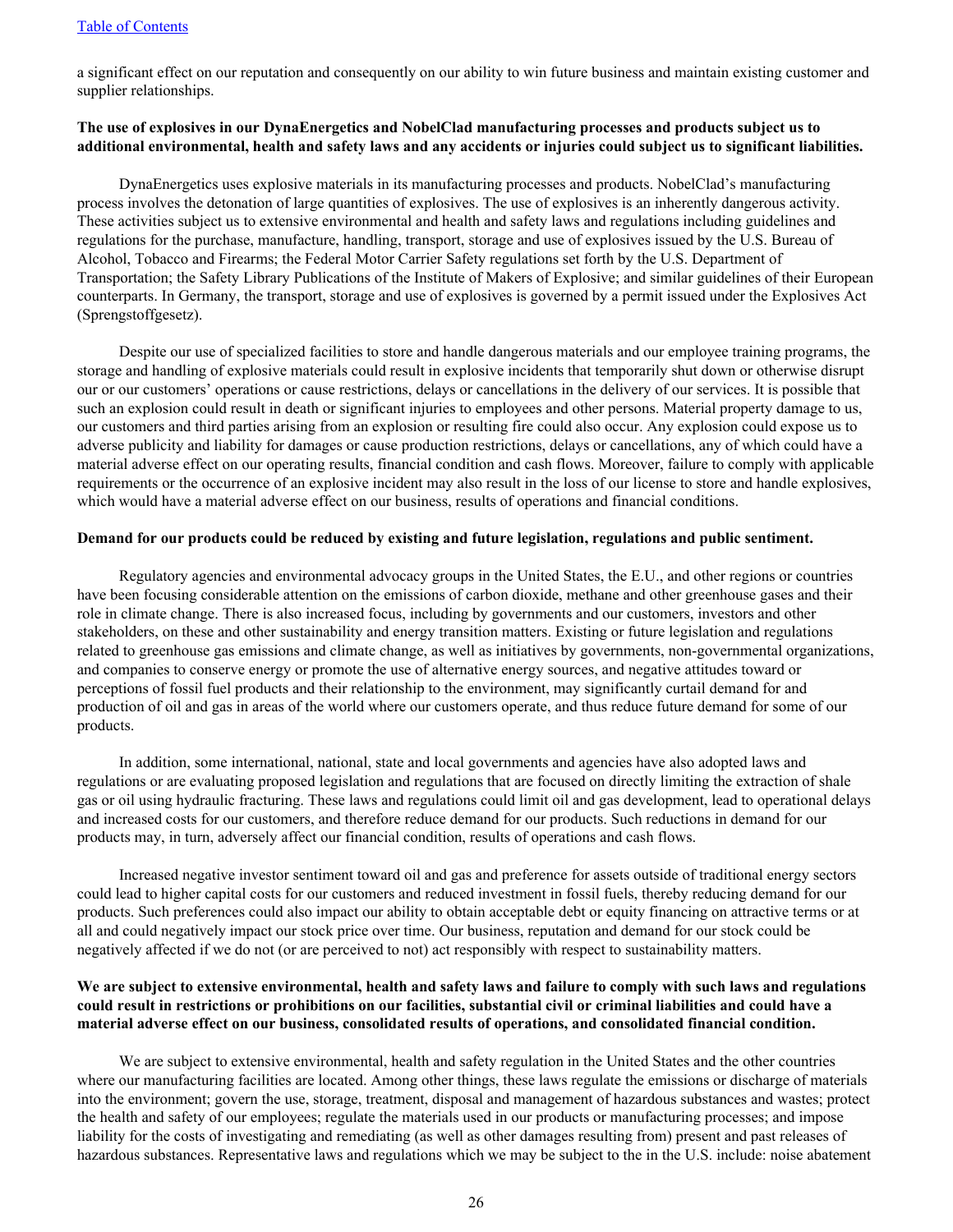and air emissions regulations, the Comprehensive Environmental Response, Compensation and Liability Act of 1980, the Resource Conservation and Recovery Act ("RCRA") and comparable state laws, and various regulations and laws enforced by the U.S Department of Labor, the U.S. Department of Commerce, and the U.S. Environmental Protection Agency and their state equivalents. Violations of these laws or of any conditions contained in environmental permits can result in substantial fines or penalties, injunctive relief, requirements to install pollution controls or other equipment, and civil sanctions. We could be held liable for costs to investigate, remediate or otherwise address contamination at any real property we have ever owned, operated or used as a disposal site, or at other sites where we or predecessors may have released hazardous materials. We could incur fines, penalties or sanctions or be subject to third-party claims, including indemnification claims, for property damage, personal injury or otherwise as a result of violations of (or liabilities under) environmental, health and safety laws, or in connection with releases of hazardous or other materials.

Changes in or new interpretations of existing laws, regulations or enforcement policies, the discovery of previously unknown contamination, or the imposition of other environmental liabilities or obligations in the future including additional investigation, remediation or other obligations with respect to our products or business activities may lead to additional compliance costs or require us to change our manufacturing processes, which could have a material adverse effect on our business, financial condition or results of operations.

In Germany, we and all our activities are subject to various safety and environmental regulations of the federal state which are enforced by the local authorities, including the Federal Act on Emission Control (Bundes-Immissionsschutzgesetz). The Federal Act on Emission Control permits are held by companies jointly owned by DynaEnergetics and the other companies that are located at the Troisdorf manufacturing site and are for an indefinite period of time. The Dillenburg, Germany facility is operated based on a specific permit granted by the local mountain authority and must be renewed every three years. Any failure to comply with current and future environmental and safety regulations could subject us to significant liabilities. Any actual or alleged violations of environmental, health or safety laws could result in restrictions or prohibitions on our facilities or substantial civil or criminal sanctions. In addition, under certain environmental laws, we could be held responsible for all of the costs relating to any contamination at our facilities and at third party waste disposal sites, even when such contamination was caused by a predecessor and even when the actions resulting in the contamination were lawful at the time. We could also be held liable for any and all consequences arising out of human exposure to hazardous substances or other environmental damage.

## **Changes in or interpretation of tax law control could impact the determination of our income tax liabilities for a tax year.**

We are subject to income taxes in the U.S. and many foreign jurisdictions. Significant judgment is required in determining our worldwide provision for income taxes. In the course of our business, there are many transactions and calculations where the ultimate tax determination is uncertain. We earn a significant amount of our operating income outside the U.S and have significant intercompany transactions between our affiliates. A change in the mix of earnings and losses in countries with differing statutory tax rates, changes in our business or structure, or the expiration of or disputes about intercompany transfer pricing arrangements may result in higher effective tax rates for the Company.

Our future effective tax rates could be adversely affected by changes in tax laws or their interpretation, both domestically and internationally. For example, regulations related to the 2017 United States Tax Cuts and Jobs Act ("TCJA") are still being developed, some with retroactive application. As regulations and guidance evolve with respect to tax law, our results may differ from previous estimates and may materially affect our consolidated financial statements. Furthermore, countries where the Company is subject to taxes are independently evaluating their corporate tax policy, which could result in tax legislation and enforcement that adversely impacts the Company's tax provision and value of deferred tax assets and liabilities. For instance, tax reform proposals in the U.S. includes changes to the corporate tax rate, changes to taxation of foreign-derived income, limitations on interest deductions of international financial reporting groups, and increases to the tax rate applied to profits earned outside the U.S.

We are under audit by tax authorities in different jurisdictions from time to time. Although we believe that our provision for income taxes and our tax estimates are reasonable, tax authorities may disagree with certain positions we have taken. In addition, economic and political pressures to increase tax revenue in various jurisdictions may make resolving tax disputes favorably more difficult. The final resolution of any audits or litigation, may differ from the amounts recorded in our consolidated financial statements and may materially affect our consolidated financial statements in the period or periods in which that determination is made.

#### *Intellectual Property Risks*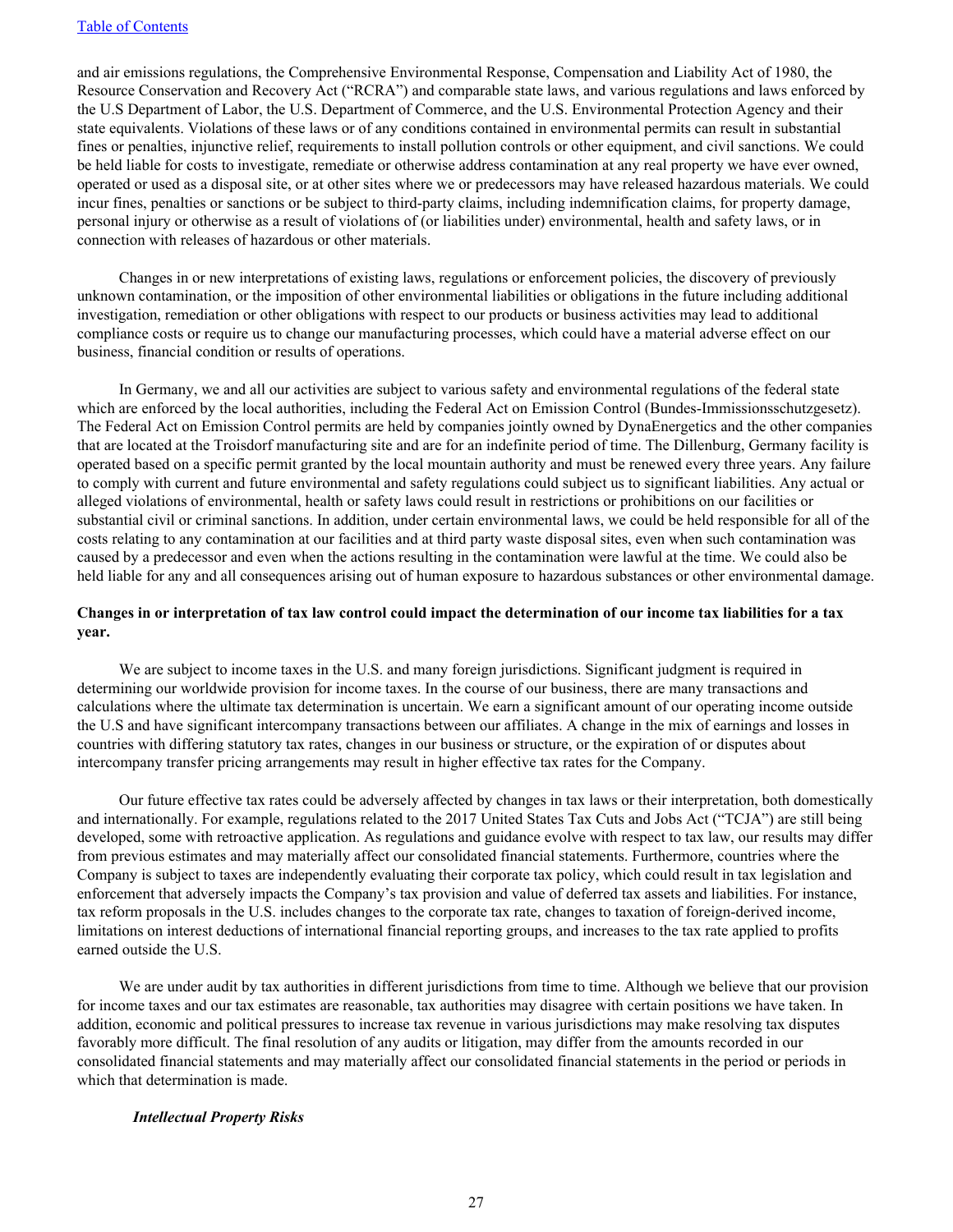## **Our failure to protect our proprietary information and any successful intellectual property challenges against us could materially and adversely affect our competitive position.**

The protection of our intellectual property rights is essential to maintaining our competitive position and recognizing the value of our investments in technology and intellectual property in our existing and future products. We rely on trade secret protection for certain aspects of our technology, in part through confidentiality and other written agreements with our employees, consultants and third parties. Through these and other written agreements, we attempt to control access to and distribution of our intellectual property documentation and other proprietary technology information. Despite our efforts to protect our proprietary rights, former employees, consultants or third parties may, in an unauthorized manner, attempt to use, copy or otherwise obtain and market or distribute our intellectual property rights or technology or otherwise develop a product with the same functionality as our technology. Policing unauthorized use of our intellectual property rights is difficult, and nearly impossible on a worldwide basis. Therefore, we cannot be certain that the steps we have taken or will take in the future will prevent misappropriation of our technology or intellectual property rights.

We also actively pursue patent protection for our proprietary technology and intellectual property. The process of seeking patent protection can be long and expensive and we cannot be certain that any currently pending or future applications will actually result in issued patents, or that, even if patents are issued, they will be respected by third parties. In addition, our competitors may be able to develop technology independently that is similar to ours without infringing on our patents or gaining access to our trade secrets, and this could have a similar effect on our competitive position.

Intellectual property litigation and threats of litigation are becoming more common in the oilfield services industry. We are currently involved and may in the future be involved in litigation, in the United States or abroad, to enforce our patents or other intellectual property rights or to protect our trade secrets and know-how. These actions can require multiple years to come to resolution or settlement, and even if we ultimately prevail, we may be unable to realize adequate protection of our competitive position. In addition, these actions commonly result in actions by the affected third parties to establish the invalidity of our patents. While we intend to prosecute these actions vigorously, there is no guarantee of success, and such effort takes significant financial and management resources from the Company. In the event that one or more of our patents are challenged, a court or the United States Patent and Trademark Office (USPTO) may invalidate the patent(s) or determine that the patent(s) is not enforceable, which could harm our competitive position. If our patents are invalidated, or if the scope of the claims in any of these patents is limited by a court or USPTO decision, we could be prevented from pursuing certain litigation matters or licensing the invalidated or limited portion of such patents. Such adverse decisions could negatively impact our future, expected revenue. Patent litigation, if necessary or when instituted against us, could result in substantial costs and divert our management's attention and resources.

#### **We may incur substantial costs defending against third parties alleging that we infringe their proprietary rights.**

We are currently involved and may in the future be involved in litigation relating to alleged infringement by us of others' patents or other intellectual property rights. We have an active "freedom to operate" review process for our technology, but there is no assurance that future infringement claims will not be asserted. Infringement claims generally result in significant legal and other costs and may distract management from running our core businesses even if we are ultimately successful. In the event of any adverse ruling in any intellectual property litigation, we could be required to pay substantial damages, cease the manufacturing, use and sale of infringing products, discontinue the use of certain processes or obtain a license from the third party claiming infringement with royalty payment obligations by us. We also have certain indemnification obligations to customers with respect to the infringement of third party intellectual property rights by our products, which may increase our costs. Any of these occurrences could significantly harm our competitive position, results of operations, financial position and cash flows.

#### *Risks Related to Acquisitions*

#### **The acquisition of Arcadia may not achieve its intended results and may result in us assuming unanticipated liabilities.**

Achieving the anticipated benefits of the recent acquisition of a 60% ownership stake in Arcadia is subject to a number of risks and uncertainties. For example, the due diligence we have conducted on Arcadia may have failed to uncover issues that result in the acquisition being less beneficial than we expect or in us assuming environmental or other liabilities that are larger than we expect. Under the Equity Purchase Agreement, we have only limited recourse to the sellers for any such issues. We cannot assure you that such potential recourse will be available or adequate for any liabilities we incur, and such liabilities could be significant.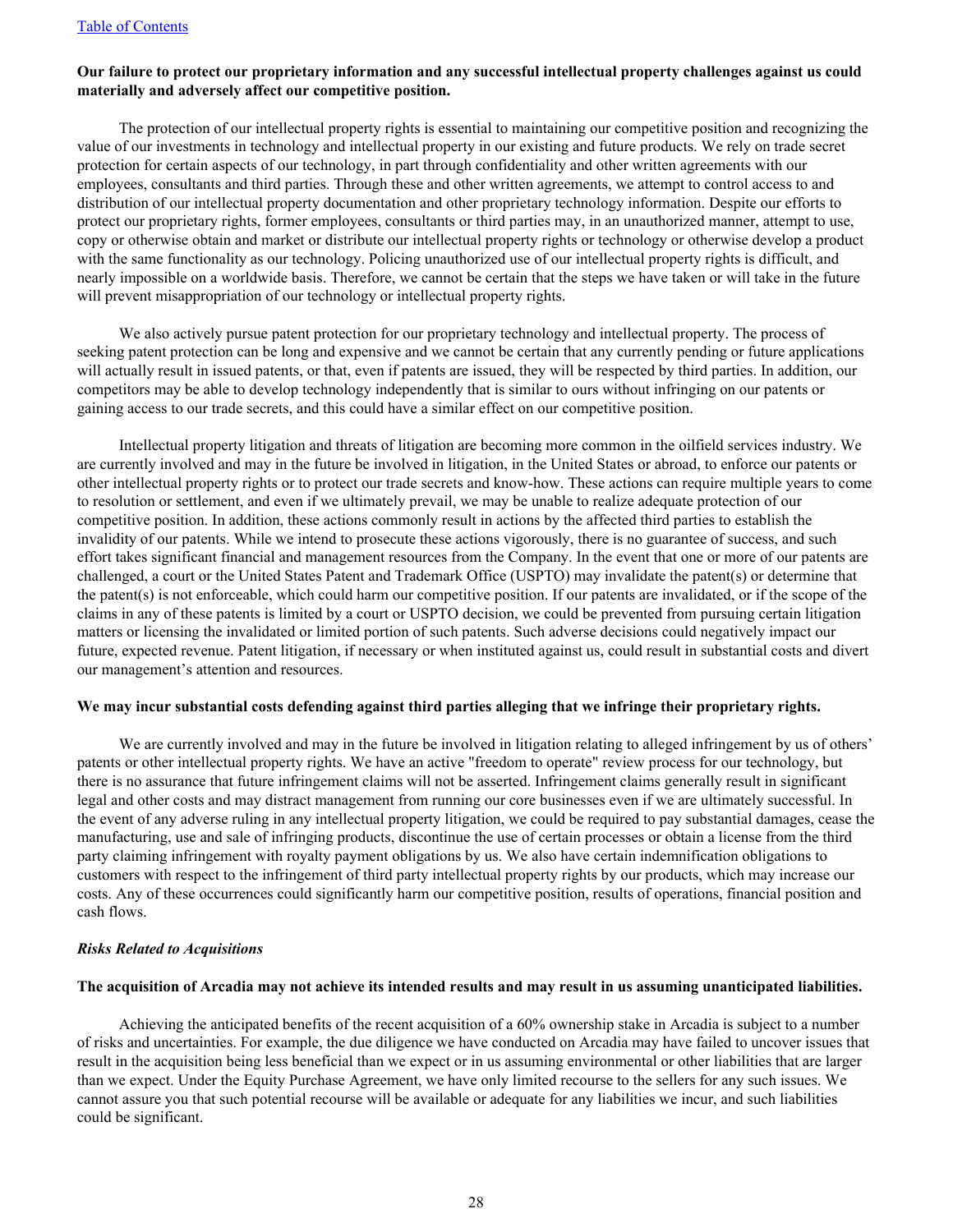As a result of our acquisition of Arcadia, we have significantly more sales, assets and employees than we did prior to the transaction, which may require our management to devote a significant amount of time, resources and attention to the new product offerings or novel challenges, and/or away from the operations of our historical businesses. These potential diversions and distractions may result in, or involve activities that cause, increased expenses and unanticipated liabilities.

The success of the acquisition will depend on numerous factors, many of which are outside of our control, including general market and economic conditions, particularly those affecting the construction and related industries in the western United States. The regulatory environment, our ability to manage Arcadia's business effectively and integrate it within our overall management structure, and our success in pursuing growth opportunities are also subject to risks and uncertainties. Arcadia's large size relative to our existing businesses exacerbates some of these risks, as does the fact that the industries in which it operates are different than those of our existing businesses. In addition, under the Operating Agreement, we will not have exclusive control over Arcadia's operations, and this may result in us being unable to manage it effectively. For these or other reasons, we may not be able to obtain the benefits we anticipate from the Acquisition.

#### **We have and will incur substantial financial obligations in connection with the Acquisition.**

As described above, we financed a portion of the purchase price of the Arcadia acquisition with proceeds from the Credit Facility. Our ability to service the indebtedness under the Credit Facility and to maintain compliance with the covenants included in the Credit Facility will depend on our success in achieving the intended benefits of the acquisition, which is subject to numerous risks and uncertainties as discussed above. We will have to devote a substantial portion of our cash flow to meet required payments of principal and interest on this indebtedness, and if we are unable to generate sufficient cash flow to do so, or if we otherwise fail to comply with the terms of the Credit Facility, we could be in default under the agreement. In the event of such default, the lenders could elect to declare all the funds borrowed thereunder to be due and payable, together with accrued and unpaid interest, and institute foreclosure proceedings against our assets. In that event, we could be forced into bankruptcy or liquidation. If the performance of Arcadia and our existing businesses decline or fail to meet our expectations, we may in the future need to seek waivers from the lenders under the Credit Facility to avoid being in default. If we breach, or are at risk of breaching, our covenants under the agreement, we may not be able to obtain a waiver from the required lenders. If this occurs, we would be in default under the agreement and we could be forced into bankruptcy or liquidation. We cannot assure you that we will be granted waivers or amendments to the Credit Facility if for any reason we are unable to comply with these agreements, or that we will be able to refinance the Credit Facility on terms acceptable to us, or at all.

In addition, as early as three years after the closing of the Arcadia acquisition, we may be required to pay the Option Purchase Price for some or all of Munera's interests in Arcadia if Munera exercises the Put Option. Even if we elect to pay 80% of the Option Purchase Price in preferred stock, we will need to fund the remaining portion in cash. We do not currently have sufficient funds to pay the cash portion of the Option Purchase Price, and we may not be able to obtain such funds on terms acceptable to us or at all. Our ability to finance the Option Purchase Price will depend on numerous factors, including our and Arcadia's performance and general market and economic conditions. If we fail to pay the Option Purchase Price when required under the Operating Agreement, we will be in default under the agreement. The Option Purchase Price is not currently determinable and is likely to be substantial relative to the current size of our business. In addition, the Option Purchase Price is subject to a "floor" that will apply even if Arcadia's performance fails to meet our expectations. This may make it more difficult for us to finance the payment of the Option Purchase Price. In addition, debt or preferred equity financing, if obtained, may involve agreements that include liens or restrictions on our assets and covenants limiting or restricting our ability to take specific actions, such as paying dividends or making distributions, incurring additional debt, acquiring or disposing of assets or increasing expenses. Debt financing would also be required to be repaid regardless of our operating results. Obtaining financing through issuances of common stock would impose fewer restrictions on our future operations but would be dilutive to the interests of existing stockholders.

## **After the Arcadia acquisition, DMC is the majority shareholder of Arcadia, and our interest in Arcadia is subject to the risks normally associated with the conduct of businesses with a minority shareholder.**

Pursuant to the Equity Purchase Agreement pursuant to which we acquired a 60% ownership stake in Arcadia, Munera continues to hold 40% of the outstanding equity interests of Arcadia. Our Operating Agreement governs our relationship with Munera, and we believe the Operating Agreement provides us with effective and sufficient control of Arcadia to allow the business to be operated consistent with our goals and values and with sufficient opportunity for profitable growth. Nevertheless, conducting a business with minority owners may lead to certain risks and uncertainties, which could have an adverse impact on our ability to profitably grow the Arcadia business, which could have a material adverse impact on our future cash flows, earnings, results of operations and financial condition. These include:

• our ability to effectively control certain strategic, operational and financial decisions;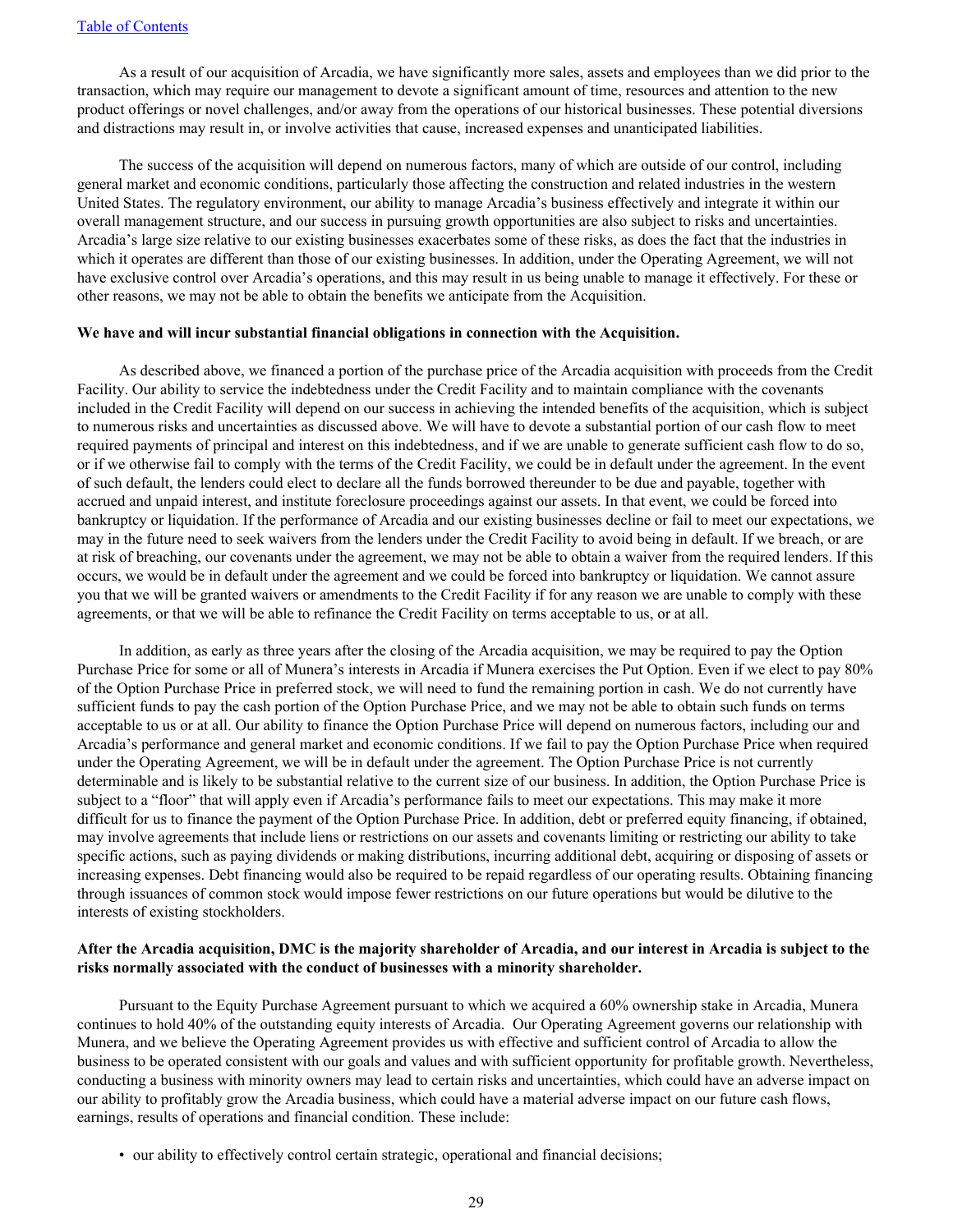- the potential for disagreement over the direction of the company and costs and expenses involved; and
- the risk of having economic or business interests or goals that are inconsistent with, or opposed to, those of Munera.

There can be no assurance that the acquisition will be beneficial to us, whether due to the above-described risks, unfavorable economic conditions, integration challenges or other factors.

## **Fully integrating Arcadia's business following the acquisition may be more difficult, costly and time-consuming than expected, which may adversely affect our results of operations and the value of our common stock.**

While the Company's management has begun the progress in integrating Arcadia's business into DMC, integration efforts will be substantial and continuing. The integration process is complex, costly and time-consuming, and the Company's management may face significant, ongoing challenges in implementing such integration, many of which may be beyond the control of management, including, without limitation:

- difficulties in achieving anticipated expansion and growth prospects;
- the possibility of faulty assumptions underlying expectations regarding the integration process;
- unanticipated issues in integrating accounting, information technology, communications programs, financial procedures and operations, and other systems, procedures and policies;
- cybersecurity issues as we integrate Arcadia into our programs and systems;
- failure to implement effective internal and disclosure controls;
- difficulties in managing a larger corporation, addressing differences in business culture and retaining key personnel;
- impacts on employee, supplier and customer relationships;
- failure to address any pre-existing liabilities or claims involving the acquired business;
- unanticipated changes in applicable laws and regulations;
- coordinating geographically separate organizations; and
- unforeseen expenses or delays associated with integration efforts.

Some of these factors are outside the control of the Company, and any one of them could result in increased costs and diversion of management's time and energy, as well as decreases in revenue or increases in cost, which could materially impact the business, financial conditions and results of operations of the Company.

# **The acquisition of Arcadia is expected to materially complicate the timely achievement of effective internal controls in accordance with Section 404 of the Sarbanes-Oxley Act, which could have a material adverse effect on our business and stock price.**

Prior to the acquisition, Arcadia operated as a closely-held, private company, which had no previous public reporting obligations and therefore, did not historically institute and evaluate its internal controls and procedures in compliance with Section 404. Implementing changes to our internal controls will be required following the acquisition and may take a significant period of time to complete, and may require significant effort and involvement of directors, officers and employees, and may entail substantial costs in order to modify existing accounting systems. Further, we may encounter difficulties assimilating or integrating the internal controls, disclosure controls and information technology infrastructure of the Company and Arcadia. Our efforts to assimilate and integrate our internal controls with Arcadia's may not be effective, and any failure to maintain effective controls could result in material weaknesses or significant deficiencies in our internal controls. Our failure to implement and maintain effective internal control over financial reporting could result in a material misstatement of our financial statements or otherwise cause us to fail to meet our financial reporting obligations. This, in turn, could result in a loss of investor confidence in the accuracy and completeness of our financial reports, which could have an adverse effect on our business, financial condition, operating results and our stock price, and we could be subject to stockholder litigation.

## **To the extent that we seek to further expand our business through acquisitions, we may experience issues in executing acquisitions or integrating acquired operations.**

From time to time, we examine opportunities to make selective acquisitions in order to increase shareholder return by increasing our total available markets, expanding our existing operations and, potentially, generating synergies. The success of any acquisition depends on a number of factors, including, but not limited to:

- identifying suitable candidates for acquisition and negotiating acceptable terms;
- obtaining approval from regulatory authorities and potentially DMC's shareholders;
- maintaining our financial and strategic focus and avoiding distraction of management during the process of integrating the acquired business;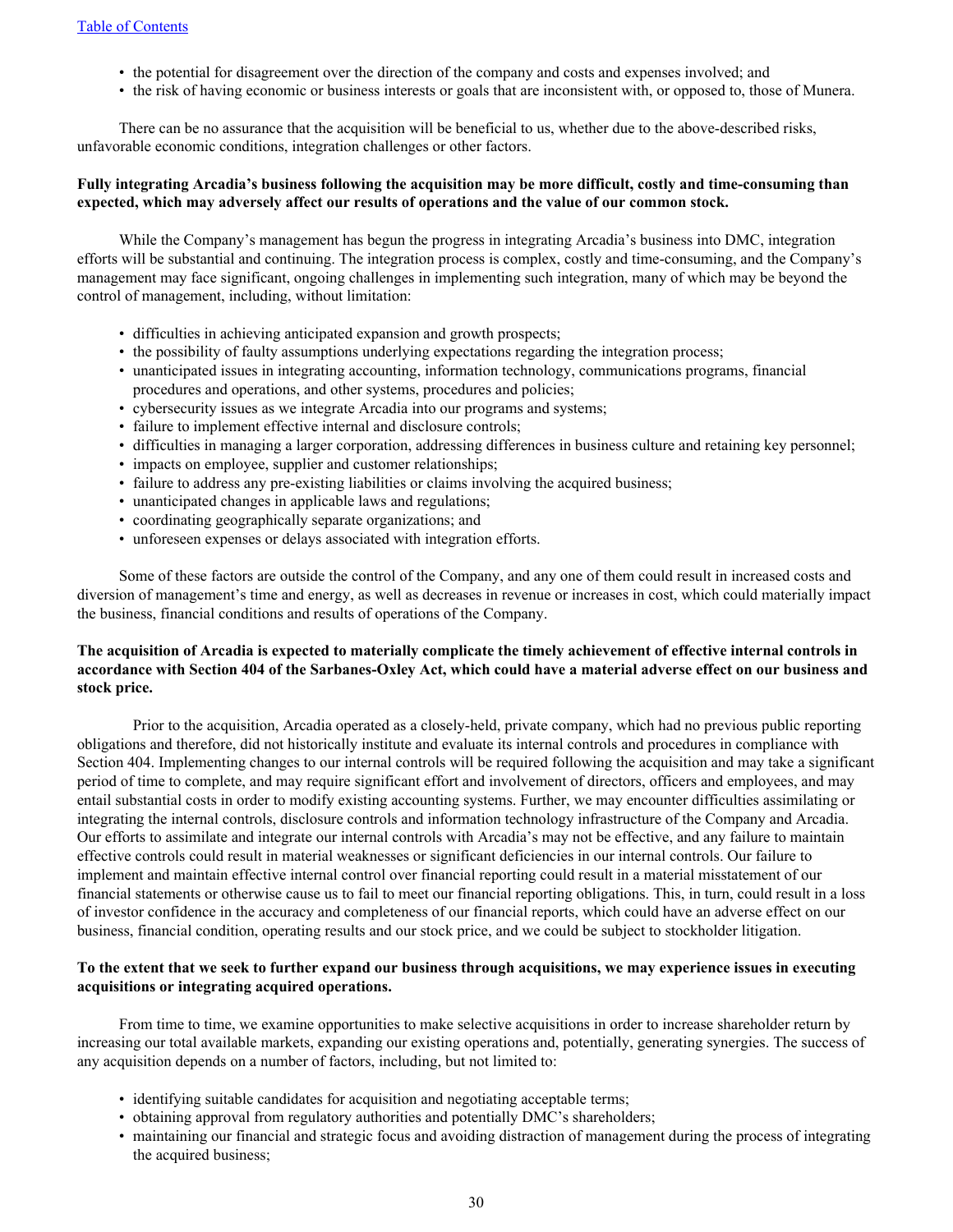- <span id="page-33-0"></span>• implementing our standards, controls, procedures and policies at the acquired business and addressing any pre-existing liabilities or claims involving the acquired business;
- our ability to realize the expected tax treatment or tax benefits from the transaction; and
- to the extent the acquired operations are in a country in which we have not operated historically, understanding the regulations and challenges of operating in that new jurisdiction.

For example, our due diligence process may not reveal all liabilities associated with a potential acquisition, and this could result in us incurring unanticipated losses after the acquisition is completed. There can be no assurance that we will be able to conclude any acquisitions successfully or that any acquisition will achieve the anticipated synergies or other positive results. Any material problems that we encounter in connection with such an acquisition could have a material adverse effect on our business, results of operations and financial position.

## *Risk Factors Related to Our Common Stock*

## **The price and trading volume of our common stock may be volatile, which may make it difficult for you to resell the common stock when you want or at prices you find attractive.**

The market price and trading volume of our common stock may be subject to significant fluctuations due to general stock market conditions and/or a change in sentiment in the market regarding our operations, business prospects or liquidity. Among the factors that could affect the price of our common stock are:

- changes in the architectural building products, oil and gas, industrial, or infrastructure markets;
- operating and financial performance that vary from the expectations of management, securities analysts or investors;
- developments in our business or in our business sectors generally;
- regulatory changes affecting our industry generally or our business and operations;
- the operating and stock price performance of companies that investors consider to be comparable to us;
- announcements of strategic developments, acquisitions and other material events by us or our competitors;
- our ability to integrate and operate the companies and the businesses that we acquire;
- rumors and market speculation regarding our industries, business or trading activity;
- significant amounts of short selling, the perception that short sales could occur and other speculative trading activity;
- activism by any large stockholder or group of stockholders;
- changes in global financial markets and global economies and general market conditions, including volatility in foreign exchange rates, tariffs and stock, commodity, credit or asset valuations, and federal government actions or shutdowns.

The stock markets in general have experienced extreme volatility that has at times been unrelated to the operating performance of particular companies, and these fluctuations may adversely affect the trading price of our common stock.

## **Holders of our common stock do not currently receive dividends and our dividend may not be reinstated in the future.**

Our Board of Directors suspended our dividend in April 2020 in order to preserve liquidity in light of the sharp reduction in demand for DynaEnergetics products and other impacts of the COVID-19 pandemic. Holders of our common stock are entitled to receive only such dividends as our Board of Directors declares out of funds legally available for such payments. We are incorporated in Delaware and governed by the Delaware General Corporation Law. Delaware law allows a corporation to pay dividends only out of surplus, as determined under Delaware law or, if there is no surplus, out of net profits for the fiscal year in which the dividend was declared and for the preceding fiscal year. In addition, dividends may not be permitted pursuant to the terms of debt or other agreements to which we are subject. Although we have historically declared cash dividends on our common stock, we are not required to do so and there can be no assurance as to whether the Board will reinstate a dividend in the future.

## **ITEM 1B. Unresolved Staff Comments**

None.

## **ITEM 2. Properties**

## **Corporate Headquarters**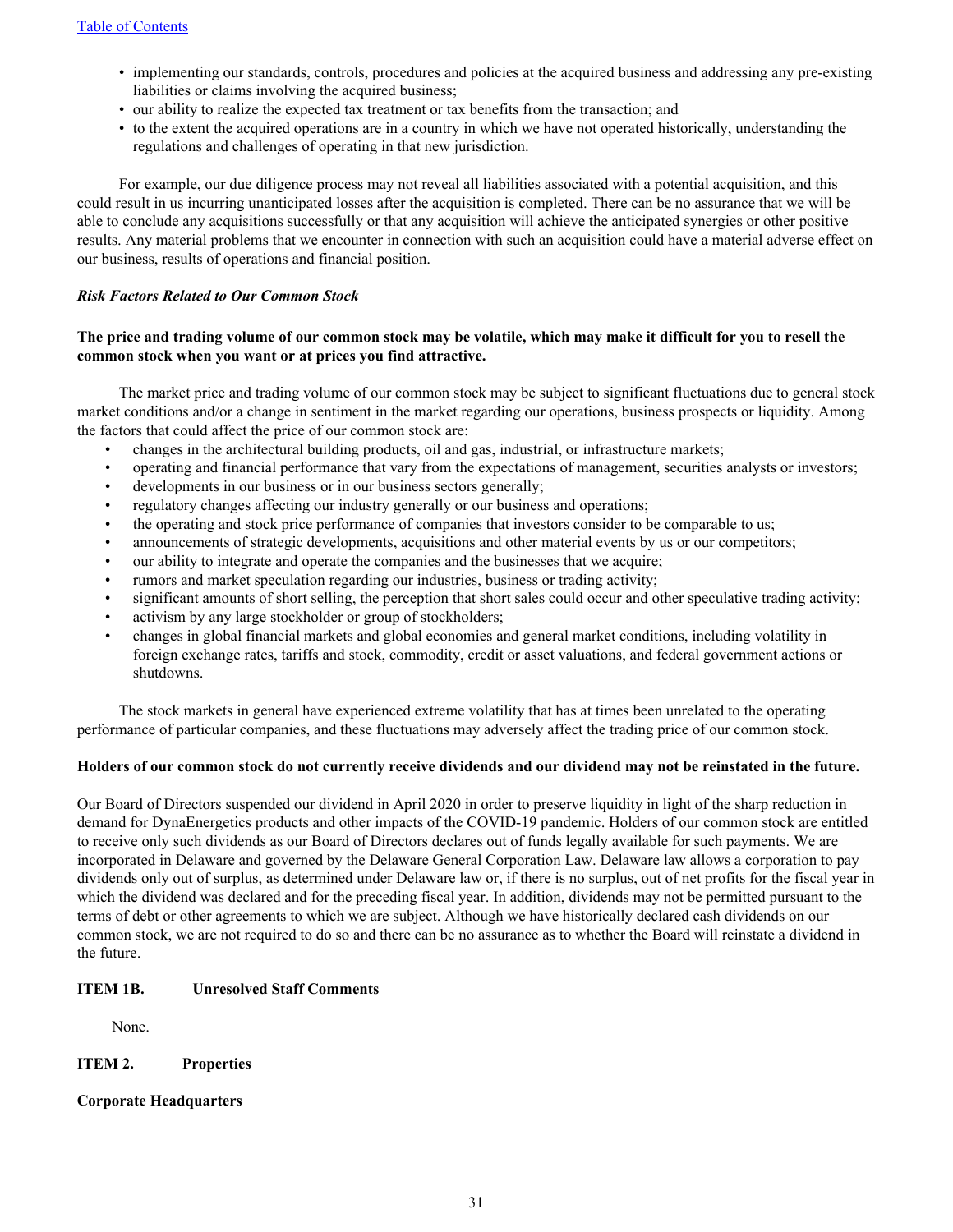## [Table of Contents](#page-2-0)

Our corporate headquarters currently are located in Broomfield, Colorado. The office is also used for NobelClad's U.S. administrative offices.

| Location             | Property Type                        | Property Size    | Owned/Leased | Expiration Date of Lease<br>(if applicable) |
|----------------------|--------------------------------------|------------------|--------------|---------------------------------------------|
| Broomfield, Colorado | Corporate and Sales<br><b>Office</b> | $18.284$ sq. ft. | Leased       | September 1, 2029                           |

## **Arcadia**

Arcadia owns a manufacturing site and sales office in Vernon, California and leases other manufacturing and distribution centers throughout the United States. The table below summarizes Arcadia's material properties, including their location, type, size, whether owned or leased and expiration terms, if applicable.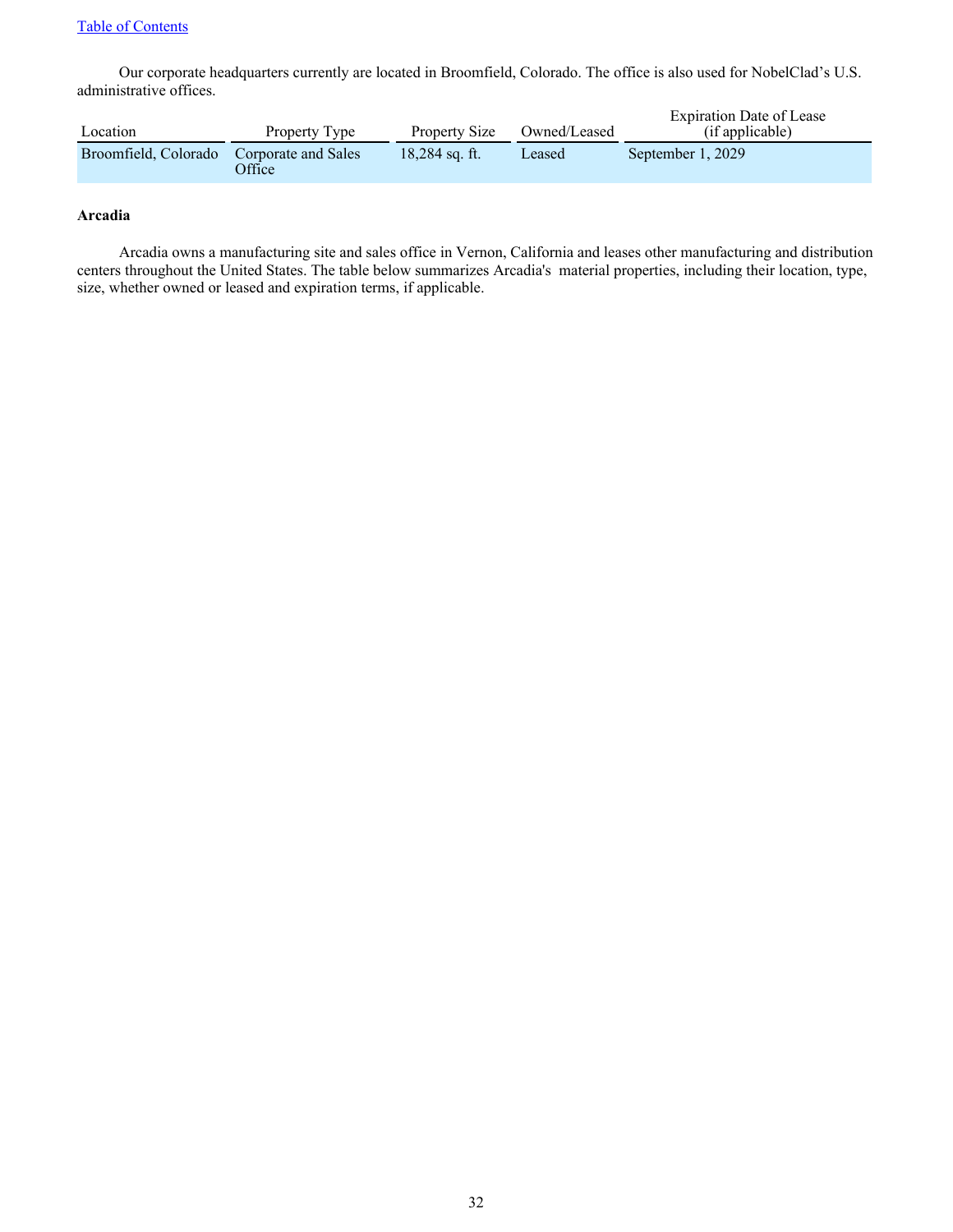| Location                           | Property Type                                          | <b>Property Size</b>                             | Owned/Leased | <b>Expiration Date of Lease</b><br>(if applicable)     |
|------------------------------------|--------------------------------------------------------|--------------------------------------------------|--------------|--------------------------------------------------------|
| Vernon, California                 | Corporate office,<br>metal shop building,<br>warehouse | 26,500 sq. ft.                                   | Owned        |                                                        |
|                                    | Land for office, paint<br>shop, anodizing line         | 0.8 acre                                         | Owned        |                                                        |
|                                    | Land for office, paint<br>shop, anodizing line         | 2.24 acres                                       | Leased       | May 31, 2046                                           |
| Vernon, California                 | Office, paint shop                                     | 26,500 sq. ft.                                   | Leased       | December 22, 2024 with renewal<br>option for 24 months |
| Vernon, California (1)             | Office, paint shop                                     | $112,000$ sq. ft.                                | Leased       | December 22, 2026 with renewal<br>option               |
| Vernon, California (1)             | Office, warehouse                                      | $110,677$ sq. ft.                                | Leased       | December 22, 2026 with renewal<br>option for 60 months |
| Hayward, California<br>(1)         | Distribution, light<br>assembly                        | 45,624 sq. ft.                                   | Leased       | December 22, 2024 with renewal<br>option for 36 months |
| West Sacramento,<br>California (1) | Distribution, light<br>assembly                        | $16,000$ sq. ft.                                 | Leased       | December 22, 2024 with renewal<br>option for 36 months |
| Stamford,<br>Connecticut (1)       | Office, warehouse                                      | 39,418 sq. ft.                                   | Leased       | December 22, 2023 with renewal<br>option for 24 months |
| Phoenix, Arizona (1)               | Office, warehouse                                      | 51,986 sq. ft.                                   | Leased       | December 22, 2026 with renewal<br>option for 24 months |
| Las Vegas, Nevada<br>(1)           | Office, warehouse                                      | 88,915 sq. ft.                                   | Leased       | December 22, 2026 with renewal<br>option for 24 months |
| Tucson, Arizona (1)                | Office, warehouse                                      | $106,507$ sq. ft.                                | Leased       | December 22, 2026 with renewal<br>option for 60 months |
| Waipahu, Hawaii                    | Distribution, light<br>assembly                        | Building: 12,746 sq. ft.<br>Land: 21,872 sq. ft. | Leased       | May 31, 2023                                           |
| Los Angeles,<br>California         | Office,<br>manufacturing                               | 45,700 sq. ft.                                   | Leased       | December 31, 2021 with renewal<br>option for 60 months |
| Houston, Texas                     | Office, warehouse                                      | 43,412 sq. ft.                                   | Leased       | November 30, 2028 with renewal<br>option for 60 months |
| Dallas, Texas                      | Office, warehouse                                      | 86,731 sq. ft.                                   | Leased       | November 30, 2025 with renewal<br>option for 60 months |
| Kent, Washington                   | Distribution, light<br>assembly                        | 25,000 sq. ft.                                   | Leased       | March, 31, 2024                                        |

(1) These leases are with entities affiliated with the holder of the redeemable noncontrolling interest and the President of Arcadia. DMC believes that the lease terms for these properties are fair and reasonable to the Company and on terms comparable to those reasonably expected to be agreed to with independent third parties for similar types of property. During the year-ended December 31, 2021, DMC did not have material lease payments to this entity.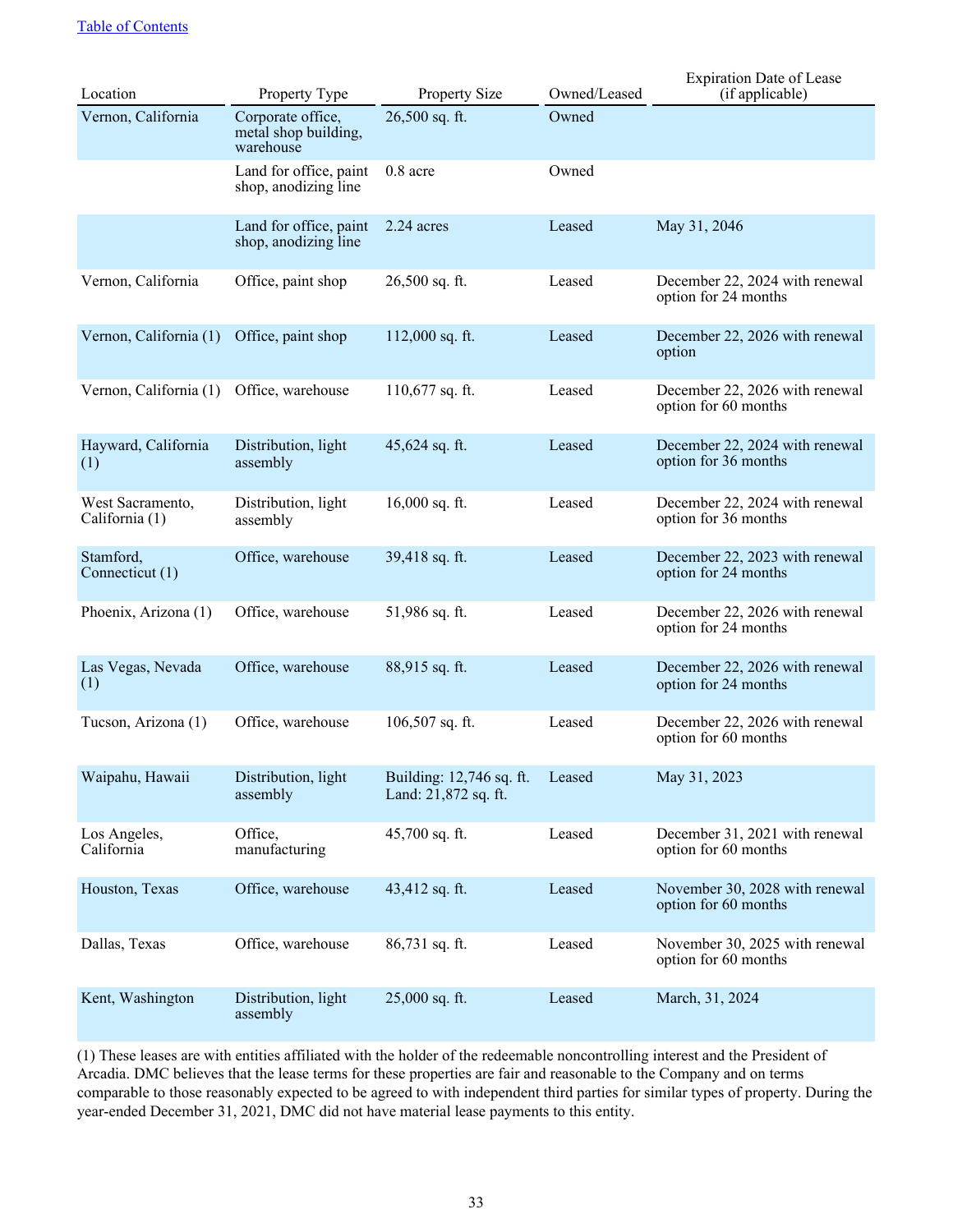## **DynaEnergetics**

DynaEnergetics leases a manufacturing site and sales office in Troisdorf, Germany. The leases for these properties expire on December 31, 2025, and we are negotiating future renewal options. In the U.S., DynaEnergetics owns manufacturing and assembly sites in Texas and leases storage bunkers and office and warehouse space in various cities throughout Texas and Pennsylvania. DynaEnergetics also leases office and warehouse space and bunkers for storage of its explosives in two locations in Alberta, Canada.

The table below summarizes DynaEnergetics' material properties, including their location, type, size, whether owned or leased and expiration terms, if applicable.

| Location                 | Property Type                                       | <b>Property Size</b>                                       | Owned/Leased | <b>Expiration Date of Lease</b><br>(if applicable) |
|--------------------------|-----------------------------------------------------|------------------------------------------------------------|--------------|----------------------------------------------------|
| Troisdorf, Germany       | Manufacturing and<br>administration office          | Manufacturing:<br>263,201 sq. ft.<br>Office: 2,033 sq. ft. | Leased       | December 31, 2025                                  |
| Troisdorf, Germany       | Office, Sieglarer<br><b>Strasse</b>                 | $9,203$ sq. ft.                                            | Leased       | February 29, 2022 with yearly<br>renewal options   |
| Liebenscheid.<br>Germany | Manufacturing and<br>office                         | 91, 493 sq. ft.                                            | Owned        |                                                    |
| Liebenscheid,<br>Germany | Land                                                | $77,672$ sq. ft.                                           | Owned        |                                                    |
| Houston, Texas           | Office                                              | $11,370$ sq. ft.                                           | Leased       | April 30, 2023                                     |
| Blum, Texas              | Office, warehouse,<br>and manufacturing             | $83,000$ sq. ft.                                           | Owned        |                                                    |
| Blum, Texas (a)          | Warehouse                                           | $10,000$ sq. ft.                                           | Owned        |                                                    |
| Blum, Texas              | Land for office,<br>warehouse, and<br>manufacturing | 284 acres                                                  | Owned        |                                                    |
| Whitney, Texas           | Office, warehouse,<br>and manufacturing             | $36,000$ sq. ft.                                           | Owned        |                                                    |

(a) The Blum, Texas warehouse is separate from the main Blum manufacturing campus.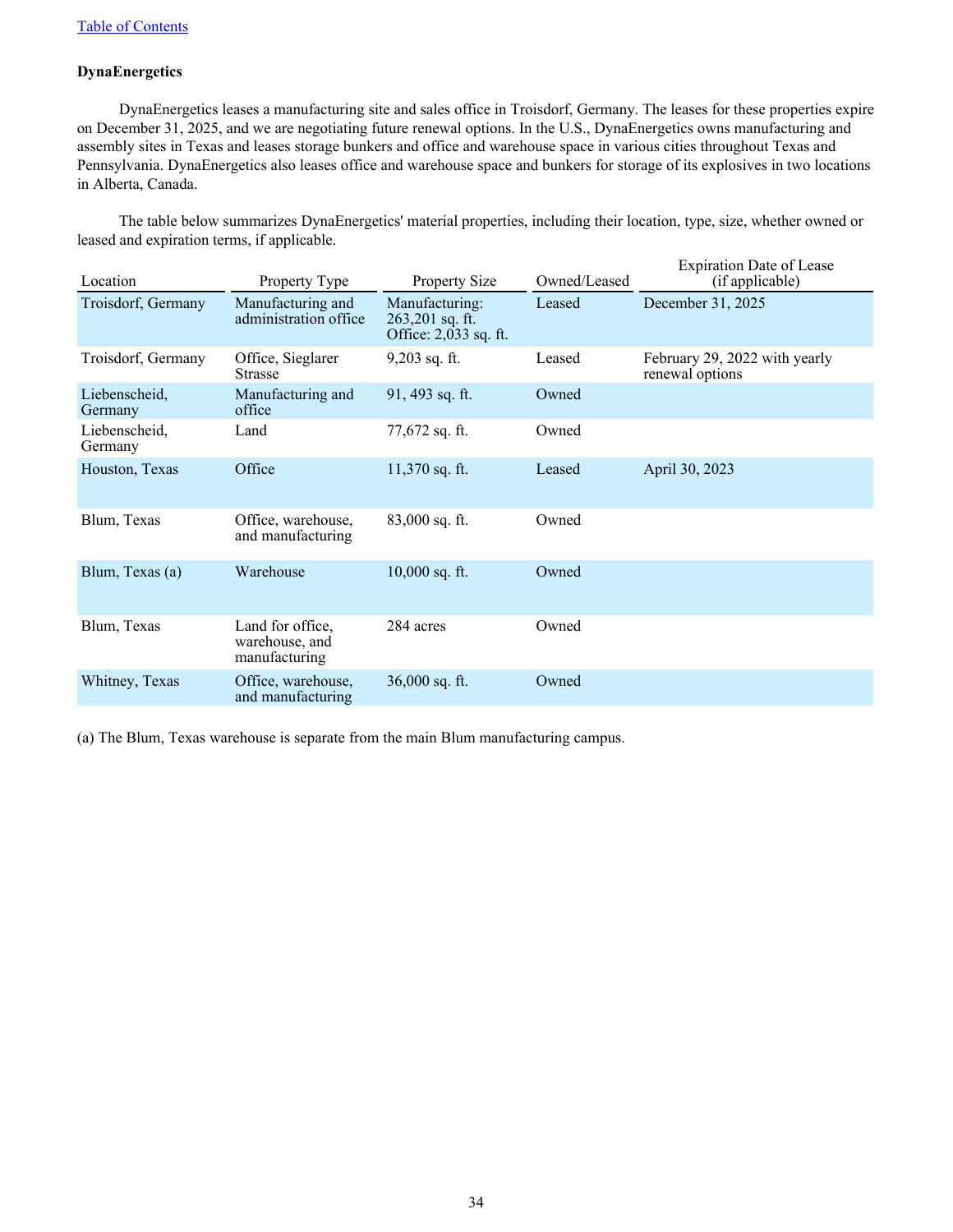## **NobelClad**

NobelClad owns its principal domestic manufacturing site, which is located in Mount Braddock, Pennsylvania. We currently lease our primary domestic shooting site, which is located in Dunbar, Pennsylvania, and we also have license and risk allocation agreements relating to the use of a secondary shooting site, Coolspring, that is located within a few miles of the Mount Braddock facility. The shooting site in Dunbar and the nearby secondary shooting site support our Mount Braddock facility. The lease for the Dunbar property will expire on December 15, 2025, but we have options to renew the lease which would then extend through December 15, 2029. The license and risk allocation agreements will expire on March 31, 2023.

NobelClad owns a manufacturing site in Liebenscheid, Germany as well as a mine used as a shooting site in Dillenburg, Germany. We lease buildings and land around the mine to ensure access to the shooting site. The leases associated with the Dillenburg shooting site expire on August 31, 2026. NobelClad leases the building housing its sales and administrative office in Perpignan, France.

The table below summarizes NobelClad's material properties, including their location, type, size, whether owned or leased and expiration terms, if applicable.

| Location                          | Property Type                                            | <b>Property Size</b>                                    | Owned/Leased | <b>Expiration Date of Lease</b><br>(if applicable)                                  |
|-----------------------------------|----------------------------------------------------------|---------------------------------------------------------|--------------|-------------------------------------------------------------------------------------|
| Mt. Braddock,<br>Pennsylvania (a) | Clad plate<br>manufacturing and<br>administration office | Land: 14 acres<br>Buildings:<br>$101,300$ sq. ft.       | Owned        |                                                                                     |
| Dunbar, Pennsylvania              | Clad plate shooting site                                 | Land: 322 acres<br>Buildings:<br>15,960 sq. ft.         | Leased       | December 15, 2025, with renewal<br>options through December 15, 2029                |
| Cool Spring,<br>Pennsylvania      | Clad plate shooting site                                 | $1,200,000$ sq. ft.                                     | Leased       | March 31, 2023, with renewal options<br>through December 31, 2028                   |
| Canonsburg,<br>Pennsylvania       | Manufacturing                                            | $16,000$ sq. ft                                         | Leased       | November 30, 2023, with renewal<br>options for three additional 12-month<br>periods |
| Tautavel, France (b)              | Clad shooting site                                       | 109 acres                                               | Owned        |                                                                                     |
| Perpignan, France                 | Administration and<br>sales office                       | $341$ sqm                                               | Leased       | September 30, 2029, with renewal<br>options for additional three-year<br>periods.   |
| Dillenburg, Germany               | Clad plate shooting site                                 | 11.4 acres                                              | Owned        |                                                                                     |
|                                   |                                                          | 40,903 sq. ft.                                          | Leased       | August 31, 2026, with renewal<br>options through August 31, 2031                    |
| Liebenscheid,<br>Germany          | Manufacturing                                            | Land: 10.47<br>acres<br>Buildings:<br>$125,394$ sq. ft. | Owned        |                                                                                     |

(a) Prior to January 10, 2020, the Mt. Braddock, Pennsylvania location was also used as a manufacturing and distribution center for our DynaEnergetics business segment. Beginning on January 10, 2020, it was used as solely a distribution center for our DynaEnergetics business segment

(b) Though NobelClad is no longer performing manufacturing activities in France, it owns this land in order to have access to a redundant shooting site.

## **ITEM 3. Legal Proceedings**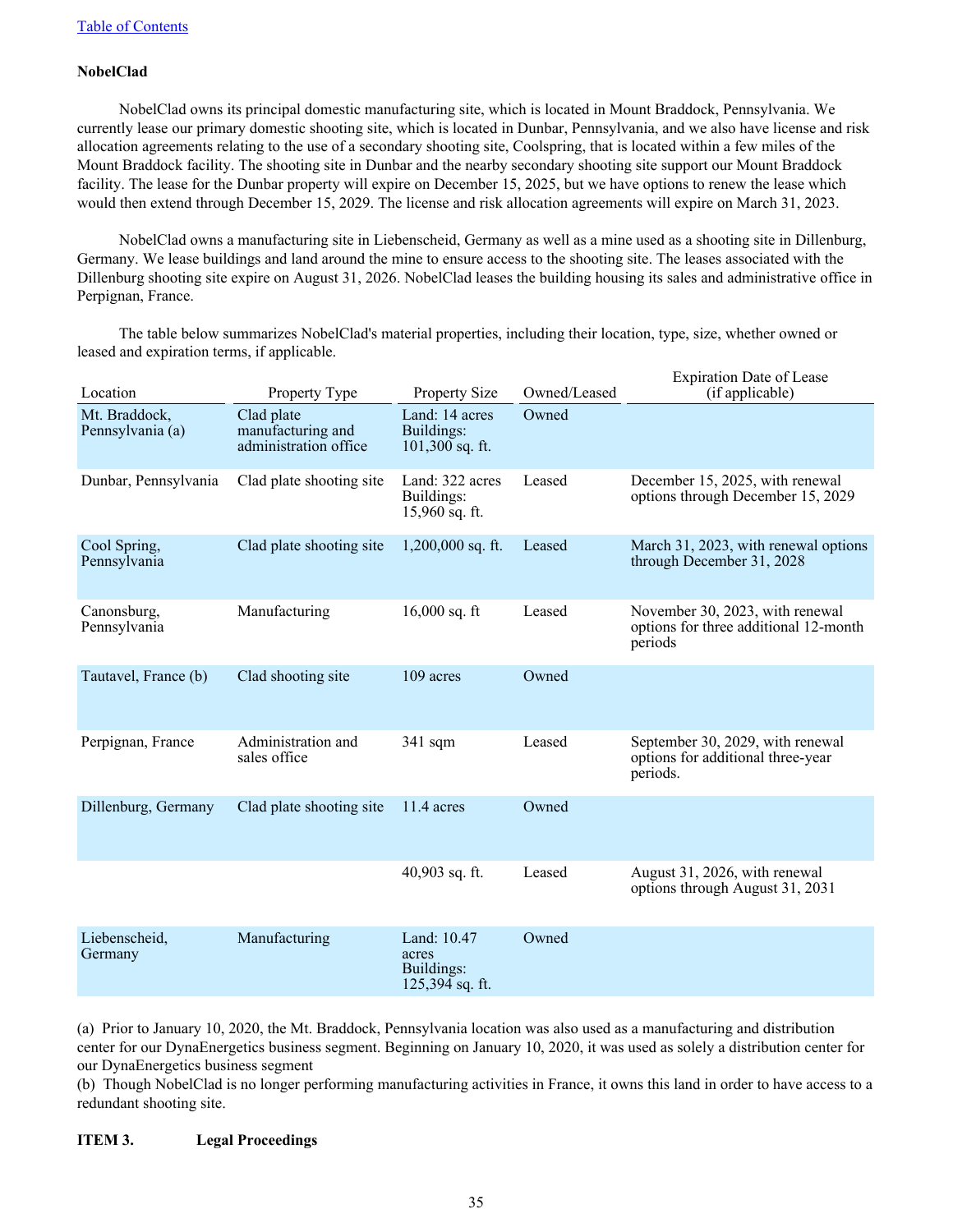*Please see Note 10 to the Consolidated Financial Statements.*

## **ITEM 4. Mine Safety Disclosures**

Our Coolspring property is subject to regulation by the Federal Mine Safety and Health Administration ("MSHA") under the Federal Mine Safety and Health Act of 1977 (the "Mine Act"). Pursuant to Section 1503(a) of the Dodd-Frank Wall Street Reform and Consumer Protection Act (the "Dodd-Frank Act"), issuers that are operators, or that have a subsidiary that is an operator, of a coal or other mine in the United States are required to disclose in their periodic reports filed with the SEC information regarding specified health and safety violations, orders and citations, related assessments and legal actions, and mining-related fatalities. During the year ended December 31, 2021, we had no such specified health and safety violations, orders or citations, related assessments or legal actions, mining-related fatalities, or similar events in relation to our United States operations requiring disclosure pursuant to Section 1503(a) of the Dodd-Frank Act.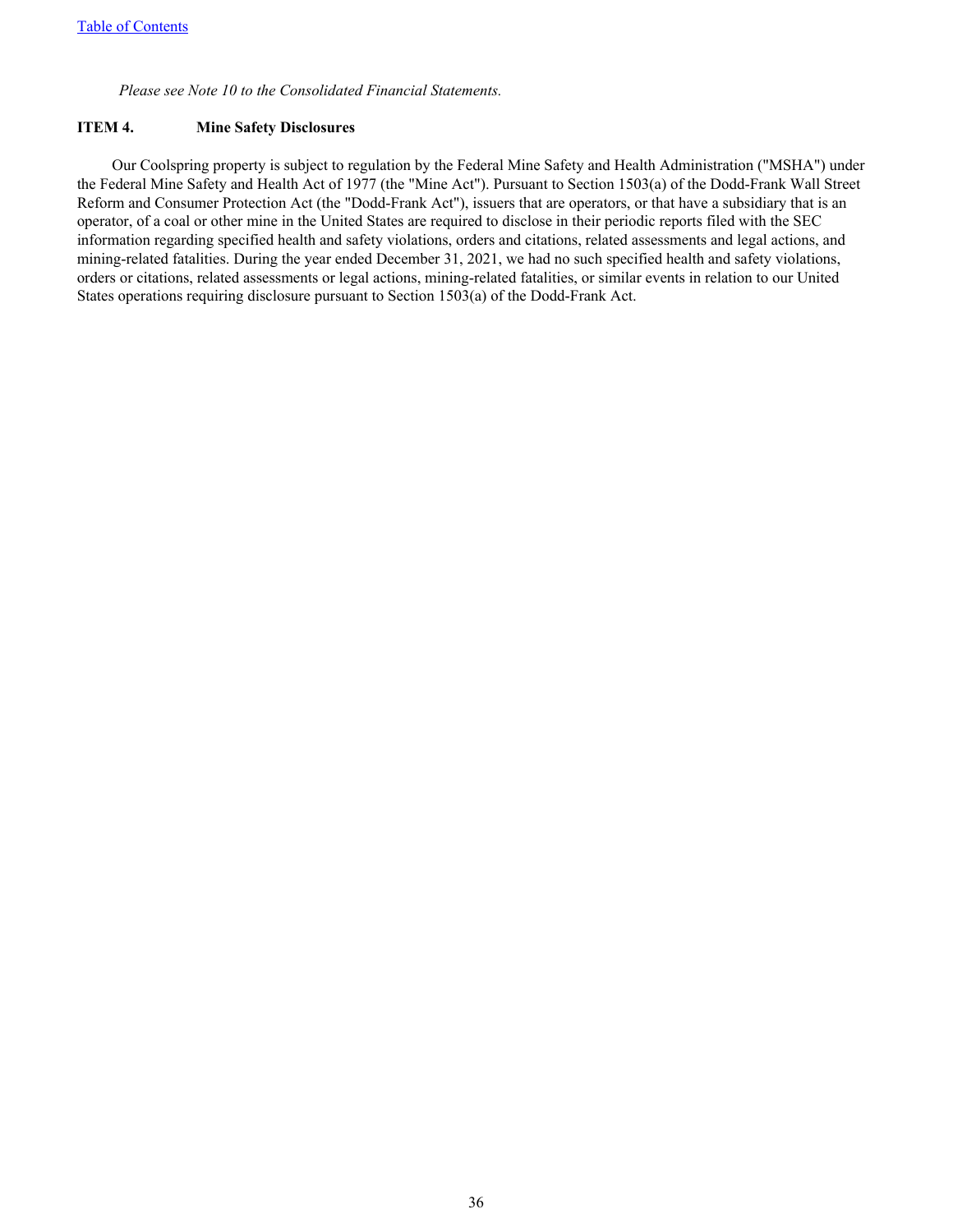## **PART II**

## **ITEM 5. Market for Registrant's Common Equity, Related Stockholder Matters and Issuer Purchases of Equity Securities**

Our common stock is publicly traded on The Nasdaq Global Select Market ("Nasdaq") under the symbol "BOOM." As of February 28, 2022, there were 229 holders of record of our common stock (does not include beneficial holders of shares held in "street name").

## **Equity Compensation Plan**

Refer to "Item 12. Security Ownership of Certain Beneficial Owners and Management and Related Stockholder Matters" for information regarding securities authorized for issuance under our equity compensation plans, which is incorporated in this Item by this reference.

## **Issuer Purchases of Equity Securities**

During the quarter ended December 31, 2021, we purchased shares of common stock as follows. These shares are held as treasury shares by the Company.

|                                 | Total number of shares purchased $(1)$ $(2)$ | Average price paid per share |       |
|---------------------------------|----------------------------------------------|------------------------------|-------|
| October 1 to October 31, 2021   | 228                                          |                              | 36.91 |
| November 1 to November 30, 2021 | $-$ S                                        |                              |       |
| December 1 to December 31, 2021 | 23 \$                                        |                              | 38.37 |
| Total                           | 251                                          |                              | 37.04 |

(1) Share purchases during the period were to offset tax withholding obligations that occurred upon the vesting of restricted common stock under the terms of the 2016 Equity Incentive Plan.

(2) As of December 31, 2021, the maximum number of shares that may yet be purchased would not exceed the employees' portion of taxes withheld on unvested shares (362,419) and potential purchases upon participant elections to diversify equity awards held in the Company's Amended and Restated Non-Qualified Deferred Compensation Plan (142,565) into other investment options available to participants in the Plan.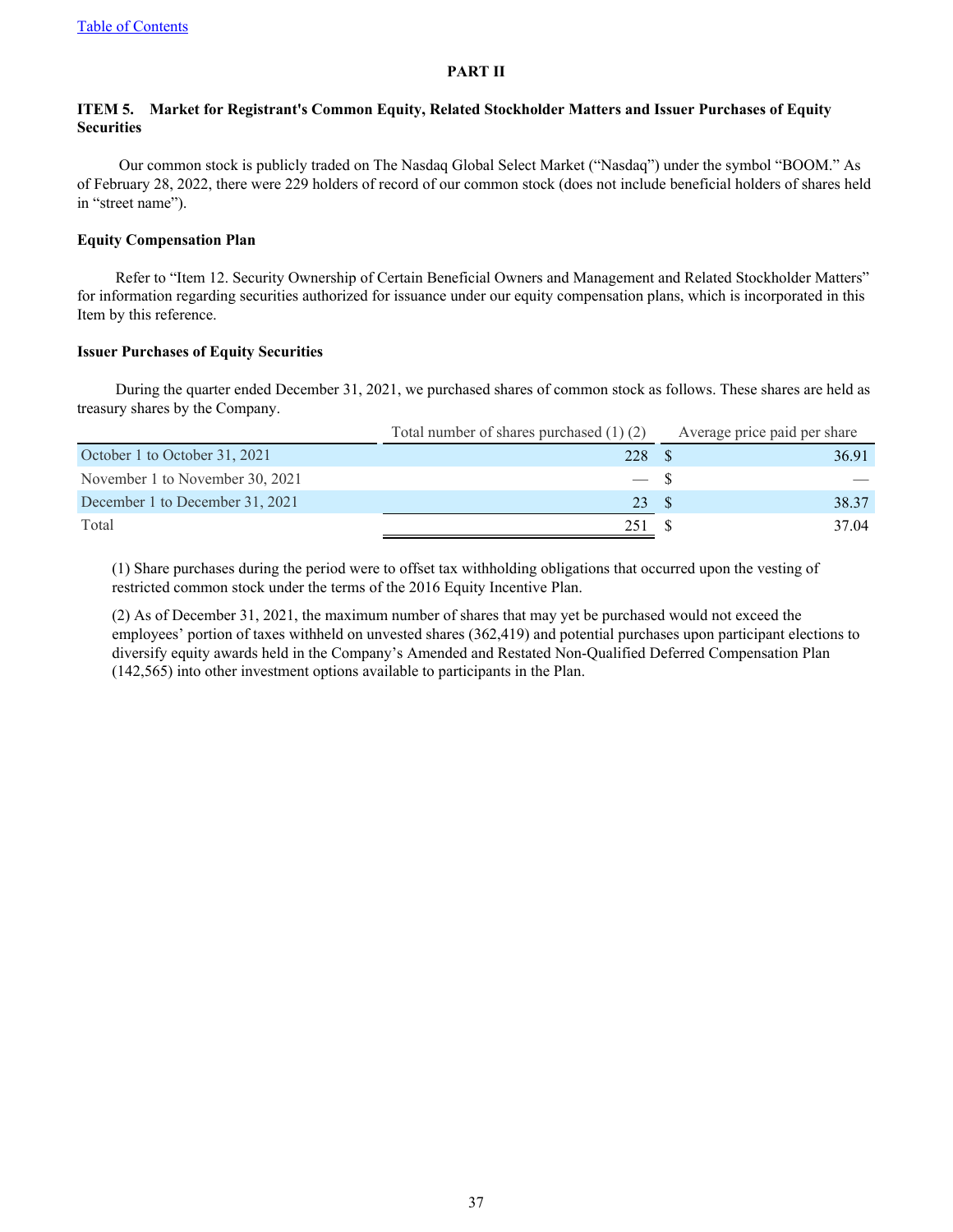## **Stock Performance Graph**

The following graph compares the performance of our common stock with the Nasdaq Non-Financial Stocks Index and the Nasdaq Composite (U.S.) Index. The comparison of total return (change in year-end stock price plus reinvested dividends) for each of the years assumes that \$100 was invested on December 31, 2016, in each of the Company, the Nasdaq Non-Financial Stocks Index and the Nasdaq Composite (U.S.) Index with investment weighted on the basis of market capitalization. The comparisons in the graph below are based upon historical data and are not indicative of, or intended to forecast, future performance of our common stock.



# **Total Performance Using OMX Global Indexes**

(U.S.) \$100.00 \$121.38 \$114.78 \$150.55 \$182.57 \$229.84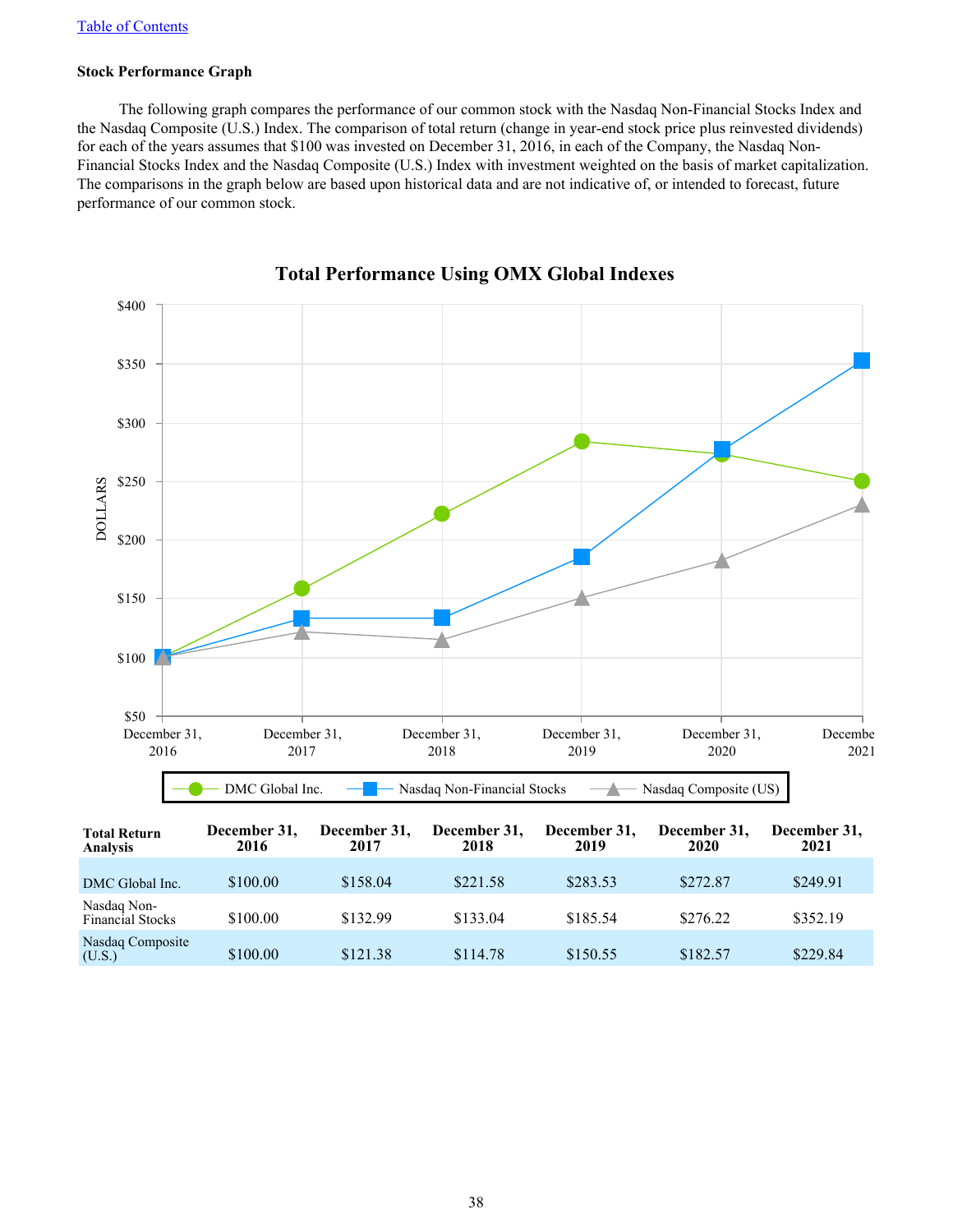[Table of Contents](#page-2-0)

## **ITEM 6. Selected Financial Data**

Not required.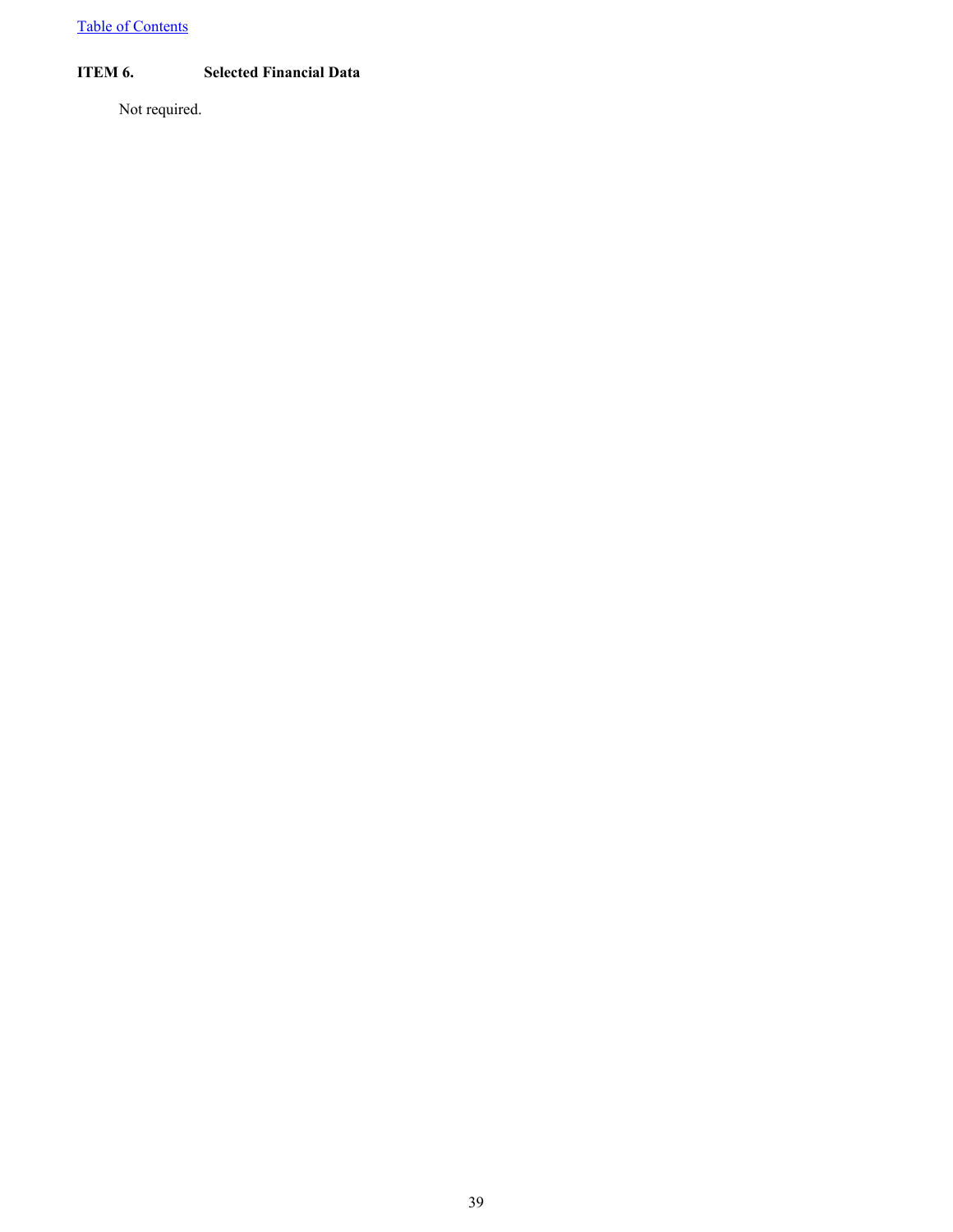### **ITEM 7. Management's Discussion and Analysis of Financial Condition and Results of Operations**

The following discussion should be read in conjunction with our historical Consolidated Financial Statements and notes, as well as the selected historical consolidated financial data included elsewhere in this annual report. A discussion regarding our financial condition and results of operations as well as our liquidity and capital resources for fiscal 2020 compared to fiscal 2019 can be found under Item 7 in our Annual Report on Form 10-K for the fiscal year ended December 31, 2020, which is available on the SEC's website at www.sec.gov and our Investor Relations website at www.dmcglobal.com/ investors.

Unless stated otherwise, all dollar figures in this report are presented in thousands (000s). N/M indicates that the change in dollars or percentage was not meaningful.

### **Overview**

### General

DMC Global Inc. ("DMC", "we", "us", "our", or the "Company") is a diversified holding company. Our innovative businesses provide differentiated products and services to niche industrial and commercial markets around the world. DMC's objective is to identify well-run businesses and strong management teams and support them with long-term capital and strategic, legal, technology and operating resources. DMC's culture is to foster local innovation versus centralized control. We help our portfolio companies grow core businesses, launch new initiatives, upgrade technologies and systems to support their long-term strategy, and make acquisitions that improve their competitive positions and expand their markets. Today, DMC's portfolio consists of Arcadia, DynaEnergetics, and NobelClad, which collectively address the building products, energy, industrial processing and transportation markets. Based in Broomfield, Colorado, DMC trades on Nasdaq under the symbol "BOOM."

#### **Arcadia**

On December 23, 2021, DMC completed the acquisition of 60% of the membership interests in Arcadia Products, LLC, a Colorado limited liability company resulting from the conversion of Arcadia, Inc. (collectively, "Arcadia"). Arcadia is a leading U.S. supplier of architectural building products, which include exterior and interior framing systems, windows, curtain walls, doors, interior partitions, and highly engineered windows and doors for the high-end residential real estate market.

Cost of products sold for Arcadia includes the cost of aluminum, paint, and other raw materials used to manufacture windows, curtain walls, and interior partitions as well as employee compensation and benefits, depreciation of manufacturing facilities and equipment, manufacturing supplies and other manufacturing overhead expenses.

### **DynaEnergetics**

DynaEnergetics designs, manufactures and distributes products utilized by the global oil and gas industry principally for the perforation of oil and gas wells. These products are sold to oilfield service companies in the U.S., Europe, Canada, Africa, the Middle East, and Asia. DynaEnergetics also sells directly to end-users. The market for perforating products, which are used during the well completion process, generally corresponds with oil and gas exploration and production activity. Well completion operations are increasingly complex, which in turn has increased the demand for intrinsically-safe, reliable and technically advanced perforating systems.

Cost of products sold for DynaEnergetics includes the cost of metals, explosives and other raw materials used to manufacture shaped charges, detonating products and perforating guns as well as employee compensation and benefits, depreciation of manufacturing facilities and equipment, manufacturing supplies and other manufacturing overhead expenses.

### NobelClad

NobelClad produces explosion-welded clad metal plates for use in the construction of corrosion resistant industrial processing equipment and specialized transition joints. While a significant portion of the demand for our clad metal products is driven by maintenance and retrofit projects at existing chemical processing, petrochemical processing, oil refining, and aluminum smelting facilities, new plant construction and large plant expansion projects also account for a significant portion of total demand. These industries tend to be cyclical in nature and timing of new order inflow remains difficult to predict. We use backlog as a primary means to measure the immediate outlook for our NobelClad business. We define "backlog" at any given point in time as all firm, unfulfilled purchase orders and commitments at that time. Most firm purchase orders and commitments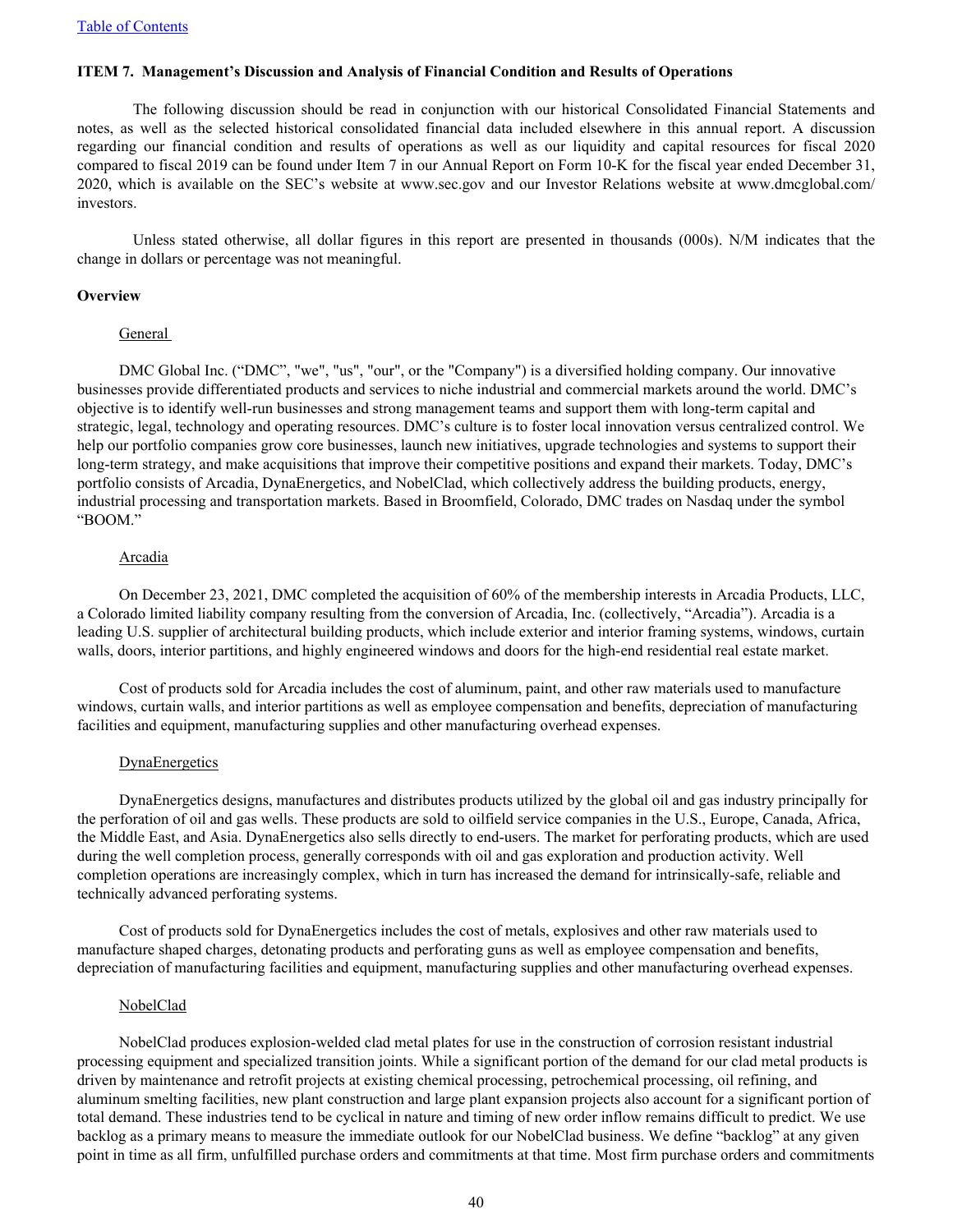are realized, and we expect to fill most backlog orders within the following 12 months. NobelClad's backlog increased to \$41,181 at December 31, 2021 from \$39,884 at December 31, 2020.

Cost of products sold for NobelClad includes the cost of metals, explosive powders and other raw materials used to manufacture clad metal plates as well as employee compensation and benefits, depreciation of manufacturing facilities and equipment, manufacturing supplies and other manufacturing overhead expenses.

## **Factors Affecting Results**

The following items impacted the comparability of the Company's results for the years ended December 31, 2021 and 2020:

- Consolidated sales of \$260,115 increased 14% versus 2020 primarily due to a recovery in energy demand, North American drilling and well completions activity and sales at DynaEnergetics, which was severely impacted by the COVID-19 pandemic.
- DynaEnergetics' sales of \$175,356 in 2021 increased 20% compared with 2020 due to a recovery in energy demand, which led to higher North American drilling and well completions, and increased sales of DynaEnergetics' DS perforating systems. The increase in North America was offset by a delayed recovery in international markets due to supply chain disruptions and travel restrictions caused by the COVID-19 pandemic.
- NobelClad's sales of \$84,759 in 2021 increased 2% compared with 2020 reflecting increased shipments of projects out of backlog.
- Consolidated gross profit of 23% in 2021 decreased from 25% in 2020. The decline primarily related to lower average selling prices and a decrease in international sales at DynaEnergetics. The decline was partially offset by nonrecurring excess capacity and inventory charges that were recorded at DynaEnergetics in the second quarter of 2020, as well as favorable project mix in NobelClad, and receipt of \$4,899 Employee Retention Credit ("ERC") under the CARES Act in 2021.
- Consolidated selling, general, and administrative expenses were \$58,783 in 2021 compared with \$53,013 in 2020. The increase primarily was due to patent infringement litigation expenses in which DynaEnergetics is the plaintiff, restoration of variable compensation, and resumption of business-related travel. These increases were partially offset by receipt of \$2,264 ERC under the CARES Act.
- On December 23, 2021, the Company completed the acquisition of a 60% controlling interest in Arcadia for closing consideration of \$261,000 in cash (excluding \$7,654 in acquired cash) and 551,458 shares of its common stock, par value \$0.05 per share. Acquisition transaction costs were \$1,581 and primarily included legal, accounting, and due diligence expenses.
- Restructuring expenses of \$127 in 2021 related to additional severance accruals for employee terminations associated with closing manufacturing operations in France in 2018. Restructuring expenses and asset impairments in 2020 included asset impairments, severance costs related to downsizing our direct labor workforce in response to the COVID-19 impact on demand for DynaEnergetics' products, and costs related to the sale of the Tyumen, Siberia manufacturing facility.
- Net debt of \$116,615 (comprised of \$30,810 in cash and marketable securities net of \$147,425 of total debt) at December 31, 2021 compared to net cash of \$42,659 at December 31, 2020. Net debt, a non-GAAP measure, is calculated as total debt less total cash, cash equivalents and marketable securities.

### **Outlook**

We remain in a period of rising material and labor costs. Each of our businesses could also be impacted by continued supply-chain disruptions and availability of direct labor. In addition, we continue to monitor the increasing cost of aluminum, which is a key raw material component used in recently acquired Arcadia's architectural building products.

In North America, rising crude prices led to higher well completion activity in the fourth quarter of 2021, which drove continued strong unit sales of DynaEnergetics' fully integrated and factory-assembled DS perforating systems. However, pricing for products and services remained weak. Additionally, continued rising material and labor costs combined with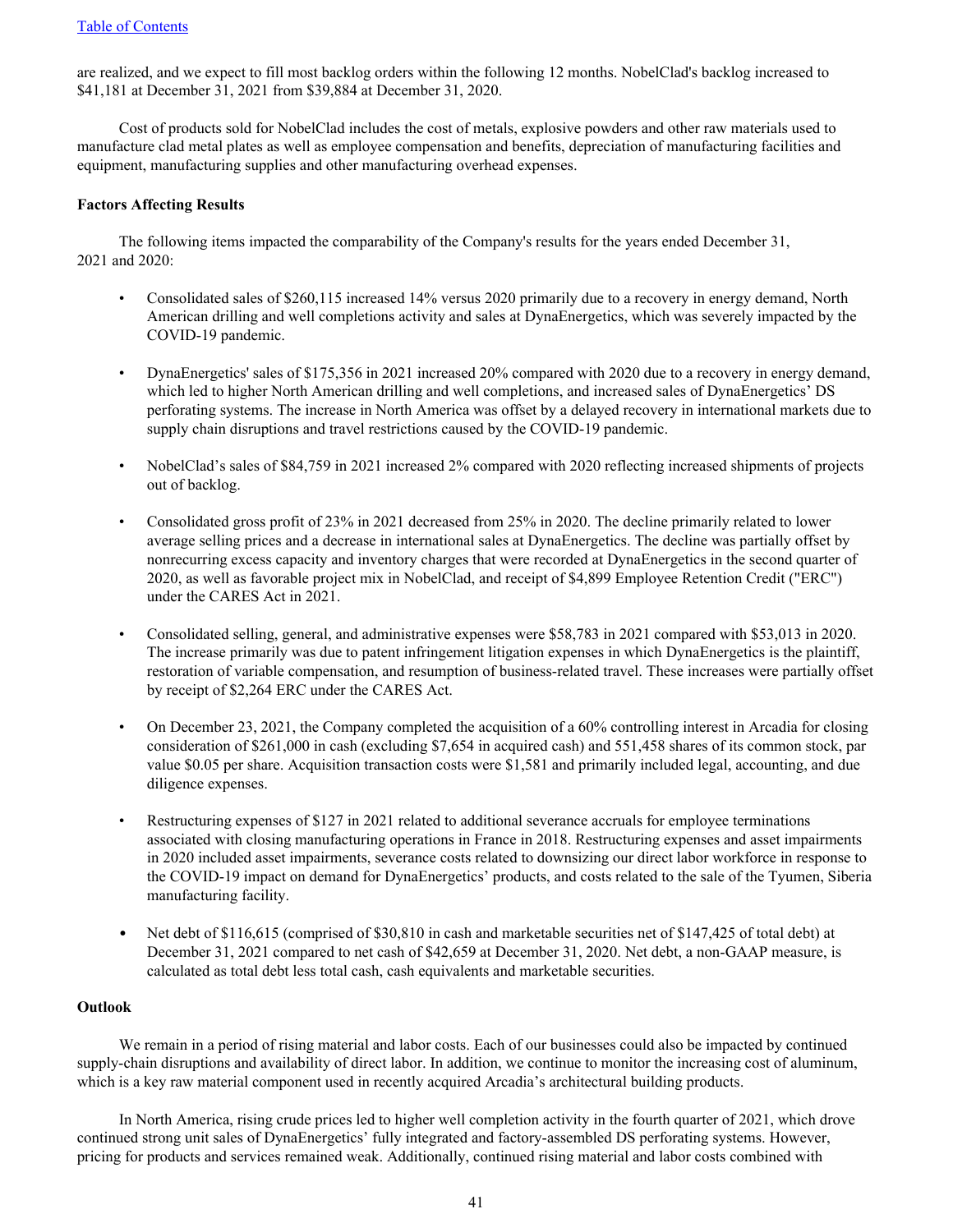availability of direct labor are negatively impacting the recovery in DynaEnergetics. As market conditions continue to improve and operators implement their 2022 budgets, we believe well completion activity will continue to rise and pricing will begin to improve as well. We expect DynaEnergetics will be among the first to benefit from strengthening prices, as it offers a highly differentiated product line. Factory-assembled DS systems are delivered just in time to the wellsite, eliminating assembly operations and requiring fewer people on location.

In the fourth quarter of 2021, DynaEnergetics announced a 5% price increase. The increase was implemented to partially offset higher labor and material costs, as well as the impacts of the expiration of the previously enacted CARES Act for which no benefit was recognized during the fourth quarter of 2021. DynaEnergetics expects to implement additional price increases in 2022 as it seeks to return margins to levels that reflect the inherent value of its products.

We believe many of the pre-wired carriers in the market incorporate features that violate DynaEnergetics patents, and we are taking aggressive legal action against the companies that make these products. DynaEnergetics has made significant investments in technologies and products that have improved the safety, efficiency and performance of its customers' well completions, and have enhanced the effectiveness and profitability of the industry as a whole. Our patent strategy is designed to protect these investments and provide transparency so others can innovate without violating our intellectual property. These lawsuits have increased our general and administrative expenses in 2021, and we expect these costs to be ongoing throughout 2022.

Arcadia services both commercial building and high-end residential markets. Arcadia's current geographic regions of focus include the western and southwestern regions of the United States. The building products industry is forecasting both short-term and long-term growth, particularly in Arcadia's geographic regions and end markets. We have begun to implement several initiatives to enhance Arcadia's operating efficiencies and to increase its manufacturing capacity.

From time to time, we also may continue to use our ATM equity program, which commenced in October 2020, to raise additional capital efficiently and responsibly. We did not sell shares under our ATM equity program during the second, third or fourth quarters of 2021. During the first quarter of 2021, we sold 397,820 shares of common stock at a weighted average price per share of \$64.47 through our ATM equity program and received net proceeds of \$25,262. In addition to sales under our ATM equity program, during the second quarter of 2021 we issued a total of 2,875,000 shares of our common stock through a registered public offering at a market price of \$45 per share and received net proceeds of \$123,461. Such proceeds were used in part to fund the acquisition of Arcadia.

### **Use of Non-GAAP Financial Measures**

Adjusted EBITDA is a non-GAAP (generally accepted accounting principles) measure that we believe provides an important indicator of our ongoing operating performance and that we use in operational and financial decision-making. We define EBITDA as net income or loss plus or minus net interest, taxes, depreciation and amortization. Adjusted EBITDA excludes from EBITDA stock-based compensation, restructuring and impairment charges and, when appropriate, other items that management does not utilize in assessing DMC's operating performance (as further described in the tables below). Adjusted EBITDA attributable to DMC Global Inc. excludes the adjusted EBITDA attributable to the 40% redeemable noncontrolling interest in Arcadia. For our business segments, Adjusted EBITDA is defined as operating income (loss) plus depreciation, amortization, restructuring and impairment charges and, when appropriate, other items that management does not utilize in assessing operating performance. As a result, internal management reports used during monthly operating reviews feature Adjusted EBITDA and certain management incentive awards are based, in part, on the amount of Adjusted EBITDA achieved during the year.

Adjusted operating income (loss) is defined as operating income (loss) plus restructuring and impairment charges and, when appropriate, other items that management does not utilize in assessing DMC's operating performance.

Adjusted net income (loss) is defined as net income (loss) attributable to DMC Global Inc. stockholders plus restructuring and impairment charges and, when appropriate, other items that management does not utilize in assessing DMC's operating performance. Adjusted diluted earnings per share is defined as diluted earnings per share attributable to DMC Global Inc. stockholders (exclusive of adjustment of redeemable noncontrolling interest) plus restructuring and impairment charges and, when appropriate, other items that management does not utilize in assessing DMC's operating performance.

Adjusted operating income (loss), adjusted net income (loss), and adjusted diluted earnings per share are presented because management believes these measures are useful to understand the effects of restructuring, impairment, and other nonrecurring charges on DMC's operating income (loss), net income (loss) and diluted earnings per share, respectively.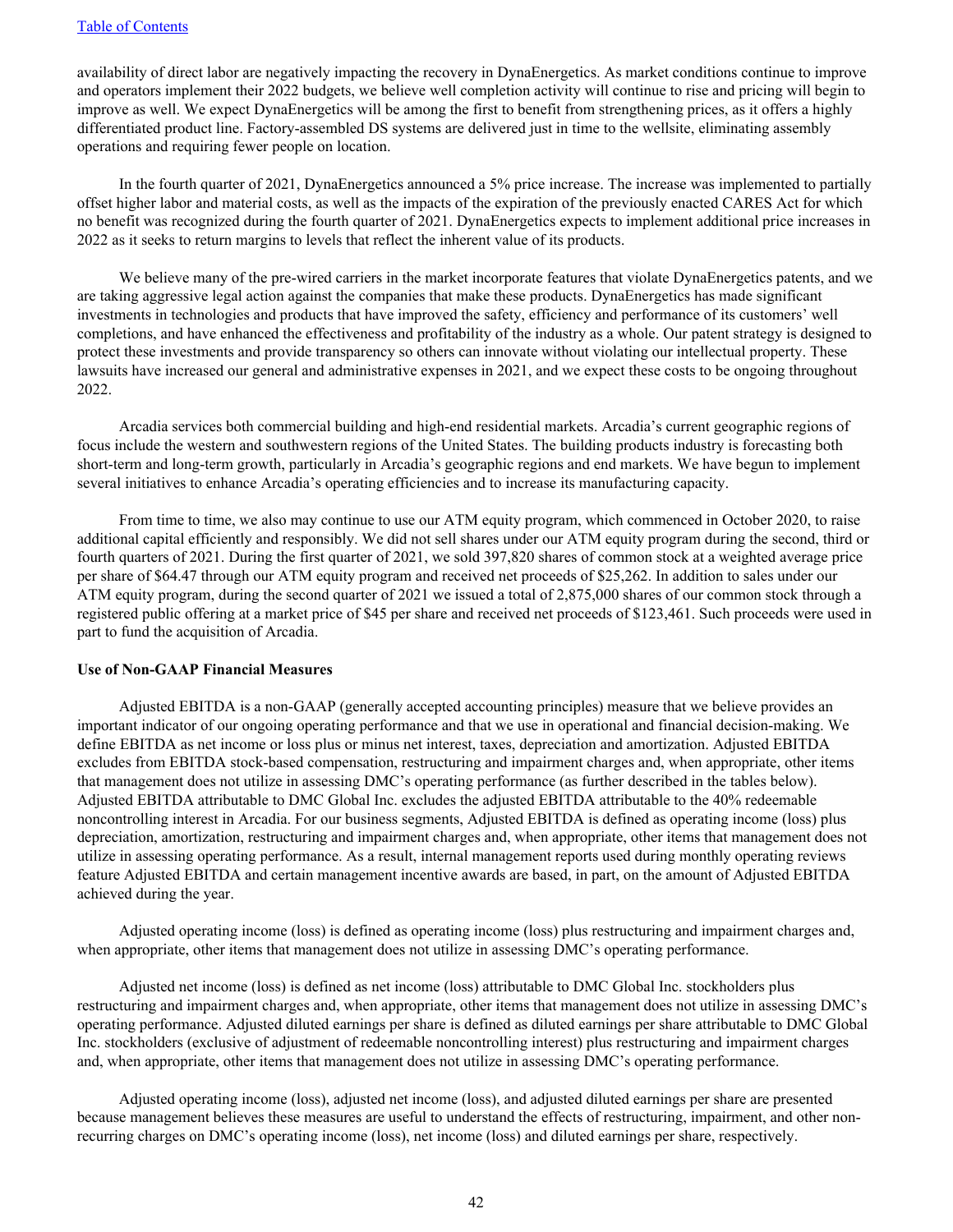Net debt is a non-GAAP measure we use to supplement information in our Consolidated Financial Statements. We define net debt as total debt less total cash, cash equivalents and marketable securities. In addition to conventional measures prepared in accordance with GAAP, the Company uses this information to evaluate its performance, and we believe that certain investors may do the same.

 The presence of non-GAAP financial measures in this report is not intended to suggest that such measures be considered in isolation or as a substitute for, or as superior to, DMC's GAAP information, and investors are cautioned that the non-GAAP financial measures are limited in their usefulness. Because not all companies use identical calculations, DMC's presentation of non-GAAP financial measures may not be comparable to similarly titled measures of other companies.

### **Forward-Looking Statements**

This annual report and the documents incorporated by reference into it contain certain forward-looking statements within the meaning of the safe harbor provisions of the Private Securities Litigations Reform Act of 1995. Words such as "anticipates," "expects," "intends," "plans," "believes," "seeks," "estimates," "may," "will," "continue," "project," "forecast," and similar expressions, as well as statements in the future tense, identify forward-looking statements. Such statements include statements regarding our future expected financial position and operating results, our growth and business strategy, planned developments with respect to human capital matters, our expectations regarding the oil and gas industry, expected product developments in DynaEnergetics, expected impacts to demand and pricing for DynaEnergetics' products, growth expectations in Arcadia's markets, expected developments in our litigation matters, our financing plans, our future liquidity position and factors impacting such position.

These forward-looking statements are not guarantees of our future performance and are subject to risks and uncertainties that could cause actual results to differ materially from the results contemplated by the forward-looking statements. These risks and uncertainties include those relating to:

- Continuing impacts of the COVID-19 pandemic and related governmental actions;
- Changes in global economic conditions;
- The ability to obtain new contracts at attractive prices;
- The size and timing of customer orders and shipments;
- Product pricing and margins;
- Our ability to realize sales from our backlog and our ability to adjust our manufacturing and supply chain;
- Fluctuations in customer demand;
- Our ability to manage periods of growth and contraction effectively;
- General economic conditions, both domestic and foreign, impacting our business and the business of the endmarket users we serve;
- Competitive factors;
- The timely completion of contracts;
- The timing and size of expenditures;
- The timely receipt of government approvals and permits;
- The price and availability of metal and other raw materials;
- The adequacy of local labor supplies at our facilities;
- Current or future limits on manufacturing capacity at our various operations;
- The impact of catastrophic weather events on our business and that of our customers;
- Our ability to successfully integrate Arcadia and any future acquired businesses;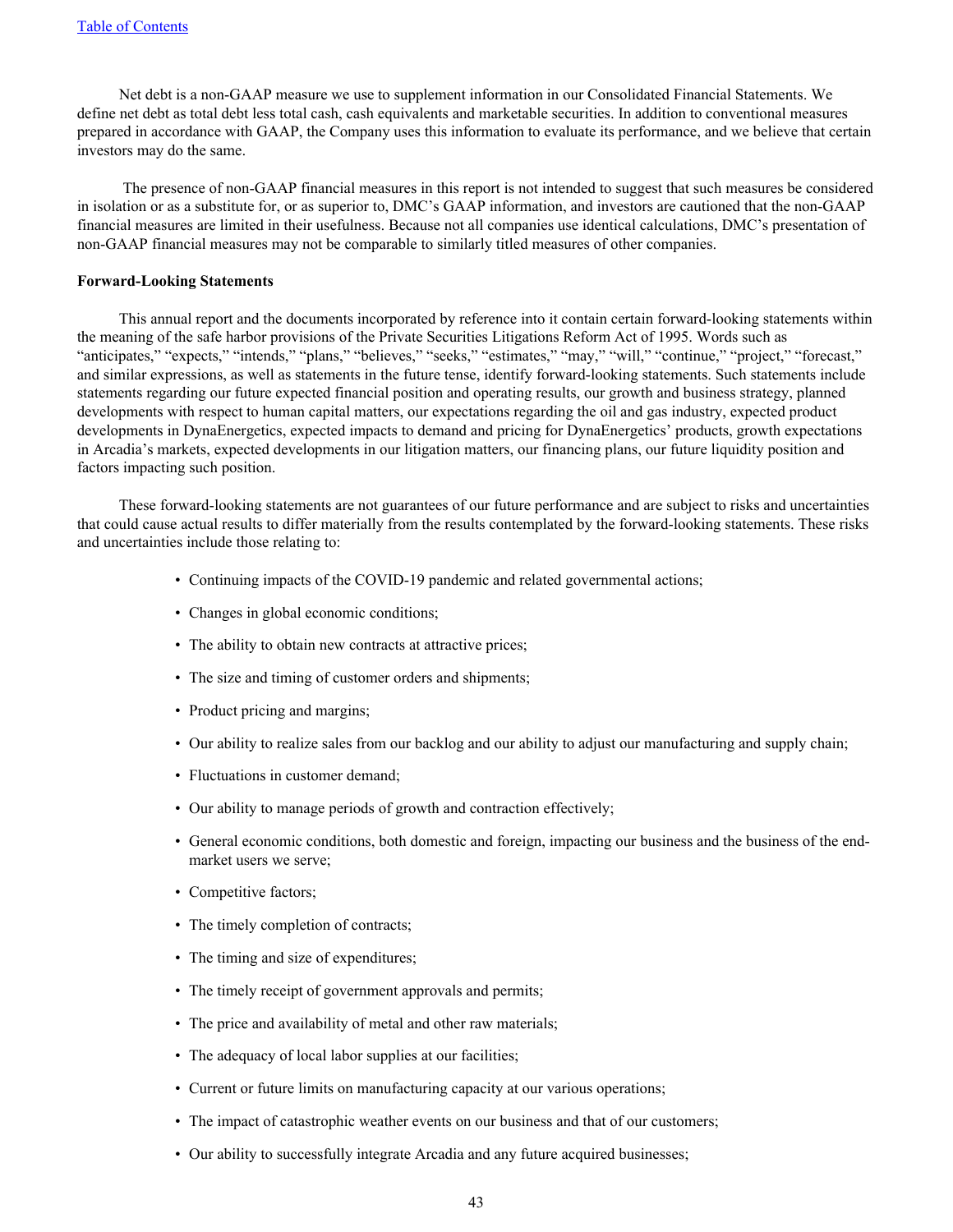- The ability to remain an innovative leader in our fields of business;
- The costs and impacts of pending or future litigation or regulatory matters;
- Changes to legislation, regulation or public sentiment related to our business and the industries in which our customers operate;
- The impacts of trade and economic sanctions or other restrictions imposed by the European Union, the United States or other countries;
- Costs and risks associated with compliance with laws and regulations, including the United States Foreign Corrupt Practices Act ("FCPA") and similar legislation;
- The availability and cost of funds; and
- Fluctuations in foreign currencies.

The effects of these factors are difficult to predict. New factors emerge from time to time and we cannot assess the potential impact of any such factor on our business or the extent to which any factor, or combination of factors, may cause results to differ materially from those contained in any forward-looking statement. All forward-looking statements speak only as of the date of this annual report, and we do not undertake any obligation to update any forward-looking statement to reflect events or circumstances after the date of such statement or to reflect the occurrence of unanticipated events. In addition, see "Risk Factors" for a discussion of these and other factors that could materially affect our results of operations and financial condition.

|                                                                |              | 2021     |               | 2020     |               | \$ change | % change |  |
|----------------------------------------------------------------|--------------|----------|---------------|----------|---------------|-----------|----------|--|
| Net sales                                                      | $\mathbf{s}$ | 260,115  | $\mathsf{\$}$ | 229,161  | $\mathcal{S}$ | 30,954    | 14 %     |  |
| Gross profit                                                   |              | 59,480   |               | 56,853   |               | 2,627     | $5\%$    |  |
| Gross profit percentage                                        |              | 22.9%    |               | 24.8%    |               |           |          |  |
| <b>COSTS AND EXPENSES:</b>                                     |              |          |               |          |               |           |          |  |
| General and administrative expenses                            |              | 36,276   |               | 29,150   |               | 7,126     | 24 %     |  |
| $%$ of net sales                                               |              | 13.9%    |               | 12.7%    |               |           |          |  |
| Selling and distribution expenses                              |              | 22,507   |               | 23,863   |               | (1,356)   | $(6)\%$  |  |
| % of net sales                                                 |              | 8.7%     |               | 10.4%    |               |           |          |  |
| Amortization of purchased intangible assets                    |              | 1,391    |               | 1,449    |               | (58)      | (4)%     |  |
| $%$ of net sales                                               |              | $0.5\%$  |               | $0.6\%$  |               |           |          |  |
| Acquisition expenses                                           |              | 1,581    |               |          |               | 1,581     | $-$ %    |  |
| Restructuring expenses, net and asset impairments              |              | 127      |               | 3,387    |               | (3,260)   | $(96)\%$ |  |
| Operating loss                                                 |              | (2,402)  |               | (996)    |               | (1,406)   | (141)%   |  |
| Other income (expense), net                                    |              | 152      |               | (233)    |               | 385       | 165 %    |  |
| Interest expense, net                                          |              | (304)    |               | (731)    |               | 427       | 58 %     |  |
| Income tax benefit                                             |              | (1, 544) |               | (548)    |               | (996)     | (182)%   |  |
| Net loss                                                       |              | (1,010)  |               | (1, 412) |               | 402       | 28 %     |  |
| Net loss attributable to redeemable noncontrolling<br>interest |              | (808)    |               |          |               | (808)     | $-$ %    |  |
| Net loss attributable to DMC Global Inc.                       |              | (202)    |               | (1, 412) |               | 1,210     | 86 %     |  |
| <b>Adjusted EBITDA</b>                                         | \$           | 20,179   | \$            | 19,147   | \$            | 1,032     | $5\%$    |  |

*Net sales* increased \$30,954 compared with 2020 primarily due to the recovery in energy demand, which led to higher energy prices, increased drilling and well completion activity in North America and increased sales of DynaEnergetics' DS perforating systems. Net sales in 2020 were severely impacted by the decline in demand for oil and gas and related drilling and well completion activity due to the COVID-19 pandemic.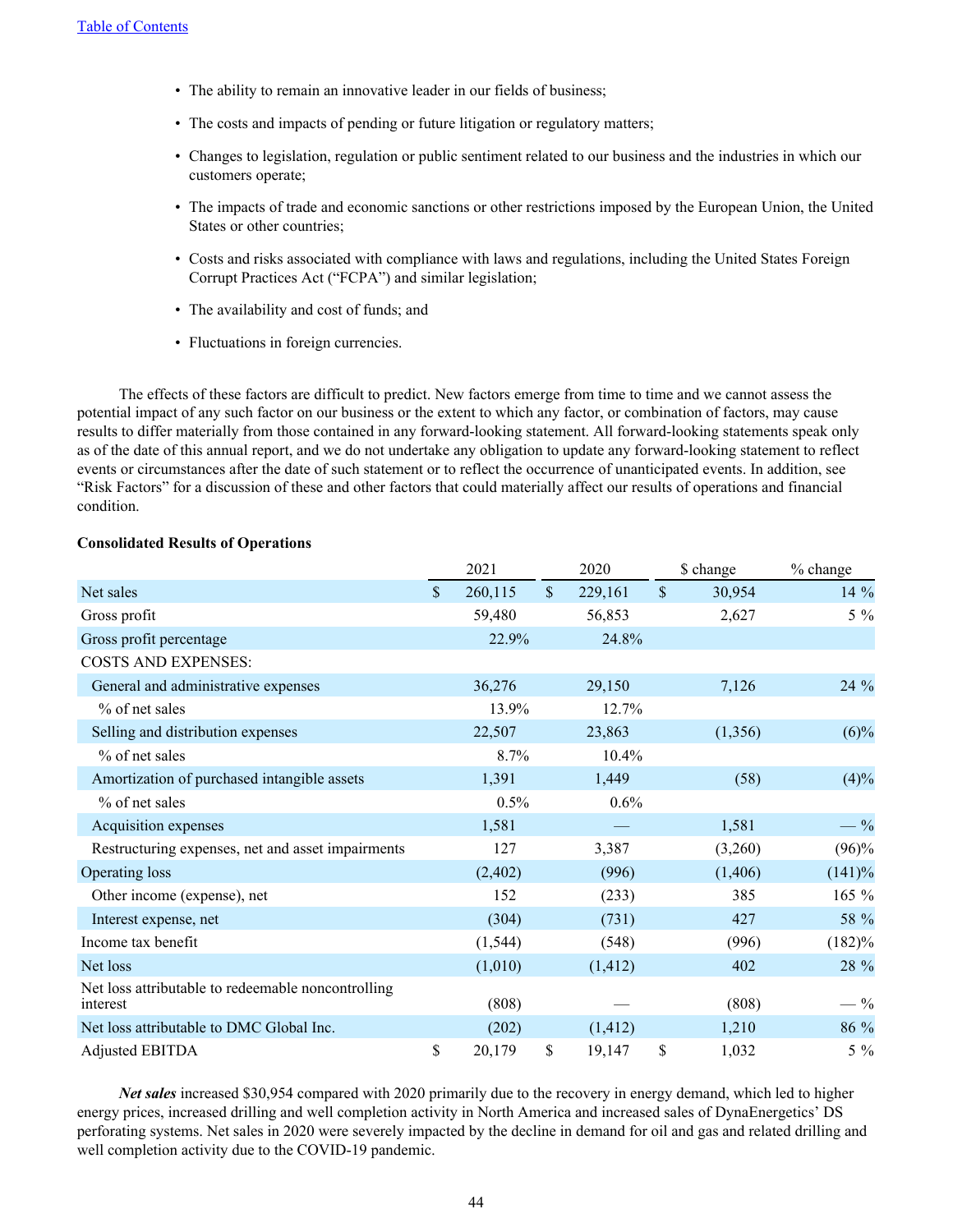*Gross profit percentage* decreased to 22.9% primarily due to lower average selling prices and a decrease in international sales at DynaEnergetics. The decline was partially offset by nonrecurring excess capacity and inventory charges that were recorded at DynaEnergetics in the second quarter of 2020, as well as favorable project mix in NobelClad, and receipt of \$4,899 ERC under the CARES Act in 2021.

*General and administrative expenses* increased \$7,126 compared with 2020 primarily due to a \$5,730 increase in outside services costs mostly related to patent infringement litigation in which DynaEnergetics is the plaintiff, restoration of variable compensation by \$1,421, and an increase in stock-based compensation expense by \$951. The increases were partially offset by receipt of \$1,028 ERC under the CARES Act.

*Selling and distribution expenses* decreased \$1,356 compared with 2020 primarily due to reductions in provisions for expected credit losses by \$2,868 and receipt of \$1,236 ERC under the CARES Act. The decreases were partially offset by an increase in depreciation expense by \$1,252, an increase in salaries by \$596 due to headcount additions and merit increases, increases from the restoration of variable compensation by \$416, and an increase in outside service costs by \$376.

*Acquisition expenses* of \$1,581 primarily included legal, accounting, and due diligence expenses in connection with our acquisition of a 60% controlling interest in Arcadia.

*Restructuring expenses, net and asset impairments* of \$127 in 2021 primarily related to additional severance accruals for employee terminations associated with closing manufacturing operations in France in 2018. Expenses in 2020 included asset impairments, severance costs related to downsizing our direct labor workforce in response to the COVID-19 impact on demand for DynaEnergetics' products, and costs related to the sale of the Tyumen, Siberia manufacturing facility.

*Operating loss* of \$2,402 compared with \$996 in 2020 was primarily due to lower average selling prices at DynaEnergetics combined with higher general and administrative and acquisition-related expenses in 2021. A planned shutdown of Arcadia between the acquisition date and December 31, 2021 also contributed to the operating loss. During that time, Arcadia had no sales activity but incurred expenses of \$2,020.

*Other income, net* of \$152 in 2021 primarily related to a gain on the sale of a fully depreciated fixed asset in DynaEnergetics partially offset by net unrealized and realized foreign currency exchange losses. In 2020, other expense, net primarily related to the non-service cost components of our defined benefit pension plans at certain foreign subsidiaries. Foreign currency exchange gains and losses can arise when subsidiaries enter into inter-company and third-party transactions that are denominated in currencies other than their functional currency, including foreign currency forward contracts used to offset foreign exchange rate fluctuations on certain foreign currency denominated asset and liability positions.

*Interest expense, net* of \$304 decreased compared with 2020 primarily due to repayment of debt in the first quarter of 2021. Interest expense, net was also favorably impacted by interest on our investments in marketable securities.

*Income tax benefit* of \$1,544 for 2021 compared with an income tax benefit of \$548 for 2020. Our most significant operations are in the United States, which has a 21% statutory tax rate and Germany, which has a 32% statutory tax rate. The mix of pretax income between these jurisdictions is one of the main drivers of the difference between our 21% statutory tax rate and our effective tax rate. Additionally, the current year effective tax rate was impacted favorably by valuation allowance changes in France, Germany, and the U.S and by benefits from the vesting of equity-based compensation. The 2020 tax rate was impacted unfavorably by nondeductible losses related to the closure of DynaEnergetics' operations in Tyumen, Siberia, partially offset by benefits from the vesting of equity-based compensation.

*Net loss attributable to DMC Global Inc.* in 2021 was \$202 compared with net loss of \$1,412 in 2020.

*Adjusted EBITDA* increased compared with 2020 due to the factors discussed above. See "Overview" above for the explanation of the use of non-GAAP measures. The following is a reconciliation of the most directly comparable GAAP measure to Adjusted EBITDA.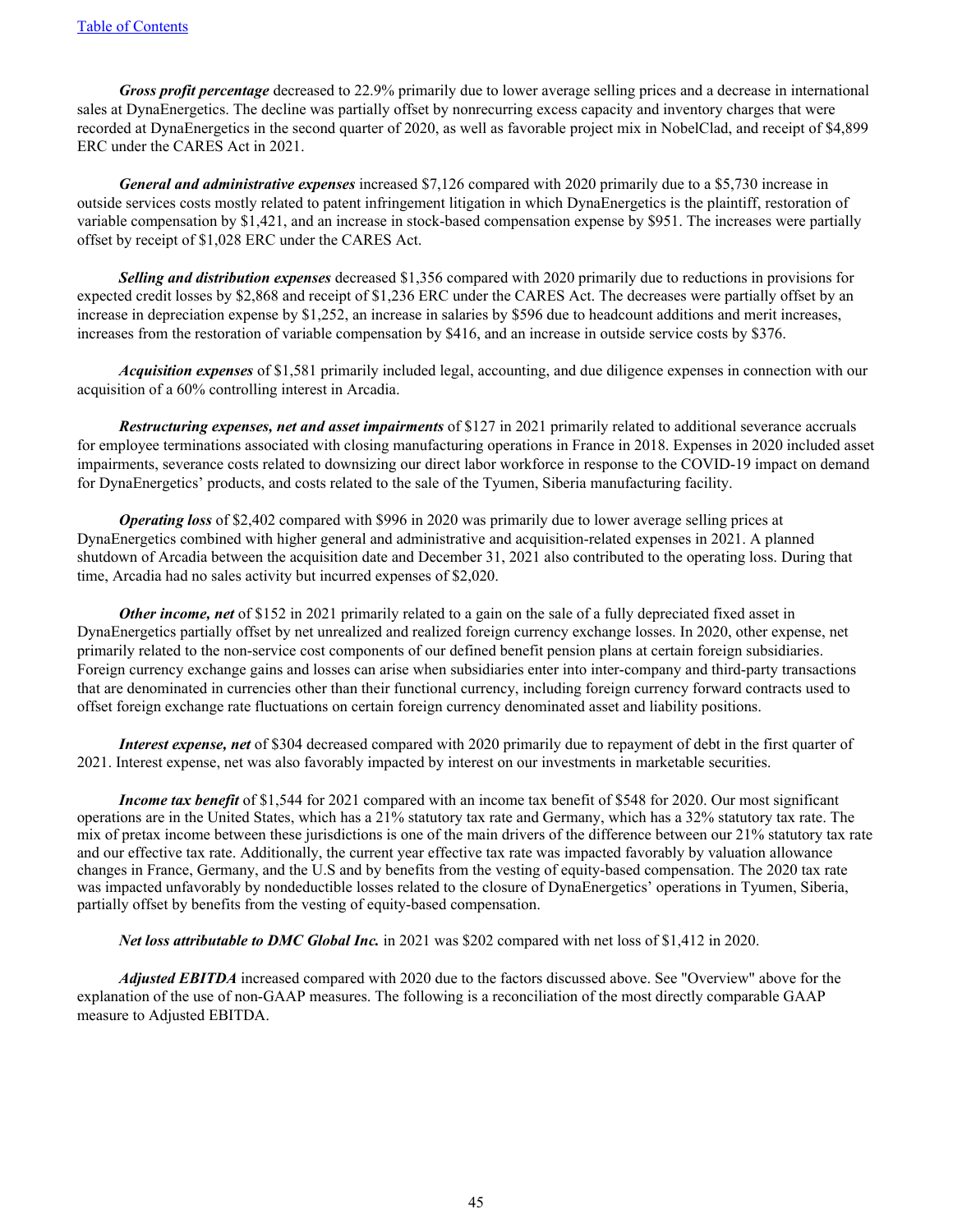## [Table of Contents](#page-2-0)

|                                                                      | 2021               | 2020     |
|----------------------------------------------------------------------|--------------------|----------|
| <b>Net loss</b>                                                      | \$<br>$(1,010)$ \$ | (1, 412) |
|                                                                      |                    |          |
| Interest expense, net                                                | 304                | 731      |
| Income tax benefit                                                   | (1, 544)           | (548)    |
| Depreciation                                                         | 11,303             | 9,632    |
| Amortization of purchased intangible assets                          | 1,391              | 1,449    |
|                                                                      |                    |          |
| <b>EBITDA</b>                                                        | 10,444             | 9,852    |
| Restructuring expenses, net and asset impairments                    | 127                | 3,387    |
| Acquisition expenses                                                 | 1,581              |          |
| Arcadia stub period expenses excluding depreciation and amortization | 1,605              |          |
| Stock-based compensation                                             | 6,574              | 5,675    |
| Other (income) expense, net                                          | (152)              | 233      |
| Adjusted EBITDA attributable to DMC Global Inc.                      | 20,179             | 19,147   |

*Adjusted Net Income (Loss)* increased compared with 2020 due to the factors discussed above. See "Overview" above for the explanation of the use of non-GAAP measures. The following is a reconciliation of the most directly comparable GAAP measures to Adjusted Net Income and Adjusted Diluted Earnings Per Share.

|                                                                  | Twelve months ended December 31, 2021 |        |                                                   |              |        |  |  |  |  |
|------------------------------------------------------------------|---------------------------------------|--------|---------------------------------------------------|--------------|--------|--|--|--|--|
|                                                                  |                                       | Amount | Diluted weighted<br>average shares<br>outstanding | Per Share    |        |  |  |  |  |
| Net loss attributable to DMC Global Inc. common stockholders     | S                                     | (202)  | 17,610,711                                        | <sup>S</sup> | (0.01) |  |  |  |  |
| Restructuring programs:                                          |                                       |        |                                                   |              |        |  |  |  |  |
| NobelClad, net of tax                                            |                                       | 127    | 17,610,711                                        |              |        |  |  |  |  |
| Acquisition expenses, net of tax                                 |                                       | 1,217  | 17,610,711                                        |              | 0.07   |  |  |  |  |
| Arcadia stub period expenses, net of tax                         |                                       | 1,741  | 17,610,711                                        |              | 0.10   |  |  |  |  |
|                                                                  |                                       |        |                                                   |              |        |  |  |  |  |
| Adjusted net income attributable to DMC Global Inc. stockholders |                                       | 2,883  | 17,610,711                                        |              | 0.16   |  |  |  |  |

|                                                                  | Twelve months ended December 31, 2020 |          |                                                   |    |           |  |  |  |  |
|------------------------------------------------------------------|---------------------------------------|----------|---------------------------------------------------|----|-----------|--|--|--|--|
|                                                                  |                                       | Amount   | Diluted weighted<br>average shares<br>outstanding |    | Per Share |  |  |  |  |
| Net loss attributable to DMC Global Inc. common stockholders     | S                                     | (1, 412) | 14,790,296                                        | -S | (0.10)    |  |  |  |  |
| Restructuring programs:                                          |                                       |          |                                                   |    |           |  |  |  |  |
| DynaEnergetics, net of tax                                       |                                       | 2,059    | 14,790,296                                        |    | 0.14      |  |  |  |  |
| NobelClad, net of tax                                            |                                       | 290      | 14,790,296                                        |    | 0.02      |  |  |  |  |
| Corporate, net of tax                                            |                                       | 94       | 14,790,296                                        |    | 0.01      |  |  |  |  |
|                                                                  |                                       |          |                                                   |    |           |  |  |  |  |
| Adjusted net income attributable to DMC Global Inc. stockholders |                                       | 1,031    | 14,790,296                                        |    | 0.07      |  |  |  |  |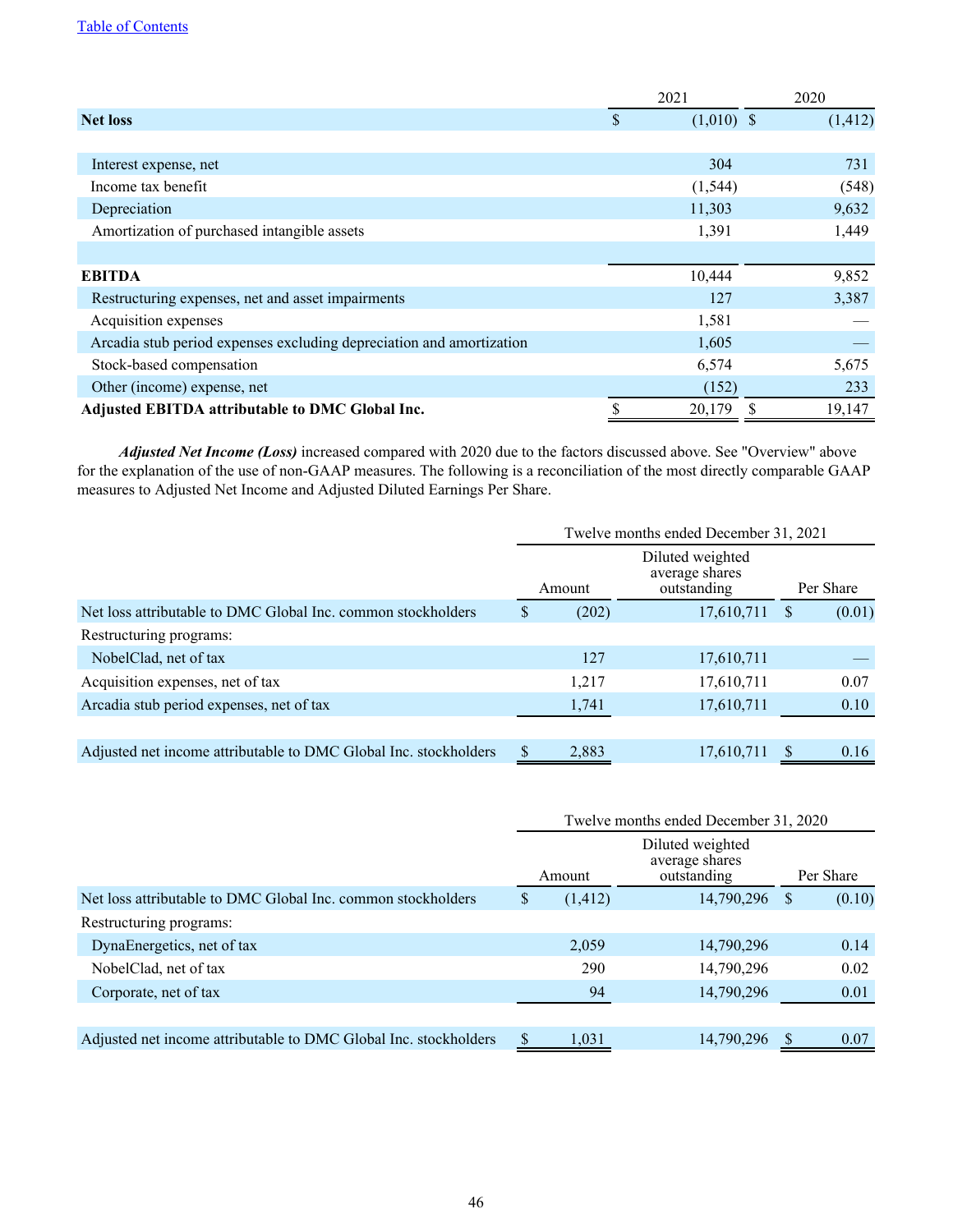## **Business Segment Financial Information**

We primarily evaluate performance and allocate resources based on segment revenues, operating income and Adjusted EBITDA as well as projected future performance. Segment operating income is defined as revenues less expenses identifiable to the segment. DMC operating income and Adjusted EBITDA include unallocated corporate expenses and stock-based compensation expense, which are not allocated to our business segments. Segment operating income will reconcile to consolidated income (loss) before income taxes by deducting unallocated corporate expenses, including stock-based compensation, other income (expense), net, and interest expense, net.

Net sales, segment operating income, and Adjusted EBITDA for each segment were as follows for years ended December 31. Given that Arcadia was acquired in late December 2021 and no sales were recorded in the period from the date of acquisition to December 31, 2021, segment disclosures have been omitted.

|                                                   |              | 2021          |                |                           |              |              |                 |  |
|---------------------------------------------------|--------------|---------------|----------------|---------------------------|--------------|--------------|-----------------|--|
|                                                   |              |               | DynaEnergetics |                           | NobelClad    |              | DMC Global Inc. |  |
| <b>Net Sales</b>                                  |              | $\mathsf{\$}$ | 175,356        | \$                        |              | \$<br>84,759 | 260,115         |  |
| % of Consolidated                                 |              |               |                | 67%                       |              | 33%          |                 |  |
|                                                   |              |               |                |                           |              |              |                 |  |
| Operating income (loss)                           |              |               | 8,235          |                           |              | 9,783        | (2, 402)        |  |
|                                                   |              |               |                |                           |              |              |                 |  |
| <b>Adjusted EBITDA</b>                            |              |               | 16,361         |                           |              | 13,717       | 20,179          |  |
|                                                   |              |               |                |                           | 2020         |              |                 |  |
|                                                   |              |               | DynaEnergetics |                           |              | NobelClad    | DMC Global Inc. |  |
| <b>Net Sales</b>                                  |              | $\mathsf{\$}$ | 146,395        | $\boldsymbol{\mathsf{S}}$ |              | \$<br>82,766 | 229,161         |  |
| % of Consolidated                                 |              |               |                | 64%                       |              | 36%          |                 |  |
|                                                   |              |               |                |                           |              |              |                 |  |
| Operating income (loss)                           |              |               | 6,150          |                           |              | 6,886        | (996)           |  |
|                                                   |              |               |                |                           |              |              |                 |  |
| <b>Adjusted EBITDA</b>                            |              |               | 16,335         |                           |              | 10,736       | 19,147          |  |
|                                                   |              |               |                |                           |              |              |                 |  |
| <b>DynaEnergetics</b>                             |              |               |                |                           |              |              |                 |  |
|                                                   |              | 2021          |                | 2020                      |              | \$ change    | % change        |  |
| Net sales                                         | $\mathbb{S}$ | 175,356       | $\mathbb{S}$   | 146,395                   | $\mathbb{S}$ | 28,961       | 20 %            |  |
| Gross profit                                      |              | 38,955        |                | 38,072                    |              | 883          | $2\%$           |  |
| Gross profit percentage                           |              | 22.2%         |                | 26.0%                     |              |              |                 |  |
| <b>COSTS AND EXPENSES:</b>                        |              |               |                |                           |              |              |                 |  |
| General and administrative expenses               |              | 17,132        |                | 13,116                    |              | 4,016        | 31%             |  |
| Selling and distribution expenses                 |              | 13,050        |                | 14,825                    |              | (1,775)      | (12)%           |  |
| Amortization of purchased intangible assets       |              | 538           |                | 1,059                     |              | (521)        | (49)%           |  |
| Restructuring expenses, net and asset impairments |              |               |                | 2,922                     |              | (2,922)      | (100)%          |  |
| Operating income                                  |              | 8,235         |                | 6,150                     |              | 2,085        | 34 %            |  |
| <b>Adjusted EBITDA</b>                            | \$           | 16,361        | \$             | 16,335                    | \$           | 26           | $-$ %           |  |

*Net sales* were \$28,961 higher than in 2020 due to a recovery in energy demand, which led to increased energy prices, drilling and well completion activity in North America, and increased sales of DynaEnergetics' DS perforating systems. DynaEnergetics reported a 54% year-over-year increase in unit sales of its fully integrated and factory-assembled DS perforating systems in North America. The year-over-year increase in net sales was partially offset by lower international sales. Sales in 2020 were severely impacted by the drop in energy demand and related drilling and completion activity due to the COVID-19 pandemic.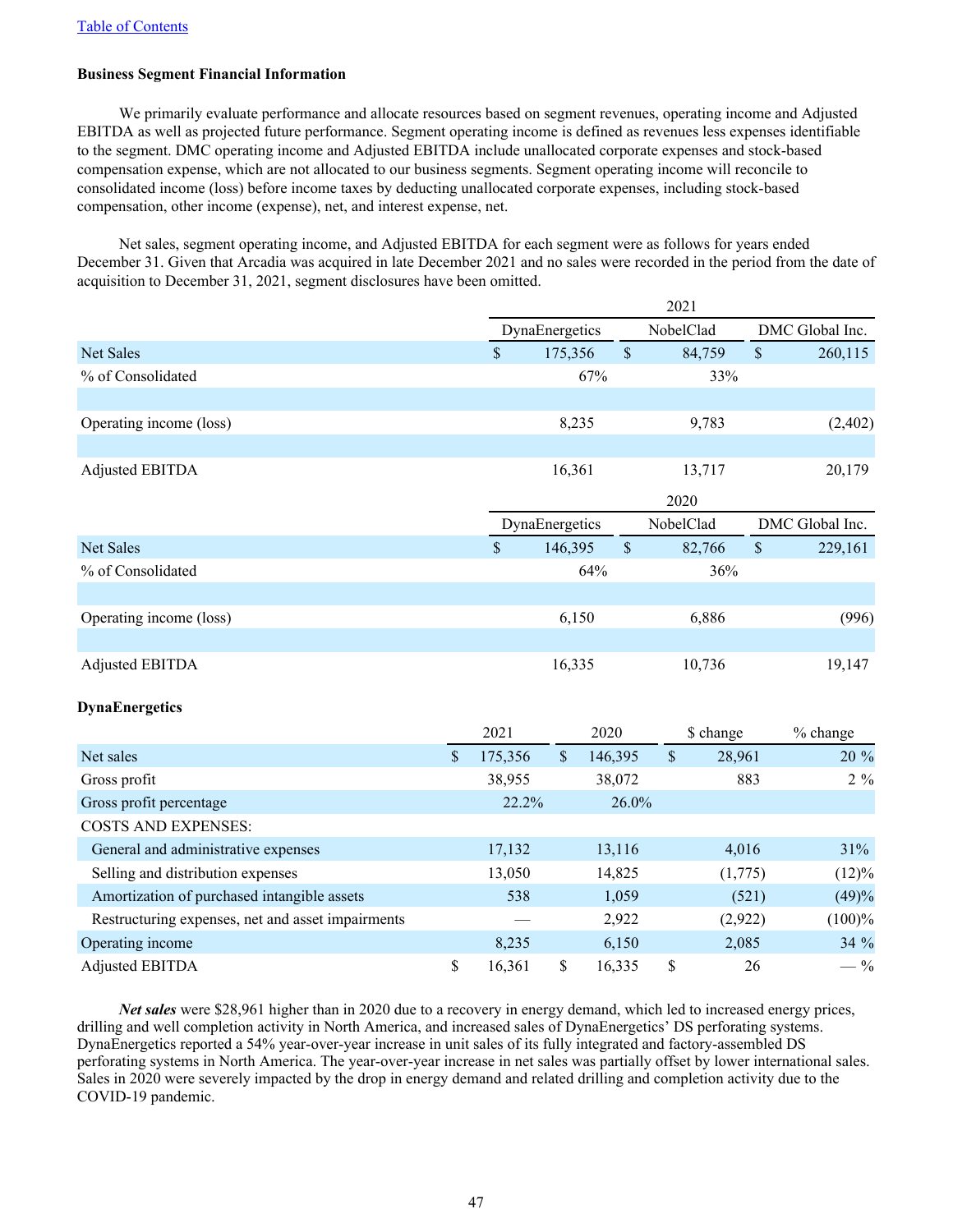*Gross profit percentage* decreased to 22.2% primarily due to lower average selling prices in 2021, which also contributed to lower fixed cost absorption, as well as a decline in international sales, which typically have a higher gross profit percentage than domestic sales. The decline was partially offset by receipt of \$3,390 ERC under the CARES Act.

*General and administrative expenses* increased by \$4,016 compared with 2020 primarily due to an increase in outside services costs by \$5,480 mostly related to patent infringement litigation in which DynaEnergetics is the plaintiff. The increase was partially offset by reductions in salaries, wages, and other payroll-related costs by \$1,409, including receipt of \$333 ERC under the CARES Act.

*Selling and distribution expenses* decreased by \$1,775 compared with 2020 primarily due to reductions in provisions for expected credit losses by \$2,690 and receipt of \$800 ERC under the CARES Act. These decreases were partially offset by increases in depreciation expense by \$1,249, increases from the restoration of variable compensation by \$322, and increases in salaries and wages by \$267 due to headcount additions and merit increases.

*Amortization of purchased intangibles* decreased by \$521 compared with 2020 primarily due to fully amortizing certain customer relationship intangible assets during 2021.

*Restructuring expenses, net and asset impairments* in 2020 included asset impairments, severance costs related to downsizing our direct labor workforce in response to the COVID-19 impact on demand for DynaEnergetics' products, and costs related to the sale of the Tyumen, Siberia manufacturing facility.

*Operating income* increased by \$2,085 compared with 2020 due to increased sales volume in North America, receipt of \$4,523 ERC under the CARES Act, and a reduction in the provisions for expected credit losses which more than offset lower average selling prices and a decline in international sales volume.

*Adjusted operating income and Adjusted EBITDA* changed compared with 2020 primarily due to the factors discussed above. See "Overview" above for the explanation of the use of non-GAAP measures. The following is a reconciliation of the most directly comparable GAAP measure to Adjusted operating income and Adjusted EBITDA.

|                                                   | 2021 |        | 2020 |        |
|---------------------------------------------------|------|--------|------|--------|
| Operating income                                  | D    | 8,235  |      | 6,150  |
| Adjustments:                                      |      |        |      |        |
| Restructuring expenses, net and asset impairments |      |        |      | 2,922  |
| Adjusted operating income                         |      | 8,235  |      | 9,072  |
| Depreciation                                      |      | 7,588  |      | 6,204  |
| Amortization of purchased intangible assets       |      | 538    |      | 1,059  |
| <b>Adjusted EBITDA</b>                            |      | 16,361 |      | 16,335 |

## **NobelClad**

|                                                   | 2021         |    | 2020   |   | \$ change | % change |  |
|---------------------------------------------------|--------------|----|--------|---|-----------|----------|--|
| Net sales                                         | \$<br>84,759 | \$ | 82,766 | S | 1,993     | $2\%$    |  |
| Gross profit                                      | 22,173       |    | 19,433 |   | 2,740     | 14%      |  |
| Gross profit percentage                           | $26.2\%$     |    | 23.5%  |   |           |          |  |
| <b>COSTS AND EXPENSES:</b>                        |              |    |        |   |           |          |  |
| General and administrative expenses               | 3,217        |    | 3,388  |   | (171)     | $-5\%$   |  |
| Selling and distribution expenses                 | 8,556        |    | 8,423  |   | 133       | 2%       |  |
| Amortization of purchased intangible assets       | 490          |    | 390    |   | 100       | 26%      |  |
| Restructuring expenses, net and asset impairments | 127          |    | 346    |   | (219)     | $-63%$   |  |
| Operating income                                  | 9,783        |    | 6,886  |   | 2,897     | 42%      |  |
| Adjusted EBITDA                                   | \$<br>13.717 | S  | 10,736 | S | 2,981     | 28%      |  |

*Net sales* increased by \$1,993 compared with 2020 due to the timing of shipment of projects out of backlog.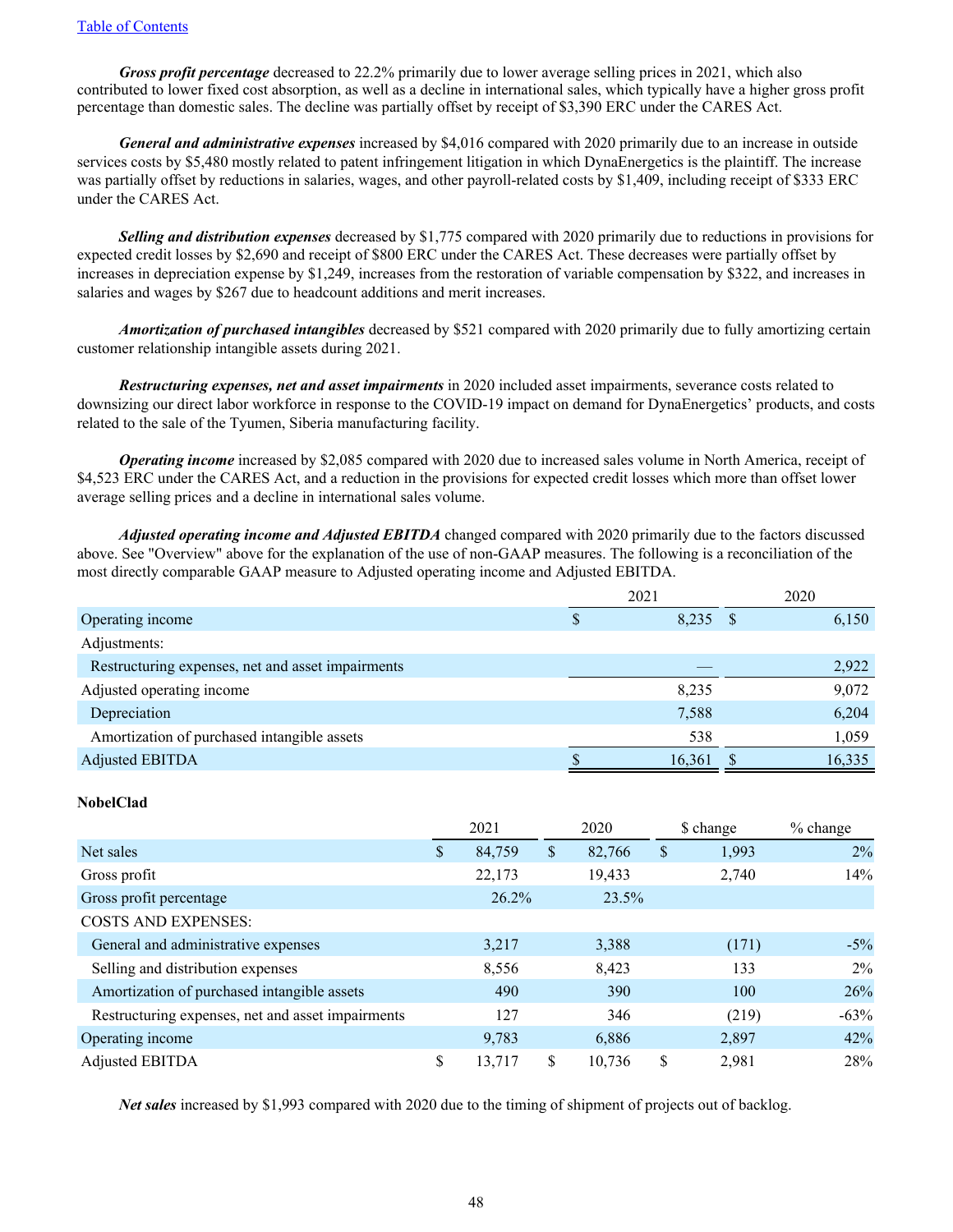*Gross profit percentage* increased to 26.2% primarily due to improved project mix, the favorable impact of higher sales volume on fixed expenses, and receipt of \$1,509 ERC under the CARES Act.

*General and administrative expenses* decreased by \$171 compared with 2020 primarily due to reductions in outside service costs of \$88 and receipt of \$84 ERC under the CARES Act.

*Selling and distribution expenses* increased by \$133 compared with 2020 primarily due to an increase in salaries, wages, and other payroll-related costs by \$427, an increase from resumption of business-related travel by \$182, and an increase from the restoration of variable compensation by \$94. These increases were partially offset by receipt of \$436 ERC under the CARES Act and a prior year provision for expected credit losses of \$178 associated with a customer that declared bankruptcy.

*Restructuring expenses, net and asset impairments* of \$127 in 2021 related to additional severance liabilities for employees terminated as part of closing manufacturing operations in France in 2018. Expenses in 2020 primarily related to asset impairments for manufacturing and software assets that were no longer in use and severance costs related to downsizing our direct labor workforce in response to the COVID-19 pandemic.

*Operating income* increased by \$2,897 compared to 2020 primarily due to improved project mix, the favorable impact of higher sales volume on fixed expenses, and receipt of \$2,029 ERC under the CARES Act.

*Adjusted operating income and Adjusted EBITDA* increased due to the factors discussed above. See "Overview" above for the explanation of the use of non-GAAP measures. The following is a reconciliation of the most directly comparable GAAP measure to Adjusted operating income and Adjusted EBITDA.

|                                                   | 2021 |            | 2020 |        |
|---------------------------------------------------|------|------------|------|--------|
| Operating income                                  | S    | $9,783$ \$ |      | 6,886  |
| Adjustments:                                      |      |            |      |        |
| Restructuring expenses, net and asset impairments |      | 127        |      | 346    |
| Adjusted operating income                         |      | 9,910      |      | 7,232  |
| Depreciation                                      |      | 3,317      |      | 3,114  |
| Amortization of purchased intangible assets       |      | 490        |      | 390    |
| <b>Adjusted EBITDA</b>                            |      | 13,717     |      | 10,736 |

## **Liquidity and Capital Resources**

We have historically financed our operations from a combination of internally generated cash flow, revolving credit borrowings, and various long-term debt arrangements. The COVID-19 pandemic drove a sharp decline in oil and gas well completion activity, and corresponding demand for and pricing of DynaEnergetics' perforating systems late in the first quarter of 2020. In April 2020, DMC announced several cost-containment actions to reduce our activity-based cost structure, limit spending and protect our balance sheet, including suspending the quarterly dividend. Oil prices and oil and gas demand improved throughout 2021, resulting in increased unit sales in DynaEnergetics, though product pricing has continued to be lower than 2019 levels. In NobelClad, downstream energy projects have continued to be delayed and the continuing COVID-19 pandemic and related government shutdowns, labor issues and supply chain disruptions have resulted in numerous project and shipment delays. NobelClad's order backlog increased to \$41,181 at December 31, 2021 from \$39,884 at December 31, 2020.

On October 22, 2020, we commenced an at-the-market equity ("ATM") program under a shelf registration statement filed in May 2020 under which we have sold a total of 1,006,180 shares of common stock for net proceeds of \$51,002 through the end of 2021.

Additionally, in May 2021, the Company completed a registered public offering of its stock under an automatic shelf registration statement on Form S-3ASR filed on May 3, 2021, issuing a total of 2,875,000 shares of its common stock, which included the exercise of the over-allotment option, at a market price of \$45 per share resulting in gross proceeds of \$129,375. Net proceeds from the offering were \$123,461, after deducting underwriter fees and other expenses of \$5,914. We used proceeds from the ATM program and the registered public offering as part of the consideration used to acquire a 60% controlling interest in Arcadia.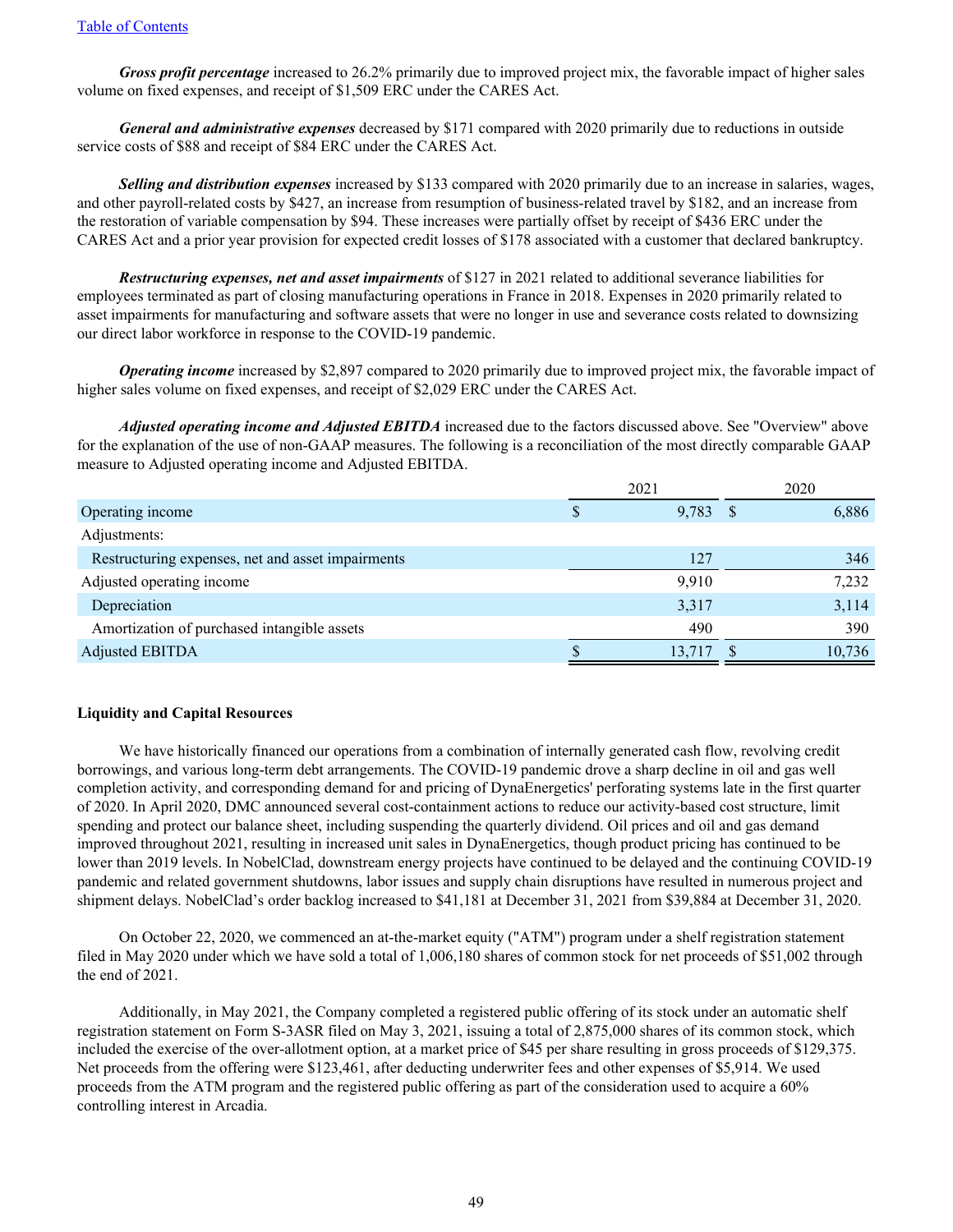Our net debt position was \$116,615 at December 31, 2021 compared to net cash of \$42,659 at December 31, 2020. Indebtedness increased during 2021 to fund a portion of the purchase price of the Arcadia acquisition. We have a fully undrawn and available \$50,000 revolving credit facility. We may in the future seek to implement a new at-the-market offering program or otherwise access the capital markets, but there can be no assurance that any future capital will be available on acceptable terms or at all.

We believe that cash and cash equivalents and marketable securities on hand, cash flow from operations, funds available under our current credit facilities and any future replacement thereof will be sufficient to fund the working capital, debt service, and other capital expenditure requirements of our current business operations for the foreseeable future. We may also execute capital markets transactions to raise additional funds if we believe market conditions are favorable. Nevertheless, our ability to generate sufficient cash flows from operations will depend upon our success in executing our strategies. If we are unable to (i) realize sales from our backlog; (ii) secure new customer orders; (iii) continue selling products at profitable margins; and (iv) continue to implement cost-effective internal processes, our ability to meet cash requirements through operating activities could be impacted. Furthermore, any restriction on the availability of borrowings under our credit facilities could negatively affect our ability to meet future cash requirements. We will continue to monitor the continuing unprecedented financial and market conditions, including the impacts COVID-19 will have on credit availability and capital markets.

We declared a quarterly dividend of \$0.125 per share in the first quarter of 2020. On April 23, 2020, DMC announced that its Board of Directors suspended the quarterly dividend indefinitely due to the uncertain economic outlook caused by the COVID-19 pandemic. Future dividends may be affected by, among other items, our views on potential future capital requirements, future business prospects, debt covenant compliance considerations, changes in income tax laws, and any other factors that our Board of Directors deems relevant. Any determination to pay cash dividends will be at the discretion of the Board of Directors.

### Debt facilities

On December 23, 2021, in connection with the Arcadia acquisition, we entered into a five-year \$200,000 syndicated credit agreement ("credit facility") which included a \$150,000 Term Loan, which is amortizable at 10% of principal per year with a balloon payment for the outstanding balance upon the credit facility maturity date in 2026, and allows for revolving loans of up to \$50,000. The credit facility has an accordion feature to increase the commitments by \$100,000 under the revolving loan class and/or by adding a term loan subject to approval by applicable lenders. We entered into the credit facility with a syndicate of four banks, with KeyBank, N.A. acting as administrative agent. The credit facility is secured by the assets of DMC including accounts receivable, inventory, and fixed assets, including Arcadia and its subsidiary, as well as guarantees and share pledges by DMC and its subsidiaries.

Borrowings under the \$150,000 Term Loan and \$50,000 revolving loan limit can be in the form of Adjusted Daily Simple Secured Overnight Financing Rate ("SOFR") loans or one month Adjusted Term SOFR loans. Additionally, U.S. dollar borrowings on the revolving loan can be in the form of Base Rate loans (Base Rate borrowings are based on the greater of the administrative agent's Prime rate, an adjusted Federal Funds rate or an adjusted SOFR rate). SOFR loans bear interest at the applicable SOFR rate plus an applicable margin (varying from 1.50% to 3.00%). Base Rate loans bear interest at the defined Base rate plus an applicable margin (varying from 0.50% to 2.00%). As of December 31, 2021, no amounts had been drawn on the revolver since the credit facility was executed.

The leverage ratio is defined in the credit facility as the ratio of Consolidated Funded Indebtedness (as defined in the credit facility) on the last day of any trailing four quarter period to the Consolidated Pro Forma EBITDA for such period. The maximum leverage ratio permitted by our credit facility is 3.5 to 1.0 through the quarter ended March 31, 2022, 3.25 to 1.0 from the quarter ended June 30, 2022 through the quarter ended March 31, 2023, and 3.0 to 1.0 from the quarter ended June 30, 2023 and thereafter. The actual leverage ratio as of December 31, 2021, calculated in accordance with the credit facility, as amended, was 3.0 to 1.0.

The debt service coverage ratio is defined in the credit facility as the ratio of Consolidated Pro Forma EBITDA less the sum of capital distributions paid in cash (other than those made with respect to preferred stock issued under the Operating Agreement), Consolidated Unfunded Capital Expenditures (as defined in the credit facility), and net cash income taxes to the sum of cash interest expense, any dividends on the preferred stock paid in cash, and scheduled principal payments on funded indebtedness. Under our credit facility, the minimum debt service coverage ratio permitted is 1.35 to 1.0. The actual debt service coverage ratio for the trailing twelve months ended December 31, 2021 was 1.7 to 1.0.

The credit facility includes various covenants and restrictions, certain of which relate to the payment of dividends or other distributions to stockholders; redemption of capital stock; incurrence of additional indebtedness; mortgaging, pledging or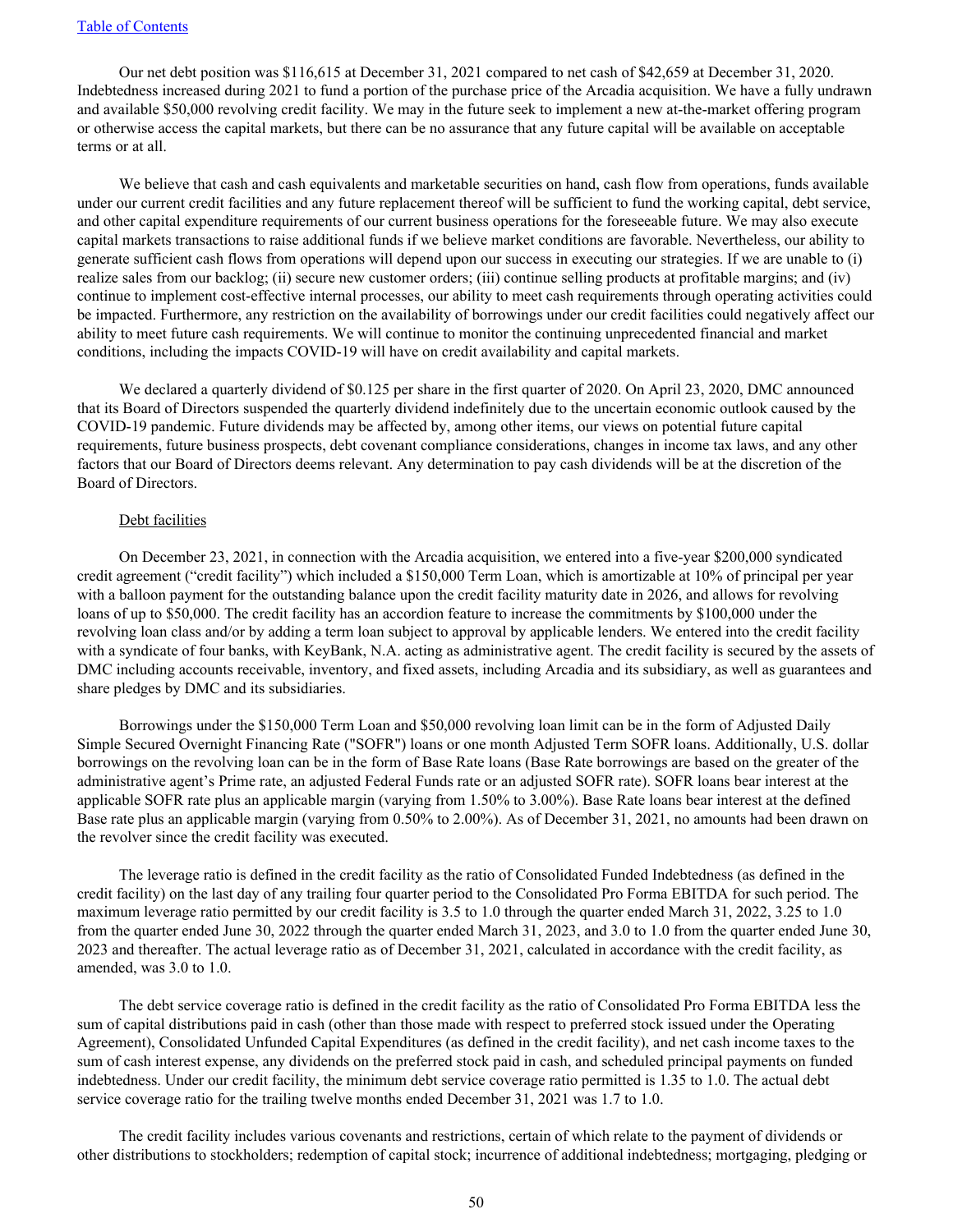disposition of major assets; and maintenance of specified ratios. As of December 31, 2021, we were in compliance with all financial covenants and other provisions of our debt agreements.

As of December 31, 2021, U.S. dollar revolving loans of zero and borrowings of \$150,000 on the Term Loan were outstanding under our credit facility and our available borrowing capacity was \$50,000.

We also maintain a line of credit with a German bank for certain European operations. This line of credit provides a borrowing capacity of  $\epsilon$ 7,000.

## Other contractual obligations and commitments

The table below presents principal cash flows by expected maturity dates for our debt obligations and other contractual obligations and commitments as of December 31, 2021:

|                                 | Payment Due by Period<br>As of December 31, 2021 |        |   |           |           |           |  |                   |   |         |  |
|---------------------------------|--------------------------------------------------|--------|---|-----------|-----------|-----------|--|-------------------|---|---------|--|
|                                 | Less than                                        |        |   |           | More than |           |  |                   |   |         |  |
| Other Contractual Obligations   |                                                  | 1 Year |   | 1-3 Years |           | 3-5 Years |  | 5 Years           |   | Total   |  |
| Credit facility (1)             | <sup>\$</sup>                                    | 15,000 | S | 45,000    |           | 90,000    |  | $\hspace{0.05cm}$ | J | 150,000 |  |
| Operating lease obligations (2) |                                                  | 6,126  |   | 16.187    |           | 14,369    |  | 33,268            |   | 69,950  |  |
| Purchase obligations (3)        |                                                  | 48,922 |   |           |           |           |  |                   |   | 48,922  |  |
| Total                           |                                                  | 70,048 |   | 61,187    |           | 104,369   |  | 33,268            |   | 268,872 |  |

(1) Represents outstanding borrowings under our credit facility but excludes interest expense on outstanding credit facility borrowings. For more information about our debt obligations, please see Note 4 "Debt" to our Consolidated Financial Statements.

(2) The operating lease obligations presented reflect future minimum lease payments due under non-cancelable portions of our leases as of December 31, 2021. Our operating lease obligations are described in Note 2 "Summary of Significant Accounting Policies" of our Consolidated Financial Statements.

(3) Amounts represent commitments to purchase goods or services to be utilized in the normal course of business. These amounts are not reflected in the accompanying Consolidated Balance Sheets.

(4) The above table does not include amounts potentially payable to exercise the Put Option or Call Option associated with the redeemable noncontrolling interest.

## Cash flows from operating activities

Net cash used in operating activities was \$12,812 in 2021 compared with cash flows provided by operating activities of \$30,362 in 2020. The decrease primarily was due to an increased use of cash for working capital, which included higher accounts receivable, higher inventory levels to mitigate global supply chain bottlenecks and in anticipation of increased sales activity in future periods, lower accrued income taxes after payment of German income taxes during the fourth quarter of 2021, and higher prepaid expenses and other assets related in part to payments to fund our Non-Qualified Deferred Compensation Plan and other prepaid service contracts. The increases in working capital were partially offset by higher accounts payable resulting from increased purchasing activity.

### Cash flows from investing activities

Net cash used in investing activities in 2021 totaled \$267,806 and primarily consisted of \$261,000 in cash used to fund a portion of the Arcadia acquisition, investments in marketable securities of \$123,984, issuance of a promissory note in conjunction with the Arcadia acquisition of \$24,902, and acquisition of property, plant and equipment of \$5,455 for DynaEnergetics and \$2,730 for NobelClad. These uses of cash were partially offset by proceeds from sales of marketable securities of \$144,921 and proceeds from maturities of marketable securities of \$4,799.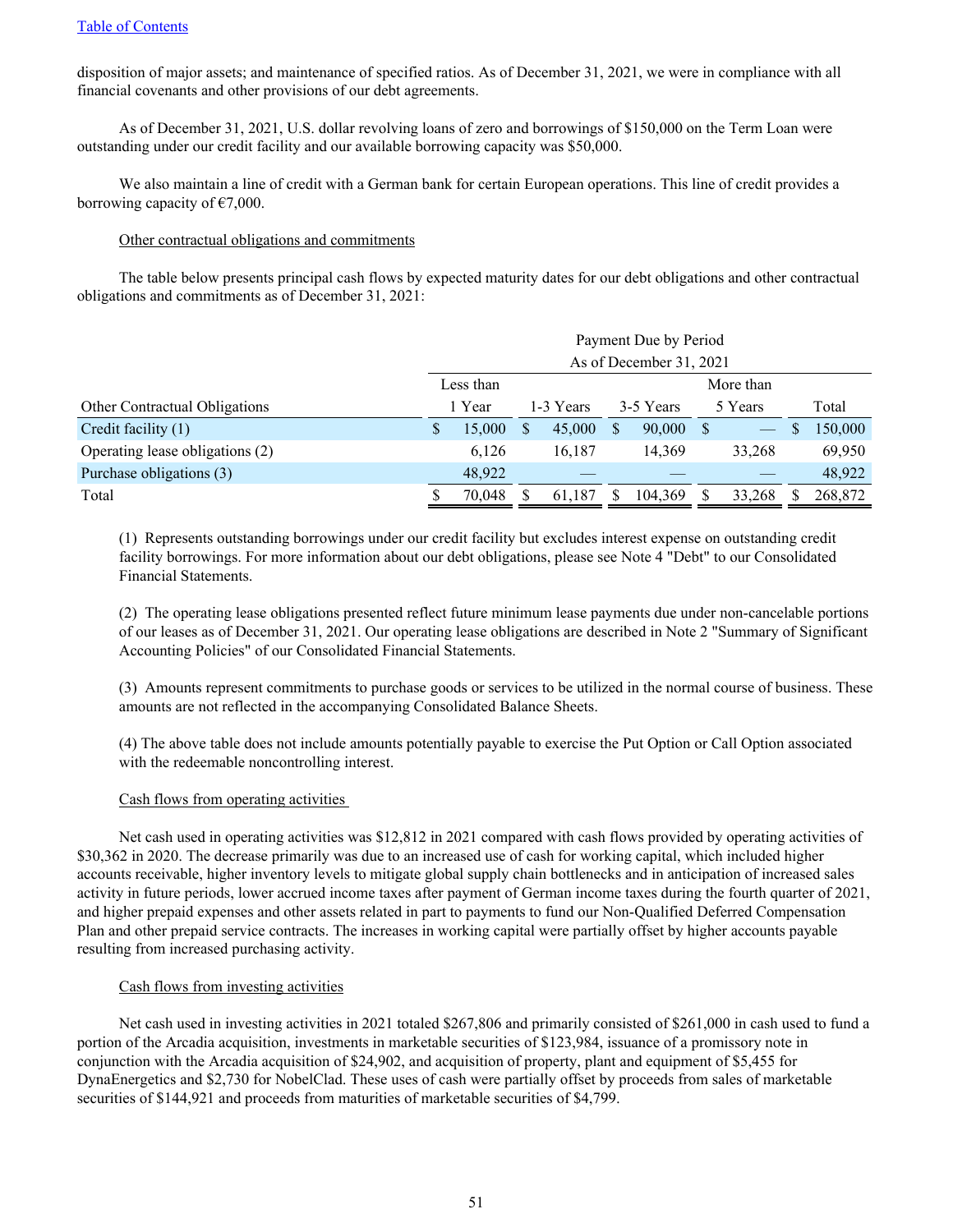Net cash used in investing activities in 2020 totaled \$39,557 and primarily consisted of acquisition of investments in marketable securities of \$25,740 and acquisitions of property, plant and equipment of \$11,741 for DynaEnergetics and \$1,975 for NobelClad.

### Cash flows from financing activities

Net cash provided by financing activities for 2021 totaled \$282,585, which included borrowing of our Term Loan of \$150,000, net proceeds from our equity offering of \$123,461 and our ATM equity program of \$25,262 partially offset by repayment in full of outstanding indebtedness under our previous credit facility of \$11,750, treasury stock purchases of \$2,485, and payment of deferred debt issuance costs of \$2,337

Net cash provided by financing activities for 2020 totaled \$17,317, which included proceeds from our ATM equity program of \$25,740 partially offset by payment of quarterly dividends of \$3,749, repayments on the capital expenditure facility under our previous credit facility of \$3,125, and treasury stock purchases of \$1,890.

### **Critical Accounting Policies and Estimates**

Our historical Consolidated Financial Statements and notes to our historical Consolidated Financial Statements contain information that is pertinent to our management's discussion and analysis of financial condition and results of operations. Preparation of financial statements in conformity with accounting principles generally accepted in the United States requires that our management make estimates, judgments and assumptions that affect the reported amounts of assets, liabilities, revenues and expenses, and the disclosure of contingent assets and liabilities. However, the accounting principles used by us generally do not change our reported cash flows or liquidity. Existing rules must be interpreted and judgments made on how the specifics of a given rule apply to us.

In management's opinion, the more significant reporting areas impacted by management's judgments and estimates are business combination, revenue recognition, inventories, asset impairments, and income taxes. Management's judgments and estimates in these areas are based on information available from both internal and external sources, and actual results could differ from the estimates as additional information becomes known. We believe the following to be our most critical accounting policies.

## Business Combination

The Company accounts for acquisitions under the acquisition method. Net assets and results of operations are included in our financial statements commencing at the acquisition date. We allocate the fair value of the acquisition's purchase consideration to the tangible and intangible assets acquired and liabilities assumed, based on their estimated fair values. The excess of the fair value of purchase consideration over the fair values of these identifiable assets and liabilities is recognized as goodwill. The allocation of the purchase price requires management to make significant estimates in determining the fair values of assets acquired and liabilities assumed, especially with respect to intangible assets. These estimates and assumptions can include, but are not limited to, the cash flows that an asset is expected to generate in the future, the appropriate weighted average cost of capital, and the estimated useful lives. Changes in these assumptions could affect the carrying value of these assets.

Intangible assets are initially valued at fair value using generally accepted valuation methods appropriate for the type of intangible asset. Intangible assets with definite lives are amortized over their estimated useful lives and are reviewed for impairment if indicators of impairment arise. Intangible assets primarily consist of customer relationships, customer backlog and trademarks / trade names, which are recorded at acquisition date fair value, less accumulated amortization. The determination of estimated useful lives and the allocation of purchase price to intangible assets requires significant judgment and affects the amount of future amortization and possible impairment charges. We determine the appropriate useful life of intangible assets by performing an analysis of expected cash flows of the acquired assets.

### Revenue Recognition

The Company's revenues are primarily derived from consideration paid by customers for tangible goods. The Company analyzes its different products by segment to determine the appropriate basis for revenue recognition, as described below. Given that Arcadia was purchased in late December 2021 and no revenue was recorded in the period from the date of acquisition to December 31, 2021, related accounting policies have not been included herein. Revenue is not generated from sources other than contracts with customers and revenue is recognized net of any taxes collected from customers, which are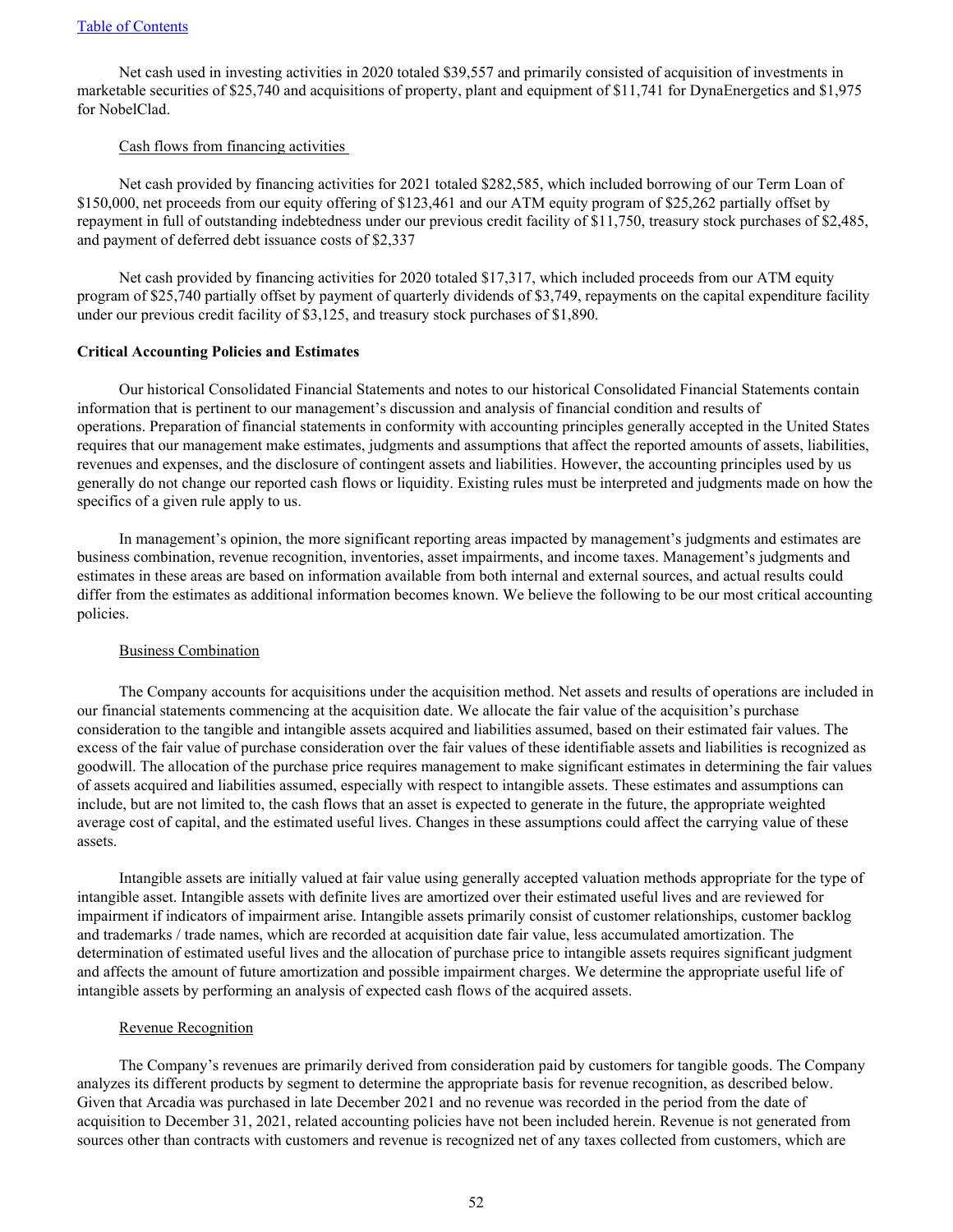subsequently remitted to governmental authorities. There are no material upfront costs for operations that are incurred from contracts with customers.

Our rights to payments for goods transferred to customers arise when control is transferred at a point in time and not on any other criteria. Payment terms and conditions vary by contract, although terms generally include a requirement of payment within 30 to 90 days. In instances when we require customers to make advance payments prior to the shipment of their orders, we record a contract liability. We have determined that our contract liabilities do not include a significant financing component given the short duration between order initiation and order fulfillment within each of our segments.

### *DynaEnergetics*

Customers agree to terms and conditions at the time of initiating an order. Transactions contain standard products, which may include perforating system components, such as detonating cord, or systems and associated hardware, including Factory-Assembled, Performance-Assured<sup>TM</sup> DynaStage<sup>®</sup> perforating systems. In instances where multiple products are included within an order, each product represents a separate performance obligation given that: (1) the customer can benefit from each product on a standalone basis and (2) each product is distinct within the context of the contract.

The transaction price is readily determinable and fixed at the time the transaction is entered into with the customer. DynaEnergetics is entitled to each product's transaction price upon the customer obtaining control of the item. Such control occurs as of a point in time, which is generally based upon relevant International Commercial Terms ("Incoterms") as it relates to product ownership and legal title being transferred. Upon fulfillment of applicable Incoterms, DynaEnergetics has performed its contractual requirements such that it has a present right to payment, and the customer from that point forward bears all risks and rewards of ownership. In addition, at this date, the customer has the ability to direct the use of, or restrict access to, the asset. No payment discounts, rebates, refunds, or any other forms of variable consideration are included within contracts. DynaEnergetics also does not provide service-type warranties either via written agreement or customary business practice, nor does it allow customer returns without its prior approval.

For orders that contain only one performance obligation, the total transaction price is allocated to the sole performance obligation. For orders that contain multiple products being purchased by the customer, judgment is required to determine standalone selling price ("SSP") for each distinct performance obligation. However, such judgment is largely mitigated given that products purchased are generally shipped at the same time. In instances where products purchased are not shipped at the same time, DynaEnergetics uses the contractually stated price to determine SSP as this price approximates the price of each good as sold separately.

### *NobelClad*

Customers agree to terms and conditions at the time of initiating an order. The significant majority of transactions contain a single performance obligation - the delivery of a clad metal product. In instances where multiple products are included within an order, each product represents a separate performance obligation given that: (1) the customer can benefit from each product on a standalone basis and (2) each product is distinct within the context of the contract.

The transaction price is readily determinable and fixed at the time the transaction is entered into with the customer. NobelClad is entitled to each product's transaction price upon the customer obtaining control of the item. Such control occurs as of a point in time, which is generally based upon relevant Incoterms as it relates to product ownership and legal title being transferred. Upon fulfillment of applicable Incoterms, NobelClad has performed its contractual requirements such that it has a present right to payment, and the customer from that point forward bears all risks and rewards of ownership. In addition, at this date, the customer has the ability to direct the use of, or restrict access to, the asset. No payment discounts, rebates, refunds, or any other forms of variable consideration are included within NobelClad contracts. NobelClad also does not provide servicetype warranties either via written agreement or customary business practice, nor does it allow customer returns.

For contracts that contain only one performance obligation, the total transaction price is allocated to the sole performance obligation. For contracts which contain multiple distinct performance obligations, judgment is required to determine the SSP for each performance obligation. NobelClad uses the expected cost plus margin approach in order to estimate SSP, whereby an entity forecasts its expected costs of satisfying a performance obligation and then adds an appropriate margin for that good. The required judgment described herein largely is mitigated given the short duration between order initiation and complete order fulfillment.

### **Inventories**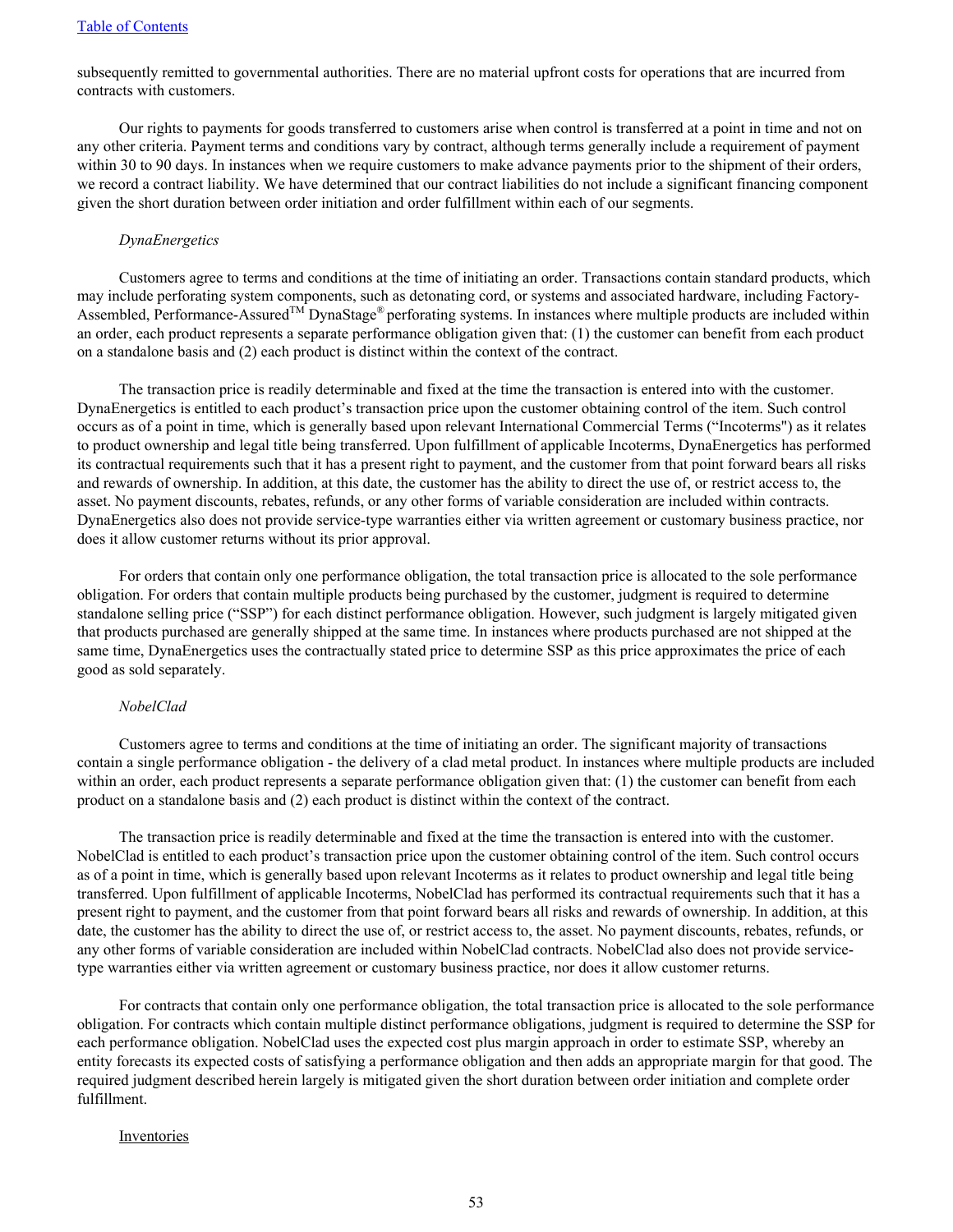Inventories are stated at the lower-of-cost (first-in, first-out) or net realizable value. Significant cost elements included in inventory are material, labor, freight, subcontract costs, and manufacturing overhead. As necessary, we write down inventory to its net realizable value by recording provisions for excess, slow moving and obsolete inventory. To determine provision amounts, we regularly review inventory quantities on hand and values, and compare them to estimates of future product demand, market conditions, production requirements and technological developments.

Shipping and handling costs incurred by us upon shipment from our manufacturing facilities directly to customers are included in "Cost of products sold" while shipping and handling costs incurred by us upon shipment from our distribution centers to customers are included in "Selling and distribution expenses" in the accompanying Consolidated Statements of Operations.

### Asset impairments

Finite-lived assets are tested for impairment whenever events or changes in circumstances indicate that their carrying value may not be recoverable. We compare the expected undiscounted future operating cash flows associated with these finitelived assets to their respective carrying values to determine if they are fully recoverable when indicators of impairment are present. If the expected future operating cash flows of an asset are not sufficient to recover the related carrying value, we estimate the fair value of the asset group. Impairment is recognized when the carrying amount of the asset group is not recoverable and when carrying value exceeds the estimated fair value. Long-lived assets to be disposed of, if any, are reported at the lower of carrying amount or fair value less cost to sell.

#### Income taxes

We recognize deferred tax assets and liabilities for the expected future income tax consequences of temporary differences between the financial reporting and tax bases of assets and liabilities. Any effects of changes in income tax rates or tax laws are included in the provision for income taxes in the period of enactment. The deferred income tax impact of tax credits are recognized as an immediate adjustment to income tax expense. We recognize deferred tax assets for the expected future effects of all deductible temporary differences to the extent we believe these assets will more likely than not be realized. We record a valuation allowance when, based on current circumstances, it is more likely than not that all or a portion of the deferred tax assets will not be realized. In making such determination, we consider all available positive and negative evidence, including future reversals of existing taxable temporary differences, projected future taxable income, tax planning strategies, recent financial operations and their associated valuation allowances, if any.

We recognize the tax benefits from uncertain tax positions only when it is more likely than not, based on the technical merits of the position, the tax position will be sustained upon examination, including the resolution of any related appeals or litigation. The tax benefits recognized in the Consolidated Financial Statements from such a position are measured as the largest benefit that is more likely than not to be realized upon ultimate resolution. We recognize interest and penalties related to uncertain tax positions in operating expense.

### **Off Balance Sheet Arrangements**

At December 31, 2021, we had no off-balance sheet arrangements, as defined by SEC rules, that have or are reasonably likely to have a material current or future effect on our financial condition, revenues or expenses, results of operations, liquidity, capital expenditures or capital resources.

#### **Recent Accounting Pronouncements**

Please refer to Note 2 "Significant Accounting Policies" to our Consolidated Financial Statements in this annual report for a discussion of recent accounting pronouncements and their anticipated effect on our business.

### **ITEM 7A. Quantitative and Qualitative Disclosures about Market Risk**

### *Foreign Currency Risk*

Our Consolidated Financial Statements are expressed in U.S. dollars, but a portion of our business is conducted in currencies other than U.S. dollars. Changes in the exchange rates for such currencies into U.S. dollars can affect our revenues, earnings, and the carrying value of our assets and liabilities in our Consolidated Balance Sheets, either positively or negatively. Sales made in currencies other than U.S. dollars accounted for 16%, 17%, and 12% of total sales for the years ended 2021, 2020, and 2019, respectively. As a result of foreign currency risk, we may experience economic loss and a negative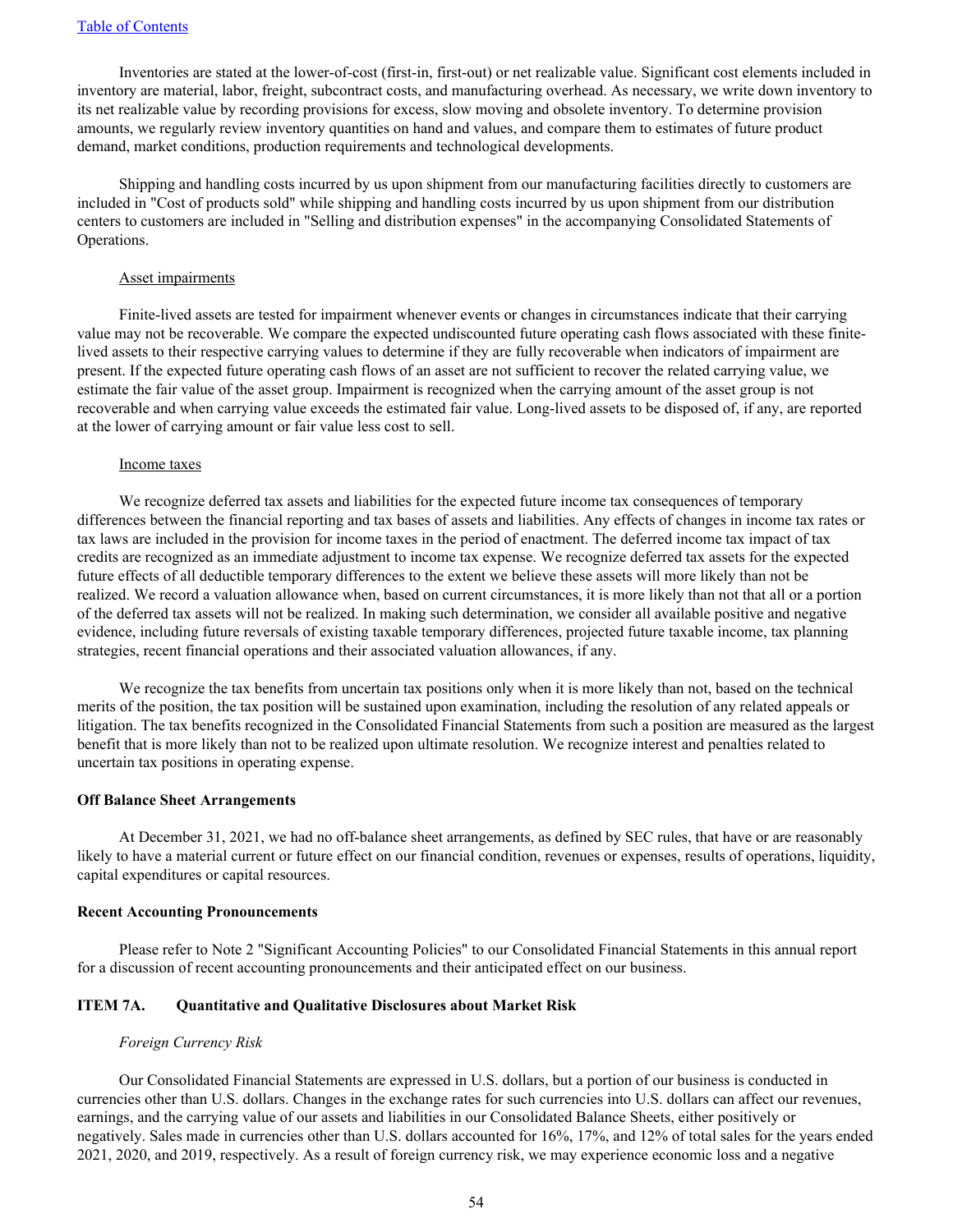impact on earnings and equity with respect to our holdings solely as a result of foreign currency exchange rate fluctuations. Our primary exposure to foreign currency risk is the Euro due to the percentage of our U.S. dollar revenue that is derived from countries where the Euro is the functional currency.

We use foreign currency forward contracts to offset foreign exchange rate fluctuation on foreign currency denominated asset and liability positions. Foreign currency forward contracts are sensitive to changes in foreign currency exchange rates. Consistent with the use of these contracts to neutralize the effect of exchange rate fluctuations, such unrealized losses or gains would be offset by corresponding gains or losses, respectively, in the remeasurement of the asset and liability positions being hedged. As such, these forward currency contracts and the offsetting underlying asset and liability positions do not create material market risk. The notional amount of the foreign exchange contracts at December 31, 2021 and 2020 was \$13,032 and \$2,092, respectively.

### *Interest Rate Risk*

The Company's interest expense, in part, is sensitive to the general level of interest rates in North America and Europe. At December 31, 2021, all of the Company's debt was subject to variable interest rates. A one percentage point change in average interest rates would cause interest expense, net in 2021 to increase by \$77. This was determined by considering the impact of a hypothetical interest rate on the Company's average outstanding variable debt. This analysis does not consider the effect of the level of overall economic activity that could exist. In the event of a change in the level of economic activity, which may adversely impact interest rates, the Company could likely take actions to further mitigate any potential negative exposure to the change. However, due to the uncertainty of the specific actions that might be taken and their possible effects, the sensitivity analysis assumes no changes in the Company's financial structure.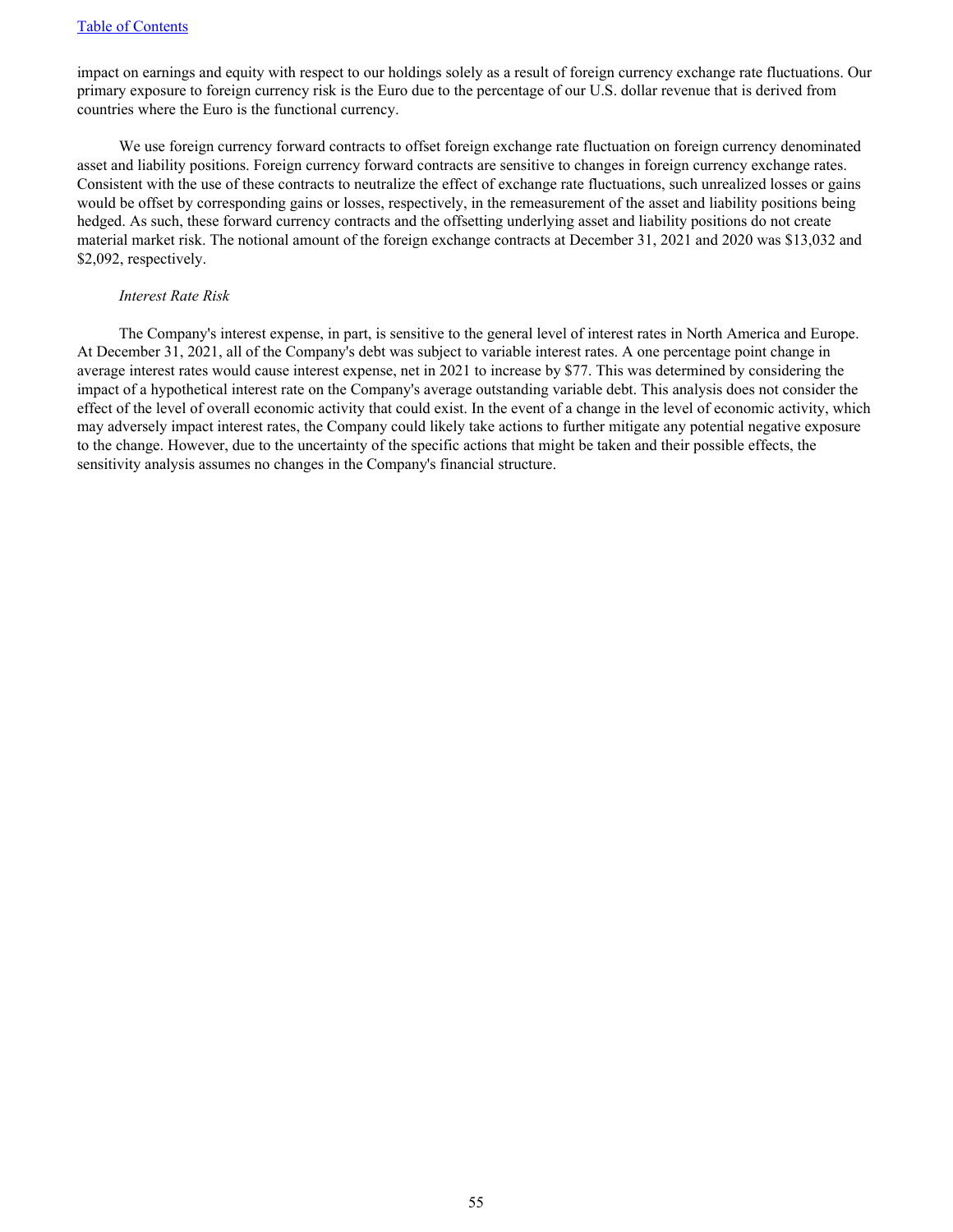## **ITEM 8. Financial Statements and Supplementary Data**

## **DMC GLOBAL INC. INDEX TO CONSOLIDATED FINANCIAL STATEMENTS**

## **As of December 31, 2021 and 2020 and for Each of the Three Years Ended December 31, 2021, 2020 and 2019**

|                       |                                                                                               | Page           |
|-----------------------|-----------------------------------------------------------------------------------------------|----------------|
|                       | Report of Independent Registered Public Accounting Firm (PCAOB ID: 42)                        | <u>57</u>      |
| Financial Statements: |                                                                                               |                |
|                       | <b>Consolidated Balance Sheets</b>                                                            | 59             |
|                       | <b>Consolidated Statements of Operations</b>                                                  | 60             |
|                       | <b>Consolidated Statements of Comprehensive (Loss) Income</b>                                 | 61             |
|                       | <b>Consolidated Statements of Stockholders' Equity and Redeemable Noncontrolling Interest</b> | 62             |
|                       | <b>Consolidated Statements of Cash Flows</b>                                                  | 63             |
|                       | <b>Notes to Consolidated Financial Statements</b>                                             | 65             |
| Note 1                | <b>Organization and Business</b>                                                              | 65             |
| Note 2                | <b>Significant Accounting Policies</b>                                                        | 65             |
| Note 3                | <b>Business Combination</b>                                                                   | $\frac{76}{9}$ |
| Note 4                | Debt                                                                                          | 78             |
| Note 5                | <b>Equity Offering and Program</b>                                                            | 80             |
| Note 6                | <b>Stock Ownership and Benefit Plans</b>                                                      | 80             |
| Note 7                | <b>Income Taxes</b>                                                                           | 84             |
| Note 8                | <b>Business Segments</b>                                                                      | 86             |
| Note 9                | <b>Derivative Instruments</b>                                                                 | 90             |
| Note 10               | <b>Commitments and Contingencies</b>                                                          | 91             |
| Note 11               | <b>Restructuring and Asset Impairments</b>                                                    | 92             |

The consolidated financial statement schedules required by Regulation S-X are filed under Item 15 "Exhibits and Financial Statement Schedules".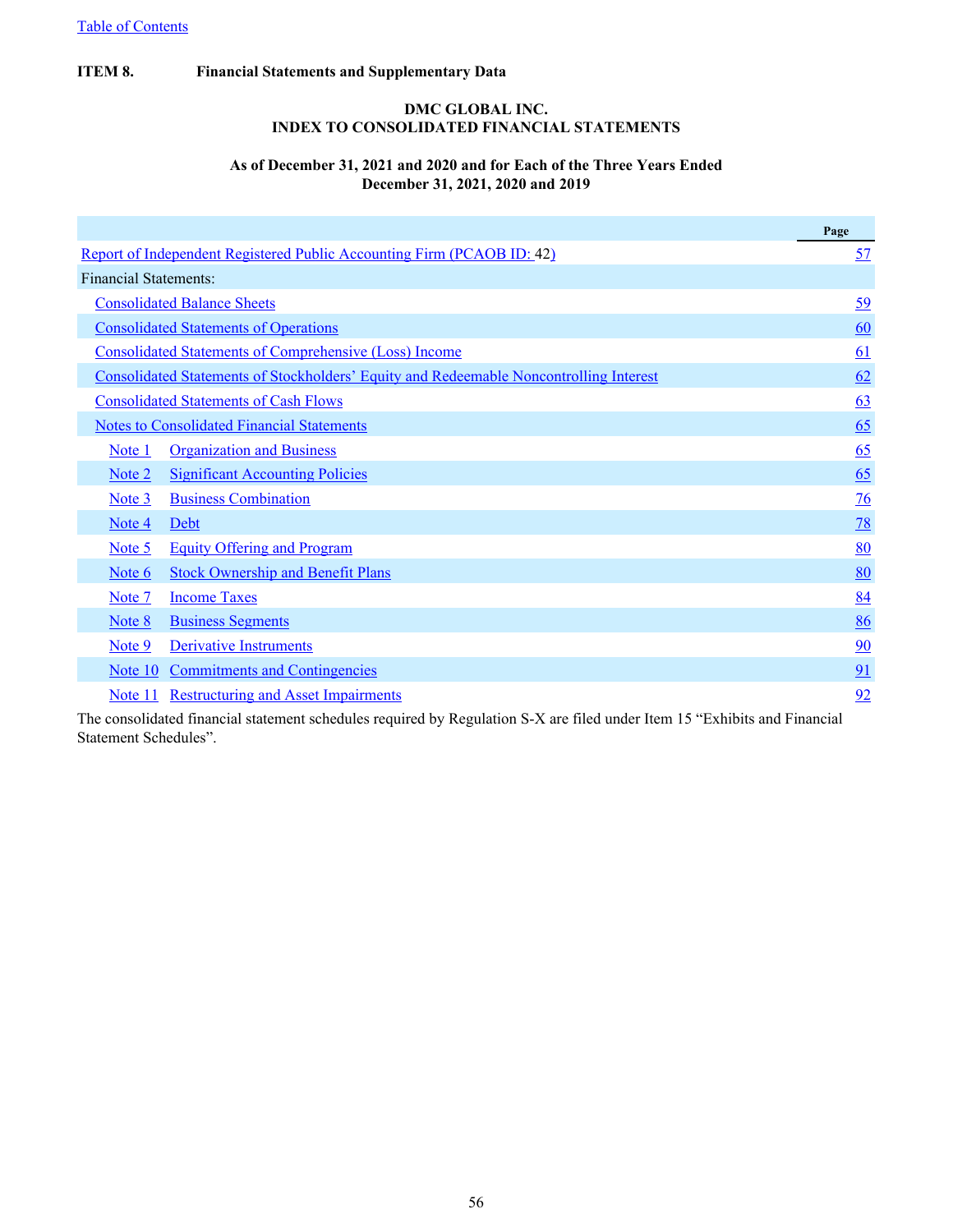## **Report of Independent Registered Public Accounting Firm**

<span id="page-59-0"></span>To the Stockholders and the Board of Directors of DMC Global Inc.

## **Opinion on the Financial Statements**

We have audited the accompanying consolidated balance sheets of DMC Global Inc. (the Company) as of December 31, 2021 and 2020, and the related consolidated statements of operations, comprehensive (loss) income, stockholders' equity and redeemable noncontrolling interest and cash flows for each of the three years in the period ended December 31, 2021, and the related notes and financial statement schedule listed in the Index at Item 15(a) (collectively referred to as the "consolidated financial statements"). In our opinion, the consolidated financial statements present fairly, in all material respects, the financial position of the Company at December 31, 2021 and 2020, and the results of its operations and its cash flows for each of the three years in the period ended December 31, 2021, in conformity with U.S. generally accepted accounting principles.

We also have audited, in accordance with the standards of the Public Company Accounting Oversight Board (United States) (PCAOB), the Company's internal control over financial reporting as of December 31, 2021, based on criteria established in Internal Control-Integrated Framework issued by the Committee of Sponsoring Organizations of the Treadway Commission (2013 framework), and our report dated March 1, 2022 expressed an unqualified opinion thereon.

## **Basis for Opinion**

These financial statements are the responsibility of the Company's management. Our responsibility is to express an opinion on the Company's financial statements based on our audits. We are a public accounting firm registered with the PCAOB and are required to be independent with respect to the Company in accordance with the U.S. federal securities laws and the applicable rules and regulations of the Securities and Exchange Commission and the PCAOB.

We conducted our audits in accordance with the standards of the PCAOB. Those standards require that we plan and perform the audit to obtain reasonable assurance about whether the financial statements are free of material misstatement, whether due to error or fraud. Our audits included performing procedures to assess the risks of material misstatement of the financial statements, whether due to error or fraud, and performing procedures that respond to those risks. Such procedures included examining, on a test basis, evidence regarding the amounts and disclosures in the financial statements. Our audits also included evaluating the accounting principles used and significant estimates made by management, as well as evaluating the overall presentation of the financial statements. We believe that our audits provide a reasonable basis for our opinion.

## **Critical Audit Matter**

The critical audit matter communicated below is a matter arising from the current period audit of the financial statements that was communicated or required to be communicated to the audit committee and that: (1) relates to accounts or disclosures that are material to the financial statements and (2) involved our especially challenging, subjective or complex judgments. The communication of the critical audit matter does not alter in any way our opinion on the consolidated financial statements, taken as a whole, and we are not, by communicating the critical audit matter below, providing a separate opinion on the critical audit matter or on the account or disclosuresto which it relates.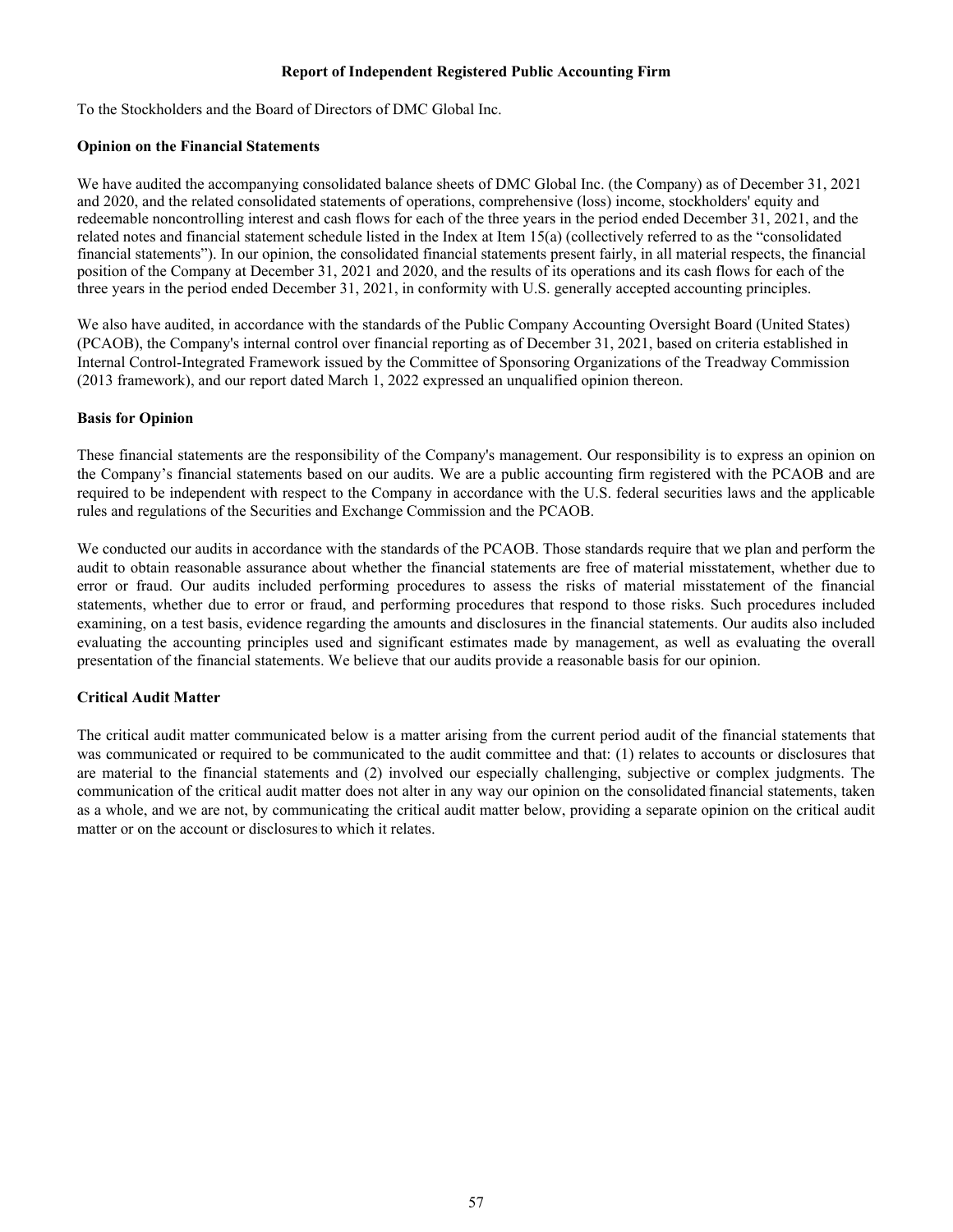### *Valuation of Customer Relationships Intangible Asset Resulting from the Acquisition of Arcadia*

*Description of the Matter* As described in Note 3 of the consolidated financial statements, the Company entered into an equity purchase agreement to acquire 60% of the membership interests of Arcadia, Inc. The Company completed the acquisition of Arcadia for closing consideration of \$261.0 million in cash (excluding \$7.7 million in acquired cash) and 551,458 shares of its common stock, par value \$0.05 per share. The transaction was accounted for as a business combination and the assets acquired, and liabilities assumed have been recorded based on preliminary estimates of fair value and are subject to change based on the finalization of the fair values of the assets acquired and liabilities assumed. Auditing the Company's accounting for its 60% acquisition of Arcadia was complex due to the significant estimation involved in estimating the fair value of customer relationships. The Company preliminarily allocated approximately \$211.0 million of the purchase price to the fair value of the customer relationships intangible asset. The Company used the income approach—excess earnings method to value customer relationships. The significant assumptions used to estimate the value of the customer relationships included the discount rate, customer attrition rate and certain other assumptions that form the basis of the forecasted results (e.g., revenue growth rates and estimated future cash flows). These significant assumptions are forward looking and could be affected by future economic and market conditions. *How We Addressed the Matter in Our Audit* We obtained an understanding, evaluated the design and tested the operating effectiveness of the Company's internal controls over accounting for the Arcadia acquisition, including controls over the recognition and measurement of the customer relationships intangible asset and management's judgements and evaluation over the underlying assumptions with regard to the valuation model applied. We also tested management's internal controls to validate that the data used in the valuation models was complete and accurate. To test the estimated fair value of the acquired customer relationships intangible asset, our audit procedures included, among others, evaluating the Company's selection of a valuation method and testing the valuation model and significant assumptions used in the valuation models, including the completeness and accuracy of the underlying data. For example, we compared the significant assumptions to current industry and market trends and to the historical results of the acquired Arcadia business. We also performed sensitivity analyses of significant assumptions to evaluate the changes in the fair value of the acquired customer relationships intangible asset that would result from changes in

> the assumptions. In addition, we involved internal valuation specialists to assist in our evaluation of the valuation methodology and certain significant assumptions used by the Company. Our internal valuation specialists' procedures included, among others, developing a range of independent estimates for the discount rates and comparing those to the discount rates selected by management.

> > /s/ Ernst & Young LLP

We have served as the Company's auditor since 2002. Denver, Colorado March 1, 2022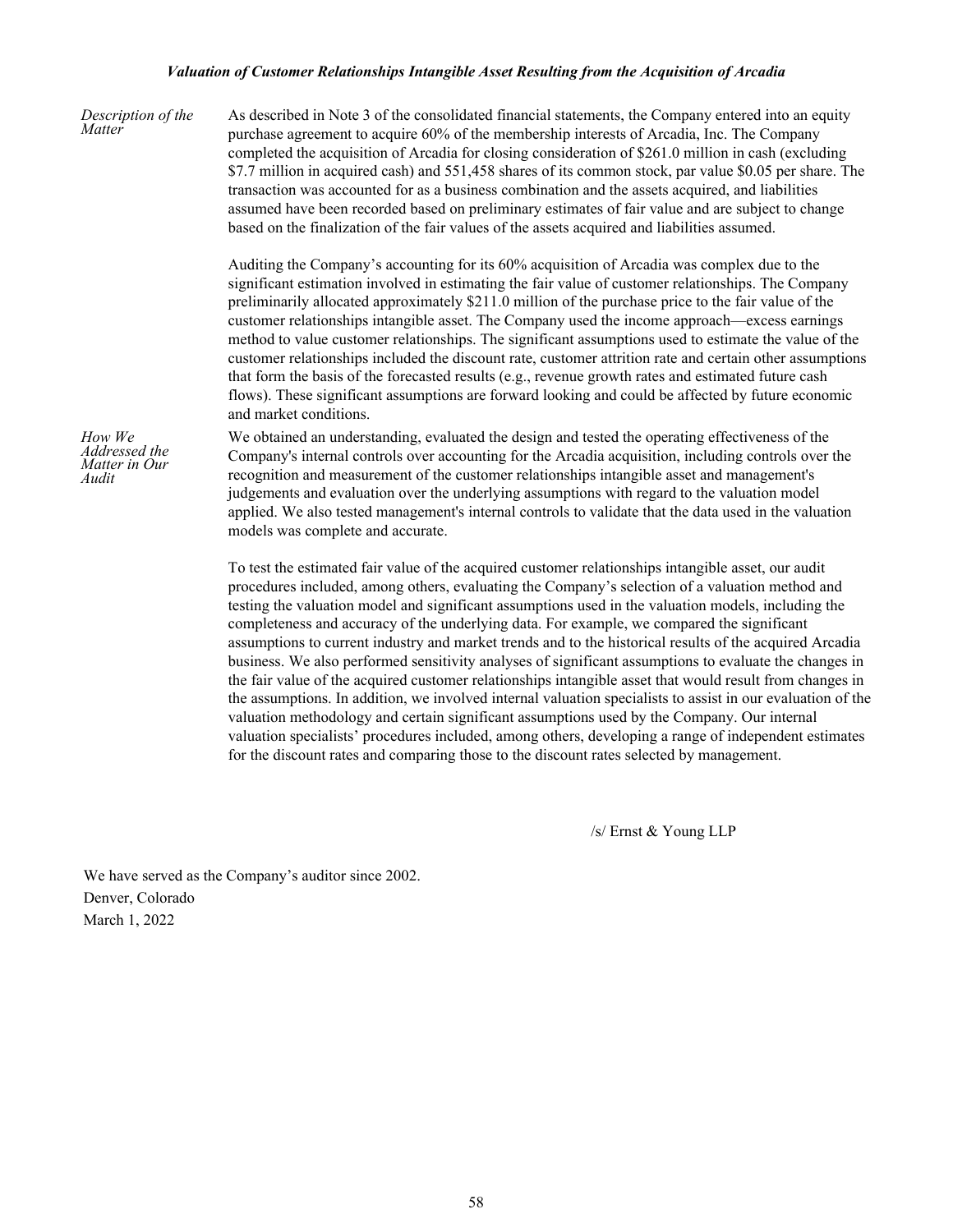## **DMC GLOBAL INC. CONSOLIDATED BALANCE SHEETS (Amounts in Thousands, Except Share and Per Share Data)**

<span id="page-61-0"></span>

|                                                                                                                                | As of December 31, |                           |           |  |  |
|--------------------------------------------------------------------------------------------------------------------------------|--------------------|---------------------------|-----------|--|--|
|                                                                                                                                | 2021               |                           | 2020      |  |  |
| <b>ASSETS</b>                                                                                                                  |                    |                           |           |  |  |
| Current assets:                                                                                                                |                    |                           |           |  |  |
| Cash and cash equivalents                                                                                                      | \$<br>30,810       | \$                        | 28,187    |  |  |
| Marketable securities                                                                                                          |                    |                           | 25,736    |  |  |
| Accounts receivable, net of allowance for doubtful accounts of \$2,773 and \$2,605,<br>respectively                            | 71,932             |                           | 31,366    |  |  |
| Inventories                                                                                                                    | 124,214            |                           | 52,573    |  |  |
| Prepaid expenses and other                                                                                                     | 12,240             |                           | 5,448     |  |  |
| Total current assets                                                                                                           | 239,196            |                           | 143,310   |  |  |
| Property, plant and equipment                                                                                                  | 191,022            |                           | 180,278   |  |  |
| Less - accumulated depreciation                                                                                                | (68, 944)          |                           | (70, 867) |  |  |
| Property, plant and equipment, net                                                                                             | 122,078            |                           | 109,411   |  |  |
| Goodwill                                                                                                                       | 141,266            |                           |           |  |  |
| Purchased intangible assets, net                                                                                               | 255,576            |                           | 3,665     |  |  |
| Deferred tax assets                                                                                                            | 6,930              |                           | 4,582     |  |  |
| Other assets                                                                                                                   | 99,366             |                           | 18,677    |  |  |
| Total assets                                                                                                                   | \$<br>864,412      | $\boldsymbol{\mathsf{S}}$ | 279,645   |  |  |
|                                                                                                                                |                    |                           |           |  |  |
| LIABILITIES, REDEEMABLE NONCONTROLLING INTEREST, AND<br>STOCKHOLDERS' EQUITY                                                   |                    |                           |           |  |  |
| Current liabilities:                                                                                                           |                    |                           |           |  |  |
| Accounts payable                                                                                                               | \$<br>40,276       | $\mathbb{S}$              | 17,574    |  |  |
| Accrued expenses                                                                                                               | 13,585             |                           | 5,301     |  |  |
| Accrued income taxes                                                                                                           | 9                  |                           | 7,279     |  |  |
| Accrued employee compensation and benefits                                                                                     | 9,766              |                           | 7,160     |  |  |
| Contract liabilities                                                                                                           | 21,052             |                           | 4,928     |  |  |
| Current portion of long-term debt                                                                                              | 15,000             |                           | 3,125     |  |  |
| Other current liabilities                                                                                                      | 6,126              |                           | 1,741     |  |  |
| Total current liabilities                                                                                                      | 105,814            |                           | 47,108    |  |  |
| Long-term debt                                                                                                                 | 132,425            |                           | 8,139     |  |  |
| Deferred tax liabilities                                                                                                       | 2,202              |                           | 2,254     |  |  |
| Other long-term liabilities                                                                                                    | 66,250             |                           | 25,230    |  |  |
| <b>Total liabilities</b>                                                                                                       | 306,691            |                           | 82,731    |  |  |
| Commitments and Contingencies (Note 10)                                                                                        |                    |                           |           |  |  |
| Redeemable noncontrolling interest                                                                                             | 197,196            |                           |           |  |  |
| Stockholders' Equity:                                                                                                          |                    |                           |           |  |  |
| Preferred stock, \$0.05 par value; 4,000,000 shares authorized; no issued and outstanding<br>shares                            |                    |                           |           |  |  |
| Common stock, \$0.05 par value; 25,000,000 shares authorized; 19,920,829 and 15,917,559<br>shares issued, respectively         | 996                |                           | 796       |  |  |
| Additional paid-in capital                                                                                                     | 294,515            |                           | 117,387   |  |  |
| Retained earnings                                                                                                              | 111,031            |                           | 115,657   |  |  |
| Other cumulative comprehensive loss                                                                                            | (26, 538)          |                           | (22,962)  |  |  |
| Treasury stock, at cost, and company stock held for deferred compensation, at par; 570,415<br>and 528,274 shares, respectively | (19, 479)          |                           | (13,964)  |  |  |
| Total stockholders' equity                                                                                                     | 360,525            |                           | 196,914   |  |  |
| Total liabilities, redeemable noncontrolling interest, and stockholders' equity                                                | \$<br>864,412      | \$                        | 279,645   |  |  |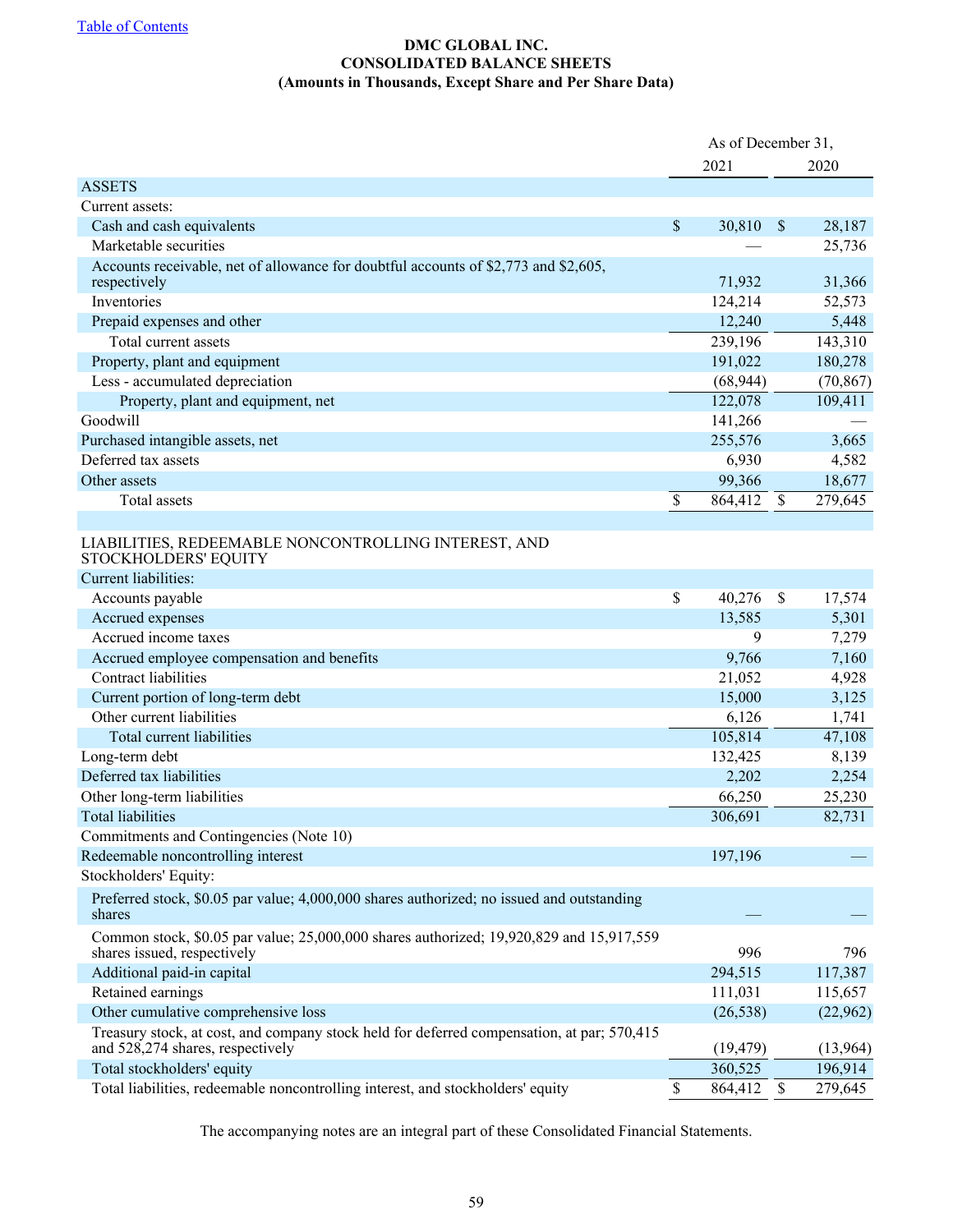## **DMC GLOBAL INC. CONSOLIDATED STATEMENTS OF OPERATIONS (Amounts in Thousands, Except Share and Per Share Data)**

<span id="page-62-0"></span>

|                                                                           | Year Ended December 31, |             |               |              |               |            |
|---------------------------------------------------------------------------|-------------------------|-------------|---------------|--------------|---------------|------------|
|                                                                           | 2021                    |             |               | 2020         |               | 2019       |
| Net sales                                                                 | $\mathsf{\$}$           | 260,115     | $\mathcal{S}$ | 229,161      | $\$$          | 397,550    |
| Cost of products sold                                                     |                         | 200,635     |               | 172,308      |               | 252,627    |
| Gross profit                                                              |                         | 59,480      |               | 56,853       |               | 144,923    |
| Costs and expenses:                                                       |                         |             |               |              |               |            |
| General and administrative expenses                                       |                         | 36,276      |               | 29,150       |               | 37,976     |
| Selling and distribution expenses                                         |                         | 22,507      |               | 23,863       |               | 27,475     |
| Amortization of purchased intangible assets                               |                         | 1,391       |               | 1,449        |               | 1,544      |
| Acquisition expenses                                                      |                         | 1,581       |               |              |               |            |
| Restructuring expenses, net and asset impairments                         |                         | 127         |               | 3,387        |               | 19,503     |
| Total costs and expenses                                                  |                         | 61,882      |               | 57,849       |               | 86,498     |
| Operating (loss) income                                                   |                         | (2, 402)    |               | (996)        |               | 58,425     |
| Other income (expense):                                                   |                         |             |               |              |               |            |
| Other income (expense), net                                               |                         | 152         |               | (233)        |               | (169)      |
| Interest expense, net                                                     |                         | (304)       |               | (731)        |               | (1, 554)   |
| (Loss) income before income taxes                                         |                         | (2, 554)    |               | (1,960)      |               | 56,702     |
| Income tax (benefit) provision                                            |                         | (1, 544)    |               | (548)        |               | 22,661     |
| Net (loss) income                                                         |                         | (1,010)     |               | (1, 412)     |               | 34,041     |
| Less: Net loss attributable to redeemable noncontrolling interest         |                         | (808)       |               |              |               |            |
| Net (loss) income attributable to DMC Global Inc. stockholders            | $\mathbb{S}$            | $(202)$ \$  |               | $(1,412)$ \$ |               | 34,041     |
|                                                                           |                         |             |               |              |               |            |
| Net (loss) income per share attributable to DMC Global Inc. stockholders: |                         |             |               |              |               |            |
| <b>Basic</b>                                                              | $\$$                    | $(0.26)$ \$ |               | $(0.10)$ \$  |               | 2.29       |
| Diluted                                                                   | \$                      | (0.26)      | $\mathcal{S}$ | (0.10)       | $\mathcal{S}$ | 2.28       |
| Weighted-average shares outstanding:                                      |                         |             |               |              |               |            |
| <b>Basic</b>                                                              |                         | 17,610,711  |               | 14,790,296   |               | 14,579,608 |
| Diluted                                                                   |                         | 17,610,711  |               | 14,790,296   |               | 14,655,350 |
|                                                                           |                         |             |               |              |               |            |
| Dividends declared per common share                                       | \$                      |             | \$            | 0.125        |               | 0.29       |

Reconciliation to net (loss) income attributable to DMC Global Inc. stockholders after adjustment of redeemable noncontrolling interest for purposes of calculating earnings per share

|                                                                                                                                 | Year Ended December 31, |      |              |      |        |  |  |
|---------------------------------------------------------------------------------------------------------------------------------|-------------------------|------|--------------|------|--------|--|--|
|                                                                                                                                 | 2021                    | 2020 |              | 2019 |        |  |  |
| Net (loss) income attributable to DMC Global Inc.                                                                               | $(202)$ \$              |      | $(1,412)$ \$ |      | 34,041 |  |  |
| Adjustment of redeemable noncontrolling interest                                                                                | 4.424                   |      |              |      |        |  |  |
| Net (loss) income attributable to DMC Global Inc. common shareholders<br>after adjustment of redeemable noncontrolling interest | $(4,626)$ \$            |      | (1.412)      |      | 34,041 |  |  |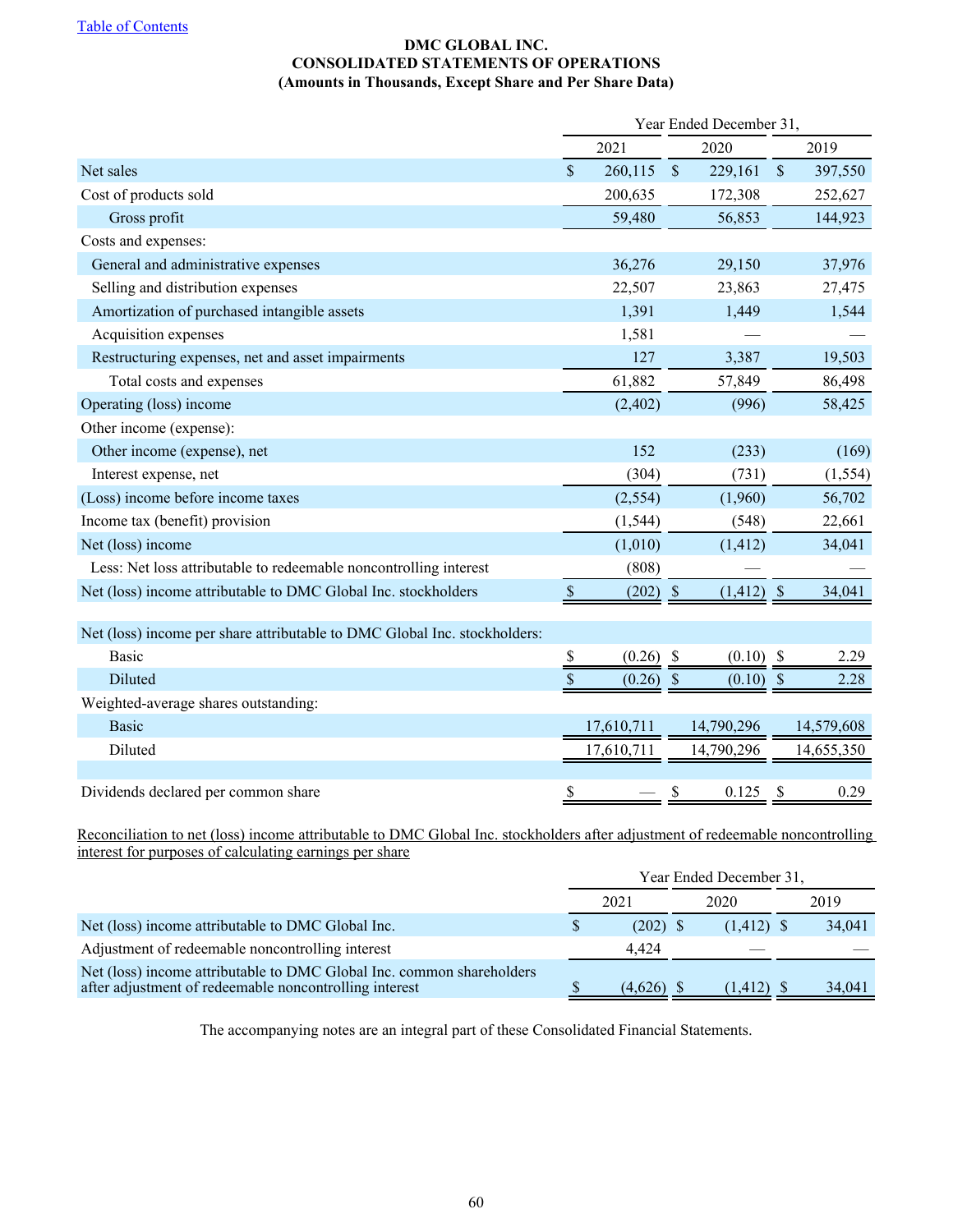## **DMC GLOBAL INC. CONSOLIDATED STATEMENTS OF COMPREHENSIVE (LOSS) INCOME (Amounts in Thousands)**

<span id="page-63-0"></span>

|                                                                                                                                   | Year Ended December 31, |              |      |              |   |         |  |
|-----------------------------------------------------------------------------------------------------------------------------------|-------------------------|--------------|------|--------------|---|---------|--|
|                                                                                                                                   |                         | 2021         | 2020 |              |   | 2019    |  |
| Net (loss) income                                                                                                                 | \$                      | $(1,010)$ \$ |      | $(1,412)$ \$ |   | 34,041  |  |
|                                                                                                                                   |                         |              |      |              |   |         |  |
| Change in cumulative foreign currency translation adjustment                                                                      |                         | (3,576)      |      | 2,841        |   | (1,209) |  |
| Reclassification of DynaEnergetics Siberia cumulative translation loss to<br>Statement of Operations upon substantial liquidation |                         |              |      |              |   | 10,420  |  |
| Other comprehensive (loss) income                                                                                                 |                         | $(4,586)$ \$ |      | 1,429        | S | 43,252  |  |
|                                                                                                                                   |                         |              |      |              |   |         |  |
| Less: comprehensive loss attributable to redeemable noncontrolling interest                                                       |                         | (808)        |      |              |   |         |  |
|                                                                                                                                   |                         |              |      |              |   |         |  |
| Comprehensive (loss) income attributable to DMC Global Inc. stockholders                                                          |                         | (3,778)      |      | 1.429        | S | 43,252  |  |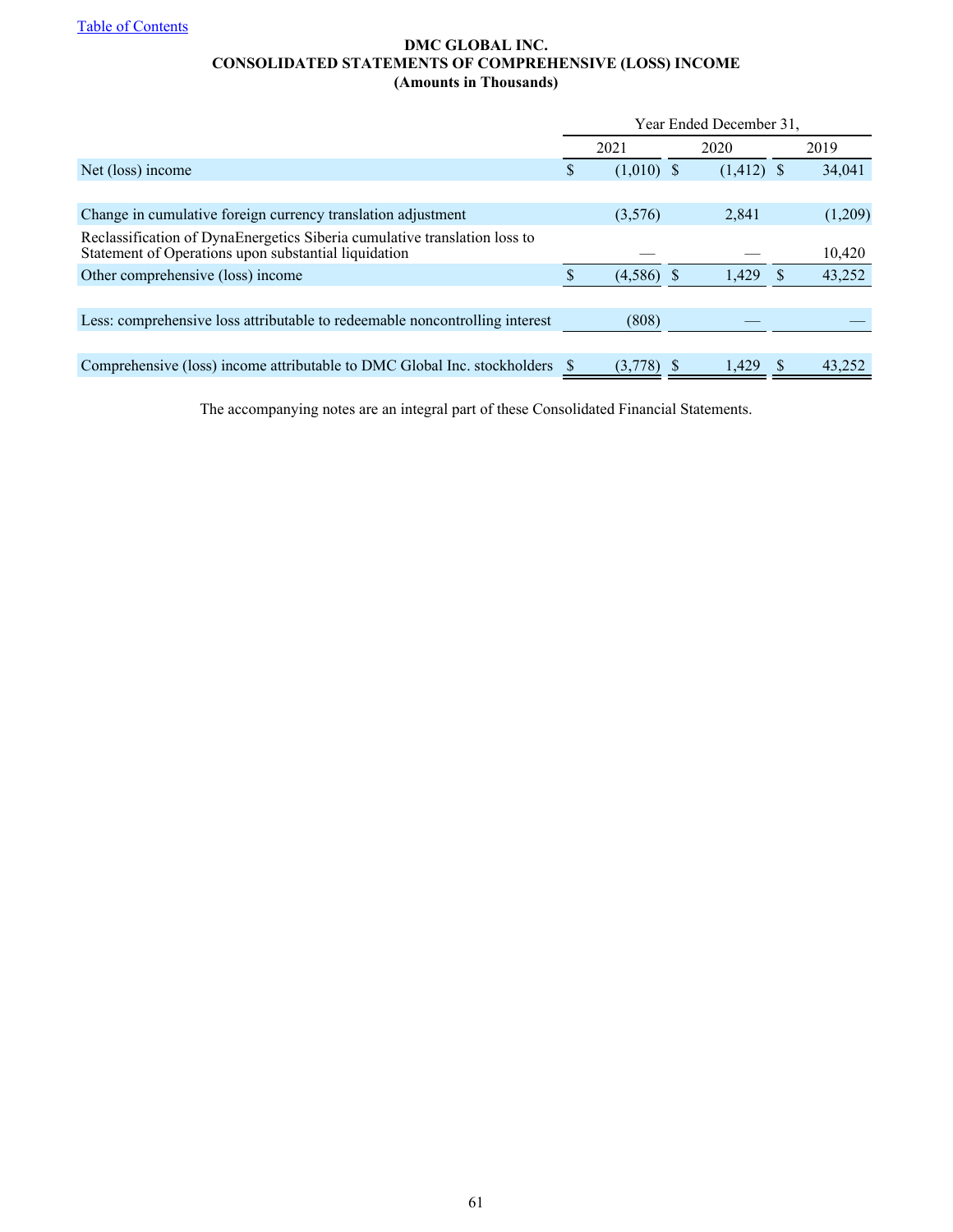## **DMC GLOBAL INC. CONSOLIDATED STATEMENTS OF STOCKHOLDERS' EQUITY AND REDEEMABLE NONCONTROLLING INTEREST (Amounts in Thousands, Except Share Data)**

<span id="page-64-0"></span>

|                                                                                                                                      |               |                           |                    |            |                    |              |              | Other                    | Treasury Stock, at cost, and  |        |                |                 | Total<br>Redeemable |                          |
|--------------------------------------------------------------------------------------------------------------------------------------|---------------|---------------------------|--------------------|------------|--------------------|--------------|--------------|--------------------------|-------------------------------|--------|----------------|-----------------|---------------------|--------------------------|
|                                                                                                                                      |               |                           |                    | Additional |                    |              |              | Cumulative               | Company Stock Held for        |        |                | DMC Global Inc. |                     | Non-                     |
|                                                                                                                                      | Common Stock  |                           |                    | Paid-In    |                    | Retained     |              | Comprehensive            | Deferred Compensation, at par |        |                | stockholders'   |                     | Controlling              |
|                                                                                                                                      | <b>Shares</b> | Amount                    |                    | Capital    |                    | Earnings     |              | Loss                     | Shares                        | Amount |                | equity          |                     | Interest                 |
| Balances, December 31, 2018                                                                                                          | 14,987,962    | $\mathbf{\hat{s}}$<br>749 | $\mathbf{\hat{s}}$ | 80,077     | $\mathbb{S}$       | 89,291       | $\mathbf{s}$ | (35,014)                 | $(82,186)$ \$                 |        | $(817)$ \$     | 134,286         | $\mathbf S$         |                          |
| Net income                                                                                                                           |               |                           |                    |            |                    | 34,041       |              |                          |                               |        |                | 34,041          |                     |                          |
| Change in cumulative foreign currency translation adjustment                                                                         |               |                           |                    |            |                    |              |              | (1,209)                  |                               |        |                | (1,209)         |                     |                          |
| Reclassification of DynaEnergetics Siberia cumulative<br>translation loss to Statement of Operations upon substantial<br>liquidation |               |                           |                    |            |                    |              |              | 10,420                   |                               |        |                | 10,420          |                     |                          |
| Shares issued in connection with stock compensation plans                                                                            | 129,245       | $7\phantom{.0}$           |                    | 550        |                    |              |              |                          | 7,502                         |        |                | 557             |                     |                          |
| Stock-based compensation                                                                                                             |               |                           |                    | 5,012      |                    |              |              |                          |                               |        |                | 5,012           |                     |                          |
| Dividends declared                                                                                                                   |               |                           |                    |            |                    | (4,330)      |              |                          |                               |        |                | (4,330)         |                     |                          |
| Treasury stock activity                                                                                                              |               |                           |                    |            |                    |              |              | $\overline{\phantom{0}}$ | (389, 848)                    |        | (6,636)        | (6,636)         |                     |                          |
| Balances, December 31, 2019                                                                                                          | 15, 117, 207  | $\mathbf{\hat{s}}$<br>756 | $\mathbf{s}$       | 85,639     | $\mathbf{\hat{s}}$ | $119,002$ \$ |              | (25, 803)                | $(464, 532)$ \$               |        | $(7, 453)$ \$  | $172,141$ \$    |                     | $\overline{\phantom{0}}$ |
| Net loss                                                                                                                             |               |                           |                    |            |                    | (1, 412)     |              |                          |                               |        |                | (1, 412)        |                     |                          |
| Change in cumulative foreign currency translation adjustment                                                                         |               |                           |                    |            |                    |              |              | 2,841                    |                               |        |                | 2,841           |                     |                          |
| Shares issued in connection with at-the-market offering<br>program                                                                   | 608,360       | 30                        |                    | 25,710     |                    |              |              |                          |                               |        |                | 25,740          |                     |                          |
| Shares issued in connection with stock compensation plans                                                                            | 191,992       | 10                        |                    | 421        |                    |              |              |                          |                               |        |                | 431             |                     |                          |
| Adjustment for cumulative effect from change in accounting<br>principle (ASU 2016-13)                                                |               |                           |                    |            |                    | (50)         |              |                          |                               |        |                | (50)            |                     |                          |
| Stock-based compensation                                                                                                             |               |                           |                    | 5,608      |                    |              |              |                          |                               |        |                | 5,608           |                     |                          |
| Dividends declared                                                                                                                   |               |                           |                    |            |                    | (1,883)      |              |                          |                               |        |                | (1, 883)        |                     |                          |
| Treasury stock activity                                                                                                              |               |                           |                    | 9          |                    |              |              | $\qquad \qquad -$        | (63, 742)                     |        | (6, 511)       | (6, 502)        |                     |                          |
| Balances, December 31, 2020                                                                                                          | 15,917,559    | $\mathbf S$<br>796        | <sup>\$</sup>      | 117,387    | $\mathbb{S}$       | 115,657      | - S          | (22,962)                 | $(528, 274)$ \$               |        | $(13,964)$ \$  | 196,914 \$      |                     | $\overline{\phantom{0}}$ |
| Net loss                                                                                                                             |               |                           |                    |            |                    | (202)        |              |                          |                               |        |                | (202)           |                     | (808)                    |
| Change in cumulative foreign currency translation adjustment                                                                         |               |                           |                    |            |                    |              |              | (3,576)                  |                               |        |                | (3,576)         |                     |                          |
| Shares issued in connection with equity offering                                                                                     | 2,875,000     | 144                       |                    | 123,317    |                    |              |              |                          |                               |        |                | 123,461         |                     |                          |
| Shares issued in connection with at-the-market offering<br>program                                                                   | 397,820       | 20                        |                    | 25,242     |                    |              |              |                          |                               |        |                | 25,262          |                     |                          |
| Shares issued in connection with stock compensation plans                                                                            | 178,992       | 9                         |                    | 425        |                    |              |              |                          |                               |        |                | 434             |                     |                          |
| Shares issued in connection with acquisition                                                                                         | 551,458       | 27                        |                    | 21,689     |                    |              |              |                          |                               |        |                | 21,716          |                     |                          |
| Acquired redeemable noncontrolling interest                                                                                          |               |                           |                    |            |                    |              |              |                          |                               |        |                | -               |                     | 193,580                  |
| Adjustment of redeemable noncontrolling interest to<br>redemption value                                                              |               |                           |                    |            |                    | (4, 424)     |              |                          |                               |        |                | (4, 424)        |                     | 4,424                    |
| Stock-based compensation                                                                                                             |               |                           |                    | 6,455      |                    |              |              |                          |                               |        |                | 6,455           |                     |                          |
| Treasury stock activity                                                                                                              |               |                           |                    |            |                    |              |              | $\overline{\phantom{0}}$ | (42, 141)                     |        | (5,515)        | (5, 515)        |                     |                          |
| Balances, December 31, 2021                                                                                                          | 19,920,829    | <sup>S</sup><br>996       | <sup>\$</sup>      | 294,515    | <sup>S</sup>       | 111,031      | -S           | (26, 538)                | $(570, 415)$ \$               |        | $(19, 479)$ \$ | 360,525         | <sup>S</sup>        | 197,196                  |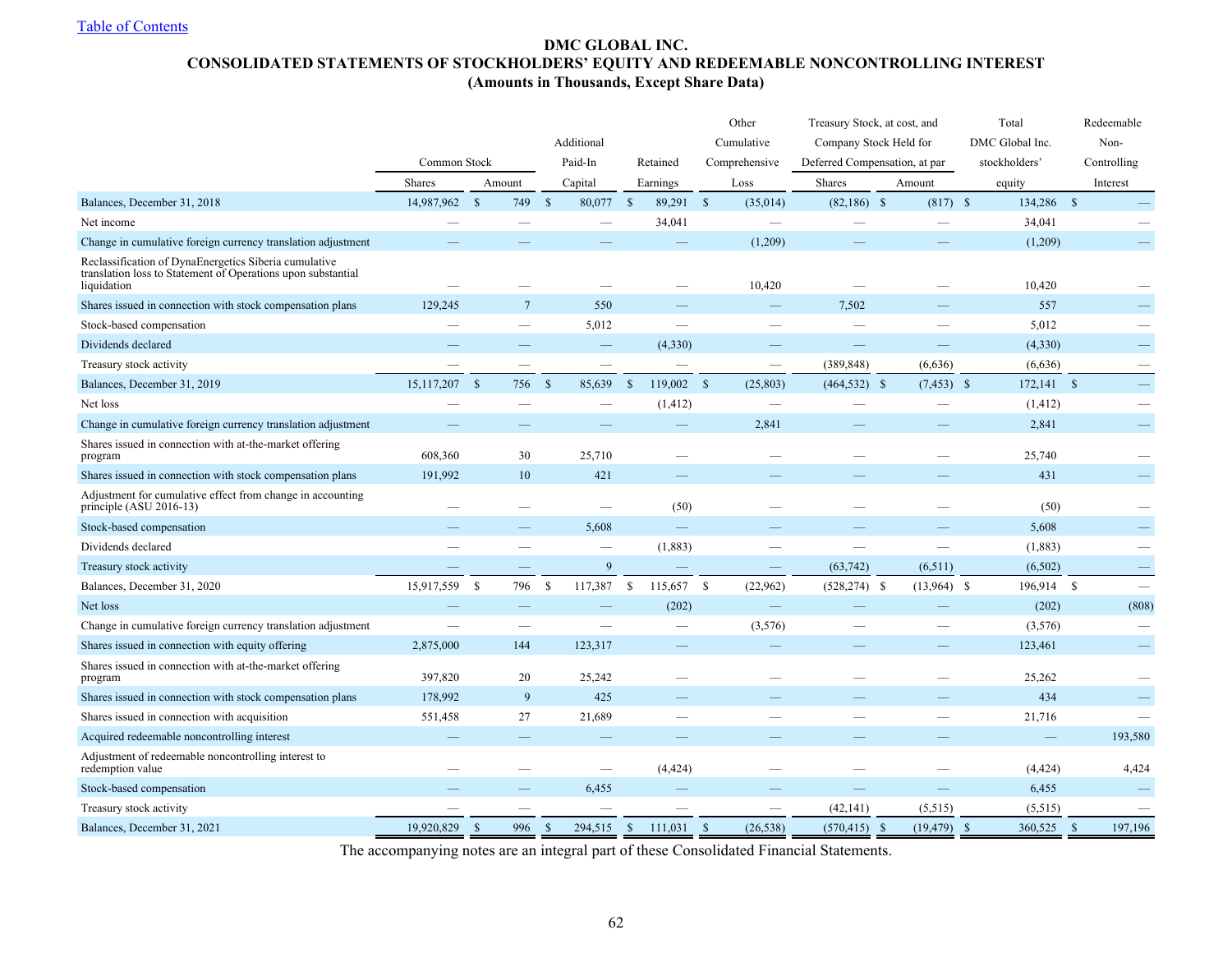## **DMC GLOBAL INC. CONSOLIDATED STATEMENTS OF CASH FLOWS (Amounts in Thousands)**

<span id="page-65-0"></span>

|                                                                                                       | Year Ended December 31, |                    |  |              |  |           |
|-------------------------------------------------------------------------------------------------------|-------------------------|--------------------|--|--------------|--|-----------|
|                                                                                                       |                         | 2021               |  | 2020         |  | 2019      |
| Cash flows (used in) provided by operating activities:                                                |                         |                    |  |              |  |           |
| Net (loss) income                                                                                     | $\mathsf{\$}$           | $(1,010)$ \$       |  | $(1,412)$ \$ |  | 34,041    |
| Adjustments to reconcile net (loss) income to net cash (used in) provided<br>by operating activities: |                         |                    |  |              |  |           |
| Depreciation                                                                                          |                         | 11,303             |  | 9,632        |  | 8,316     |
| Amortization of purchased intangible assets                                                           |                         | 1,391              |  | 1,449        |  | 1,544     |
| Amortization and write-off of deferred debt issuance costs                                            |                         | 248                |  | 207          |  | 178       |
| Stock-based compensation                                                                              |                         | 6,574              |  | 5,675        |  | 5,204     |
| Deferred income taxes                                                                                 |                         | (1, 846)           |  | (2,313)      |  | 4,289     |
| (Gain) loss on disposal of property, plant and equipment                                              |                         | (204)              |  | 247          |  | 530       |
| Restructuring expenses, net and asset impairments                                                     |                         | 127                |  | 3,387        |  | 19,503    |
| Change in:                                                                                            |                         |                    |  |              |  |           |
| Accounts receivable, net                                                                              |                         | (9,769)            |  | 30,227       |  | (1,221)   |
| Inventories                                                                                           |                         | (12, 440)          |  | 2,992        |  | (2,671)   |
| Prepaid expenses and other                                                                            |                         | (19, 413)          |  | 675          |  | (5, 724)  |
| Accounts payable                                                                                      |                         | 13,584             |  | (14, 772)    |  | 10,145    |
| Contract liabilities                                                                                  |                         | 1,613              |  | 1,985        |  | 1,603     |
| Accrued anti-dumping duties and penalties                                                             |                         |                    |  |              |  | (8,000)   |
| Accrued expenses and other liabilities                                                                |                         | (2,970)            |  | (7,617)      |  | (3, 143)  |
| Net cash (used in) provided by operating activities                                                   |                         | (12, 812)          |  | 30,362       |  | 64,594    |
| Cash flows used in investing activities:                                                              |                         |                    |  |              |  |           |
| Acquisition of business, net of cash acquired                                                         |                         | (261,000)          |  |              |  |           |
| Investment in marketable securities                                                                   |                         | (123, 984)         |  | (25,740)     |  |           |
| Proceeds from maturities of marketable securities                                                     |                         | 4,799              |  |              |  |           |
| Proceeds from sales of marketable securities                                                          |                         | 144,921            |  |              |  |           |
| Acquisition of property, plant and equipment                                                          |                         | (8,659)            |  | (13, 853)    |  | (27,210)  |
| Promissory note to redeemable noncontrolling interest holder                                          |                         | (24,902)           |  |              |  |           |
| Proceeds on sale of property, plant and equipment                                                     |                         | 1,019              |  | 36           |  | 1,263     |
| Net cash used in investing activities                                                                 |                         | (267, 806)         |  | (39, 557)    |  | (25, 947) |
| Cash flows provided by (used in) financing activities:                                                |                         |                    |  |              |  |           |
| Payments on revolving loans, net                                                                      |                         |                    |  |              |  | (17, 129) |
| Payments on capital expenditure facility                                                              |                         | (11,750)           |  | (3,125)      |  | (10, 125) |
| Borrowings on term loan                                                                               |                         | 150,000            |  |              |  |           |
| Payment of dividends                                                                                  |                         |                    |  | (3,749)      |  | (2,762)   |
| Payment of deferred debt issuance costs                                                               |                         | (2, 337)           |  | (90)         |  |           |
| Net proceeds from issuance of common stock through equity offering                                    |                         | 123,461            |  |              |  |           |
| Net proceeds from issuance of common stock through at-the-market<br>offering program                  |                         | 25,262             |  | 25,740       |  |           |
| Net proceeds from issuance of common stock to employees and directors                                 |                         | 434                |  | 431          |  | 557       |
| Treasury stock purchases                                                                              |                         | (2,485)            |  | (1, 890)     |  | (1,103)   |
| Net cash provided by (used in) financing activities                                                   |                         | 282,585            |  | 17,317       |  | (30, 562) |
| Effects of exchange rates on cash                                                                     |                         | 656                |  | (288)        |  | (1,107)   |
| Net increase in cash and cash equivalents                                                             |                         | 2,623              |  | 7,834        |  | 6,978     |
| Cash and cash equivalents, beginning of the period                                                    |                         | 28,187             |  | 20,353       |  | 13,375    |
| Cash and cash equivalents, end of the period                                                          | $\overline{\$}$         | $\frac{30,810}{s}$ |  | $28,187$ \$  |  | 20,353    |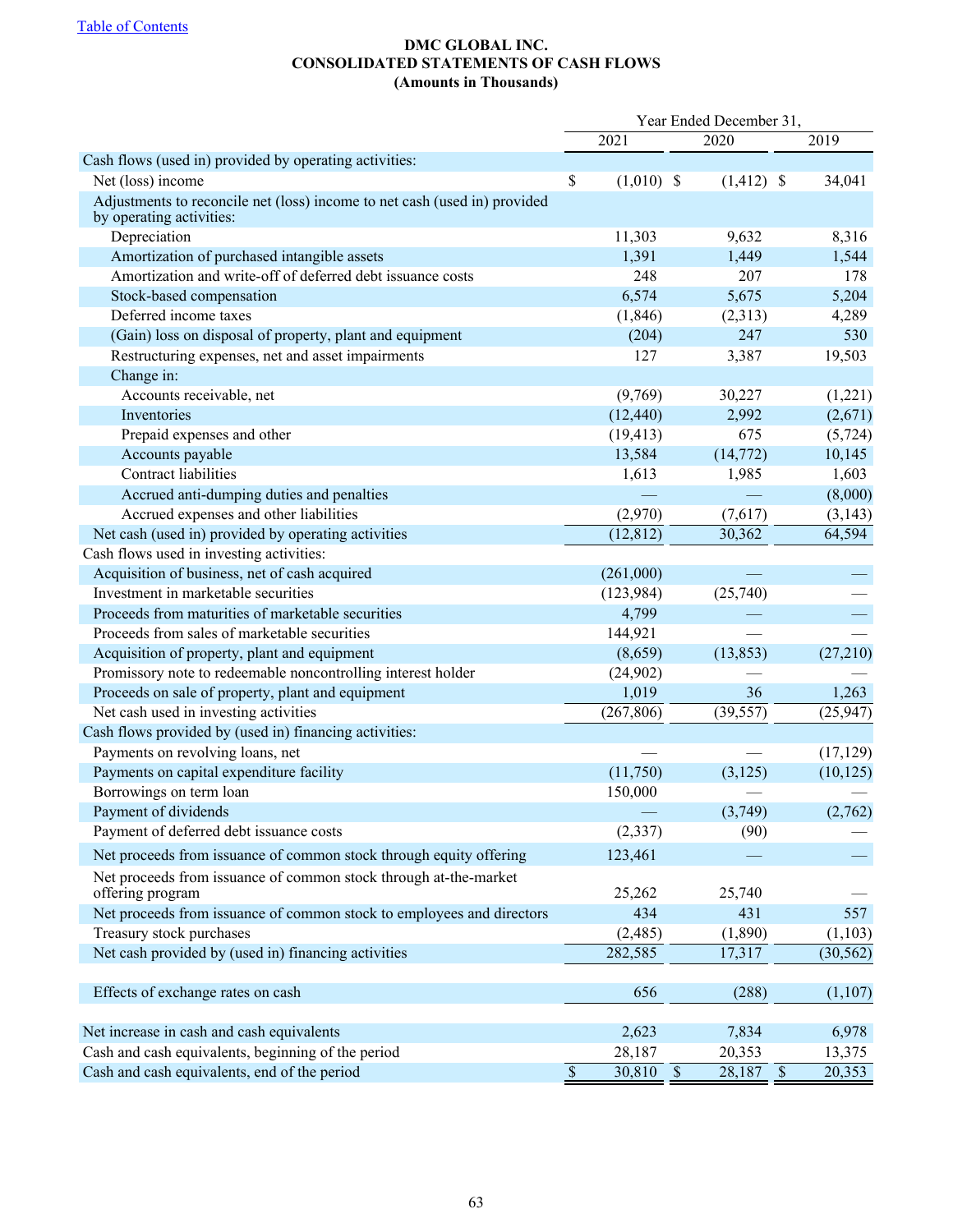## **DMC GLOBAL INC. CONSOLIDATED STATEMENTS OF CASH FLOWS (Amounts in Thousands)**

| Supplemental disclosures of noncash investing and financing activities:  |           |       |        |
|--------------------------------------------------------------------------|-----------|-------|--------|
| Non-cash consideration for acquisition of business, net of cash acquired | 21,716 \$ | $-$ S |        |
| Non-cash lease liabilities arising from obtaining right-of-use assets    |           |       | 8,821  |
| Cash paid during the period for -                                        |           |       |        |
| Interest                                                                 | 51        | 402   | 1.445  |
| Income taxes, net                                                        | 7.533     | 497   | 20,995 |
|                                                                          |           |       |        |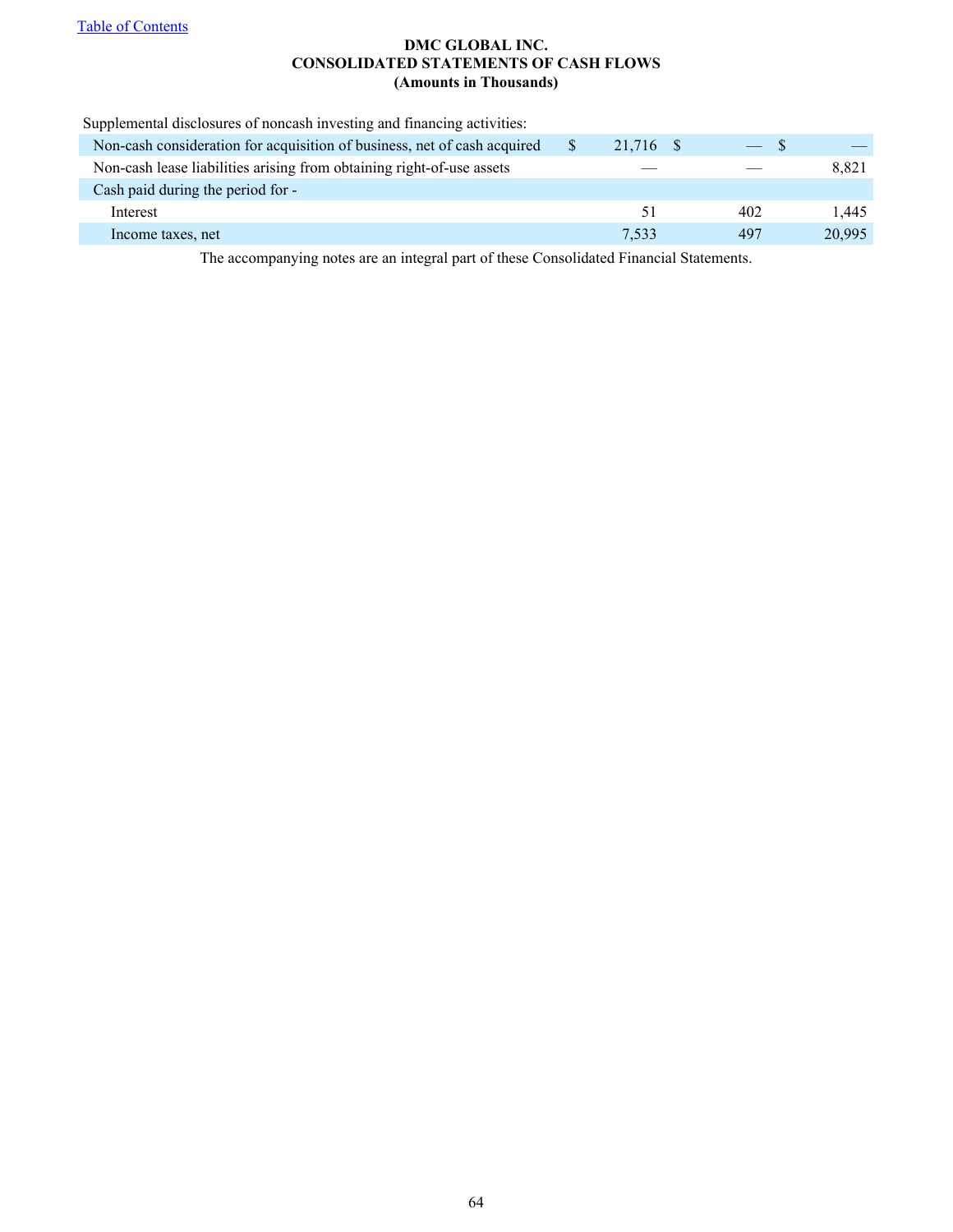## **DMC GLOBAL INC. NOTES TO CONSOLIDATED FINANCIAL STATEMENTS DECEMBER 31, 2021 (Amounts in Thousands, Except Share and Per Share Data)**

### <span id="page-67-0"></span>**1. ORGANIZATION AND BUSINESS**

DMC Global Inc. ("DMC", "we", "us", "our", or the "Company") was incorporated in the state of Colorado in 1971 and reincorporated in the state of Delaware in 1997. DMC is a diversified holding company headquartered in Broomfield, Colorado and has manufacturing facilities in the United States and Germany. DMC's portfolio currently consists of three businesses: Arcadia, DynaEnergetics, and NobelClad, which collectively address the building products, energy, industrial processing and transportation markets. In December 2021, DMC acquired a controlling interest in Arcadia, a leading supplier of architectural building materials, including storefronts and entrances, windows, curtain walls and interior partitions. Arcadia also supplies the luxury home market with highly engineered steel, aluminum and wood door and window systems. DynaEnergetics is an international developer, manufacturer and marketer of advanced explosive components and systems used to perforate oil and gas wells. NobelClad is a leading global manufacturer of explosion-welded clad metal plates, which are used to fabricate capital equipment utilized within various process industries and other industrial sectors. Please refer to Note 3 "Business Combination" for additional discussion of the Arcadia acquisition.

DMC's objective is to identify well-run businesses and strong management teams and support them with long-term capital and strategic, legal, technology and operating resources. Our approach helps our portfolio companies grow core businesses, launch new initiatives, upgrade technologies and systems to support their long-term strategy, and make acquisitions that improve their competitive positions and expand their markets. DMC's culture is to foster local innovation versus centralized control and to stand behind our businesses in ways that truly add value.

## **2. SIGNIFICANT ACCOUNTING POLICIES**

### Principles of Consolidation

The Company's consolidated financial statements ("Consolidated Financial Statements") include the accounts of DMC and its controlled subsidiaries. Only subsidiaries in which controlling interests are maintained are consolidated. All significant intercompany accounts, profits, and transactions have been eliminated in consolidation.

### Use of Estimates

The preparation of financial statements in conformity with accounting principles generally accepted in the United States (U.S. GAAP) requires management to make estimates and assumptions that affect the reported amounts of assets and liabilities and disclosure of contingent assets and liabilities at the date of the financial statements and the reported amounts of revenues and expenses during the reporting period. Actual results could differ from these estimates.

### Business Combination

The results of a business acquired in a business combination are included in the Company's financial statements from the date of acquisition. The Company allocates purchase price to the identifiable assets and liabilities of the acquired business at their acquisition date fair values. The excess of the purchase price over the amount allocated to the identifiable assets and liabilities, if any, is recorded as goodwill.

Determining the fair value of assets acquired and liabilities assumed requires management to make significant judgments and estimates, including the selection of valuation methodologies, estimates of future revenue and cash flows, discount rates and selection of comparable companies.

Acquisition-related transaction costs are expensed in the period in which the costs are incurred.

Please refer to Note 3 "Business Combination" for additional discussion of the Arcadia acquisition.

### Foreign Operations and Foreign Exchange Rate Risk

The functional currency of our foreign operations is the applicable local currency for each affiliate company. Assets and liabilities of foreign subsidiaries for which the functional currency is the local currency are translated at exchange rates in effect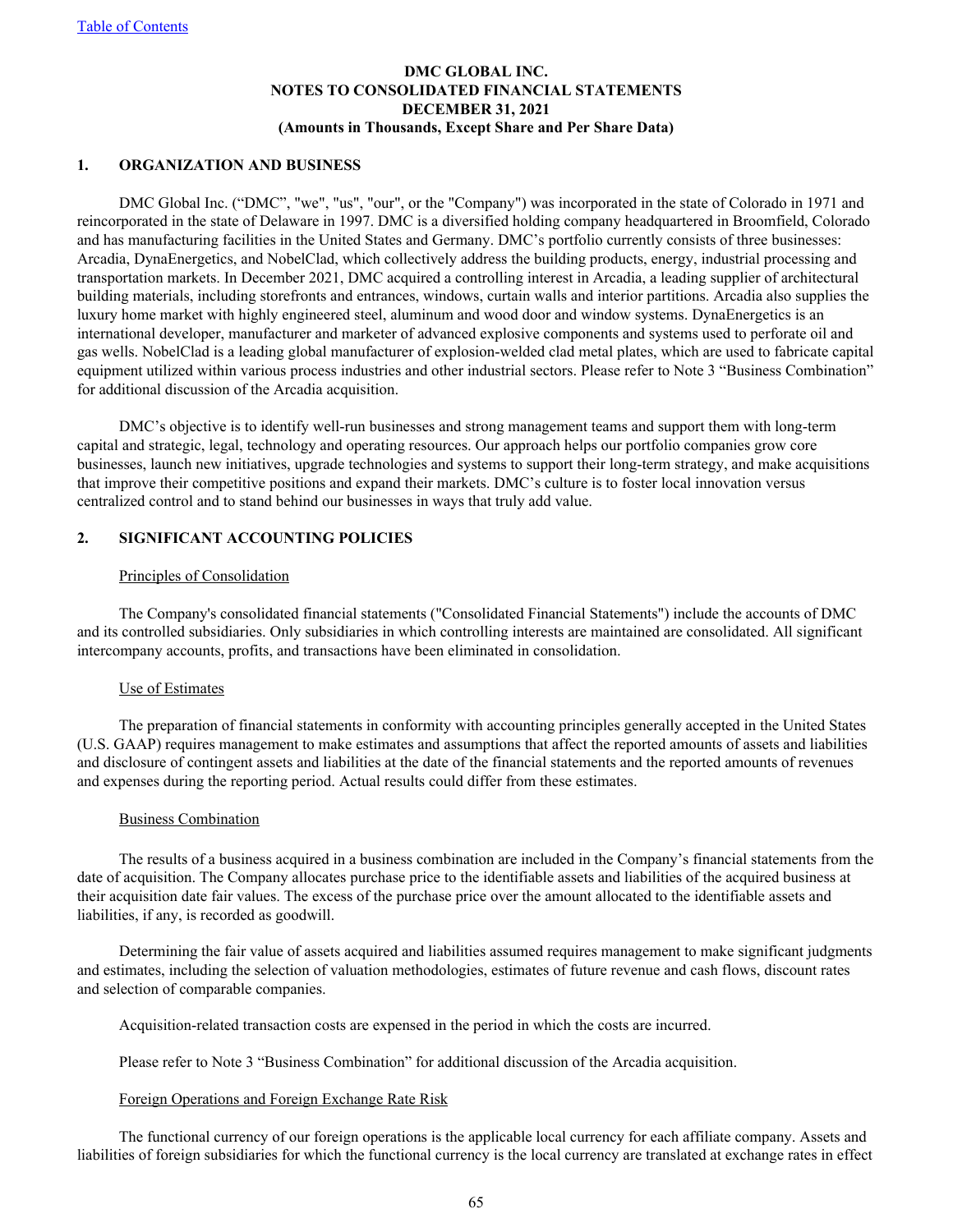at period-end, and the Statements of Operations are translated at the average exchange rates during the period. Exchange rate fluctuations on translating foreign currency financial statements into U.S. dollars are referred to as translation adjustments. Translation adjustments are recorded as a separate component of stockholders' equity and are included in "Other cumulative comprehensive loss." Transactions denominated in currencies other than the functional currency are recorded based on exchange rates at the time such transactions arise. Subsequent changes in exchange rates result in transaction gains and losses, which are reflected in "Other income (expense), net" as unrealized, based on period-end exchange rates, or realized, upon settlement of the transaction. Cash flows from our operations in foreign countries are translated at actual exchange rates when known, or at the average rate for the period. As a result, amounts related to assets and liabilities reported in the Consolidated Statements of Cash Flows will not agree to changes in the corresponding balances in the Consolidated Balance Sheets. The effects of exchange rate changes on cash balances held in foreign currencies are reported as a separate line item below cash flows from financing activities.

### Cash and Cash Equivalents

For purposes of the Consolidated Financial Statements, we consider highly liquid investments purchased with an original maturity of three months or less to be cash equivalents.

### Marketable Securities

We typically invest in highly rated securities, with the primary objectives of preserving principal, providing access to liquidity to fund the ongoing operations and strategic needs of the Company and its subsidiaries, and achieving a yield that is commensurate with low risk and highly liquid securities. The Company's investment policy generally limits the amount of credit exposure to any one issuer.

Our investments in marketable debt securities are classified as either trading, available-for-sale or held-to-maturity based on the nature of the securities and their availability for use in current operations. The Company classifies its marketable debt securities on the Consolidated Balance Sheet as current or non-current based on maturities and our expectations of sales and redemptions in the following year.

During the year ended December 31, 2021, we held investments in U.S. Treasuries as well as A-1 or P-1 rated commercial paper. Our marketable securities were converted to cash and used in part to fund the acquisition of Arcadia. Please refer to Note 3 "Business Combination" for additional discussion of the Arcadia acquisition. As of December 31, 2020, our investments were comprised solely of U.S. Treasury securities with maturities ranging from three to twelve months, and these investments were classified and accounted for as trading securities. The Company's investments in U.S. Treasury securities are measured at fair value with gains and losses recognized in the Consolidated Statement of Operations within "Other income (expense), net."

### Accounts Receivable

The Company measures expected credit losses for its accounts receivable using a current expected credit loss model, which is based on historical experience, adjusted for current conditions and reasonable and supportable forecasts. The Company has disaggregated pools of accounts receivable balances by business, geography and/or customer risk profile and has used history and other experience to establish an allowance for credit losses at the time the receivable is recognized. To measure expected credit losses, we have elected to pool trade receivables by segment and analyze DynaEnergetics and NobelClad accounts receivable balances as separate populations. Within each segment, receivables exhibit similar risk characteristics.

During the year ended December 31, 2021, our expected loss rate continued to reflect uncertainties in market conditions present in both of our businesses due to the ongoing COVID-19 pandemic. In addition, we reviewed receivables outstanding, including aged balances, and in circumstances where we are aware of a specific customer's inability to meet its financial obligation to us, we recorded a specific allowance for credit losses (with the offsetting expense charged to "Selling and distribution expenses" in our Consolidated Statements of Operations) against the amounts due, reducing the net recognized receivable to the amount we estimate will be collected. In total, provisions of \$181 were recorded during the year ended December 31, 2021. For the years ended December 31, 2020 and 2019, we recorded \$3,381 and \$575 of bad debt expense, respectively.

The following table summarizes activity in the allowance for credit losses on receivables from DynaEnergetics and NobelClad customers. No allowance for doubtful accounts has been established against Arcadia receivable balances given that receivables were recorded at fair value as of the purchase date and no subsequent sales occurred in the period from acquisition to December 31, 2021.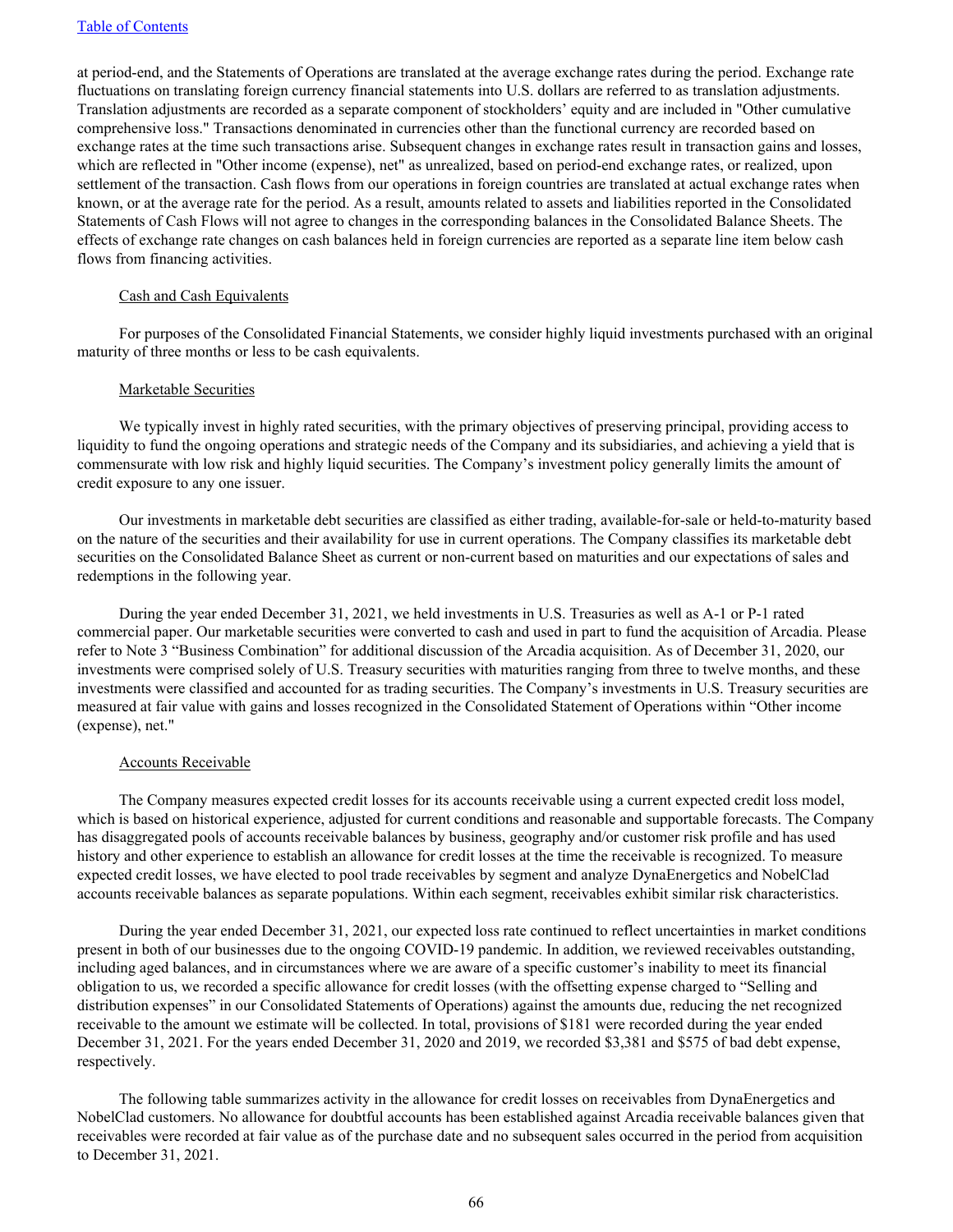|                                                      | DynaEnergetics | NobelClad | DMC Global Inc. |  |  |
|------------------------------------------------------|----------------|-----------|-----------------|--|--|
| Allowance for doubtful accounts, December 31, 2020   | 2,590<br>\$    | 15<br>-8  | 2,605<br>- \$   |  |  |
| Current period provision for expected credit losses  | 181            |           | 181             |  |  |
| Recoveries of amounts previously reserved            | (10)           |           | (10)            |  |  |
| Impacts of foreign currency exchange rates and other | (3)            |           | (3)             |  |  |
| Allowance for doubtful accounts, December 31, 2021   | 2.758          | 15        | 2.773           |  |  |

During the third quarter of 2021, the Company entered into a note receivable with terms of repayment over five years, collateralized by certain fixed assets. The note, with an outstanding current balance of \$1,395 as of December 31, 2021 recorded within "Prepaid expenses and other" and an outstanding long-term balance of \$7,357 as of December 31, 2021 recorded within "Other Assets", is considered an arrangement with a variable interest entity for which the Company is not the primary beneficiary and has concluded does not require consolidation.

### Inventories

Inventories are stated at the lower of cost (first-in, first-out) or net realizable value. Significant cost elements included in inventory are material, labor, freight, subcontract costs, and manufacturing overhead. As necessary, we write down inventory to its net realizable value by recording provisions for excess, slow moving and obsolete inventory. We regularly review inventory quantities on hand and values, and compare them to estimates of future product demand, market conditions, production requirements and technological developments.

Inventories consisted of the following at December 31, 2021:

|                 | Arcadia | DynaEnergetics | NobelClad | DMC Global Inc. |  |  |
|-----------------|---------|----------------|-----------|-----------------|--|--|
| Raw materials   | 12,168  | 15,209         | 7,655     | 35,032          |  |  |
| Work-in-process | 3,987   | 13,672         | 10,257    | 27,916          |  |  |
| Finished goods  | 44.348  | 14,998         | 1,651     | 60,997          |  |  |
| <b>Supplies</b> |         |                | 269       | 269             |  |  |
|                 | 60.503  | 43,879         | 19.832    | 124,214         |  |  |

Inventories consisted of the following at December 31, 2020:

|                 | DynaEnergetics | NobelClad | DMC Global Inc. |
|-----------------|----------------|-----------|-----------------|
| Raw materials   | 13,250         | 11,903    | 25,153          |
| Work-in-process | 7,062          | 6,682     | 13,744          |
| Finished goods  | 12,806         | 669       | 13,475          |
| Supplies        |                | 201       | 201             |
|                 | 33,118         | 19,455    | 52,573          |

Shipping and handling costs incurred by us upon shipment from our manufacturing facilities directly to customers are included in "Cost of products sold" while shipping and handling costs incurred by us upon shipment from our distribution centers to customers are included in "Selling and distribution expenses" in the accompanying Consolidated Statements of Operations.

### Property, Plant and Equipment

Property, plant and equipment are recorded at cost, except for assets acquired in acquisitions which are recorded at fair value. Additions and improvements are capitalized. Maintenance and repairs are charged to operations as costs are incurred. Depreciation is computed using the straight-line method over the estimated useful life of the related asset (except leasehold improvements which are depreciated over the shorter of their estimated useful life or the lease term) as follows: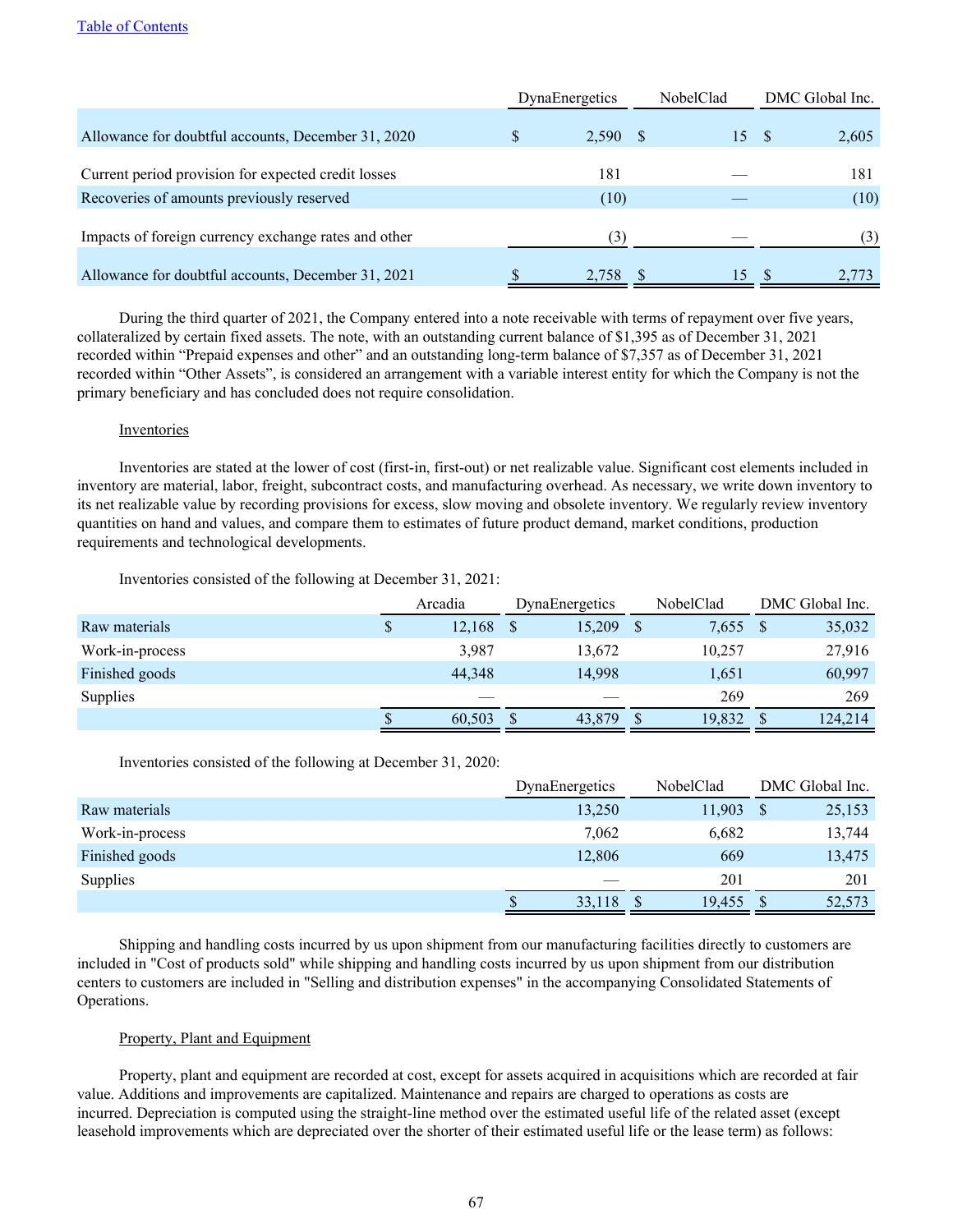| Buildings and improvements                  | 15-40 years  |
|---------------------------------------------|--------------|
| Manufacturing equipment and tooling         | $3-15$ years |
| Furniture, fixtures, and computer equipment | $3-10$ years |
| Other                                       | $3-10$ years |

Gross property, plant and equipment consisted of the following at December 31:

|                                            | 2021    | 2020    |
|--------------------------------------------|---------|---------|
| Land                                       | 5,725   | 3,634   |
| Buildings and improvements                 | 58,536  | 59,556  |
| Manufacturing equipment and tooling        | 79,855  | 72,992  |
| Furniture, fixtures and computer equipment | 18,910  | 22,194  |
| Other                                      | 14,926  | 7,261   |
| Construction in process                    | 13,070  | 14,641  |
|                                            | 191,022 | 180,278 |

The increase in gross property, plant and equipment at December 31, 2021 from December 31, 2020 primarily was due to the acquisition of a controlling interest in Arcadia. Please refer to Note 3 "Business Combination" for additional discussion of the Arcadia acquisition.

### **Asset Impairments**

Finite-lived assets are tested for impairment whenever events or changes in circumstances indicate that their carrying value may not be recoverable. We compare the expected undiscounted future operating cash flows associated with these finitelived assets to their respective carrying values to determine if they are fully recoverable when indicators of impairment are present. If the expected future operating cash flows of an asset group are not sufficient to recover the related carrying value, we estimate the fair value of the asset group. Impairment is recognized when the carrying amount of the asset group is not recoverable and when carrying value exceeds the estimated fair value. Long-lived assets to be disposed of, if any, are reported at the lower of carrying amount or fair value less cost to sell.

For the year ended December 31, 2021, no impairments were recorded. For the year ended December 31, 2020, we recognized an impairment charge of \$1,361 (recorded in "Restructuring expenses, net and asset impairments"). The COVID-19 pandemic-related collapse in oil and gas demand led to a downturn in well completions and the corresponding demand for DynaEnergetics' products. As a result, DynaEnergetics recorded asset impairment charges of \$1,181 on certain manufacturing assets that will no longer be utilized in production at its Blum, Texas and Troisdorf, Germany facilities. The fair value of the assets upon which an impairment charge was recorded was primarily based upon the Company's estimates as we negotiated disposal of the assets. For the year ended December 31, 2019, we recognized an impairment charge of \$6,231 (recorded in "Restructuring expenses, net and asset impairments") related to production assets in DynaEnergetics' operations in Tyumen, Siberia, which were closed in 2019. The fair value of applicable Russian assets upon which an impairment charge was recorded was primarily based upon the Company's estimates as we negotiated disposal of the assets. Please refer to Note 11 "Restructuring and Asset Impairments" for additional discussion.

### **Goodwill**

Goodwill represents the amount by which the purchase price exceeds the fair value of identifiable tangible and intangible assets and liabilities acquired in a business combination. Goodwill acquired in a business combination and determined to have an indefinite useful life is not amortized, but instead is tested for impairment at least annually during the fourth quarter or whenever events or changes in circumstances indicate that the carrying value might not be fully recoverable. For goodwill, impairment is assessed at the reporting unit level. A reporting unit is defined as an operating segment or a component of an operating segment to the extent discrete financial information is available that is reviewed by segment management.

As of and for the year ended December, 31, 2021, all goodwill recorded within the Consolidated Balance Sheet relates to the Arcadia acquisition. Given the proximity of the acquisition date to the balance sheet date, a quantitative impairment assessment was not deemed necessary of performance. No goodwill was outstanding as of and for the year ended December 31, 2020.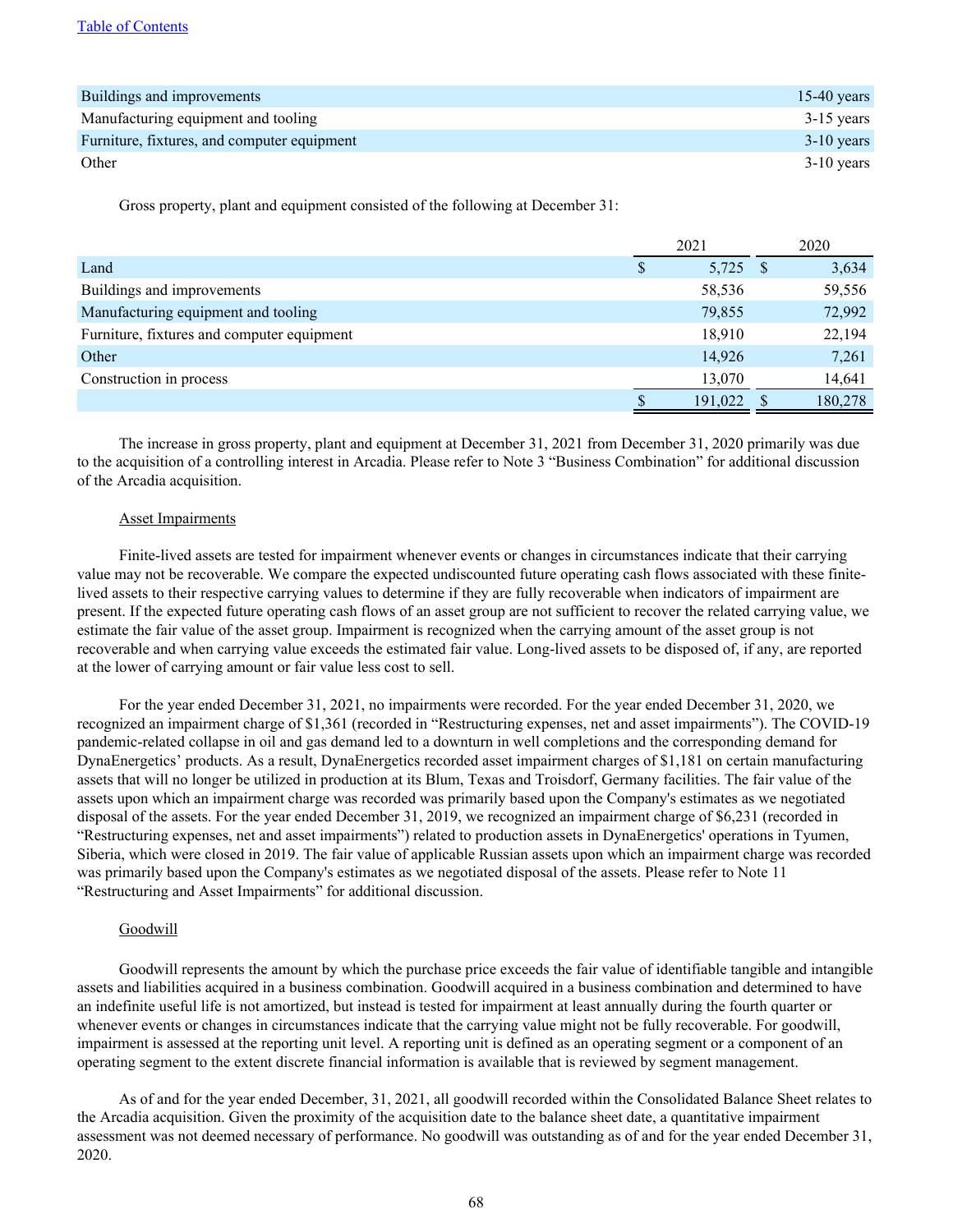## Purchased Intangible Assets

Our purchased intangible assets include finite-lived core technology, customer relationships, customer backlog, and trademarks/trade names. Finite-lived intangible assets are amortized over the estimated useful life of the related assets which have a remaining weighted average amortization period of approximately fourteen years in total. The remaining weighted average amortization periods of the intangible assets by asset category are as follows:

| Core technology          | 3 years  |
|--------------------------|----------|
| Customer relationships   | 15 years |
| Customer backlog         | 7 months |
| Trademarks / Trade names | 15 years |

Our purchased intangible assets consisted of the following as of December 31, 2021:

|                          | Gross |         | Accumulated<br>Amortization |               |  | Net     |  |
|--------------------------|-------|---------|-----------------------------|---------------|--|---------|--|
| Core technology          | S     | 15,647  |                             | $(14,209)$ \$ |  | 1,438   |  |
| Customer relationships   |       | 246,718 |                             | (36, 047)     |  | 210,671 |  |
| Customer backlog         |       | 21,500  |                             |               |  | 21,500  |  |
| Trademarks / Trade names |       | 24.037  |                             | (2,070)       |  | 21,967  |  |
| Total intangible assets  | S     | 307,902 |                             | (52, 326)     |  | 255,576 |  |

Our purchased intangible assets consisted of the following as of December 31, 2020:

|                          | Gross |        | Accumulated<br>Amortization |               | Net |       |
|--------------------------|-------|--------|-----------------------------|---------------|-----|-------|
| Core technology          | \$    | 17.899 |                             | $(14,234)$ \$ |     | 3,665 |
| Customer relationships   |       | 37,638 |                             | (37,638)      |     |       |
| Trademarks / Trade names |       | 2,194  |                             | (2,194)       |     |       |
| Total intangible assets  |       | 57,731 |                             | (54,066)      |     | 3,665 |

The change in the gross value of our purchased intangible assets at December 31, 2021 from December 31, 2020 primarily was due to the acquisition of a controlling interest in Arcadia. Please refer to Note 3 "Business Combination" for additional discussion of the acquisition. In addition, the gross value changed due to foreign currency translation and an adjustment due to recognition of tax benefit of tax amortization previously applied to certain goodwill related to the DynaEnergetics and NobelClad reporting units. After the goodwill associated with each reporting unit was impaired at December 31, 2015 and September 30, 2017, respectively, the tax amortization reduces other intangible assets related to the historical acquisition.

Expected future amortization of intangible assets is as follows:

| For the years ended December 31 - |   |         |
|-----------------------------------|---|---------|
| 2022                              | S | 37,518  |
| 2023                              |   | 16,018  |
| 2024                              |   | 16,002  |
| 2025                              |   | 15,533  |
| 2026                              |   | 15,533  |
| Thereafter                        |   | 154,972 |
|                                   |   | 255,576 |

Leases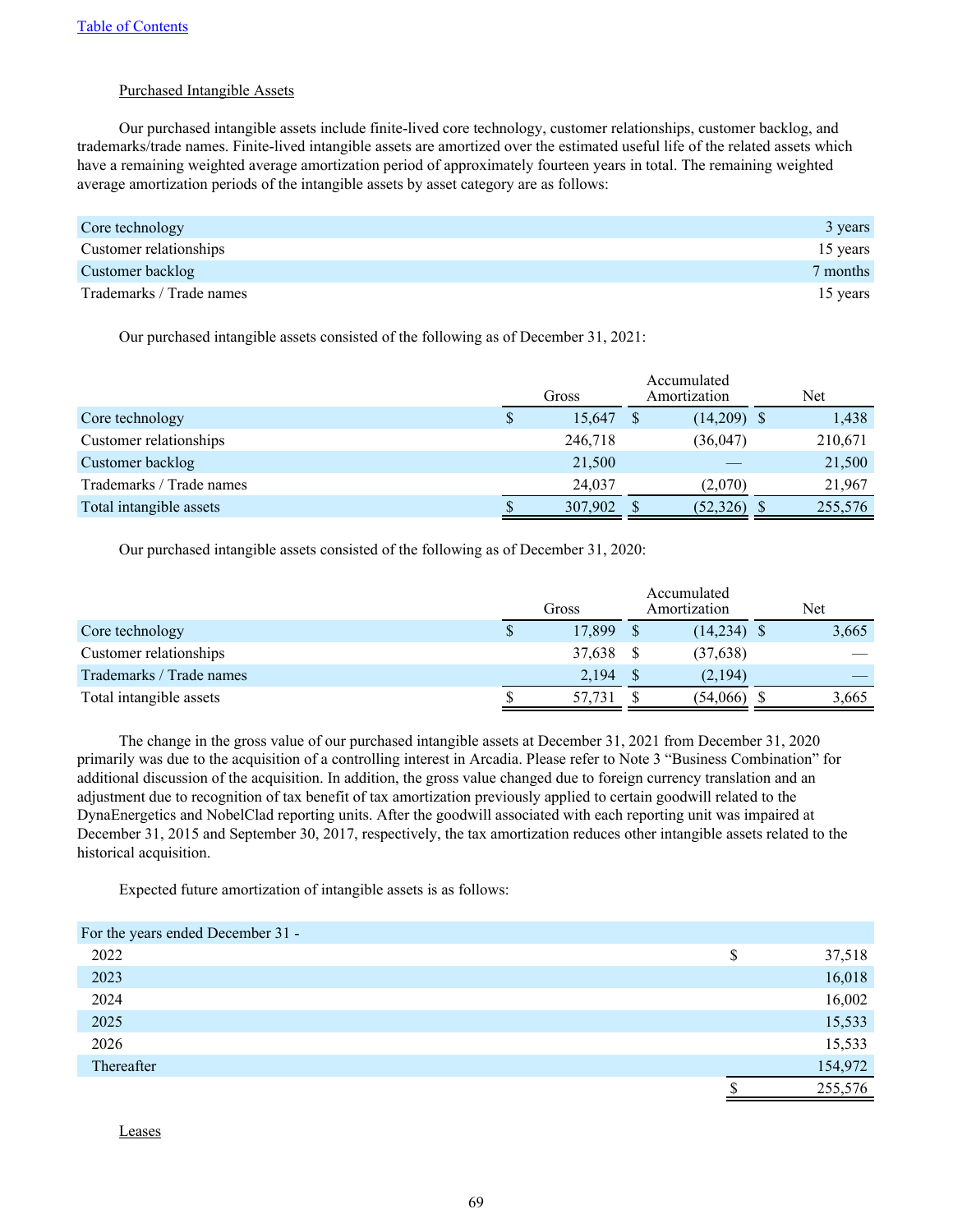The Company leases real properties for use in manufacturing and as administrative and sales offices, and leases automobiles and office equipment. Upon adoption of the new lease standard on January 1, 2019, the Company recognized right of use ("ROU") assets and lease liabilities in relation to the leases which had previously been classified as operating leases.

The Company determines if a contract contains a lease arrangement at the inception of the contract. For leases in which the Company is the lessee, leases are classified as either finance or operating. ROU assets are initially measured at the present value of lease payments over the lease term plus initial direct costs, if any, with the classification affecting the pattern of expense recognition. ROU assets are amortized on a straight line basis to the Consolidated Statement of Operations. If a lease does not provide a discount rate and the rate cannot be readily determined, an incremental borrowing rate is used to determine the future lease payments. Lease and non-lease components within the Company's lease agreements are accounted for together. The Company has no leases in which the Company is the lessor.

Nearly all of the Company's leasing arrangements are classified as operating leases. ROU asset and lease liability balances were as follows for the periods presented:

|                           |        | December 31, 2021 | December 31, 2020 |        |  |
|---------------------------|--------|-------------------|-------------------|--------|--|
| ROU asset                 | 52,219 |                   |                   | 10,733 |  |
|                           |        |                   |                   |        |  |
| Current lease liability   |        | 6,126             |                   | 1,741  |  |
| Long-term lease liability |        | 47,000            |                   | 10,066 |  |
| Total lease liability     |        | 53,126            |                   | 11,807 |  |

The ROU asset is reported in "Other assets" while the current lease liability is reported in "Other current liabilities" and the long-term lease liability is reported in "Other long-term liabilities" on the Company's Consolidated Balance Sheets. The Company's financing leases were not material as of December 31, 2021. Cash paid for operating lease liabilities are recorded as cash flows from operating activities in the Company's Consolidated Statements of Cash Flows. The ROU asset and lease liability as of December 31, 2021 increased primarily due to leases at Arcadia. In addition, Arcadia leases certain office, manufacturing, distribution and warehouse facilities from entities affiliated with the holder of the redeemable noncontrolling interest and the President of Arcadia. There were eight related party leases in effect as of December 31, 2021, with expiration or option to exercise dates ranging from calendar years 2022 to 2031, including renewal provisions. As of the acquisition date, the total ROU asset and related lease liability recognized for related party leases was \$41,215 and \$41,218, respectively. The Company believes that the lease terms for these properties are fair and reasonable to the Company and on terms comparable to those reasonably expected to be agreed to with independent third parties for similar types of property. During the year-ended December 31, 2021, DMC did not have material lease payments related to these leases.

Total operating lease expense included in the Company's Consolidated Statements of Operations was \$4,453, \$3,950 and \$4,012 for the years ended December 31, 2021, 2020, and 2019, respectively. Short term and variable lease costs were not material for the year ended December 31, 2021.

Certain of the Company's leases contain renewal options and options to extend the leases for up to five years, and a majority of these options are reflected in the calculation of the ROU assets and lease liability due to the likelihood of renewal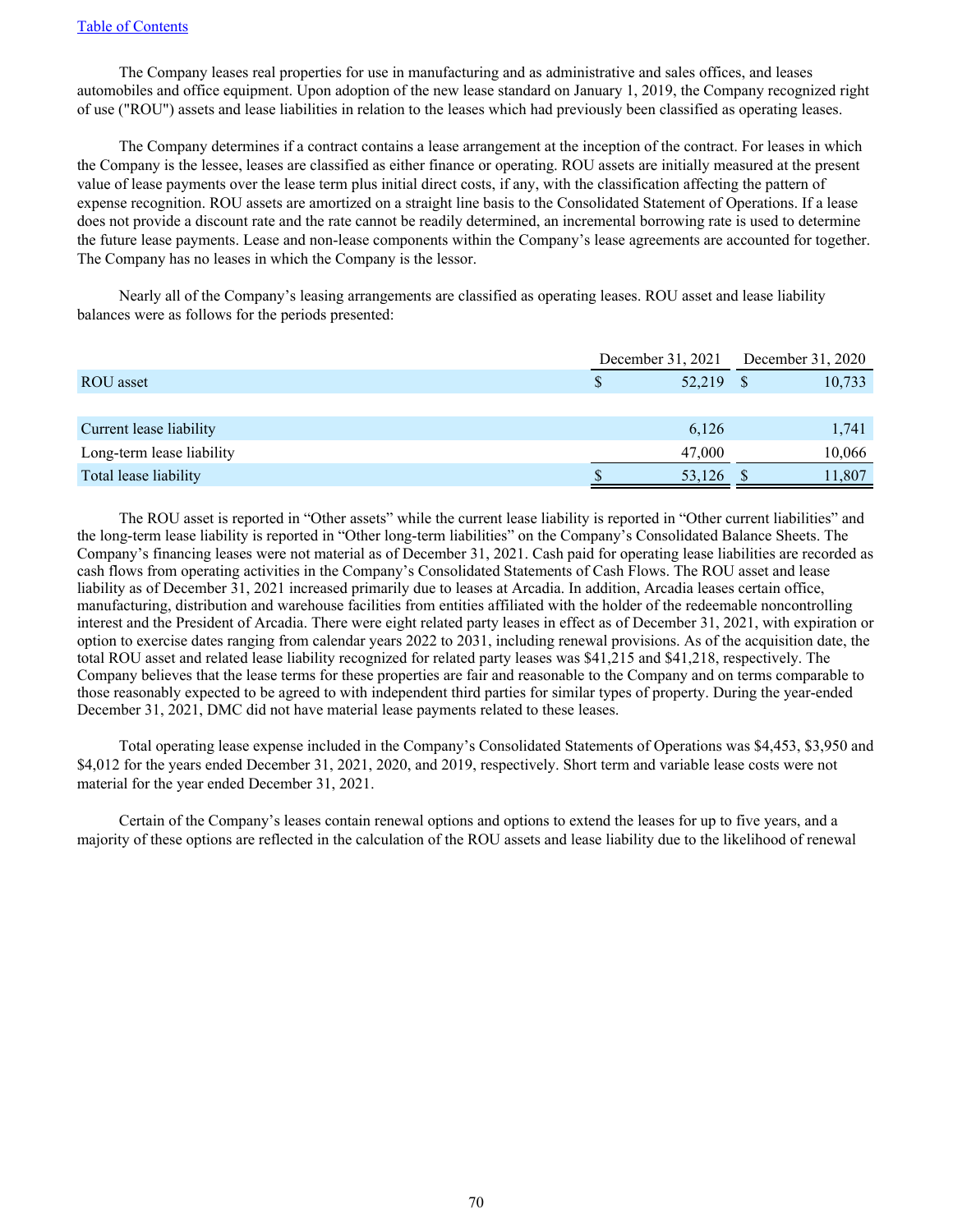The following table summarizes the weighted average lease terms and discount rates for operating lease liabilities:

|                                       | December 31, 2021 | December 31, 2020 |
|---------------------------------------|-------------------|-------------------|
| Weighted average remaining lease term | 9.0 years         | 8.3 years         |
| Weighted average discount rate        | 4.4 $\%$          | $5.2 \%$          |

The following table represents maturities of operating lease liabilities as of December 31, 2021:

| Due within 1 year                   | S | 6,126     |
|-------------------------------------|---|-----------|
| Due after 1 year through 2 years    |   | 8,344     |
| Due after 2 years through 3 years   |   | 7,843     |
| Due after 3 years through 4 years   |   | 7,748     |
| Due after 4 years through 5 years   |   | 6,621     |
| Thereafter                          |   | 27,557    |
| Total future minimum lease payments |   | 64,239    |
| Less imputed interest               |   | (11, 113) |
| Total                               |   | 53,126    |

#### Contract Liabilities

On occasion, we require customers to make advance payments prior to the shipment of their orders in order to help finance our inventory investment on large orders or to keep customers' credit limits at acceptable levels. Contract liabilities were as follows at December 31:

|                | 2021 |        |               | 2020  |
|----------------|------|--------|---------------|-------|
| Arcadia        |      | 14,697 | $\Gamma$<br>᠕ |       |
| DynaEnergetics |      | 474    |               | 478   |
| NobelClad      |      | 5,881  |               | 4,450 |
| Total          |      | 21,052 |               | 4,928 |

We generally expect to recognize the revenue associated with contract liabilities over a time period no longer than one year, but unforeseen circumstances can cause delays in shipments associated with contract liabilities. Approximately 87% of the \$4,928 recorded as contract liabilities at December 31, 2020, was recorded to net sales during the year ended December 31, 2021.

#### Revenue Recognition

The Company's revenues are primarily derived from consideration paid by customers for tangible goods. The Company analyzes its different products by segment to determine the appropriate basis for revenue recognition, as described below. Given that Arcadia was purchased in late December 2021 and no revenue was recorded in the period from the date of acquisition to December 31, 2021, related accounting policies have not been included herein. Revenue is not generated from sources other than contracts with customers and revenue is recognized net of any taxes collected from customers, which are subsequently remitted to governmental authorities. There are no material upfront costs for operations that are incurred from contracts with customers.

Our rights to payments for goods transferred to customers arise when control is transferred at a point in time and not on any other criteria. Payment terms and conditions vary by contract, although terms generally include a requirement of payment within 30 to 90 days. In instances when we require customers to make advance payments prior to the shipment of their orders, we record a contract liability. We have determined that our contract liabilities do not include a significant financing component given the short duration between order initiation and order fulfillment within each of our segments. Refer to Note 8 "Business Segments" for disaggregated revenue disclosures.

#### *DynaEnergetics*

Customers agree to terms and conditions at the time of initiating an order. Transactions contain standard products, which may include perforating system components, such as detonating cord, or systems and associated hardware, including Factory-Assembled, Performance-Assured<sup>™</sup> DynaStage<sup>®</sup> perforating systems. In instances where multiple products are included within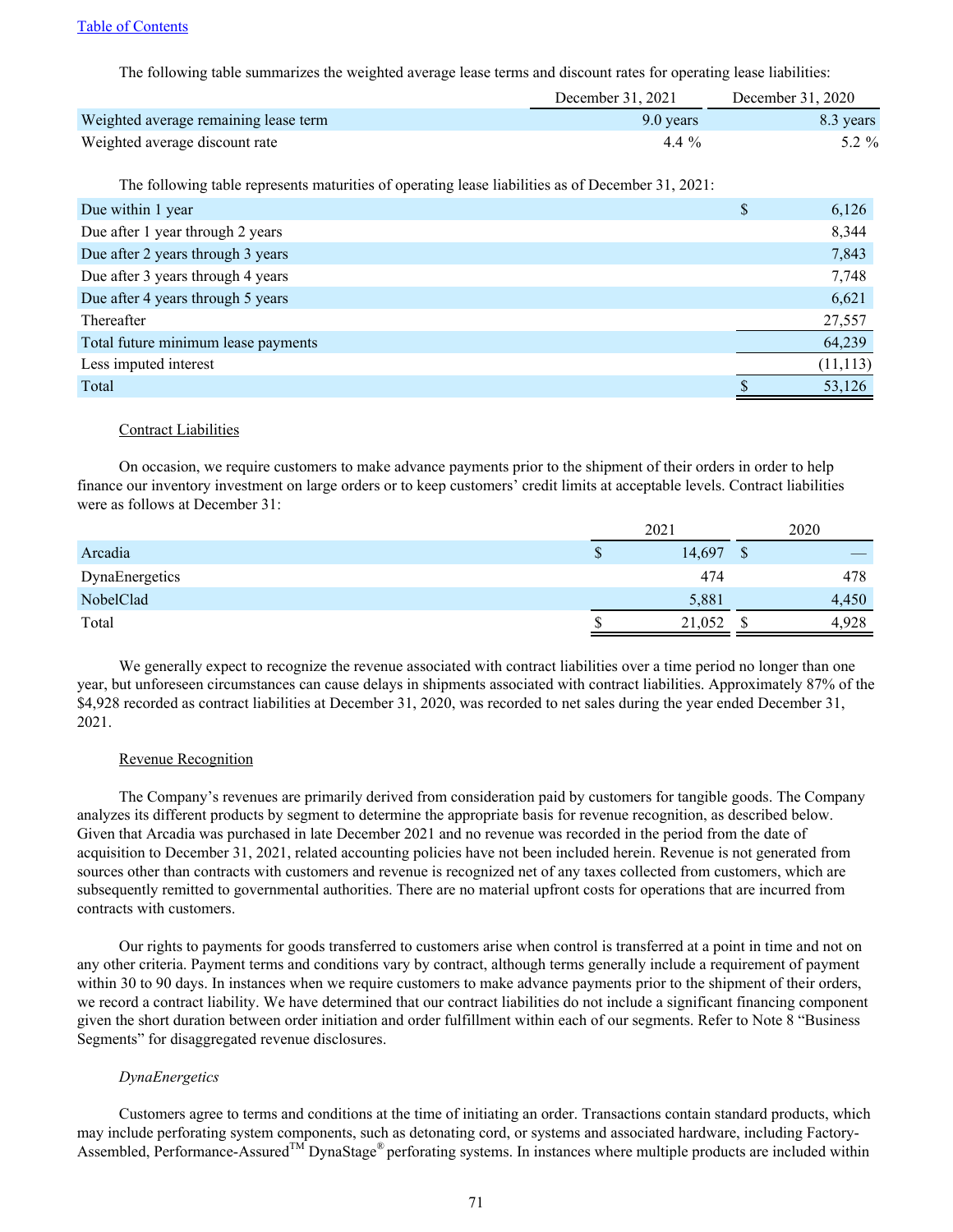an order, each product represents a separate performance obligation given that: (1) the customer can benefit from each product on a standalone basis and (2) each product is distinct within the context of the contract.

The transaction price is readily determinable and fixed at the time the transaction is entered into with the customer. DynaEnergetics is entitled to each product's transaction price upon the customer obtaining control of the item. Such control occurs as of a point in time, which is generally based upon relevant International Commercial Terms ("Incoterms") as it relates to product ownership and legal title being transferred. Upon fulfillment of applicable Incoterms, DynaEnergetics has performed its contractual requirements such that it has a present right to payment, and the customer from that point forward bears all risks and rewards of ownership. In addition, at this date, the customer has the ability to direct the use of, or restrict access to, the asset. No payment discounts, rebates, refunds, or any other forms of variable consideration are included within contracts. DynaEnergetics also does not provide service-type warranties either via written agreement or customary business practice, nor does it allow customer returns without its prior approval.

For orders that contain only one performance obligation, the total transaction price is allocated to the sole performance obligation. For orders that contain multiple products being purchased by the customer, judgment is required to determine standalone selling price ("SSP") for each distinct performance obligation. However, such judgment is largely mitigated given that products purchased are generally shipped at the same time. In instances where products purchased are not shipped at the same time, DynaEnergetics uses the contractually stated price to determine SSP as this price approximates the price of each good as sold separately.

### *NobelClad*

Customers agree to terms and conditions at the time of initiating an order. The significant majority of transactions contain a single performance obligation - the delivery of a clad metal product. In instances where multiple products are included within an order, each product represents a separate performance obligation given that: (1) the customer can benefit from each product on a standalone basis and (2) each product is distinct within the context of the contract.

The transaction price is readily determinable and fixed at the time the transaction is entered into with the customer. NobelClad is entitled to each product's transaction price upon the customer obtaining control of the item. Such control occurs as of a point in time, which is generally based upon relevant Incoterms as it relates to product ownership and legal title being transferred. Upon fulfillment of applicable Incoterms, NobelClad has performed its contractual requirements such that it has a present right to payment, and the customer from that point forward bears all risks and rewards of ownership. In addition, at this date, the customer has the ability to direct the use of, or restrict access to, the asset. No payment discounts, rebates, refunds, or any other forms of variable consideration are included within NobelClad contracts. NobelClad also does not provide servicetype warranties either via written agreement or customary business practice, nor does it allow customer returns.

For contracts that contain only one performance obligation, the total transaction price is allocated to the sole performance obligation. For contracts which contain multiple distinct performance obligations, judgment is required to determine the SSP for each performance obligation. NobelClad uses the expected cost plus margin approach in order to estimate SSP, whereby an entity forecasts its expected costs of satisfying a performance obligation and then adds an appropriate margin for that good. The required judgment described herein largely is mitigated given the short duration between order initiation and complete order fulfillment.

#### Research and Development

Research and development costs include expenses associated with developing new products and processes as well as improvements to current manufacturing processes. Research and development costs are included in our "Cost of products sold" and were as follows for the years ended December 31:

|                                      | 202.  | 2020  | 2019  |
|--------------------------------------|-------|-------|-------|
| DynaEnergetics                       | 6.378 | 6.335 | 7,057 |
| NobelClad                            | 862   |       | 1,393 |
| Total research and development costs | 7.240 | 7.910 | 8,450 |

#### Earnings Per Share

In periods with net income, the Company computes earnings per share ("EPS") using a two-class method, which is an earnings allocation formula that determines EPS for (i) each class of common stock (the Company has a single class of common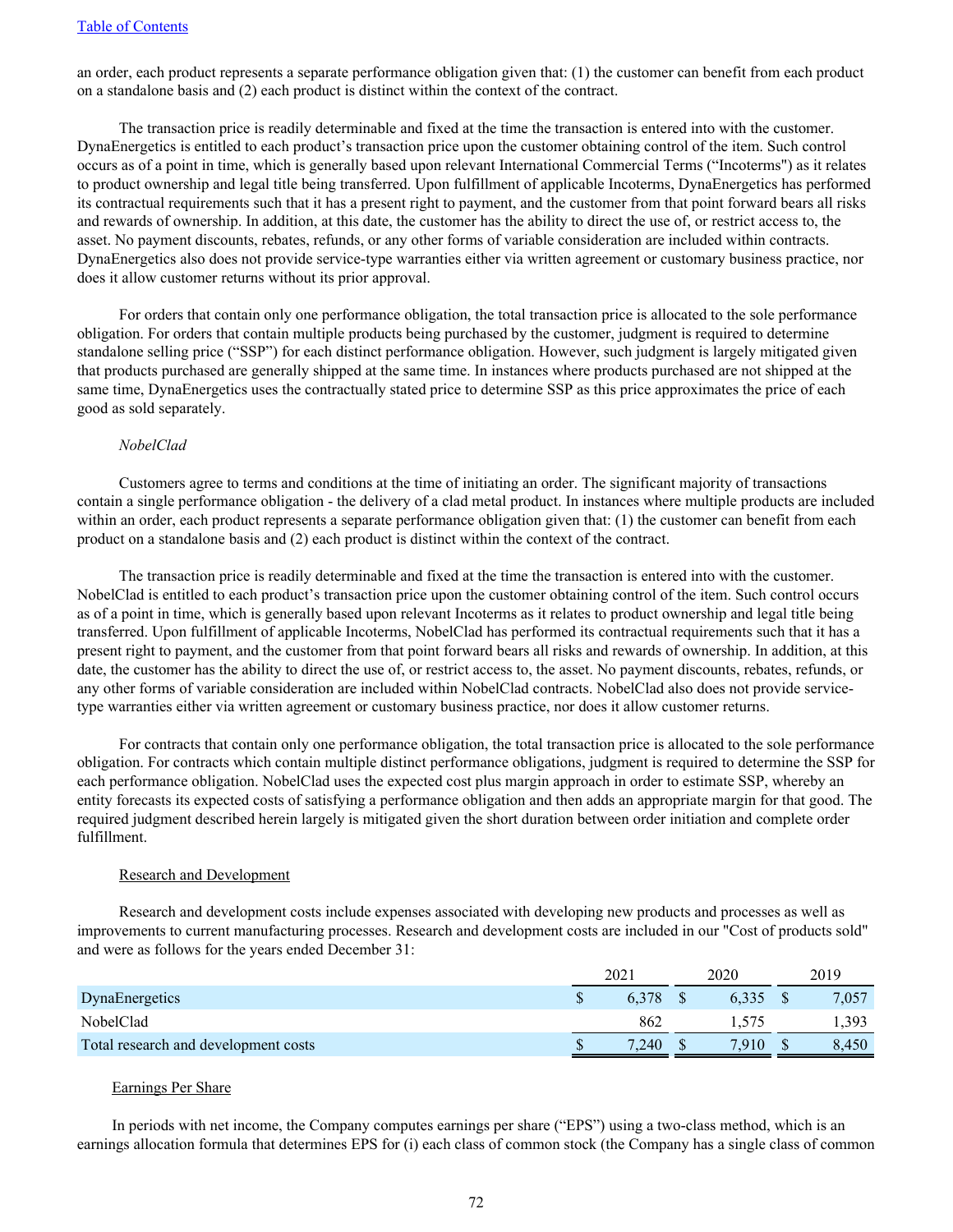stock), and (ii) participating securities according to dividends declared and participation rights in undistributed earnings. Restricted stock awards are considered participating securities as they receive non-forfeitable rights to dividends as common stock. Because we were in a net loss position for the years ended December 31, 2021 and 2020, all potentially dilutive shares are anti-dilutive and are excluded from the determination of diluted EPS.

Basic EPS is calculated by dividing net income (loss) attributable to the Company's stockholders after adjustment of redeemable noncontrolling interest by the weighted‑average number of common shares outstanding during the period. Net income available to common shareholders of the Company includes adjustments of the redeemable noncontrolling interest to redemption value as of the end of the period presented. Please refer to Note 3 "Business Combination" for further discussion of the calculation of the adjustment of the redeemable noncontrolling interest. Diluted EPS adjusts basic EPS for the effects of restricted stock awards, restricted stock units, performance share units and other potentially dilutive financial instruments (dilutive securities), only in the periods in which such effect is dilutive. The effect of the dilutive securities is reflected in diluted EPS by application of the more dilutive of (1) the treasury stock method or (2) the two-class method assuming nonvested shares are not converted into common shares. For the applicable period presented, diluted EPS using the treasury stock method was less dilutive than the two-class method; as such, only the two-class method has been included below.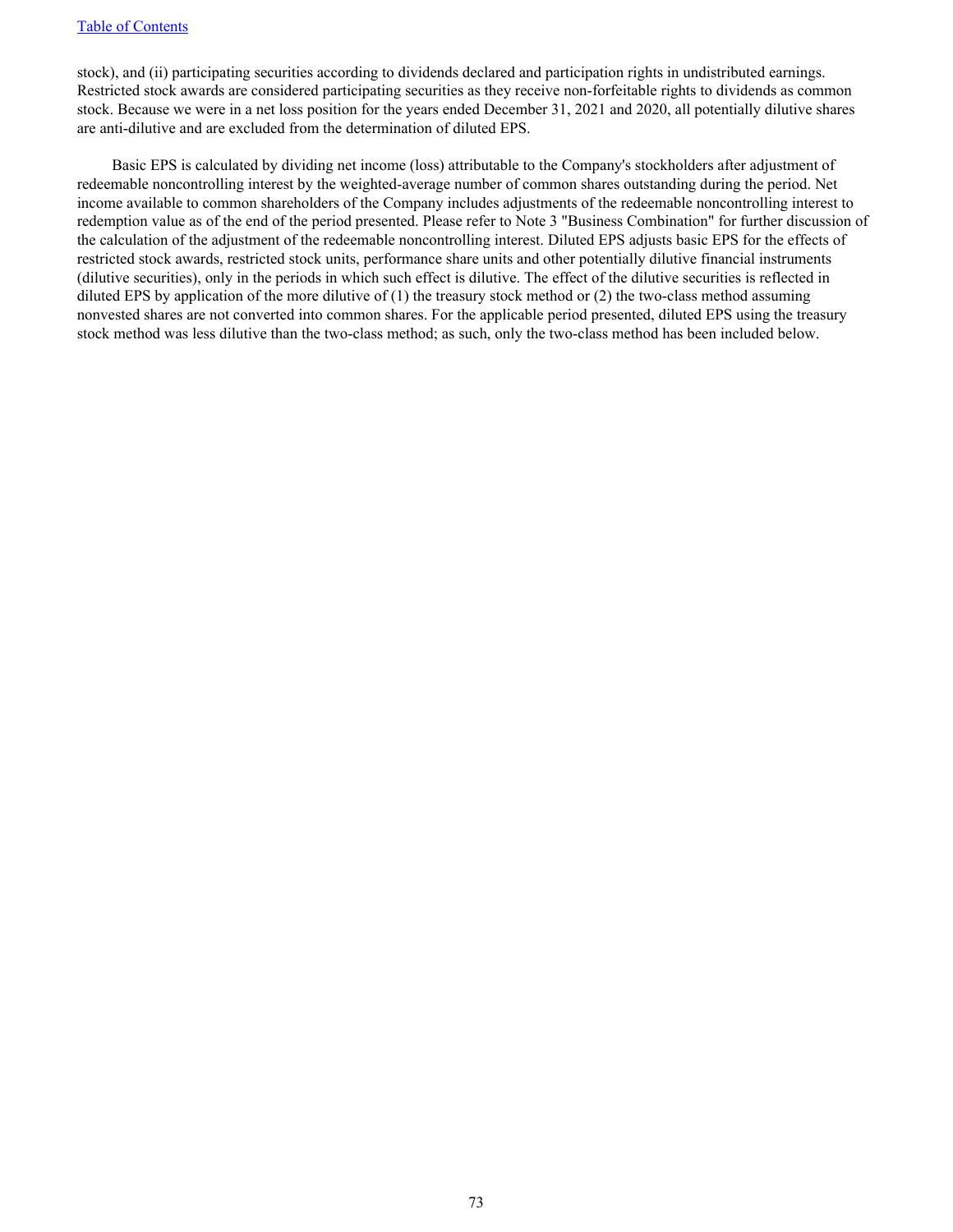EPS was calculated as follows for the years ended December 31:

|                                                                                | 2021        | 2020                    | 2019       |
|--------------------------------------------------------------------------------|-------------|-------------------------|------------|
| Net (loss) income attributable to DMC Global Inc. stockholders, as<br>reported | (202)       | (1, 412)                | 34,041     |
| Less: Adjustment of redeemable noncontrolling interest                         | (4, 424)    |                         |            |
| Less: Distributed net income available to participating securities             |             |                         | (85)       |
| Less: Undistributed net income available to participating securities           |             |                         | (582)      |
| Numerator for basic net (loss) income per share:                               | (4,626)     | (1, 412)                | 33,374     |
| Add: Undistributed net income allocated to participating securities            |             |                         | 582        |
| Less: Undistributed net income reallocated to participating securities         |             |                         | (579)      |
| Numerator for diluted net (loss) income per share:                             | (4,626)     | (1, 412)                | 33,377     |
| Denominator:                                                                   |             |                         |            |
| Weighted average shares outstanding for basic net (loss) income per<br>share   | 17,610,711  | 14,790,296              | 14,579,608 |
| Effect of dilutive securities                                                  |             |                         | 75,742     |
| Weighted average shares outstanding for diluted net (loss) income per<br>share | 17,610,711  | 14,790,296              | 14,655,350 |
| Net (loss) income per share attributable to DMC Global Inc.<br>stockholders:   |             |                         |            |
| Basic                                                                          | $(0.26)$ \$ | (0.10)                  | 2.29       |
| Diluted                                                                        | (0.26)      | (0.10)<br><sup>\$</sup> | 2.28<br>S  |

# Fair Value of Financial Instruments

Fair value is defined as the price that would be received to sell an asset or paid to transfer a liability in an orderly transaction between market participants at the measurement date. We are required to use an established hierarchy for fair value measurements based upon the inputs to the valuation and the degree to which they are observable or not observable in the market. The three levels in the hierarchy are as follows:

• Level 1 — Inputs to the valuation based upon quoted prices (unadjusted) for identical assets or liabilities in active markets that are accessible as of the measurement date.

• Level 2 — Inputs to the valuation include quoted prices in either markets that are not active, or in active markets for similar assets or liabilities, inputs other than quoted prices that are observable, and inputs that are derived principally from or corroborated by observable market data.

• Level 3 — Inputs to the valuation that are unobservable inputs for the asset or liability.

The highest priority is assigned to Level 1 inputs and the lowest priority to Level 3 inputs.

The carrying value of accounts receivable and payable, accrued expenses, and the revolving loans and term loan under our credit facility approximate their fair value.

Our U.S. Treasury marketable securities are valued using quoted prices in active markets that are accessible as of the measurement date. Our revolving loans and our term loan reset each month at market interest rates. All of these items are considered Level 1 assets and liabilities.

Our foreign currency forward contracts are valued using quoted market prices or are determined using a yield curve model based on current market rates. As a result, we classify these investments as Level 2 in the fair value hierarchy. Money market funds and mutual funds of \$9,083 as of December 31, 2021 and \$4,244 as of December 31, 2020 held to satisfy future deferred compensation obligations are valued based upon the market values of underlying securities, and therefore we classify these assets as Level 2 in the fair value hierarchy.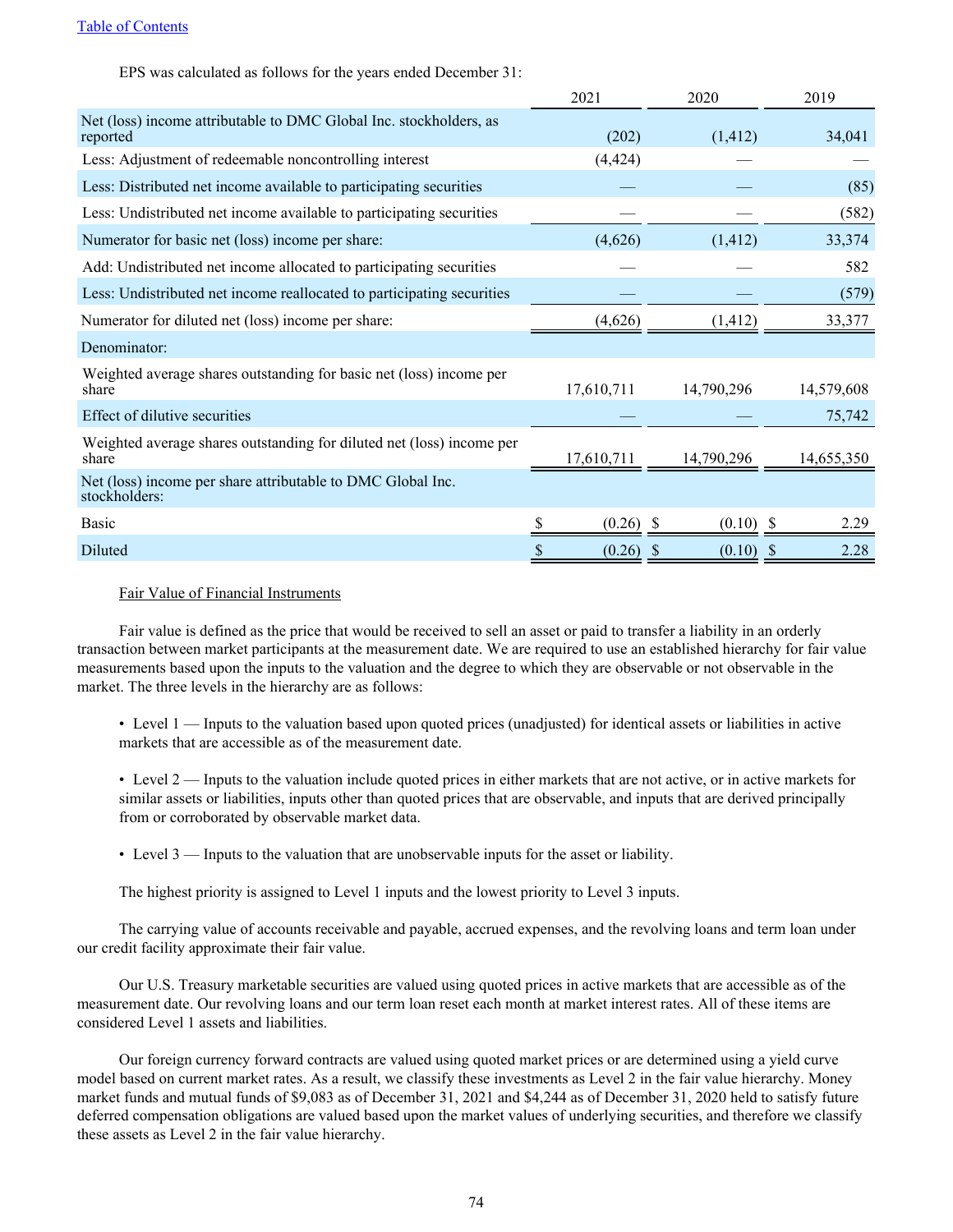We did not hold any Level 3 assets or liabilities as of December 31, 2021 or December 31, 2020. However, the fair value measurement of certain assets and liabilities acquired as part of the Arcadia acquisition were based on significant inputs not observable in the market and thus represent Level 3 measurements within the fair value measurement hierarchy.

#### Income Taxes

We recognize deferred tax assets and liabilities for the expected future income tax consequences of temporary differences between the financial reporting and tax bases of assets and liabilities. Any effects of changes in income tax rates or tax laws are included in the provision for income taxes in the period of enactment. The deferred income tax impact of tax credits are recognized as an immediate adjustment to income tax expense. We recognize deferred tax assets for the expected future effects of all deductible temporary differences to the extent we believe these assets will more likely than not be realized. We record a valuation allowance when, based on current circumstances, it is more likely than not that all or a portion of the deferred tax assets will not be realized. In making such determination, we consider all available positive and negative evidence, including future reversals of existing taxable temporary differences, projected future taxable income, tax planning strategies, recent financial operations and their associated valuation allowances, if any.

We recognize the tax benefits from uncertain tax positions only when it is more likely than not, based on the technical merits of the position, that the tax position will be sustained upon examination, including the resolution of any related appeals or litigation. The tax benefits recognized in the Consolidated Financial Statements from such a position are measured as the largest benefit that is more likely than not to be realized upon ultimate resolution. We recognize interest and penalties related to uncertain tax positions in operating expense.

See Note 7 "Income Taxes" for further information on our income taxes.

#### Concentration of Credit Risk and Off Balance Sheet Arrangements

Financial instruments, which potentially subject us to a concentration of credit risk, consist primarily of cash, cash equivalents, marketable securities, and accounts receivable. Generally, we do not require collateral to secure receivables. At December 31, 2021, we had no financial instruments with off-balance sheet risk of accounting losses.

#### Other Cumulative Comprehensive Loss

Other cumulative comprehensive loss as of December 31, 2021, 2020, and 2019 consisted entirely of currency translation adjustments including those in intra-entity foreign currency transactions that are classified as long-term investments. During 2019, the Company substantially liquidated the assets and liabilities of DynaEnergetics Siberia, as defined by U.S. GAAP, and as a result the cumulative foreign currency translation losses were reclassified to "Restructuring expenses, net and asset impairments" in the Consolidated Statements of Operations from "Other cumulative comprehensive loss" in the Consolidated Balance Sheets. Refer to Note 11 "Restructuring and Asset Impairments" for additional discussion.

#### Recent Accounting Pronouncements

In December 2019, the Financial Accounting Standards Board (FASB) issued a new accounting pronouncement regarding accounting for income taxes. The new standard removed certain exceptions to the general principles in ASC 740 Income Taxes and also clarified and amended existing guidance to provide for more consistent application. The new standard became effective for the Company in the first quarter of fiscal 2021 and did not have a material impact on our Consolidated Financial Statements.

In March 2020, the FASB issued a new accounting standard which provides practical expedients and exceptions for applying U.S. GAAP to contracts, hedging relationships, and other transactions affected by reference rate reform if certain criteria are met. The expedients and exceptions apply only to contracts and other transactions that reference the London interbank offered rate ("LIBOR") or another reference rate expected to be discontinued as a result of reference rate reform. These amendments are not applicable to contract modifications made and hedging relationships entered into or evaluated after December 31, 2022. The Company will adopt this standard when LIBOR is discontinued; however, given that we do not have significant exposure to LIBOR or other referenced rates expected to be discontinued, we do not believe that adoption of this standard will have a material impact on our Consolidated Financial Statements.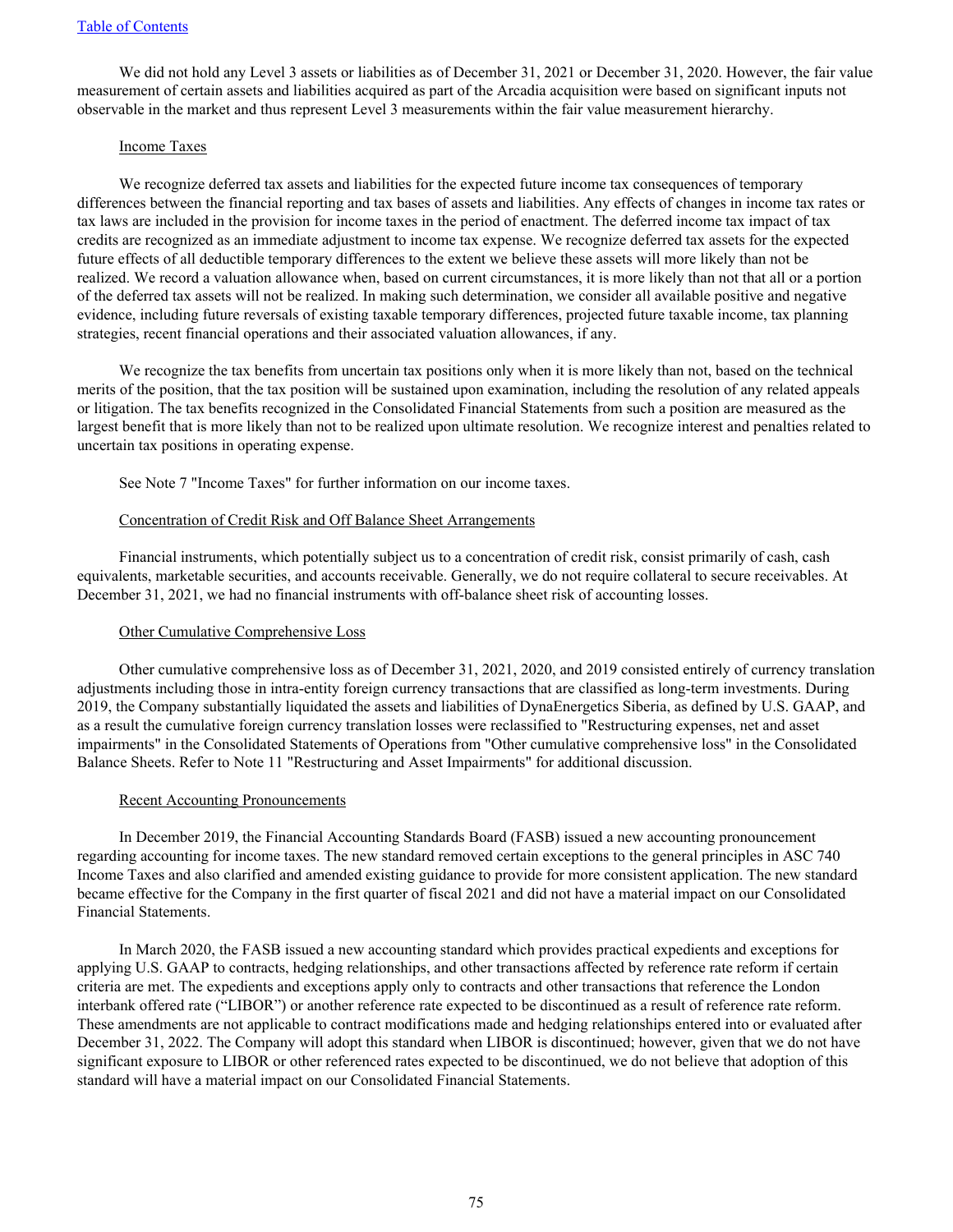# **3. BUSINESS COMBINATION**

On December 16, 2021, the Company entered into an equity purchase agreement with Arcadia, Inc., a California corporation, the current shareholders of Arcadia, Inc. and certain other parties (the "Equity Purchase Agreement"). On December 23, 2021, pursuant to the Equity Purchase Agreement, the Company completed the acquisition of a 60% controlling interest in Arcadia for closing consideration of \$261,000 in cash (excluding \$7,654 in acquired cash) and 551,458 shares of its common stock, par value \$0.05 per share. A portion of the cash consideration was placed into escrow and is subject to certain post-closing adjustments.

DMC acquired Arcadia as part of its strategy of building a diversified portfolio of industry-leading businesses with differentiated products and services. Arcadia is a leading U.S. supplier of architectural building products, which include exterior and interior framing systems for commercial buildings, curtain walls, windows, doors, interior partitions, and highly engineered windows and doors for the high-end residential real estate market.

The acquisition was funded by the Company through cash and marketable securities, equity, and debt financing. Assets acquired and liabilities assumed have been recorded at their fair values. Certain fair values were determined by management using the assistance of third-party valuation specialists. The valuation methods used to determine the fair value of intangible assets included the income approach—excess earnings method for customer relationships and the income approach—relief from royalty for the trade name acquired. A number of assumptions and estimates were involved in the application of these valuation methods, including revenue forecasts, costs of revenues, operating expenses, tax rates, forecasted capital expenditures, customer attrition rate, discount rates and working capital changes.

The following table sets forth the preliminary components of the fair value of the total consideration transferred and preliminary purchase price allocation of the net assets acquired at the date of acquisition. The assets acquired and liabilities assumed exclude Arcadia's right-of-use asset and lease liabilities, respectively, as they have an immaterial impact on the total net assets acquired. Please see Note 2 "Significant Accounting Policies" for additional discussion of lease accounting. The total consideration transferred is still subject to potential working capital adjustment and the preliminary purchase price allocation related to the assets acquired and liabilities assumed may be adjusted as a result of the finalization of our procedures, primarily as it pertains to the valuation of certain long-lived assets.

| Cash, including cash acquired $^{(1)}$        | \$<br>268,654 |
|-----------------------------------------------|---------------|
| Equity $^{(2)}$                               | 21,716        |
| Total fair value of consideration transferred | 290,370       |
|                                               |               |
| Assets acquired:                              |               |
| Cash and cash equivalents                     | \$<br>7,654   |
| Accounts receivable                           | 31,456        |
| Inventories                                   | 60,503        |
| Prepaid expenses and other                    | 2,438         |
| Property, plant and equipment <sup>(3)</sup>  | 17,323        |
| Goodwill <sup>(4)</sup>                       | 141,266       |
| Intangible assets $(5)$                       | 254,500       |
| Other long-term assets                        | 122           |
| Total assets acquired                         | 515,262       |
| Liabilities assumed:                          |               |
| Accounts payable                              | 8,792         |
| Other current liabilities                     | 22,520        |
| Total liabilities assumed                     | 31,312        |
| Redeemable noncontrolling interest $(6)$      | 193,580       |
| Total assets acquired and liabilities assumed | \$<br>290,370 |

(1) Cash sources of funding included \$150,000 in new term loan debt and \$118,654 of cash and marketable securities on hand.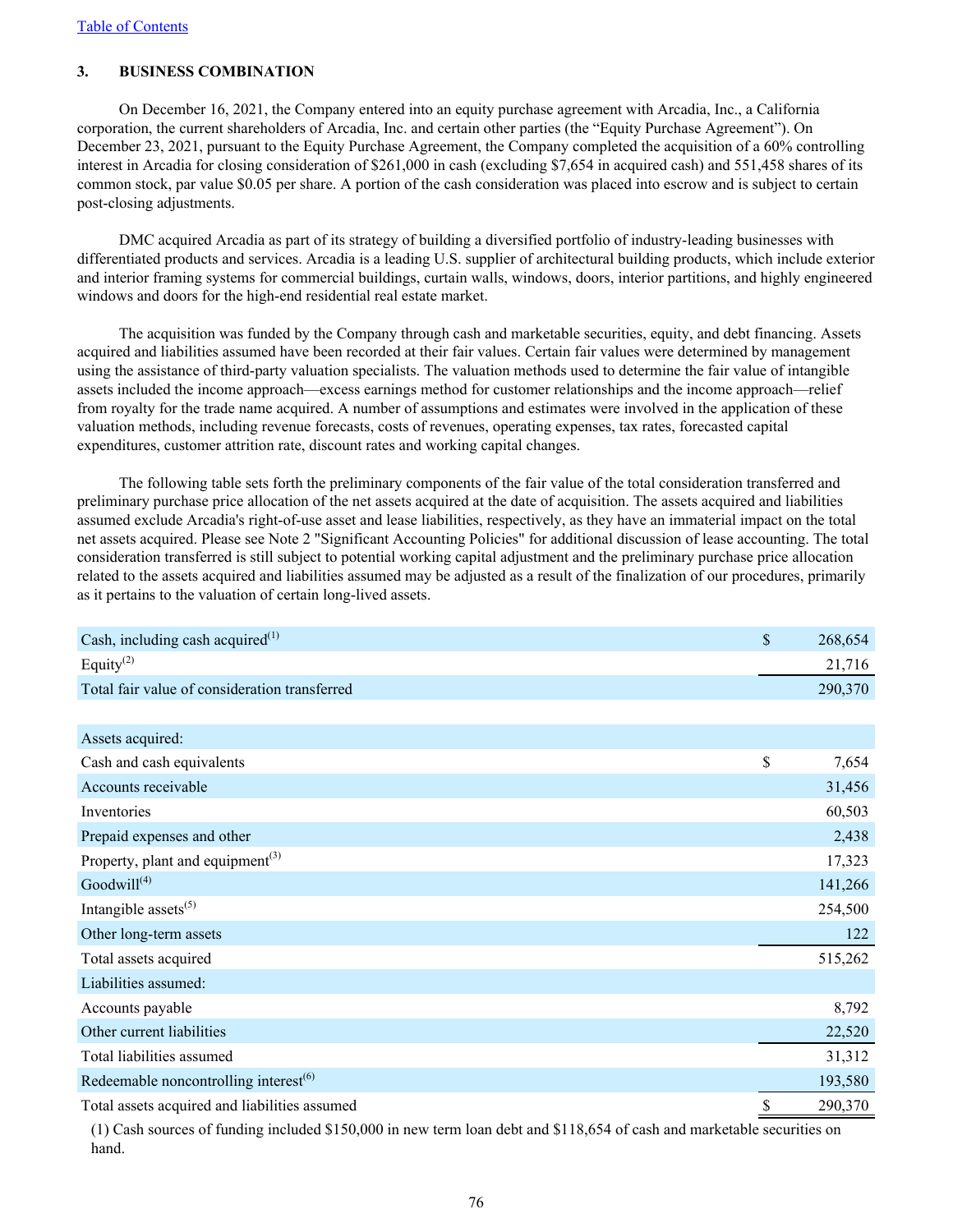(2) Equity consideration included 551,458 shares of DMC common stock.

(3) Property, plant and equipment primarily consists of the following:

| Land                                        | 2,922  |
|---------------------------------------------|--------|
| Buildings and improvements                  | 4,015  |
| Manufacturing equipment and tooling         | 9,877  |
| Furniture, fixtures, and computer equipment | 95     |
| Other                                       | 414    |
| Total property, plant and equipment         | 17,323 |

The useful lives of the property, plant and equipment is consistent with the Company's accounting policies.

(4) Amounts recorded for goodwill resulting in a tax basis step-up are generally expected to be deductible for tax purposes. Tax deductible goodwill is estimated to be \$86,571.

(5) Intangible assets consist of \$211,000 of customer relationships, \$22,000 of trade name, and \$21,500 of customer backlog. The preliminarily determined useful lives of the intangible assets are disclosed in Note 2 "Significant Accounting Policies."

(6) Redeemable noncontrolling interest represents 40% of the total fair value of Arcadia upon acquisition.

The final fair value determination of the assets acquired and liabilities assumed will be completed prior to one year from the transaction completion date, consistent with ASC 805 Business Combinations ("ASC 805"). Measurement period adjustments will be recognized in the reporting period in which the adjustments are determined and calculated as if the accounting had been completed as of the acquisition date.

The results of Arcadia's operations have been included in DMC's Consolidated Financial Statements since December 23, 2021, the date of the acquisition. Due to a planned shutdown between the acquisition date and December 31, 2021, Arcadia had no sales activity but did incur total expenses of \$2,020, including manufacturing expenses recorded within cost of products sold of \$1,044, selling, general and administrative expenses of \$613, and amortization of purchased intangible assets of \$363.

Acquisition transaction costs within the Consolidated Statements of Operations for the year-ended December 31, 2021 were \$1,581, which primarily included legal, accounting, and due diligence fees.

#### Redeemable noncontrolling interest

The Operating Agreement contains a right for the Company to purchase the remaining interest in Arcadia from the minority interest holder on or after the third anniversary of the acquisition closing date ("Call Option"). Similarly, the minority interest holder of Arcadia has the right to sell its remaining interest in Arcadia to the Company on or after the third anniversary of the acquisition closing date ("Put Option"). Both the Call Option and Put Option enable the respective holder to exercise their rights based upon a predefined calculation as included within the Operating Agreement.

The Company initially accounted for the noncontrolling interest at its acquisition date fair value. We determined that both the Call Option and Put Option do not meet the definition of a derivative under ASC 815 Derivatives and Hedging as the Operating Agreement does not allow for contractual net settlement, the options cannot be settled outside the Operating Agreement through a market mechanism, and the underlying shares are deemed illiquid as they are not publicly traded and thus not considered readily convertible to cash. Additionally, the settlement price for both options is based upon a predefined calculation tied to adjusted earnings rather than a fixed price, and the formula is based upon Arcadia's operating results after the acquisition close date. As such, we have concluded that the Call Option and Put Option are embedded within the noncontrolling interest and therefore do not represent freestanding instruments.

Given that the noncontrolling interest is subject to possible redemption (with redemption rights that are not entirely within the control of the Company), we have concluded that the noncontrolling interest should be accounted for in accordance with ASC 480 Distinguishing Liabilities from Equity ("ASC 480"). The Company has also concluded that the noncontrolling interest is probable of redemption, as the only criteria for the security to become redeemable is the passage of time. As such, the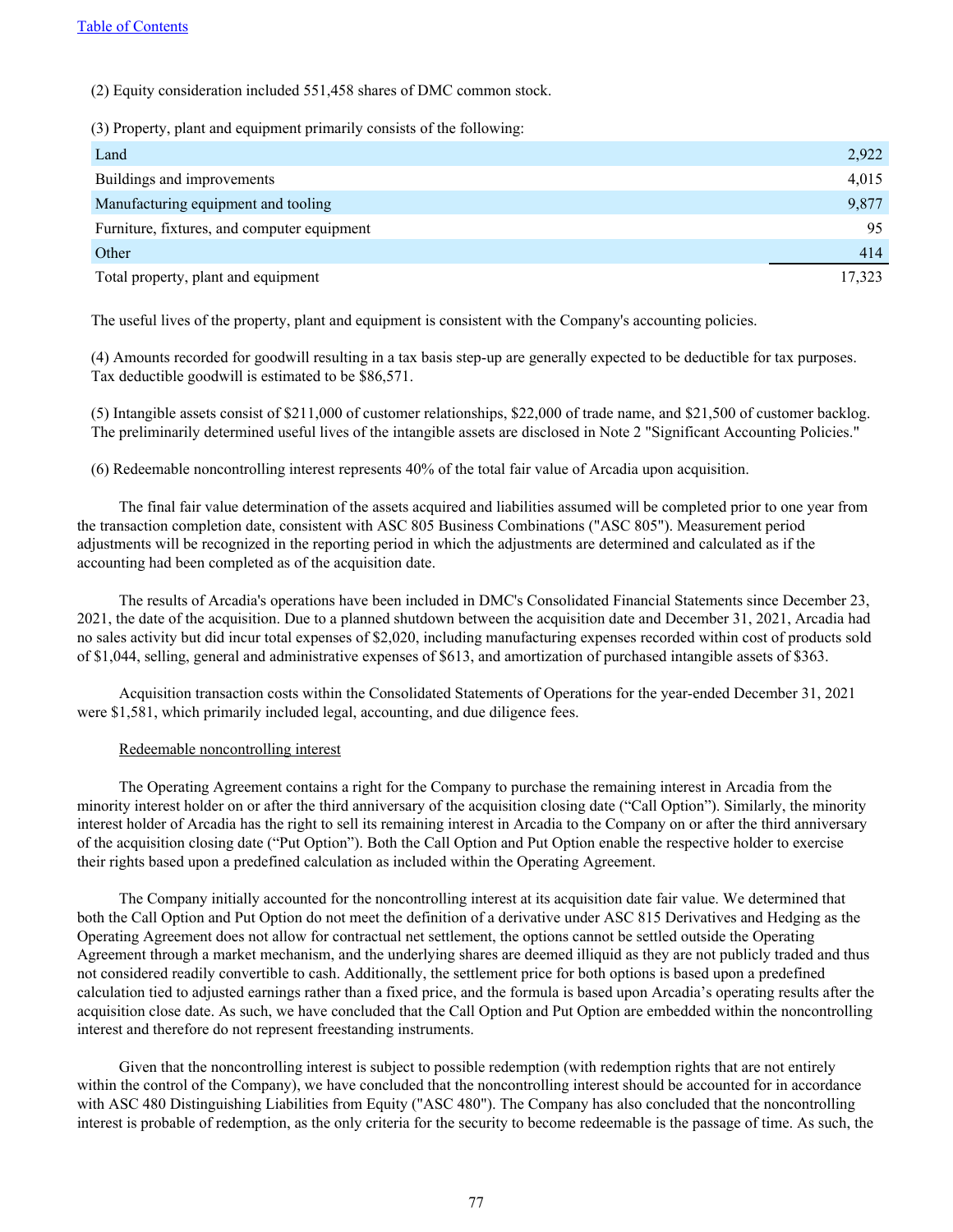Company has classified the redeemable noncontrolling interest separate from the stockholders' equity section in the Consolidated Balance Sheets.

At each balance sheet date subsequent to acquisition, the carrying value of the redeemable noncontrolling interest will be adjusted to its redemption value as if redemption were to occur at the balance sheet date. This immediate adjustment will be charged directly to retained earnings and therefore will not impact the Consolidated Statements of Operations or Comprehensive (Loss) Income. During the period from acquisition to December 31, 2021, the Company recorded an adjustment of the redeemable noncontrolling interest's carrying value to its redemption value of \$4,424. In accordance with ASC 480, this adjustment occurs only after the Company ascribes net income or loss attributable to the redeemable noncontrolling interest. During the period from acquisition to December 31, 2021, the Company recorded net loss of \$808 attributable to the redeemable noncontrolling interest, which represents its proportional share of Arcadia's net loss of \$2,020 over the same time period.

# Promissory Not**e**

In order to equalize after-tax consideration to the redeemable noncontrolling interest holder relative to an alternative transaction structure, immediately following the closing of the acquisition, the Company loaned approximately \$24,902 to the redeemable noncontrolling interest holder. The loan was evidenced by an unsecured promissory note, and the loan will be repaid out of proceeds from the sale of the redeemable noncontrolling interest holder's interests in Arcadia, whether received upon exercise of the Put Option, the Call Option or upon sales to third parties permitted under the terms of the Operating Agreement. The loan must be repaid in full by December 16, 2051.

### Unaudited Pro Forma Financial Information

Pro forma financial information is not intended to represent or be indicative of the actual results of operations of the combined business that would have been reported had the acquisition of Arcadia been completed at the beginning of fiscal year 2020, nor is it representative of future operating results of the Company.

This unaudited pro forma combined financial information is prepared based on Article 11 of Regulation S-X. The pro forma results include certain adjustments, as required under ASC 805, which are different than Article 11 pro forma requirements. ASC 805 requires pro forma adjustments to reflect the effects of fair value adjustments, transaction costs, capital structure changes, the tax effects of such adjustments, and also requires nonrecurring adjustments to be prepared as though the acquisition of Arcadia had occurred as of the beginning of the earliest period presented. The adjustments to the historical Arcadia financial results include removal of non-recurring transaction costs. Both periods were further adjusted to reflect a full period of (a) fair value adjustments related to inventory and incremental intangible asset amortization, (b) interest expense with the higher principal and interest rates associated with the Company's new term loan debt incurred to finance, in part, the acquisition of Arcadia, (c) the effects of integration costs on the results of Arcadia's operations, and (d) the effects of the adjustments on income taxes.

The following unaudited pro forma combined financial information presents combined results of the Company and Arcadia as if the acquisition of Arcadia had occurred at the beginning of fiscal 2020:

|                                                         | Year Ended December 31. |  |         |  |
|---------------------------------------------------------|-------------------------|--|---------|--|
|                                                         | 2021                    |  | 2020    |  |
| Net sales                                               | 500.460 \$              |  | 475,125 |  |
| Net income attributable to DMC Global Inc. stockholders | 17.541 \$               |  | 8.324   |  |

# **4. DEBT**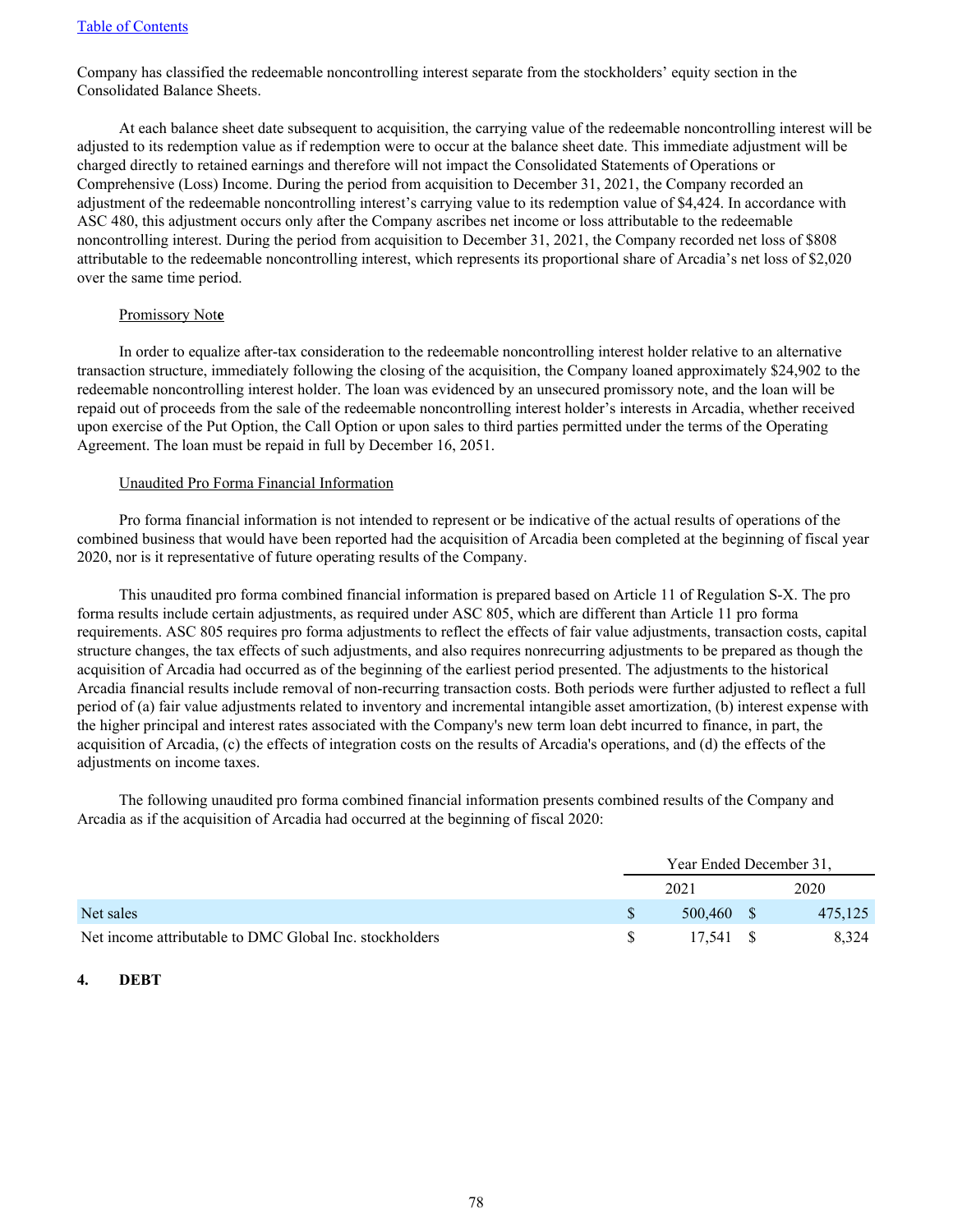Outstanding borrowings consisted of the following at December 31:

|                                         |   | 2021     |   | 2020     |
|-----------------------------------------|---|----------|---|----------|
| Syndicated credit agreement:            |   |          |   |          |
| U.S. Dollar revolving loan              | S |          | S |          |
| Term loan                               |   | 150,000  |   |          |
| Capital expenditure facility            |   |          |   | 11,750   |
| Commerzbank line of credit              |   |          |   |          |
| Outstanding borrowings                  |   | 150,000  |   | 11,750   |
| Less: debt issuance costs               |   | (2,575)  |   | (486)    |
| Total debt                              |   | 147,425  |   | 11,264   |
| Less: current portion of long-term debt |   | (15,000) |   | (3, 125) |
| Long-term debt                          |   | 132,425  |   | 8,139    |

### Syndicated Credit Agreement

On December 23, 2021, we entered into a five-year \$200,000 syndicated credit agreement ("credit facility") which included a \$150,000 Term Loan, which is amortizable at 10% of principal per year with a balloon payment for the outstanding balance upon the credit facility maturity date in 2026, and allows for revolving loans of up to \$50,000. The credit facility has an accordion feature to increase the commitments by \$100,000 under the revolving loan class and/or by adding a term loan subject to approval by applicable lenders. We entered into the credit facility with a syndicate of four banks, with KeyBank, N.A. acting as administrative agent. The credit facility is secured by the assets of DMC including accounts receivable, inventory, and fixed assets, including Arcadia and its subsidiary, as well as guarantees and share pledges by DMC and its subsidiaries.

Borrowings under the \$150,000 Term Loan and \$50,000 revolving loan limit can be in the form of Adjusted Daily Simple Secured Overnight Financing Rate ("SOFR") loans or one month Adjusted Term SOFR loans. Additionally, U.S. dollar borrowings on the revolving loan can be in the form of Base Rate loans (Base Rate borrowings are based on the greater of the administrative agent's Prime rate, an adjusted Federal Funds rate or an adjusted SOFR rate). SOFR loans bear interest at the applicable SOFR rate plus an applicable margin (varying from 1.50% to 3.00%). Base Rate loans bear interest at the defined Base rate plus an applicable margin (varying from 0.50% to 2.00%). As of December 31, 2021, no amounts had been drawn on the revolver since the credit facility was executed.

The credit facility includes various covenants and restrictions, certain of which relate to the payment of dividends or other distributions to stockholders; redemption of capital stock; incurrence of additional indebtedness; mortgaging, pledging or disposition of major assets; and maintenance of specified ratios.

The leverage ratio is defined in the credit facility as the ratio of Consolidated Funded Indebtedness (as defined in the credit facility) on the last day of any trailing four quarter period to the Consolidated Pro Forma EBITDA for such period. The maximum leverage ratio permitted by our credit facility is 3.5 to 1.0 through the quarter ended March 31, 2022, 3.25 to 1.0 from the quarter ended June 30, 2022 through the quarter ended March 31, 2023, and 3.0 to 1.0 from the quarter ended June 30, 2023 and thereafter.

The debt service coverage ratio is defined in the credit facility as the ratio of Consolidated Pro Forma EBITDA less the sum of capital distributions paid in cash (other than those made with respect to the preferred stock issued under the Operating Agreement), Consolidated Unfunded Capital Expenditures (as defined in the credit facility), and net cash income taxes to the sum of cash interest expense, any dividends on the preferred stock paid in cash, and scheduled principal payments on funded indebtedness. Under our credit facility, the minimum debt service coverage ratio permitted is 1.35 to 1.0.

As of December 31, 2021, we were in compliance with all financial covenants and other provisions of our debt agreements.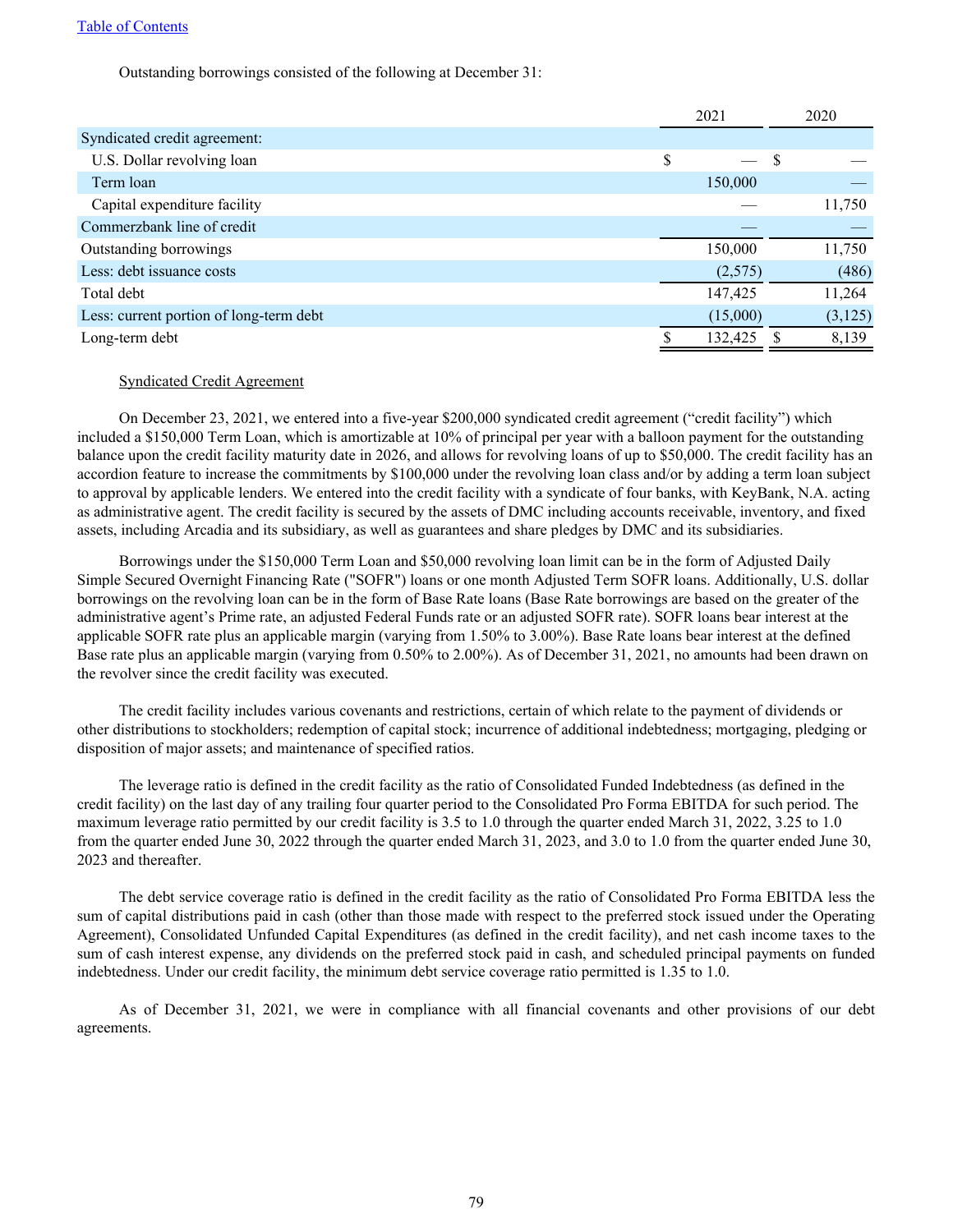### Line of Credit with German Bank

We maintain a line of credit with a German bank with a borrowing capacity of  $\epsilon$ 7,000 for our NobelClad and DynaEnergetics operations in Europe. This line of credit is also used to issue bank guarantees to customers to secure advance payments made by them. As of December 31, 2021, we had no outstanding borrowings under this line of credit and bank guarantees of  $\epsilon$ 2,997 secured by the line of credit. The line of credit bears interest at a EURIBOR-based variable rate which at December 31, 2021 was 4.50%. The line of credit has open-ended terms and can be canceled by the bank at any time.

#### Debt Issuance Costs

Included in long-term debt are deferred debt issuance costs of \$2,575 and \$486 as of December 31, 2021 and 2020, respectively. Deferred debt issuance costs are being amortized over the remaining term of the credit facility, which expires on December 23, 2026.

# **5. EQUITY OFFERING AND PROGRAM**

#### Equity Offering

On May 3, 2021, the Company announced a registered public offering ("Offering") of its stock under an automatic shelf registration statement on Form S-3ASR filed on May 3, 2021. The Company entered into an underwriting agreement with KeyBanc Capital Markets Inc. ("KeyBanc"), as representative of the underwriters (collectively, the "Underwriters"), pursuant to which the Company agreed to sell 2,500,000 shares of its \$0.05 par value common stock to the Underwriters. In addition, the Underwriters were granted an option, exercisable within 30 days, to purchase up to an additional 375,000 shares of common stock to cover over-allotments, if any, on the same terms and conditions

On May 7, 2021, DMC issued a total of 2,875,000 shares of its common stock, which included the exercise of the overallotment option, at a market price of \$45 per share resulting in gross proceeds of \$129,375. Net proceeds from the offering were \$123,461, after deducting underwriter fees and other expenses of \$5,914. The net proceeds from the offering were primarily used in the acquisition of Arcadia. Please see discussion in Note 3 "Business Combination." Between the offering date and the acquisition date, we invested the proceeds of the offering in highly liquid marketable securities, including commercial paper and U.S. Treasury securities.

#### At-the-Market Equity Program

On October 22, 2020, the Company commenced an at-the-market ("ATM") equity program under its shelf registration statement, which allows it to sell and issue up to \$75 million in shares of its common stock from time to time. The Company entered into an Equity Distribution Agreement on October 22, 2020 with KeyBanc relating to the issuance and sale of shares of common stock pursuant to the program. KeyBanc is not required to sell any specific amount of securities but will act as our sales agent using commercially reasonable efforts consistent with its normal trading and sales practices, on mutually agreed terms between KeyBanc and us. There is no specific date on which the ATM equity program will end and there are no minimum purchase requirements. KeyBanc is entitled to compensation for shares sold pursuant to the program in an amount up to 1.5% of the gross proceeds of any shares of common stock sold under the Equity Distribution Agreement.

During the three months ended December 31, 2021, the Company did not sell any shares of common stock through its ATM equity program. During the twelve months ended December 31, 2021, the Company sold 397,820 shares of common stock through its ATM equity program for gross proceeds of \$25,647 at a weighted average price per share of \$64.47. Net proceeds from such sales were \$25,262, after deducting commissions paid to the sales agents of approximately \$385. Since the inception of the program, the Company has sold 1,006,180 shares of common stock for gross proceeds of \$51,779 at a weighted average price per share of \$51.46. Total net proceeds from sales through the ATM program have been \$51,002. We primarily used the net proceeds from the ATM equity program in the acquisition of Arcadia. Prior to the use of the proceeds in the Arcadia acquisition, a portion of the proceeds from the ATM program were invested in highly liquid marketable securities, including commercial paper and U.S. Treasury securities.

# **6. STOCK OWNERSHIP AND BENEFIT PLANS**

Our stock-based compensation expense results from restricted stock awards ("RSAs"), restricted stock units ("RSUs"), performance share units ("PSUs"), and stock issued under the Employee Stock Purchase Plan. The following table sets forth the total stock-based compensation expense included in the Consolidated Statements of Operations for the years ended December 31: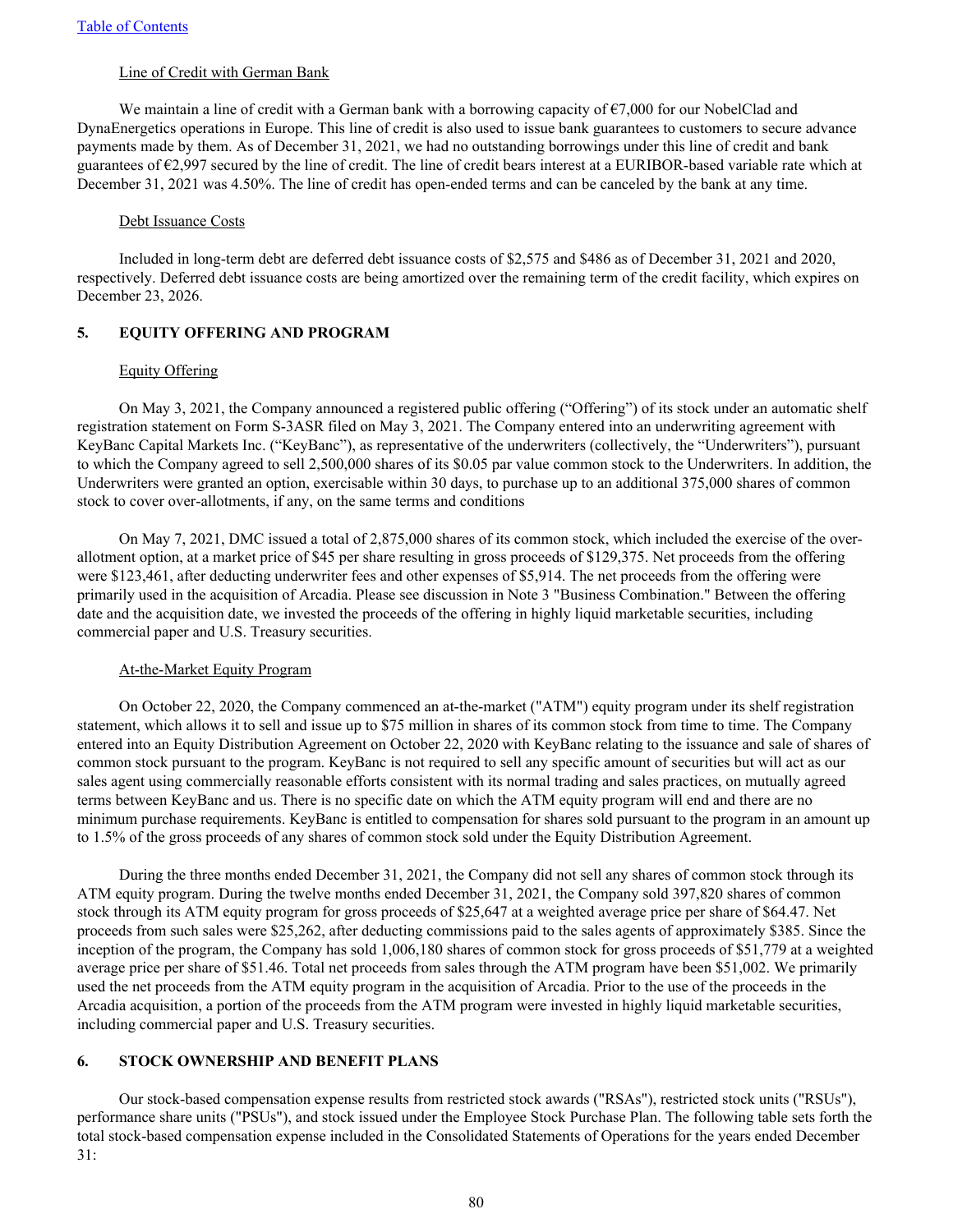|                                                       |     | 2021  | 2020 |       | 2019         |       |
|-------------------------------------------------------|-----|-------|------|-------|--------------|-------|
| Cost of products sold                                 | \$. | 604   | - \$ | 652   | <sup>S</sup> | 620   |
| General and administrative expenses                   |     | 5,360 |      | 4,408 |              | 4,052 |
| Selling and distribution expenses                     |     | 610   |      | 615   |              | 532   |
| Stock-based compensation expense, net of income taxes |     | 6.574 |      | 5,675 |              | 5,204 |
|                                                       |     |       |      |       |              |       |
| Earnings per share impact                             |     |       |      |       |              |       |
| Basic                                                 |     | 0.37  |      | 0.38  |              | 0.36  |
| Diluted                                               |     | 0.37  |      | 0.38  |              | 0.36  |

On November 4, 2016, our stockholders approved the 2016 Omnibus Incentive Plan ("2016 Plan"). The 2016 Plan provides for the granting of various types of equity-based incentives, including stock options, RSAs, RSUs, stock appreciation rights, performance shares, performance units, other stock-based awards, and cash-based awards. Our stockholders approved a total of 5,000,000 shares available for grant under the 2016 Plan, less 1,639,881 of RSAs and RSUs previously granted under the 2006 Stock Incentive Plan ("2006 Plan") as of the 2006 Plan's expiration of September 21, 2016. As of the inception of the 2016 plan on September 21, 2016, 3,360,119 shares were available for grant under the 2016 Plan. As of December 31, 2021, we have granted RSAs, RSUs, and PSUs representing an aggregate of 896,752 shares of stock under the 2016 Plan, and 2,463,367 shares are available for future grant.

RSAs and RSUs are granted to employees and non-employee directors based on time-vesting. For RSAs or RSUs granted to employees, vesting typically occurs in one-third increments on the first, second, and third anniversary of the grant date. For RSAs or RSUs granted to non-employee directors, vesting occurs on the first anniversary of the grant date. Each RSA represents a restricted share of common stock that has voting and dividend rights and becomes fully unrestricted upon vesting. Each RSU represents the right to receive one share of stock upon vesting.

The fair value of RSAs and RSUs granted to employees and non-employee directors is based on the fair value of DMC's stock on the grant date. RSAs and RSUs granted to employees and non-employee directors are amortized to compensation expense over the vesting period on a straight-line basis. Our policy is to recognize forfeitures of RSAs and RSUs as they occur.

PSUs are granted to employees with vesting based on performance and market conditions. Each PSU represents the right to receive stock upon the achievement of certain conditions. A target number of PSUs is awarded on the grant date, and the recipient is eligible to earn shares of common stock between 0% and 200% of the number of targeted PSUs awarded. A portion of an employee's grant is based on actual performance against a targeted Adjusted EBITDA goal while the remainder is based on relative total shareholder return ("TSR") performance compared to our peer group disclosed in our Proxy Statement. For awards granted in 2021 and 2020, 25% of the grant is based on the achievement of targeted Adjusted EBITDA and 75% of the grant is based on the achievement of relative TSR performance. For PSUs granted prior to 2020, 50% of the grant is based on the achievement of targeted Adjusted EBITDA and 50% of the grant is based on the achievement of relative TSR performance. The PSUs earned, if any, cliff vest at the end of the third year following the year of grant based on the degree of satisfaction of the PSUs performance and market conditions.

The fair value of PSUs with target Adjusted EBITDA performance conditions is based on the fair value of DMC's stock on the grant date, and the value is amortized to compensation expense over the vesting period based on the estimated probable satisfaction of the performance condition. The fair value of PSUs with TSR performance conditions is based on a third-party valuation simulating a range of possible TSR outcomes over the performance period, and the resulting fair value is amortized to compensation expense over the vesting period on a straight-line basis. Our policy is to recognize forfeitures of PSUs as they occur.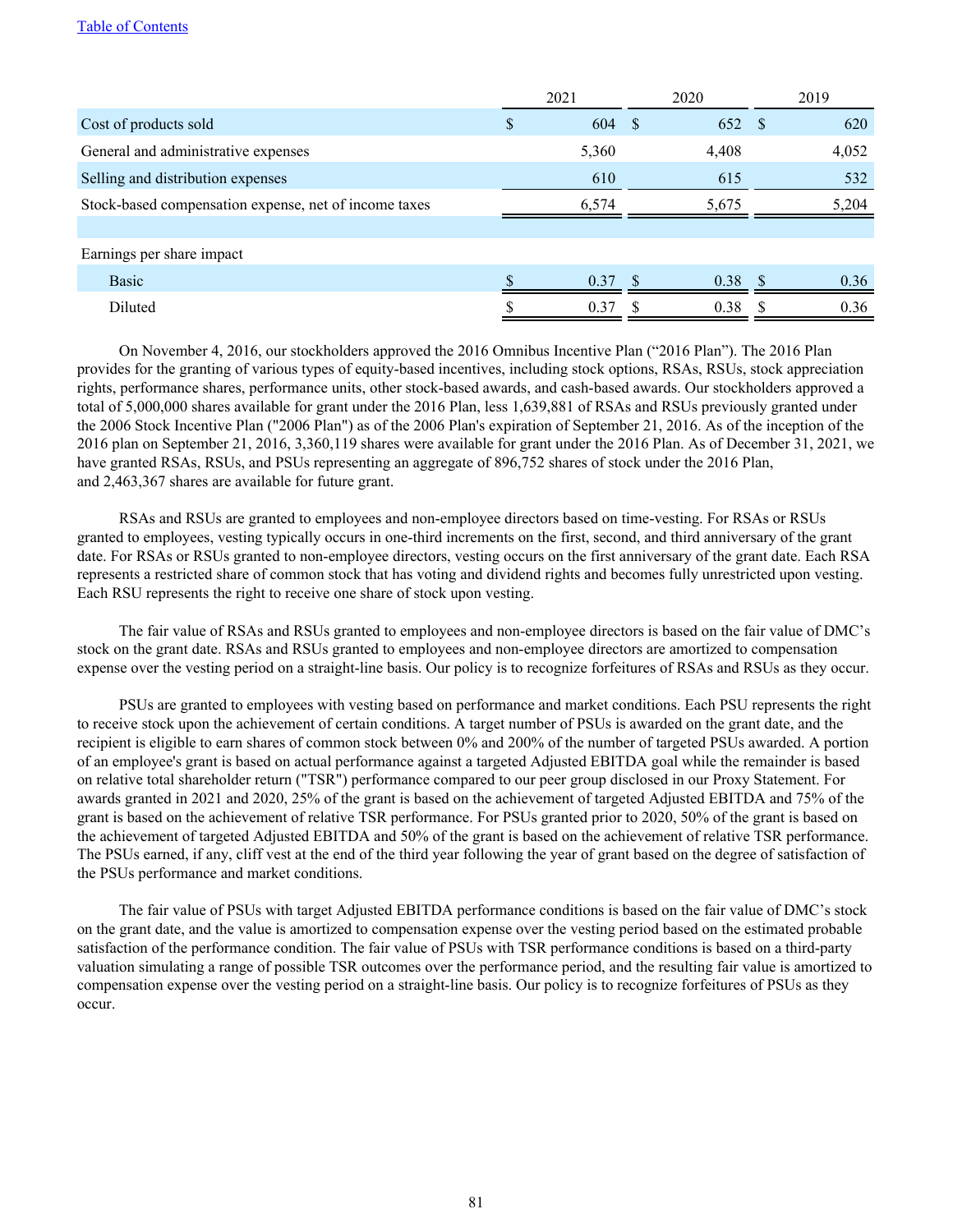A summary of the activity of our nonvested shares of RSAs issued is as follows:

|                              |               | 2016 Plan                                           |  |  |  |
|------------------------------|---------------|-----------------------------------------------------|--|--|--|
|                              | <b>Shares</b> | Weighted Average<br><b>Grant Date</b><br>Fair Value |  |  |  |
| Balance at December 31, 2019 | 291,480 \$    | 25.12                                               |  |  |  |
| Granted                      | 100,882       | 34.07                                               |  |  |  |
| Vested                       | (135,709)     | 26.20                                               |  |  |  |
| Forfeited                    | (7,088)       | 37.08                                               |  |  |  |
| Balance at December 31, 2020 | 249,565       | $\mathcal{S}$<br>27.81                              |  |  |  |
| Granted                      | 120,872       | 50.48                                               |  |  |  |
| Vested                       | (140, 537)    | 26.96                                               |  |  |  |
| Forfeited                    | (250)         | 45.47                                               |  |  |  |
| Balance at December 31, 2021 | 229,650       | 40.26<br>\$                                         |  |  |  |

A summary of the activity of our nonvested RSUs issued under the 2016 Plan is as follows:

|                              | 2016 Plan     |  |                                              |  |  |
|------------------------------|---------------|--|----------------------------------------------|--|--|
|                              | <b>Shares</b> |  | Weighted Average<br>Grant Date<br>Fair Value |  |  |
| Balance at December 31, 2019 | 87,059 \$     |  | 26.05                                        |  |  |
| Granted                      | 27,730        |  | 35.29                                        |  |  |
| Vested                       | (39,009)      |  | 23.53                                        |  |  |
| Forfeited                    | (4,340)       |  | 15.65                                        |  |  |
| Balance at December 31, 2020 | 71,440 \$     |  | 31.65                                        |  |  |
| Granted                      | 12,989        |  | 67.78                                        |  |  |
| Vested                       | (32, 131)     |  | 29.95                                        |  |  |
| Forfeited                    |               |  |                                              |  |  |
| Balance at December 31, 2021 | 52,298        |  | 41.67                                        |  |  |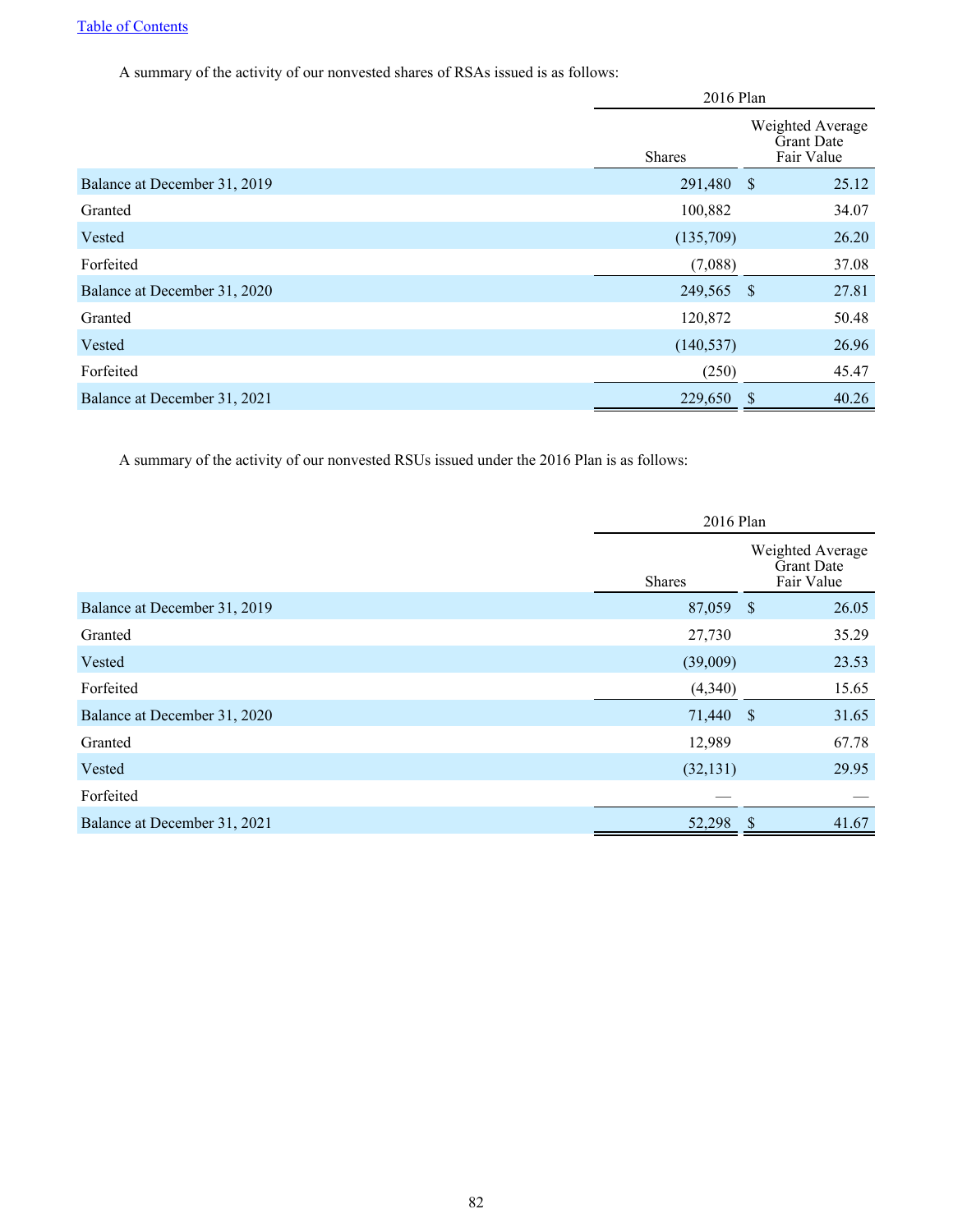A summary of the activity of our nonvested PSUs issued under the 2016 Plan is as follows:

|                              | <b>Shares</b> |      | Weighted Average<br><b>Grant Date</b><br>Fair Value |
|------------------------------|---------------|------|-----------------------------------------------------|
| Balance at December 31, 2019 | 63,640 \$     |      | 32.97                                               |
| Granted                      | 45,948        |      | 49.93                                               |
| Vested                       | (46,000)      |      | 18.18                                               |
| Forfeited                    | (7, 478)      |      | 43.17                                               |
| Balance at December 31, 2020 | 56,110 \$     |      | 57.63                                               |
| Granted                      | 44,861        |      | 59.65                                               |
| Vested                       | (40,000)      |      | 26.47                                               |
| Forfeited                    |               |      |                                                     |
| Balance at December 31, 2021 | 60,971        | - \$ | 79.56                                               |

As of December 31, 2021, total unrecognized stock-based compensation related to unvested awards was as follows:

|               | Unrecognized stock<br>compensation | Weighted-average<br>recognition period |
|---------------|------------------------------------|----------------------------------------|
| Unvested RSAs | 6,042                              | 1.6 years                              |
| Unvested RSUs | 1.087                              | 1.1 years                              |
| Unvested PSUs | 2,306                              | 1.3 years                              |

# Employee Stock Purchase Plan

We have an Employee Stock Purchase Plan ("ESPP") pursuant to which we are authorized to issue up to 850,000 shares of DMC common stock, of which 194,230 shares remain available for future purchase as of December 31, 2021. The offerings begin on the first day following each previous offering ("Offering Date") and end six months from the Offering Date ("Purchase Date"). The ESPP provides that full time employees may authorize DMC to withhold up to 15% of their earnings, subject to certain limitations, to be used to purchase stock at the lesser of 85% of the fair market value of the stock on the Offering Date or the Purchase Date. In connection with the ESPP, 12,120, 18,462, and 16,553 shares of our stock were purchased during the years ended December 31, 2021, 2020, and 2019, respectively. Our total stock-based compensation expense for 2021, 2020, and 2019 includes \$121, \$133, and \$159, respectively, in compensation expense associated with the ESPP.

## 401(k) Plan

We offer a contributory  $401(k)$  plan to our employees. We make matching contributions equal to 100% of each employee's contribution up to 3% of qualified compensation and 50% of the next 2% of qualified compensation contributed by each employee. Total DMC contributions were \$1,057, \$1,069, and \$1,156 for the years ended December 31, 2021, 2020 and 2019, respectively.

# Deferred Compensation Plan

The Company maintains a Non-Qualified Deferred Compensation Plan (the "Plan") as part of its overall compensation package for certain employees. Participants are eligible to defer a portion of their annual salary, their annual incentive bonus, and their equity awards through the Plan on a tax-deferred basis. Deferrals into the Plan are not matched or subsidized by the Company, nor are they eligible for above-market or preferential earnings.

The Plan provides for deferred compensation obligations to be settled either by delivery of a fixed number of shares of DMC's common stock or in cash, in accordance with participant contributions and elections. For deferred equity awards, subsequent to equity award vesting and after a period prescribed by the Plan, participants can elect to diversify contributions of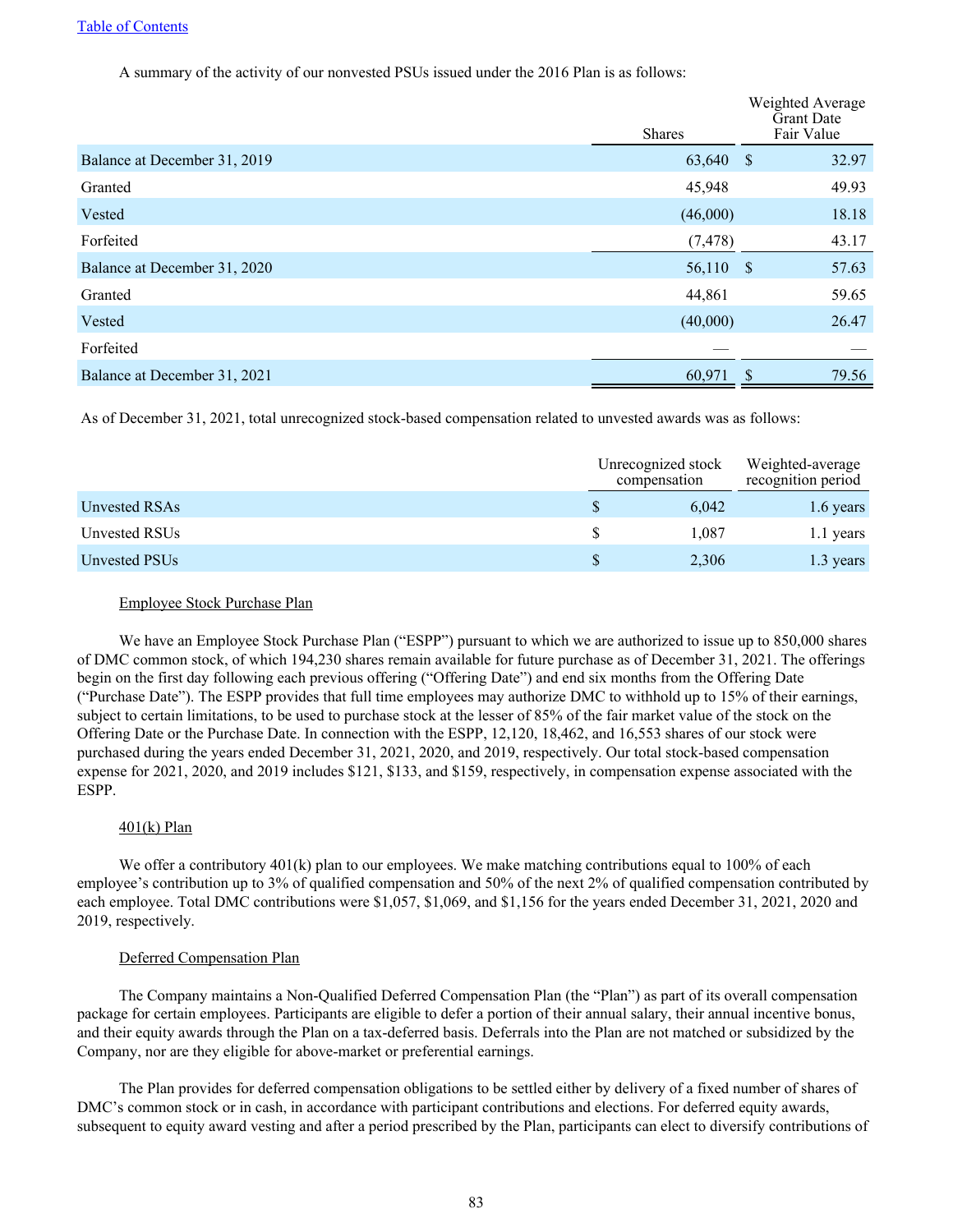equity awards into other investment options available to Plan participants. Once diversified, contributions of equity awards will be settled by delivery of cash.

The Company has established a grantor trust commonly known as a "rabbi trust" and contributed certain assets to satisfy the future obligations to participants in the Plan. These assets are subject to potential claims of the Company's general creditors. The assets held in the trust include unvested restricted stock awards ("RSAs"), vested company stock awards, company-owned life insurance ("COLI") on certain employees, and money market and mutual funds. Unvested RSAs and common stock held by the trust are reflected in the Consolidated Balance Sheets within "Treasury stock, at cost, and company stock held for deferred compensation, at par" at the par value of the common stock or unvested RSAs. These accounts are not adjusted for subsequent changes in the fair value of the common stock. COLI is accounted for at the cash surrender value while money market and mutual funds held by the trust are accounted for at fair value.

Deferred compensation obligations that will be settled in cash are accounted for on an accrual basis in accordance with the terms of the Plan. These obligations are adjusted based on changes in value of the underlying investment options chosen by Plan participants. Deferred compensation obligations that will be settled by delivery of a fixed number of previously vested shares of the Company's common stock are reflected in the Consolidated Statements of Stockholders' Equity within "Common stock" at the par value of the common stock or unvested RSAs. These accounts are not adjusted for subsequent changes in the fair value of the common stock.

The balances related to the deferred compensation plan are as follows for the years ended December 31:

|                                   | Consolidated Balance Sheet location | 2021       | 2020             |
|-----------------------------------|-------------------------------------|------------|------------------|
| Deferred compensation assets      | Other assets                        | $13.812$ S | 7.596            |
| Deferred compensation obligations | Other long-term liabilities         |            | 15.944 \$ 11.894 |

### Foreign Subsidiary Defined Benefit and Defined Contribution Plans

We have defined benefit pension plans at certain foreign subsidiaries for which we have recorded an unfunded pension obligation of \$2,018 and \$2,404 as of December 31, 2021 and 2020, respectively, which is included in other long-term liabilities in the Consolidated Balance Sheets. All necessary adjustments to the obligation are based upon actuarial calculations and the service cost component is recorded within "General and administrative expenses" while all other costs are included within "Other income (expense), net" in the Consolidated Statements of Operations. We recognized income of \$222 for the year ended December 31, 2021, and expense of \$122 and \$406 for the years ended December 31, 2020 and 2019, respectively.

During the fourth quarter of 2020, a new defined contribution pension plan went into effect for employees at applicable foreign subsidiaries, which replaced the defined benefit plan. Under the new plan, pension benefits will be financed both through contributions by the Company and employees. The Company contributes between 1.5% and 4.5% of the employee's salary annually. During the year ended December 31, 2021 and 2020, the Company contributed \$282 and \$323, respectively, to the defined contribution plan. Past contributions into the defined benefit plan were unchanged by the new defined contribution plan, and participants will continue to accrue pension benefits on those contributions.

# **7. INCOME TAXES**

The domestic and foreign components of income (loss) before taxes for our operations consist of the following for the years ended December 31:

|                                         | 2021    | 2020    | 2019   |
|-----------------------------------------|---------|---------|--------|
| Domestic                                | (9,970) | (7,103) | 33,837 |
| Foreign                                 | 7.416   | 5,143   | 22,865 |
| Total (loss) income before income taxes | 2.554'  | .960)   | 56.702 |

The components of the (benefit) provision for income taxes consist of the following for the years ended December 31: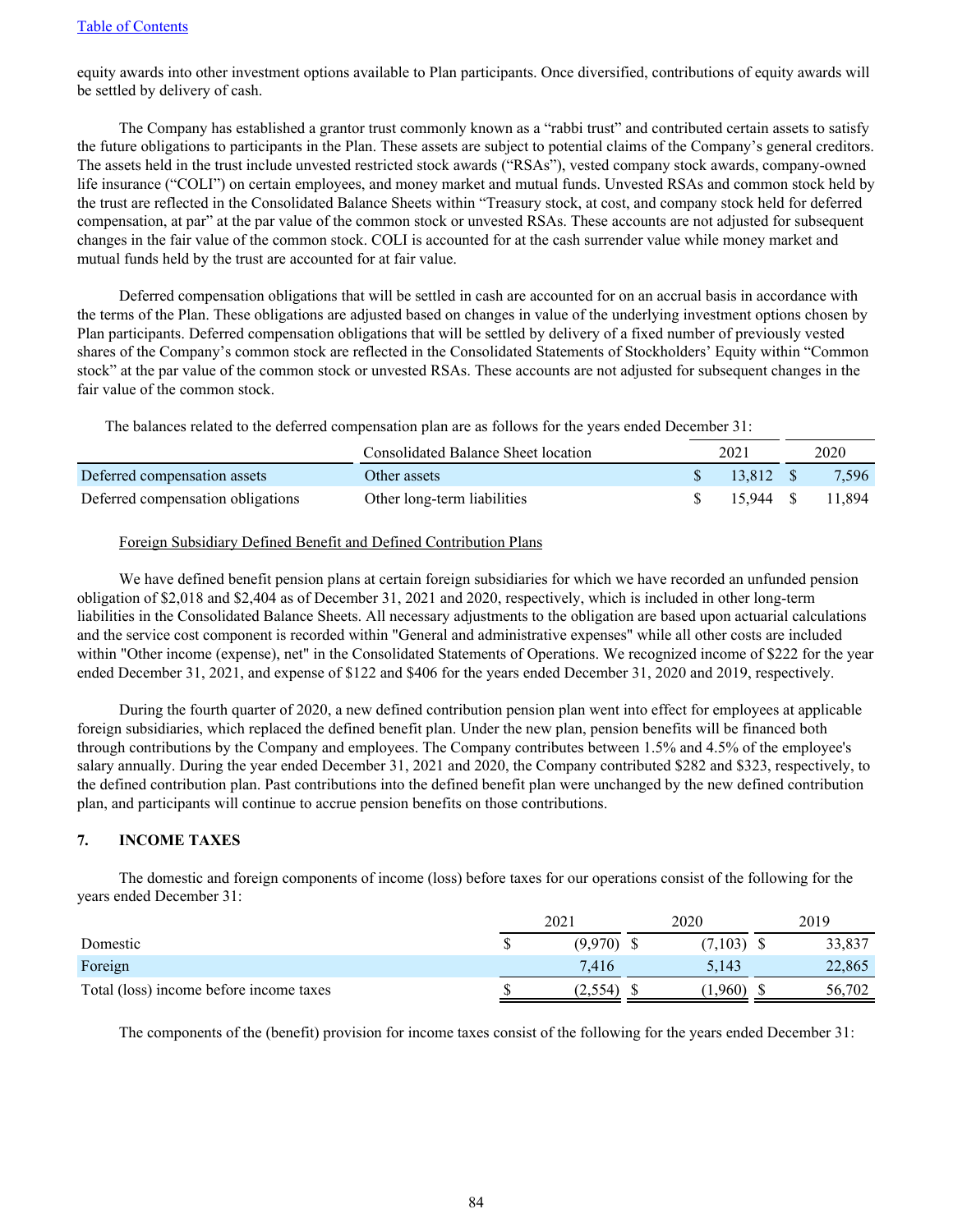|                                       | 2021            | 2020    | 2019         |
|---------------------------------------|-----------------|---------|--------------|
| Current – Federal                     | $(707)$ \$<br>S | 162     | 4,543<br>- S |
| Current – State                       | 209             | 196     | 557          |
| Current – Foreign                     | 800             | 1,407   | 13,272       |
| Current income tax expense            | 302             | 1,765   | 18,372       |
|                                       |                 |         |              |
| Deferred – Federal                    | (1,386)         | (1,997) | 1,770        |
| Deferred – State                      | (996)           | 156     | (290)        |
| Deferred - Foreign                    | 536             | (472)   | 2,809        |
| Deferred income tax (benefit) expense | (1, 846)        | (2,313) | 4,289        |
| Income tax (benefit) provision        | (1, 544)        | (548)   | 22,661       |

Our deferred tax assets and liabilities consist of the following at December 31:

|                                            | 2021        | 2020                   |  |
|--------------------------------------------|-------------|------------------------|--|
| Deferred tax assets:                       |             |                        |  |
| Net operating loss carryforward            | \$<br>7,388 | <sup>\$</sup><br>8,715 |  |
| Inventory differences                      | 805         | 644                    |  |
| Equity compensation                        | 1,661       | 1,357                  |  |
| Investment in joint venture                | 187         |                        |  |
| Restructuring                              | 196         | 103                    |  |
| Purchased intangibles and goodwill         | 759         | 1,308                  |  |
| Accrued employee compensation and benefits | 4,113       | 3,562                  |  |
| Lease liabilities                          | 2,795       | 2,792                  |  |
| Other, net                                 | 826         | 753                    |  |
| Gross deferred tax assets                  | 18,730      | 19,234                 |  |
| Less valuation allowances                  | (6,640)     | (8, 566)               |  |
| Total deferred tax assets                  | 12,090      | 10,668                 |  |
|                                            |             |                        |  |
| Deferred tax liabilities:                  |             |                        |  |
| Purchased intangible assets                |             | (373)                  |  |
| Depreciation and amortization              | (4, 466)    | (4,878)                |  |
| Right of use assets                        | (2,551)     | (2,550)                |  |
| Other, net                                 | (345)       | (539)                  |  |
| Total deferred tax liabilities             | (7,362)     | (8,340)                |  |
|                                            |             |                        |  |
| Net deferred tax assets                    | \$<br>4,728 | 2,328<br>S             |  |

As of December 31, 2021, we had loss carryforwards for tax purposes totaling approximately \$61,171, comprised of \$42,160 foreign, \$354 federal, and \$18,657 domestic state loss carryforwards, which will be available to offset future taxable income in certain jurisdictions. Certain losses can be carried forward indefinitely, while the remainder generally have carryforward periods of 5 to 20 years, depending on jurisdiction. We have analyzed the net operating losses and established valuation allowances on those where we have determined the realization is not more likely than not to occur.

We assess the available positive and negative evidence to estimate if sufficient future taxable income will be generated to use existing deferred tax assets. Additionally, a three-year cumulative loss at a Consolidated Financial Statement level may be viewed as negative evidence impacting a jurisdiction that by itself is not in a three-year cumulative loss position. We continue to record valuation allowances against deferred tax assets where we do not believe sufficient future taxable income will be generated to use existing deferred tax assets. Accordingly, in 2021 we recorded a decrease in our valuation allowance of \$1,926, primarily comprised of valuation allowance releases in the United States for state taxes and France due to a change in our estimates of future income in those jurisdictions as well as remeasurement of our German valuation allowance due to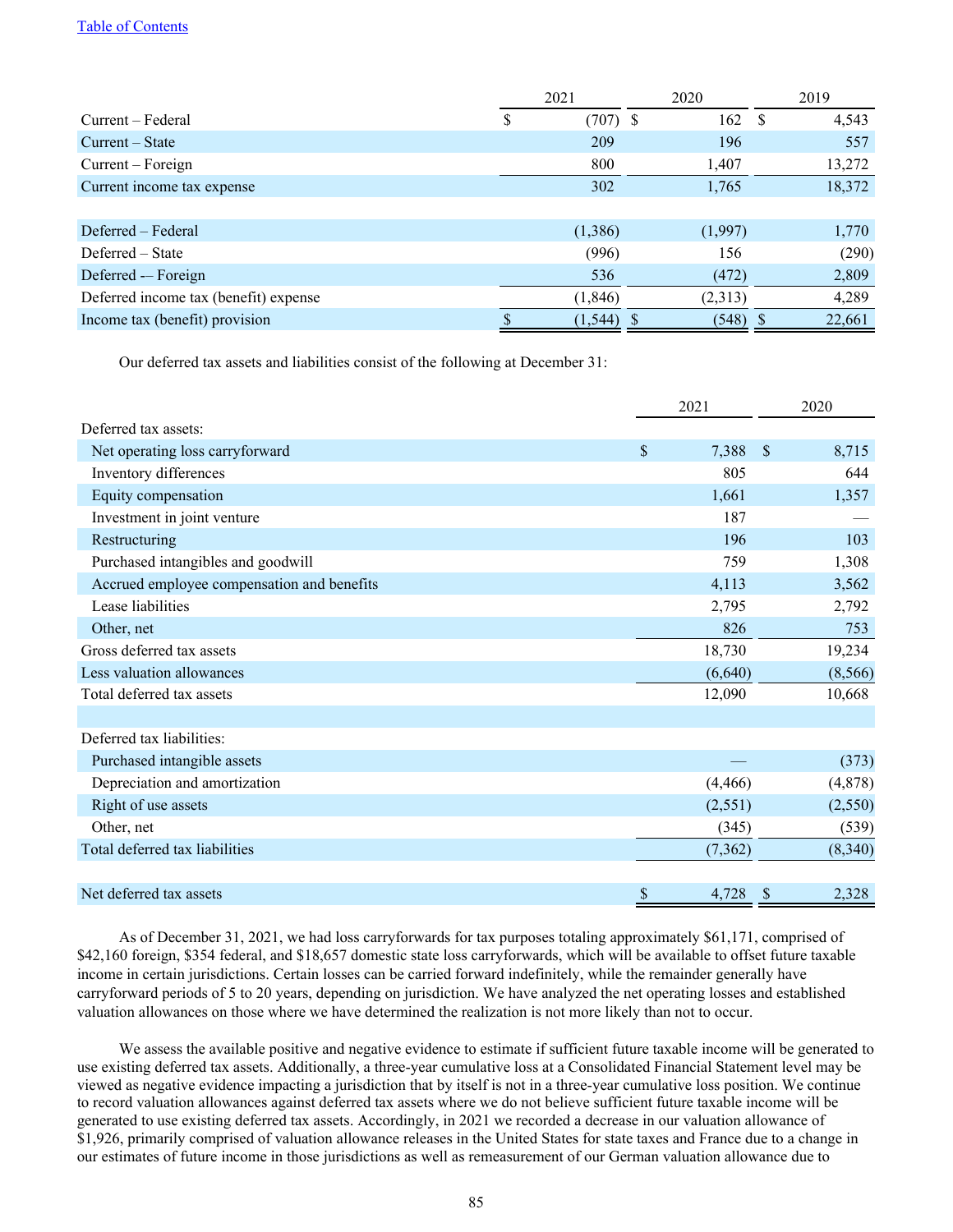change in our German effective tax rate and currency revaluation. In 2020 and 2019 we recorded a net decrease of \$1,114 and a net increase of \$537, respectively, to the valuation allowance comprised of changes principally to legal entity structuring in Germany and the closure of our facility in Tyumen, Siberia. The net decrease in the valuation allowance in 2020 and the net increase in the valuation allowance in 2019 includes increases of \$532 and \$71, respectively, related to currency revaluation. The amount of the deferred tax assets considered realizable, however, could be adjusted in future periods if positive evidence such as current and expected future taxable income outweighs negative evidence.

A reconciliation of our income tax provision computed by applying the Federal statutory income tax rate of 21% to income before taxes is as follows for the years ended December 31:

|                                               | 2021             | 2020       | 2019     |
|-----------------------------------------------|------------------|------------|----------|
| Statutory U.S. federal income tax             | \$<br>$(536)$ \$ | $(412)$ \$ | 11,907   |
| U.S. state income tax, net of federal benefit | (338)            | (24)       | 492      |
| Loss attributable to noncontrolling interest  | 170              |            |          |
| Foreign rate differential                     | 1,690            | 1,223      | 4,257    |
| Tax audit adjustments                         | 39               |            |          |
| Permanent items                               | 683              | 210        | 379      |
| Equity compensation                           | (1, 476)         | (715)      | (1, 469) |
| Deemed repatriation of foreign earnings       |                  |            | 187      |
| German legal entity structuring               |                  | 1,161      |          |
| DynaEnergetics Siberia shut down              |                  | 324        | 6,193    |
| Return to provision adjustments               | (345)            | (565)      | 108      |
| Research credits                              |                  | (115)      | (105)    |
| Other                                         | (28)             | 10         | 179      |
| Change in valuation allowances                | (1, 403)         | (1,645)    | 533      |
|                                               |                  |            |          |
| Income tax (benefit) provision                | \$<br>(1, 544)   | (548)      | 22,661   |

DMC files income tax returns in the U.S. federal jurisdiction, as well as various U.S. state and foreign jurisdictions. The Company is not currently under examination in any jurisdictions.

DMC's U.S. federal tax returns are open for examination for the tax years 2018 onward. Most of DMC's state tax returns remain open to examination for the tax years 2017 onward. DMC's foreign tax returns generally remain open to examination for the tax years 2017 onward, depending on jurisdictions.

At December 31, 2021 and 2020, the balance of unrecognized tax benefits was zero. We recognize interest and penalties related to uncertain tax positions in operating expense. As of December 31, 2021 and 2020, our accrual for interest and penalties related to uncertain tax positions was zero.

The Tax Cuts and Jobs Act ("TCJA"), enacted in December 2017, provides that foreign earnings generally can be repatriated to the U.S. without federal tax consequence. We have reassessed the assertion that cumulative earnings by our foreign subsidiaries are indefinitely reinvested. We continue to permanently reinvest the earnings of our international subsidiaries and therefore we do not provide for U.S. income taxes or withholding taxes that could result from the distribution of those earnings to the U.S. parent. If any such earnings were ultimately distributed to the U.S. in the form of dividends or otherwise, or if the shares of our international subsidiaries were sold or transferred, we could be subject to additional U.S. federal and state income taxes. Due to the multiple avenues in which earnings can be repatriated, and because a large portion of these earnings are not liquid, it is not practical to estimate the amount of additional taxes that might be payable on these amounts of undistributed foreign income.

#### **8. BUSINESS SEGMENTS**

Our business is organized in the following three segments: Arcadia, DynaEnergetics, and NobelClad. In December 2021, DMC acquired a 60% controlling interest in Arcadia, a leading supplier of architectural building materials, including storefronts and entrances, windows, curtain walls and interior partitions. Arcadia also supplies the luxury home market with highly engineered steel, aluminum and wood door and window systems. DynaEnergetics is an international developer, manufacturer and marketer of advanced explosive components and systems used to perforate oil and gas wells. NobelClad is a leading global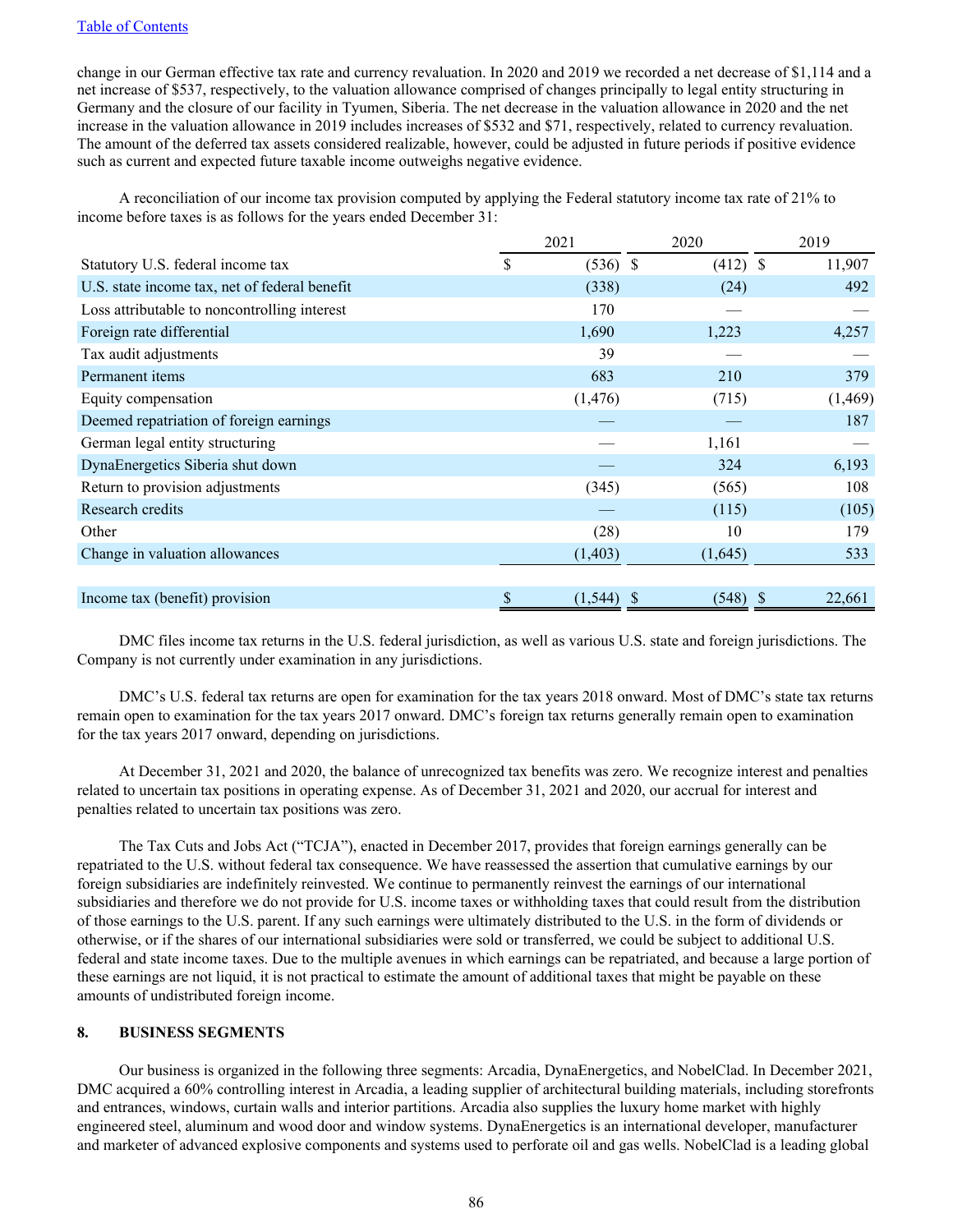manufacturer of explosion-welded clad metal plates, which are used to fabricate capital equipment utilized within various process industries and other industrial sectors. Please refer to Note 3 "Business Combination" for additional discussion of the Arcadia acquisition.

The accounting policies of our segments are the same as those described in the summary of significant accounting policies. Our reportable segments are separately managed strategic business units that offer different products and services. Each segment's products are marketed to different customer types and require different manufacturing processes and technologies.

The results of Arcadia's operations have been included in DMC's Consolidated Financial Statements since December 23, 2021, the date of the acquisition. Between the acquisition date and December 31, 2021, Arcadia had no sales activity but did incur operating expenses.

Segment information is as follows as of and for the years ended December 31:

|                                              |               | 2021         | 2020                      |              | 2019          |           |
|----------------------------------------------|---------------|--------------|---------------------------|--------------|---------------|-----------|
| Net sales:                                   |               |              |                           |              |               |           |
| DynaEnergetics                               | \$            | 175,356      | $\mathsf{\$}$             | 146,395      | $\mathsf{\$}$ | 310,424   |
| NobelClad                                    |               | 84,759       |                           | 82,766       |               | 87,126    |
| Net sales                                    | $\mathcal{S}$ | 260,115      | $\boldsymbol{\mathsf{S}}$ | 229,161      | $\mathcal{S}$ | 397,550   |
|                                              |               | 2021         |                           | 2020         |               | 2019      |
| (Loss) income before income taxes:           |               |              |                           |              |               |           |
| Arcadia                                      | \$            | $(2,020)$ \$ |                           |              | \$            |           |
| DynaEnergetics                               |               | 8,235        |                           | 6,150        |               | 68,781    |
| NobelClad                                    |               | 9,783        |                           | 6,886        |               | 7,193     |
| Segment operating income before income taxes |               | 15,998       |                           | 13,036       |               | 75,974    |
| Unallocated corporate expenses               |               | (11, 826)    |                           | (8,357)      |               | (12, 345) |
| Stock-based compensation                     |               | (6, 574)     |                           | (5,675)      |               | (5,204)   |
| Other income (expense), net                  |               | 152          |                           | (233)        |               | (169)     |
| Interest expense, net                        |               | (304)        |                           | (731)        |               | (1, 554)  |
| (Loss) income before income taxes            | $\mathcal{S}$ | $(2,554)$ \$ |                           | $(1,960)$ \$ |               | 56,702    |
|                                              |               | 2021         |                           | 2020         |               | 2019      |
| Depreciation and Amortization:               |               |              |                           |              |               |           |
| Arcadia                                      | \$            | 415          | \$                        |              | $\mathcal{S}$ |           |
| DynaEnergetics                               |               | 8,126        |                           | 7,263        |               | 6,375     |
| NobelClad                                    |               | 3,807        |                           | 3,504        |               | 3,046     |
| Segment depreciation and amortization        |               | 12,348       |                           | 10,767       |               | 9,421     |
| Corporate and other                          |               | 346          |                           | 314          |               | 439       |
| Consolidated depreciation and amortization   |               | 12,694       |                           | 11,081       | $\$$          | 9,860     |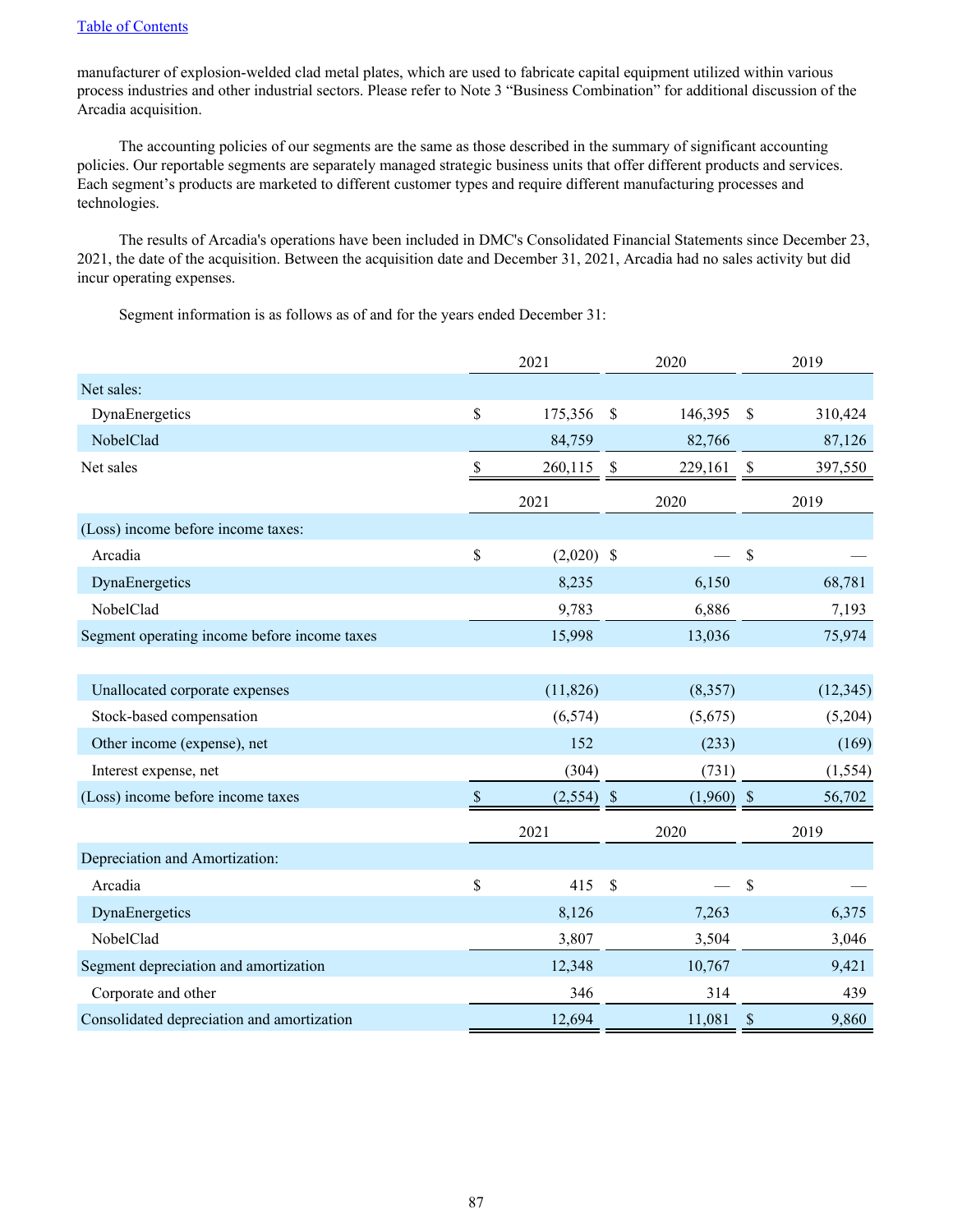|                                                           |              | 2021  | 2020                      |         |               | 2019    |
|-----------------------------------------------------------|--------------|-------|---------------------------|---------|---------------|---------|
| Acquisition of property, plant and equipment              |              |       |                           |         |               |         |
| Arcadia                                                   | \$           | 42    | $\mathcal{S}$             |         | $\mathcal{S}$ |         |
| DynaEnergetics                                            |              | 5,455 |                           | 11,741  |               | 19,785  |
| NobelClad                                                 |              | 2,730 |                           | 1,975   |               | 5,560   |
| Segment acquisition of property, plant and equipment      |              | 8,227 |                           | 13,716  |               | 25,345  |
| Corporate and other                                       |              | 432   |                           | 137     |               | 1,865   |
| Consolidated acquisition of property, plant and equipment | $\mathbb{S}$ | 8,659 | $\boldsymbol{\mathsf{S}}$ | 13,853  | $\mathcal{S}$ | 27,210  |
|                                                           |              |       |                           | 2021    |               | 2020    |
| Assets:                                                   |              |       |                           |         |               |         |
| Arcadia                                                   |              |       | \$                        | 501,166 | $\mathcal{S}$ |         |
| DynaEnergetics                                            |              |       |                           | 156,593 |               | 132,775 |
| NobelClad                                                 |              |       |                           | 53,467  |               | 60,208  |
| Segment assets                                            |              |       |                           | 711,226 |               | 192,983 |
|                                                           |              |       |                           |         |               |         |
| Cash and cash equivalents                                 |              |       |                           | 30,810  |               | 28,187  |
| Marketable securities                                     |              |       |                           |         |               | 25,736  |
| Prepaid expenses and other assets                         |              |       |                           | 111,606 |               | 24,125  |
| Deferred tax assets                                       |              |       |                           | 6,930   |               | 4,582   |
| Corporate property, plant and equipment                   |              |       |                           | 3,840   |               | 4,032   |
| Consolidated assets                                       |              |       | \$                        | 864,412 | \$            | 279,645 |

The geographic location of our property, plant and equipment, net of accumulated depreciation, is as follows at December 31:

|                      |   | 2021    |    | 2020    |
|----------------------|---|---------|----|---------|
| <b>United States</b> | S | 94,209  | -S | 77,283  |
| Germany              |   | 27,680  |    | 31,924  |
| Canada               |   | 101     |    | 102     |
| France               |   | 75      |    | 85      |
| Rest of the world    |   | 13      |    | 17      |
| Total                |   | 122,078 |    | 109,411 |

All of our sales are from products shipped from our manufacturing facilities and distribution centers located in the United States, Germany, and Canada. The following represents our net sales based on the geographic location of the customer for years ended December 31: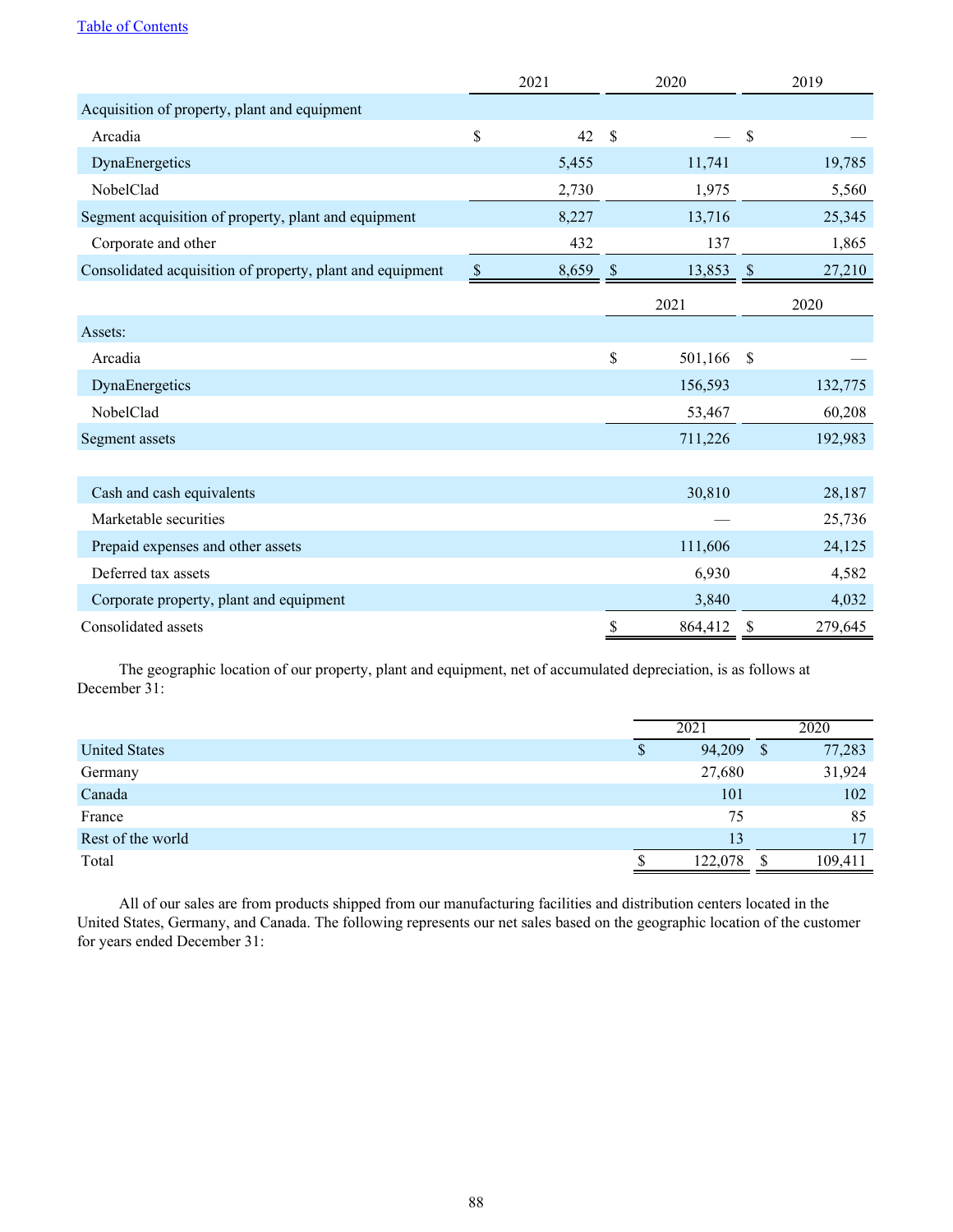# **DynaEnergetics**

|                             | 2021          | 2020                    | 2019                                 |
|-----------------------------|---------------|-------------------------|--------------------------------------|
| <b>United States</b>        | 136,053       | 110,903                 | 264,892                              |
| Canada                      | 12,149        | 3,830                   | 11,491                               |
| Ukraine                     | 3,742         | 1,591                   | 3,824                                |
| Egypt                       | 3,244         | 3,413                   | 3,356                                |
| Oman                        | 2,830         | 2,551                   | 2,922                                |
| Hong Kong                   | 1,731         | 435                     | 909                                  |
| Kuwait                      | 1,559         | 1,716                   | 1,068                                |
| Norway                      | 1,219         | 368                     | 507                                  |
| India                       | 1,154         | 5,814                   | 588                                  |
| Indonesia                   | 1,131         | 1,832                   | 1,686                                |
| Algeria                     | 976           | 1,068                   | 645                                  |
| Romania                     | 776           | 425                     | 450                                  |
| Germany                     | 774           | 605                     | 828                                  |
| Pakistan                    | 543           | 876                     | 850                                  |
| Rest of the world           | 7,475         | 10,968                  | 16,408                               |
| <b>Total DynaEnergetics</b> | \$<br>175,356 | 146,395<br>$\mathbb{S}$ | 310,424<br>$\boldsymbol{\mathsf{S}}$ |

# **NobelClad**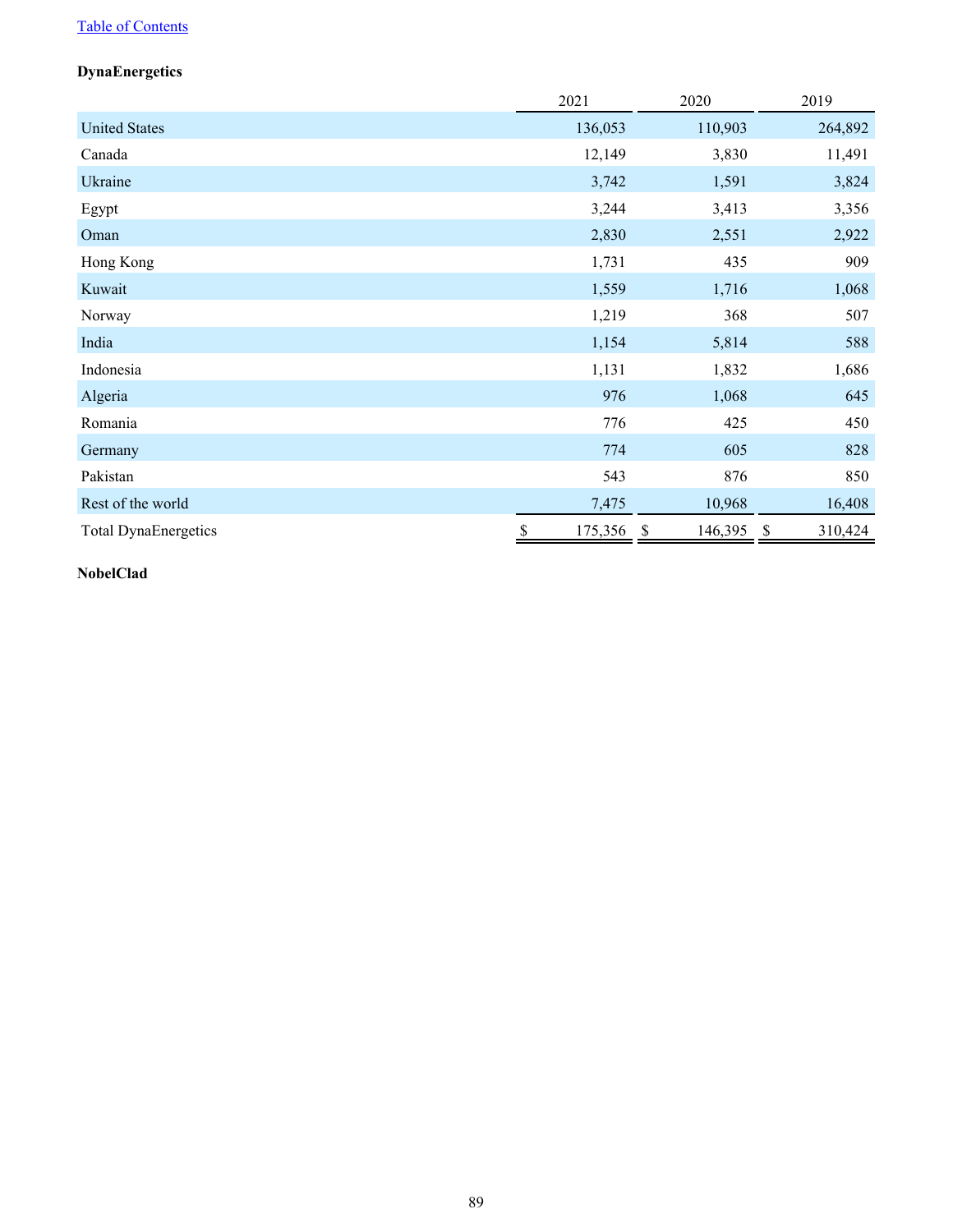|                             | 2021                   | 2020                                | 2019                   |  |  |
|-----------------------------|------------------------|-------------------------------------|------------------------|--|--|
| <b>United States</b>        | $\mathbb S$<br>37,283  | $\mathcal{S}$<br>38,311             | $\mathbb{S}$<br>44,934 |  |  |
| China                       | 10,365                 | 5,389                               |                        |  |  |
| Canada                      | 4,779                  | 6,597                               | 6,196                  |  |  |
| Russia                      | 4,057                  |                                     |                        |  |  |
| <b>United Arab Emirates</b> | 3,613                  | 4,008                               | 1,949                  |  |  |
| Belgium                     | 2,547                  | 1,213                               | 2,365                  |  |  |
| Germany                     | 2,496                  | 5,100                               | 4,072                  |  |  |
| France                      | 2,197                  | 2,895                               | 3,591                  |  |  |
| South Korea                 | 2,144                  | 1,972                               | 2,964                  |  |  |
| Netherlands                 | 1,984                  | 1,765                               | 2,026                  |  |  |
| India                       | 1,908                  | 1,421                               | 1,243                  |  |  |
| Italy                       | 1,422                  | 1,220                               | 770                    |  |  |
| Australia                   | 1,301                  | 1,519                               | 1,498                  |  |  |
| Sweden                      | 1,205                  | 1,569                               | 2,013                  |  |  |
| Singapore                   | 1,009                  | 207                                 |                        |  |  |
| Norway                      | 992                    | 2,215                               | 4,496                  |  |  |
| South Africa                | 886                    | 870                                 | 5                      |  |  |
| Spain                       | 473                    | 2,670                               | 1,706                  |  |  |
| Taiwan                      | 415                    | 588                                 | 565                    |  |  |
| Argentina                   | 405                    | 298                                 |                        |  |  |
| Rest of the world           | 3,278                  | 2,939                               | 6,733                  |  |  |
| <b>Total NobelClad</b>      | $\mathbb{S}$<br>84,759 | $\boldsymbol{\mathsf{S}}$<br>82,766 | \$<br>87,126           |  |  |

 During the year ended December 31, 2021, no single customer accounted for greater than 10% of total net sales. During the year ended December 31, 2020, one customer in our DynaEnergetics segment accounted for approximately 12% of total net sales. During the year ended December 31, 2019, no single customer accounted for greater than 10% of total net sales.

# **9. DERIVATIVE INSTRUMENTS**

We are exposed to foreign currency exchange risk resulting from fluctuations in exchange rates, primarily the U.S. dollar to the euro, the U.S. dollar to the Canadian dollar and, to a lesser extent, other currencies, arising from inter-company and thirdparty transactions entered into by our subsidiaries that are denominated in currencies other than their functional currency. Changes in exchange rates with respect to these transactions result in unrealized gains or losses if such transactions are unsettled at the end of the reporting period or realized gains or losses at settlement of the transaction. We use foreign currency forward contracts to offset foreign exchange rate fluctuations on foreign currency denominated asset and liability positions. None of these contracts are designated as accounting hedges, and all changes in the fair value of the forward contracts are recognized in "Other income (expense), net" within our Consolidated Statements of Operations.

We execute derivatives with a specialized foreign exchange brokerage firm as well as other large financial institutions. The primary credit risk inherent in derivative agreements is the possibility that a loss may occur from the nonperformance of a counterparty to the agreements. We perform a review of the credit risk of our counterparties at the inception of the contract and on an ongoing basis. We anticipate that our counterparties will be able to fully satisfy their obligations under the agreements but will take action if doubt arises regarding the counterparties' ability to perform.

As of December 31, 2021 and 2020, the notional amounts of the forward currency contracts the Company held were \$13,032 and \$2,092, respectively. At December 31, 2021 and 2020, the fair values of outstanding foreign currency forward contracts were \$0.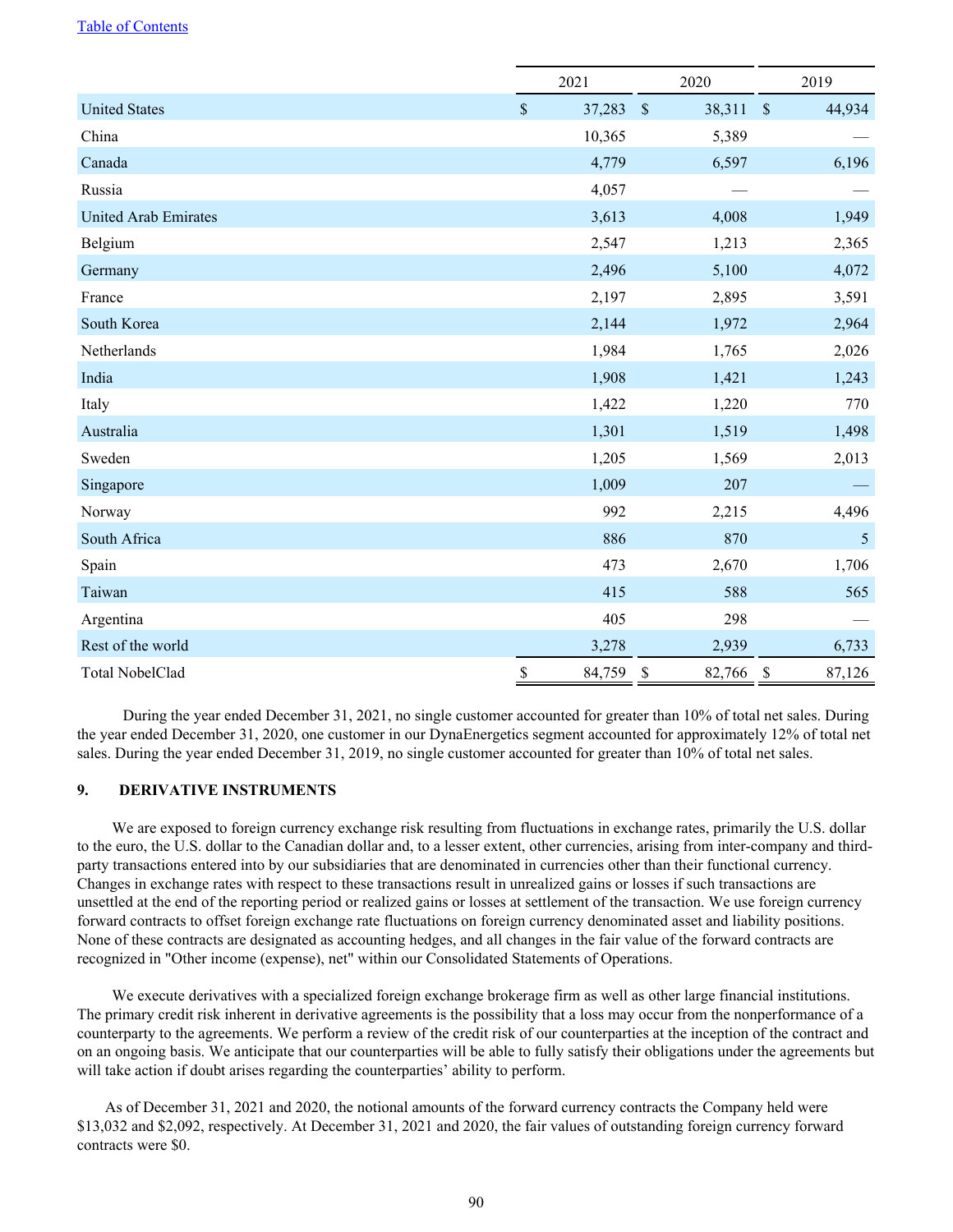The loss recognized on derivatives is as follows for the years ended December 31:

| Derivative type            | Income Statement Location   | 2021 |        | 2020  | 2019 |       |  |
|----------------------------|-----------------------------|------|--------|-------|------|-------|--|
| Foreign currency contracts | Other income (expense), net |      | (271). | .058) |      | (969) |  |

# **10. COMMITMENTS AND CONTINGENCIES**

#### Contingent Liabilities

The Company records an accrual for contingent liabilities when a loss is both probable and reasonably estimable. If some amount within a range of loss appears to be a better estimate than any other amount within the range, that amount is accrued. When no amount within a range of loss appears to be a better estimate than any other amount, the lowest amount in the range is accrued.

#### *Legal Proceedings*

From time to time, we may become involved in various lawsuits and legal proceedings which arise in the ordinary course of business. However, litigation is subject to inherent uncertainties, and an adverse result in these or other matters may arise from time to time that may harm our business. We are currently not aware of any such legal proceedings or claims that we believe will have, individually or in the aggregate, a material adverse effect on our business, financial condition or operating results except as set forth below:

#### Association of Apartment Owners of Poipu Point v. Arcadia, Inc., et. al.

At the closing of the Arcadia Acquisition, Arcadia was a defendant in a products liability matter brought by the Association of Apartment Owners of Poipu Point relating to Arcadia products sold to a project in Hawaii. The case is proceeding in the First Circuit, State of Hawaii. This matter relates to a product liability claim brought against Arcadia and others alleging that Arcadia windows and sliding glass doors have suffered significant deterioration and corrosion in ocean facing applications at a timeshare project at Poipu Point in Kauai, Hawaii. On January 22, 2022, the parties entered into a settlement agreement related to the case, which provided for the resolution of the case involving Arcadia in exchange for the payment of \$4.3 million by Arcadia. Finalization of this settlement agreement is pending, and Arcadia expects that payment of the settlement amount will occur in the second quarter of 2022. It is anticipated that approximately \$1.0 million of the settlement amount will be paid by Arcadia's insurance carriers with the remaining \$3.3 million to be funded by Arcadia. DMC obtained a purchase price reduction under the Equity Purchase Agreement of \$3.3 million relating to this matter.

#### Wage and Hour Matters

*Felipe v. Arcadia, Inc. and One Stop Employment Services, Inc.* ("One Stop"). This complaint was filed on October 22, 2021 in Los Angeles Superior Court and purports to allege a class action on behalf of all non-exempt California employees who worked on behalf of One Stop or Arcadia at any time during the four years preceding the date of the complaint. One Stop is a staffing agency which provides temporary workers, including to Arcadia. The complaint states claims under California's labor laws and under its general Unfair Business Practices Act, California Business & Professions Code section 17200. The plaintiff also filed a letter with the California Labor and Workforce Department under California's Private Attorneys General Act ("PAGA"). In February, the claims were amended to remove class action and individual claims in favor of arbitration on an individual, non-class basis, with the plaintiff also asserting representative claims under PAGA. The parties have agreed to stay the case pending the U.S. Supreme Court's decision in Viking River Cruises, Inc. versus Moriana, which relates to the ability of plaintiffs to bring representative claims where a binding arbitration agreement exists.

*Mayorga v. Arcadia, Inc.* This complaint was filed on November 15, 2021 in Los Angeles Superior Court. It purports to allege a class action on behalf of all of the Company's non-exempt California employees who worked at the Company within four years before the date the complaint was filed. It asserts claims substantially similar to those asserted in the Felipe case. Discussions are underway between the parties in light of the pending Viking River case.

Arcadia intends to vigorously defend against both the Felipe and Mayorga actions. Due to the nature of these matters and inherent uncertainties, it is not possible to provide an evaluation of the likelihood of an unfavorable outcome or an estimate of the amount or range of potential loss, if any. Further, under the Equity Purchase Agreement, certain amounts have been escrowed pending resolution of these matters.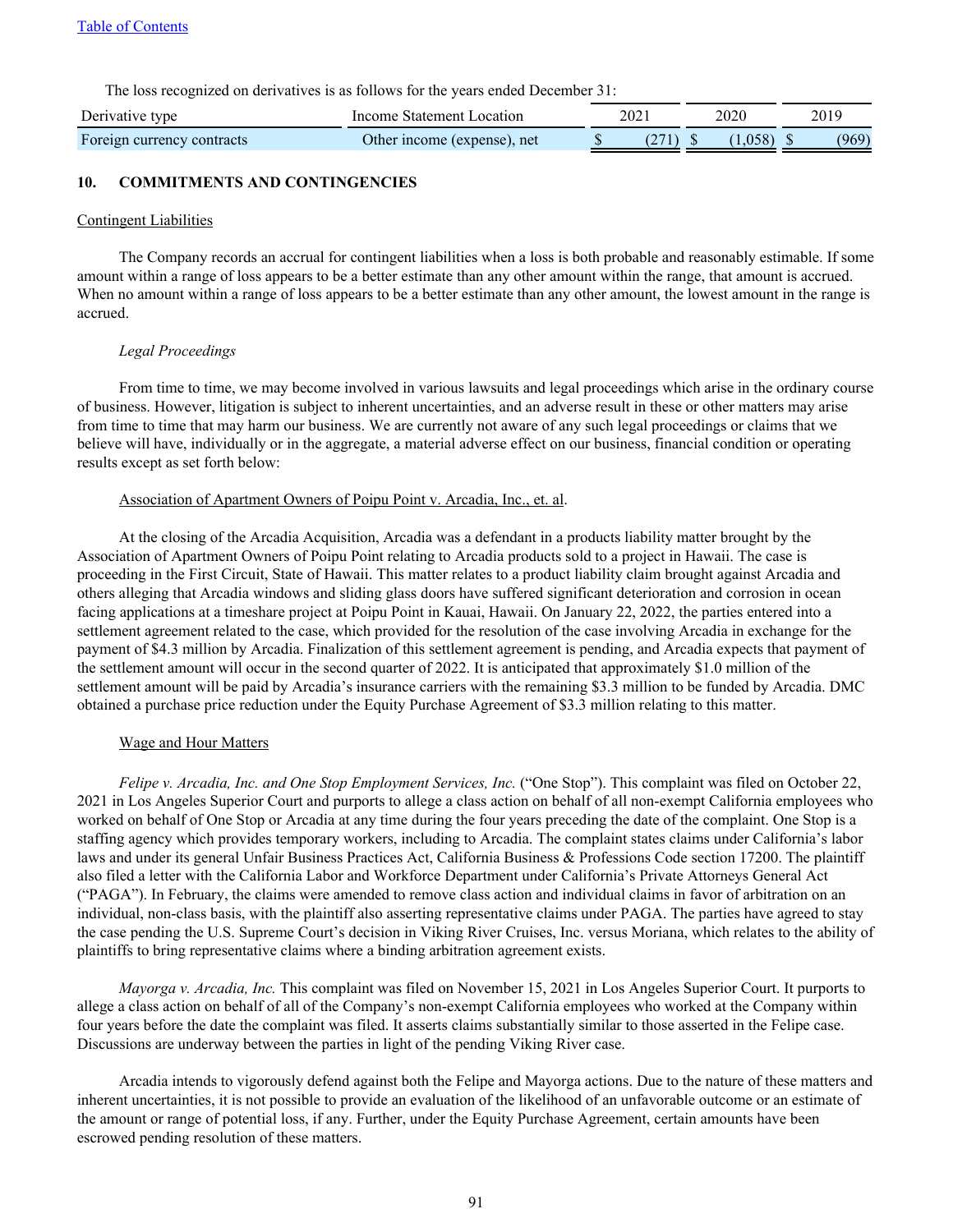## Operating Leases and License Agreements

We lease certain office space, equipment, storage space, vehicles and other equipment under various non-cancelable, operating lease agreements. Additionally, we have a license agreement and a risk allocation agreement related to our U.S. NobelClad business to provide us with the ability to perform our explosive shooting process at a second shooting site in Pennsylvania, which we account for as an operating lease. Refer to Note 2 "Significant Accounting Policies" for further discussion of our lease accounting including our future commitments under operating lease agreements.

### **11. RESTRUCTURING AND ASSET IMPAIRMENTS**

### **DynaEnergetics**

During the first quarter of 2020, DynaEnergetics reduced its workforce to address a sharp decline in well completions in the Company's core oil and gas end market principally due to the COVID-19 pandemic. The workforce reduction impacted full-time, part-time and temporary direct-labor roles in manufacturing and assembly as well as general and administrative positions. We recorded total restructuring charges of \$938 during the first quarter of 2020.

During the second quarter of 2020, the COVID-19 pandemic-related collapse in oil and gas demand led to a downturn in well completions and the corresponding demand for DynaEnergetics' products. As a result, DynaEnergetics recorded asset impairment charges of \$1,181 on certain manufacturing assets that will no longer be utilized in production at its Blum, Texas and Troisdorf, Germany facilities. Additionally, DynaEnergetics further reduced its workforce during the quarter and recorded severance expenses of \$121.

During the third quarter of 2019, DynaEnergetics completed a series of capacity expansion initiatives at its manufacturing facilities in North America and Germany. The new capacity improved DynaEnergetics' operating efficiencies and enabled the business to more effectively serve its global customer base. Capitalizing on its more efficient manufacturing footprint, DynaEnergetics ceased its operations in Tyumen, Siberia in September 2019. During the third and fourth quarters of 2019, the Company released substantially all of its employees inside Russia, sold inventories and certain fixed assets, and proceeded to wind-down the operation.

During the third and fourth quarters of 2019, DynaEnergetics recorded non-cash asset impairment charges of \$6,231, which was calculated by comparing the estimated fair value less costs to sell to the carrying value of the assets, severance charges of \$1,261, and other exit costs of \$268 within "Restructuring expenses, net and asset impairments." Additionally, DynaEnergetics recorded a non-cash inventory write down of \$630 within "Cost of products sold" and an accounts receivable write down of \$131 within "Selling and distribution expenses" associated with the decision to cease operations in Siberia.

During the fourth quarter of 2019, regional shifts in North American drilling and completion activity led DynaEnergetics to close distribution facilities in Canada and Oklahoma and to accelerate a planned consolidation of its perforating system assembly operations in Mt. Braddock, Pennsylvania into its flagship North American facility in Blum, Texas. Additionally, the Company substantially liquidated the assets and liabilities of DynaEnergetics' Siberian operations, as defined under U.S. GAAP. As a result, the related cumulative foreign currency translation loss of \$10,420 was reclassified from the Consolidated Balance Sheets into the Consolidated Statement of Operations and was included within "Restructuring expenses, net and asset impairments."

#### **NobelClad**

During the first quarter of 2021, NobelClad recorded an accrual for additional severance liabilities of \$116 which were agreed to with local labor authorities for employees terminated as part of closing manufacturing operations in France in 2018.

During the first and second quarters of 2020, NobelClad reduced its workforce as part of cost reduction efforts undertaken in response to the COVID-19 pandemic. The workforce reduction impacted direct-labor roles in manufacturing as well as general and administrative positions. During the fourth quarter of 2020, NobelClad identified certain assets that would no longer be used on a prospective basis and recorded asset impairment charges of \$181 to write-off the remaining net book value of the assets upon disposal. During the fourth quarter of 2017, NobelClad announced plans to consolidate its European production facilities by closing manufacturing operations in France. During the second quarter of 2019, NobelClad sold its production facility in France and related assets and recognized a gain of \$519. During 2019, NobelClad also recorded an additional accrual of \$1,166 for known and probable severance liabilities related to employees terminated as part of closing the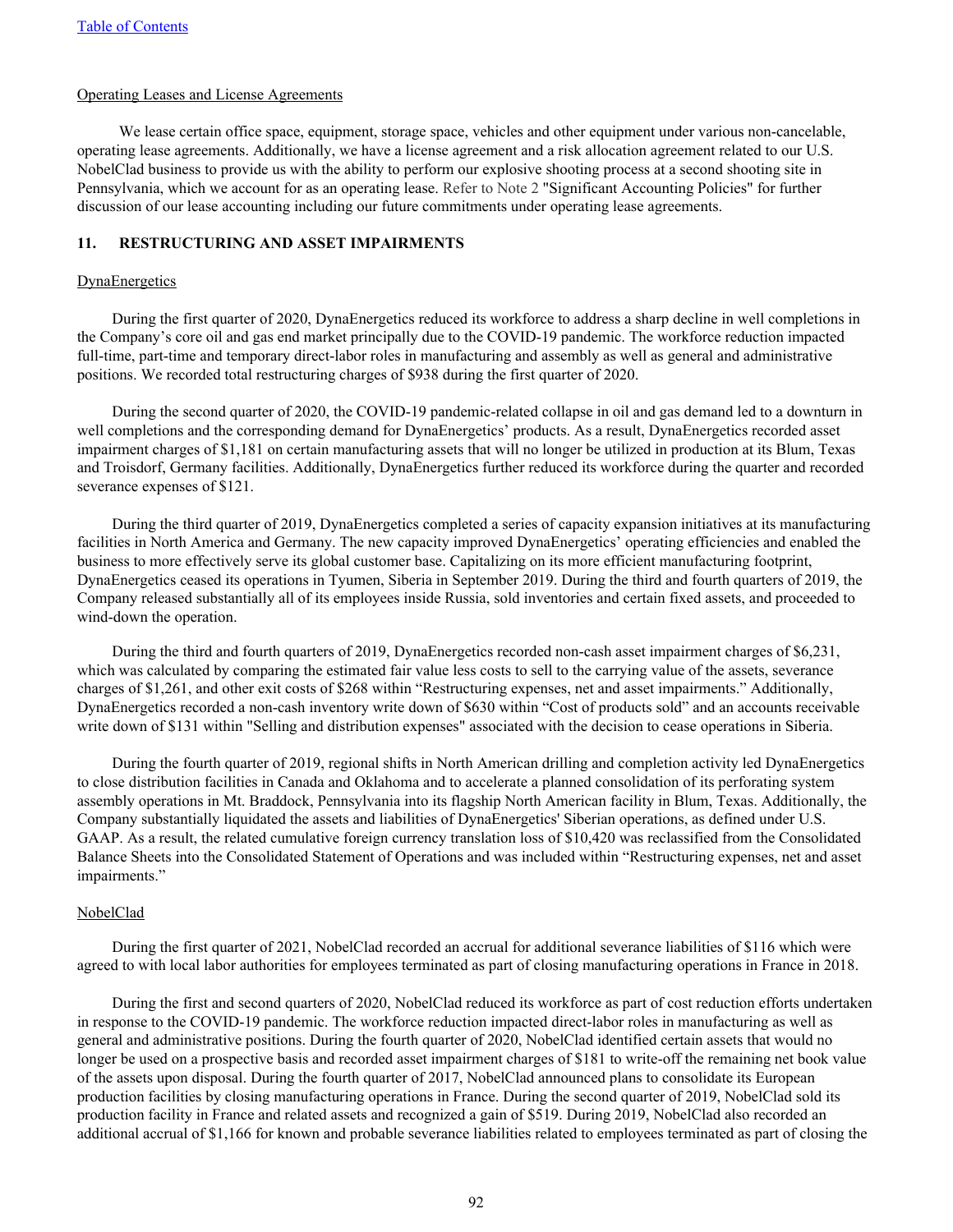manufacturing operations in France. The additional severance accrual was recorded based, in part, on a successful appeal of severance benefits by some terminated employees during the second quarter of 2019.

### **Corporate**

During the first quarter of 2020 in conjunction with the cost reduction efforts undertaken by DynaEnergetics and NobelClad in response to the COVID-19 pandemic, we eliminated certain positions in our corporate offices.

Total restructuring charges incurred for these programs are as follows and are reported in the "Restructuring expenses, net and asset impairments" line item in our Consolidated Statements of Operations for the years ended December 31:

2021

|           | Severance |     |               | Other Exit<br>Costs | Total |
|-----------|-----------|-----|---------------|---------------------|-------|
| NobelClad | \$.       | 116 | <sup>\$</sup> |                     | 127   |
| Total     | ¢         | 116 |               |                     | 127   |

|                | 2020      |                                                      |       |                                  |    |                                  |     |                    |                     |               |       |  |
|----------------|-----------|------------------------------------------------------|-------|----------------------------------|----|----------------------------------|-----|--------------------|---------------------|---------------|-------|--|
|                | Severance | Asset<br>Impairment/<br>(Gain on asset<br>disposals) |       | Contract<br>Termination<br>Costs |    | Equipment<br><b>Moving Costs</b> |     |                    | Other Exit<br>Costs |               | Total |  |
| DynaEnergetics | \$<br>936 | - \$                                                 | 1,181 | <sup>S</sup>                     | 19 | $\mathcal{S}$                    | 126 | $\mathbf{\hat{s}}$ | 660                 | $\mathcal{S}$ | 2,922 |  |
| NobelClad      | 140       |                                                      | 180   |                                  |    |                                  |     |                    | 26                  |               | 346   |  |
| Corporate      | 119       |                                                      |       |                                  |    |                                  |     |                    |                     |               | 119   |  |
| Total          | 1,195     |                                                      | 1,361 |                                  | 19 |                                  | 126 |                    | 686                 |               | 3,387 |  |

|                | 2019      |  |                                                     |                                  |    |                                  |                                |  |                             |  |        |  |
|----------------|-----------|--|-----------------------------------------------------|----------------------------------|----|----------------------------------|--------------------------------|--|-----------------------------|--|--------|--|
|                | Severance |  | Asset Impairment /<br>(Gain on asset)<br>disposals) | Contract<br>Termination<br>Costs |    | Equipment<br><b>Moving Costs</b> |                                |  | Other Exit<br>$Costs^{(1)}$ |  | Total  |  |
| DynaEnergetics | 1,671     |  | 6,277                                               |                                  |    |                                  | $\overbrace{\hspace{25mm}}^{}$ |  | 10,683                      |  | 18,631 |  |
| NobelClad      | 1,166     |  | (636)                                               |                                  | 39 |                                  | 233                            |  | 70                          |  | 872    |  |
| Total          | 2,837     |  | 5,641                                               |                                  | 39 |                                  | 233                            |  | 10,753                      |  | 19,503 |  |

(1) Other exit costs include DynaEnergetics Siberia's cumulative translation losses reclassified into the Consolidated Statement of Operations upon substantial liquidation.

The changes to the restructuring liability within accrued expenses associated with these programs is summarized below:

|                  | December 31,<br>2020 |     | Expense | Payments   | Currency and<br>Other<br>Adjustments | December 31,<br>2021 |
|------------------|----------------------|-----|---------|------------|--------------------------------------|----------------------|
| Severance        |                      | 958 | 16      | $(173)$ \$ | (72)                                 | 829                  |
| Other exit costs |                      |     |         | 11         |                                      |                      |
| Total            |                      | 958 | 127     | (184)      | S<br>72)                             | 829                  |

#### **ITEM 9. Changes in and Disagreements with Accountants on Accounting and Financial Disclosure**

There are no changes in or disagreements with accountants on accounting and financial disclosure for the fiscal year ended December 31, 2021.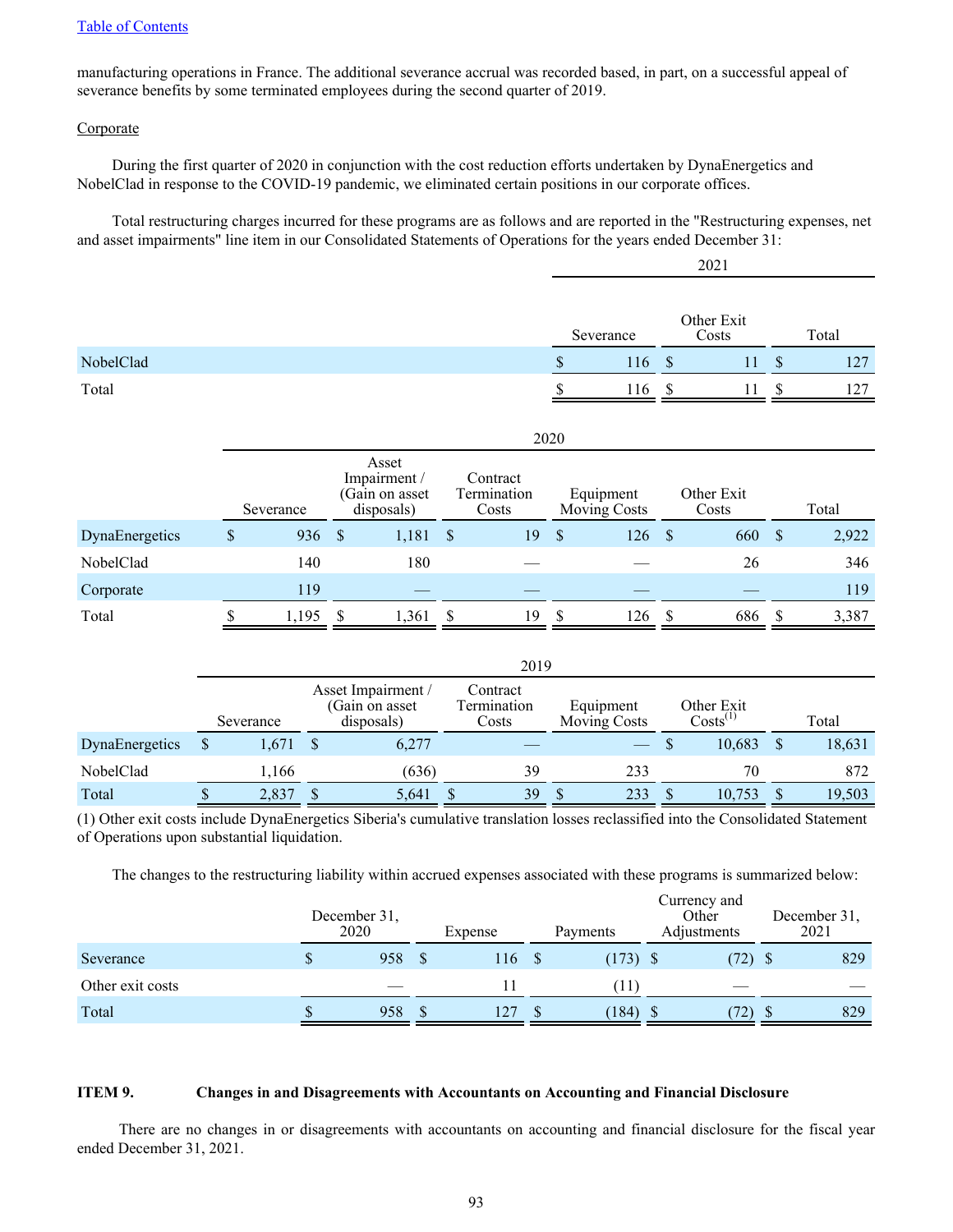# **ITEM 9A. Controls and Procedures**

# **Evaluation of Disclosure Controls and Procedures**

Our Chief Executive Officer and Chief Financial Officer have evaluated the effectiveness of our disclosure controls and procedures (as defined in Rules 13a-15(e) and 15d-15(e) under the Securities Exchange Act of 1934). Based on that evaluation, the Company's Chief Executive Officer and Chief Financial Officer concluded that the Company's disclosure controls and procedures were effective as of December 31, 2021. Our management's annual report on internal control over financial reporting is set forth below.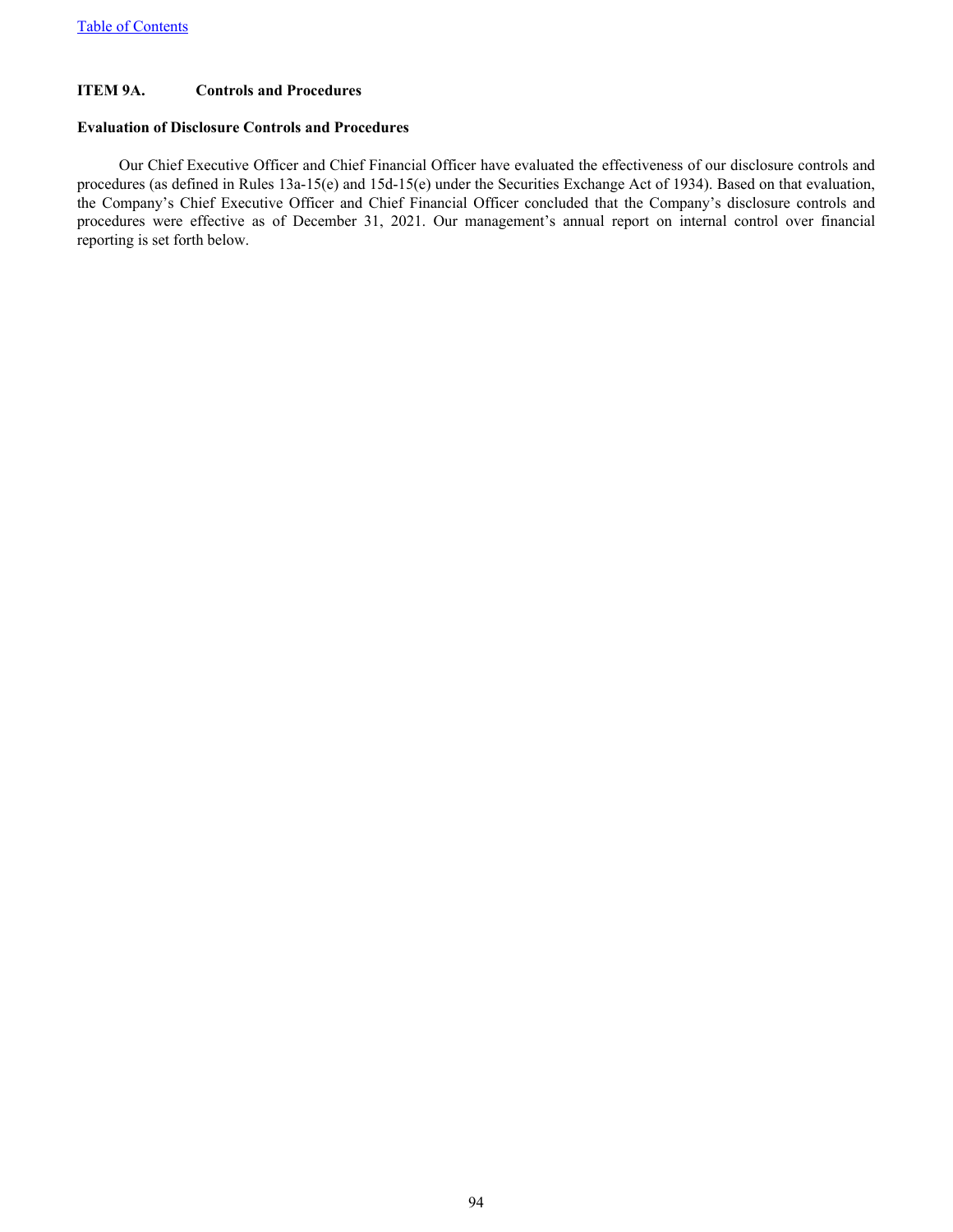# **Management's Report on Internal Control over Financial Reporting**

The management of DMC Global Inc. ("DMC" or the "Company") is responsible for establishing and maintaining adequate internal control over financial reporting, as such term is defined in Exchange Act Rules 13a-15(f) and 15d-15(f).

Under the supervision and with the participation of DMC's management, including its Chief Executive Officer and Chief Financial Officer, management conducted an evaluation of the effectiveness of DMC's internal control over financial reporting as of December 31, 2021 based on the 2013 framework in "Internal Control - Integrated Framework" issued by the Committee of Sponsoring Organizations of the Treadway Commission. In designing and evaluating the internal control over financial reporting, management recognizes that any controls and procedures, no matter how well designed and operated, can provide only reasonable assurance of achieving the desired control objectives. Also, projections of any evaluation of effectiveness to future periods are subject to the risk that controls may become inadequate because of changes in conditions, or that the degree of compliance with the policies or procedures may deteriorate.

Based upon this evaluation, our Chief Executive Officer and Chief Financial Officer concluded that, as of December 31, 2021, our internal controls over financial reporting were effective.

DMC acquired a 60% controlling interest of Arcadia, Inc. ("Arcadia") during the year ended December 31, 2021 which is included in the Company's 2021 consolidated financial statements and constituted 60% and 87% of total and net assets, respectively, as of December 31, 2021 and 0% of the Company's consolidated net sales and 3% of the Company's consolidated total costs and expenses for the year ended December 31, 2021. The Company has excluded Arcadia from its annual assessment of and conclusion on the effectiveness of the Company's internal control over financial reporting.

DMC's internal control over financial reporting as of December 31, 2021 has also been audited by Ernst & Young LLP, an independent registered public accounting firm, as stated in their attestation report which expressed an unqualified opinion and is included elsewhere herein.

#### **Changes in Internal Control Over Financial Reporting**

There has been no change in our internal control over financial reporting (as defined in Rules 13a-15(f) and 15d-15(f) promulgated under the Exchange Act) during the fourth quarter of 2021, that has materially affected, or is reasonably likely to materially affect, our internal control over financial reporting.

/s/ Kevin Longe

Kevin Longe President and Chief Executive Officer March 1, 2022

/s/ Michael Kuta

Michael Kuta Chief Financial Officer March 1, 2022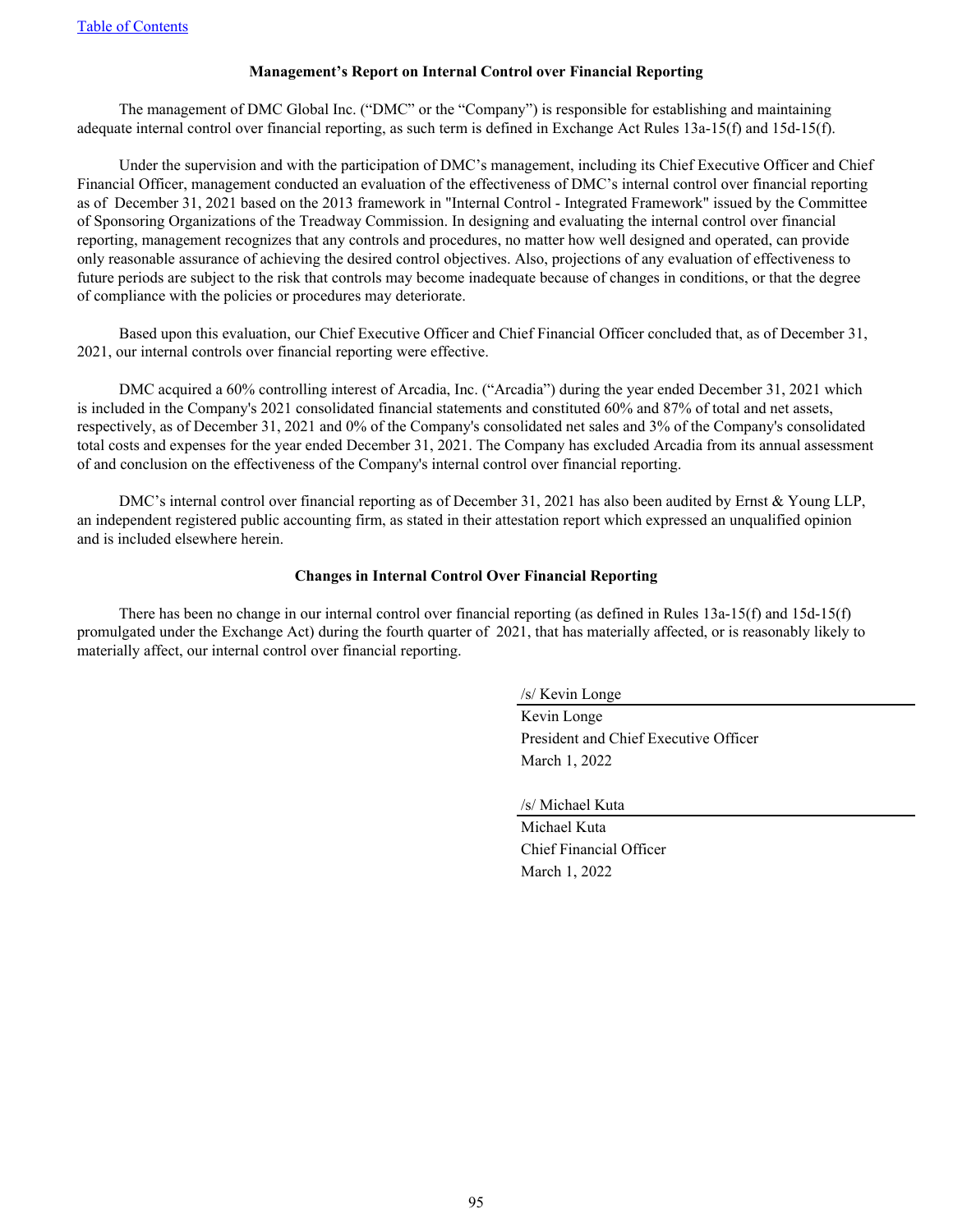# **Report of Independent Registered Public Accounting Firm**

To the Stockholders and the Board of Directors of DMC Global Inc.

# **Opinion on Internal Control over Financial Reporting**

We have audited DMC Global Inc.'s internal control over financial reporting as of December 31, 2021, based on criteria established in Internal Control—Integrated Framework issued by the Committee of Sponsoring Organizations of the Treadway Commission **(**2013 framework) (the COSO criteria). In our opinion, DMC Global Inc. (the Company) maintained, in all material respects, effective internal control over financial reporting as of December 31, 2021, based on the COSO criteria.

We also have audited, in accordance with the standards of the Public Company Accounting Oversight Board (United States) (PCAOB), the consolidated balance sheets of the Company as of December 31, 2021 and 2020, the related consolidated statements of operations, comprehensive (loss) income, stockholders' equity and redeemable noncontrolling interest and cash flows for each of the three years in the period ended December 31, 2021, and the related notes and financial statement schedule listed in the Index at Item 15(a) and our report dated March 1, 2022 expressed an unqualified opinion thereon.

As indicated in the accompanying Management's Report on Internal Control over Financial Reporting, management's assessment of and conclusion on the effectiveness of internal control over financial reporting did not include the internal controls of Arcadia, which is included in the 2021 consolidated financial statements of the Company and constituted 60% and 87% of total and net assets, respectively, as of December 31, 2021 and 0% of revenues and 3% of total costs and expenses, for the year then ended. Our audit of internal control over financial reporting of the Company also did not include an evaluation of the internal control over financial reporting of Arcadia.

# **Basis for Opinion**

The Company's management is responsible for maintaining effective internal control over financial reporting and for its assessment of the effectiveness of internal control over financial reporting included in the accompanying Management's Report on Internal Control over Financial Reporting. Our responsibility is to express an opinion on the Company's internal control over financial reporting based on our audit. We are a public accounting firm registered with the PCAOB and are required to be independent with respect to the Company in accordance with the U.S. federal securities laws and the applicable rules and regulations of the Securities and Exchange Commission and the PCAOB.

We conducted our audit in accordance with the standards of the PCAOB. Those standards require that we plan and perform the audit to obtain reasonable assurance about whether effective internal control over financial reporting was maintained in all material respects.

Our audit included obtaining an understanding of internal control over financial reporting, assessing the risk that a material weakness exists, testing and evaluating the design and operating effectiveness of internal control based on the assessed risk, and performing such other procedures as we considered necessary in the circumstances. We believe that our audit provides a reasonable basis for our opinion.

# **Definition and Limitations of Internal Control Over Financial Reporting**

A company's internal control over financial reporting is a process designed to provide reasonable assurance regarding the reliability of financial reporting and the preparation of financial statements for external purposes in accordance with generally accepted accounting principles. A company's internal control over financial reporting includes those policies and procedures that (1) pertain to the maintenance of records that, in reasonable detail, accurately and fairly reflect the transactions and dispositions of the assets of the company; (2) provide reasonable assurance that transactions are recorded as necessary to permit preparation of financial statements in accordance with generally accepted accounting principles, and that receipts and expenditures of the company are being made only in accordance with authorizations of management and directors of the company; and (3) provide reasonable assurance regarding prevention or timely detection of unauthorized acquisition, use, or disposition of the company's assets that could have a material effect on the financial statements.

Because of its inherent limitations, internal control over financial reporting may not prevent or detect misstatements. Also, projections of any evaluation of effectiveness to future periods are subject to the risk that controls may become inadequate because of changes in conditions, or that the degree of compliance with the policies or procedures may deteriorate.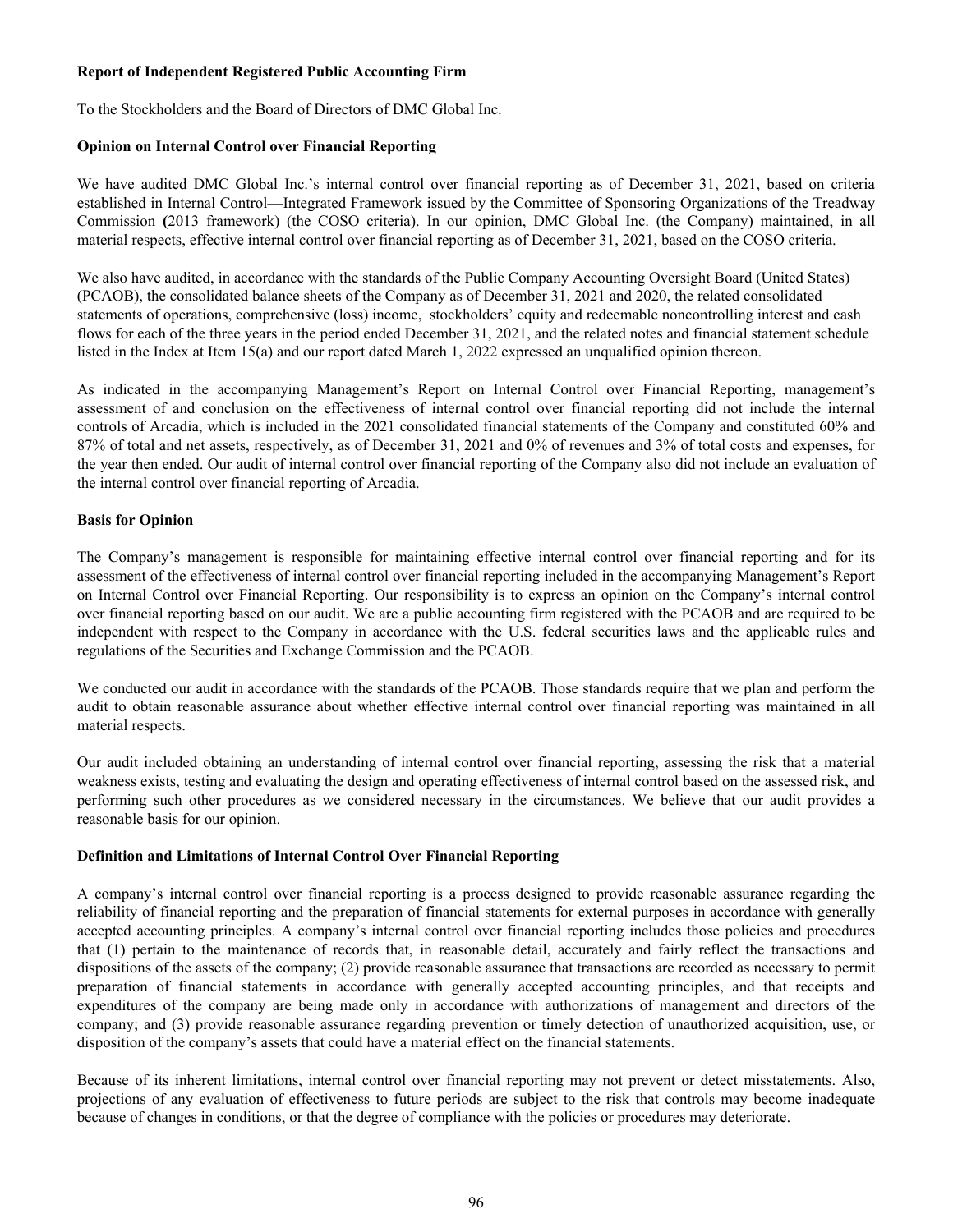/s/ Ernst & Young LLP

Denver, Colorado March 1, 2022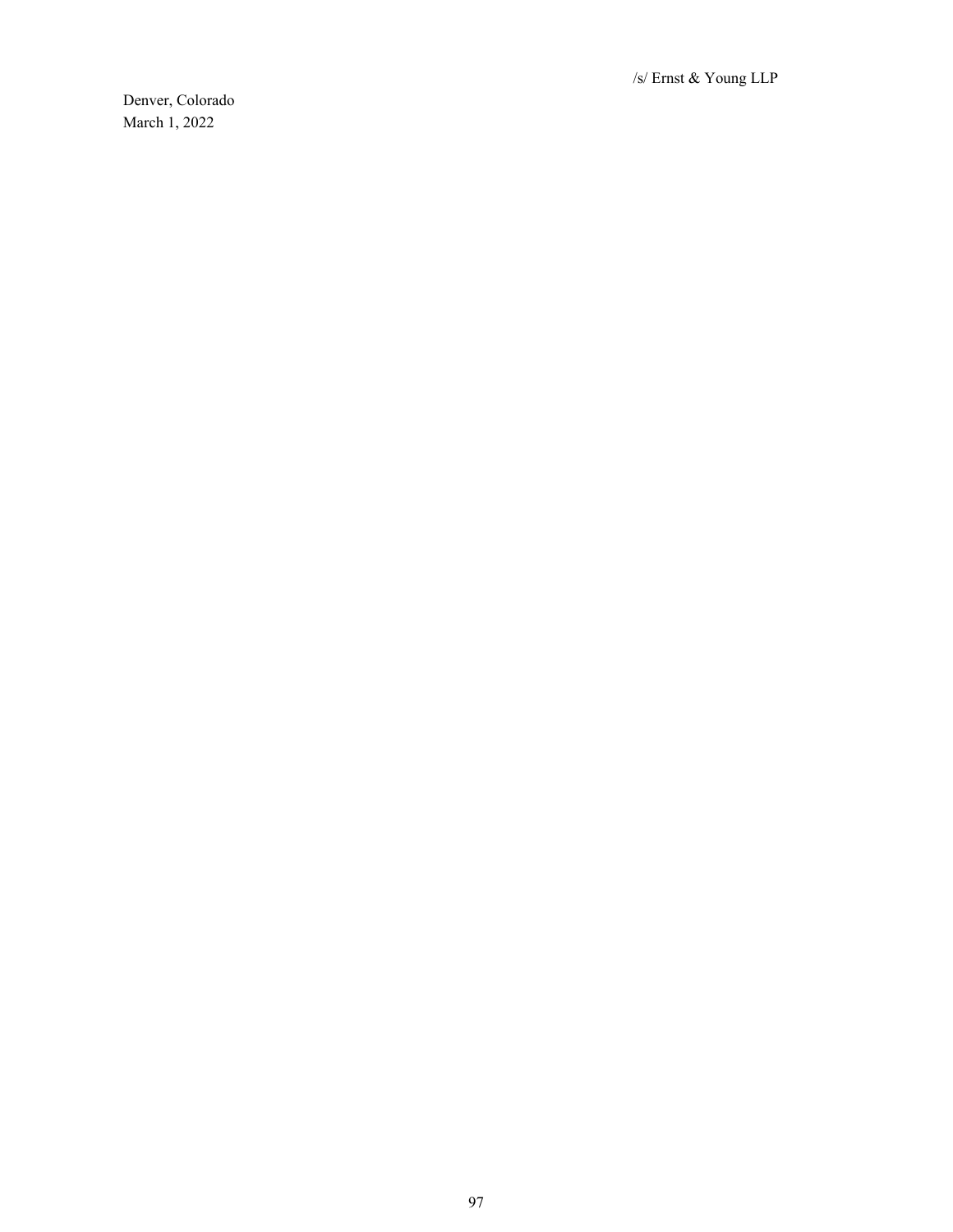# **ITEM 9B. Other Information**

Not applicable.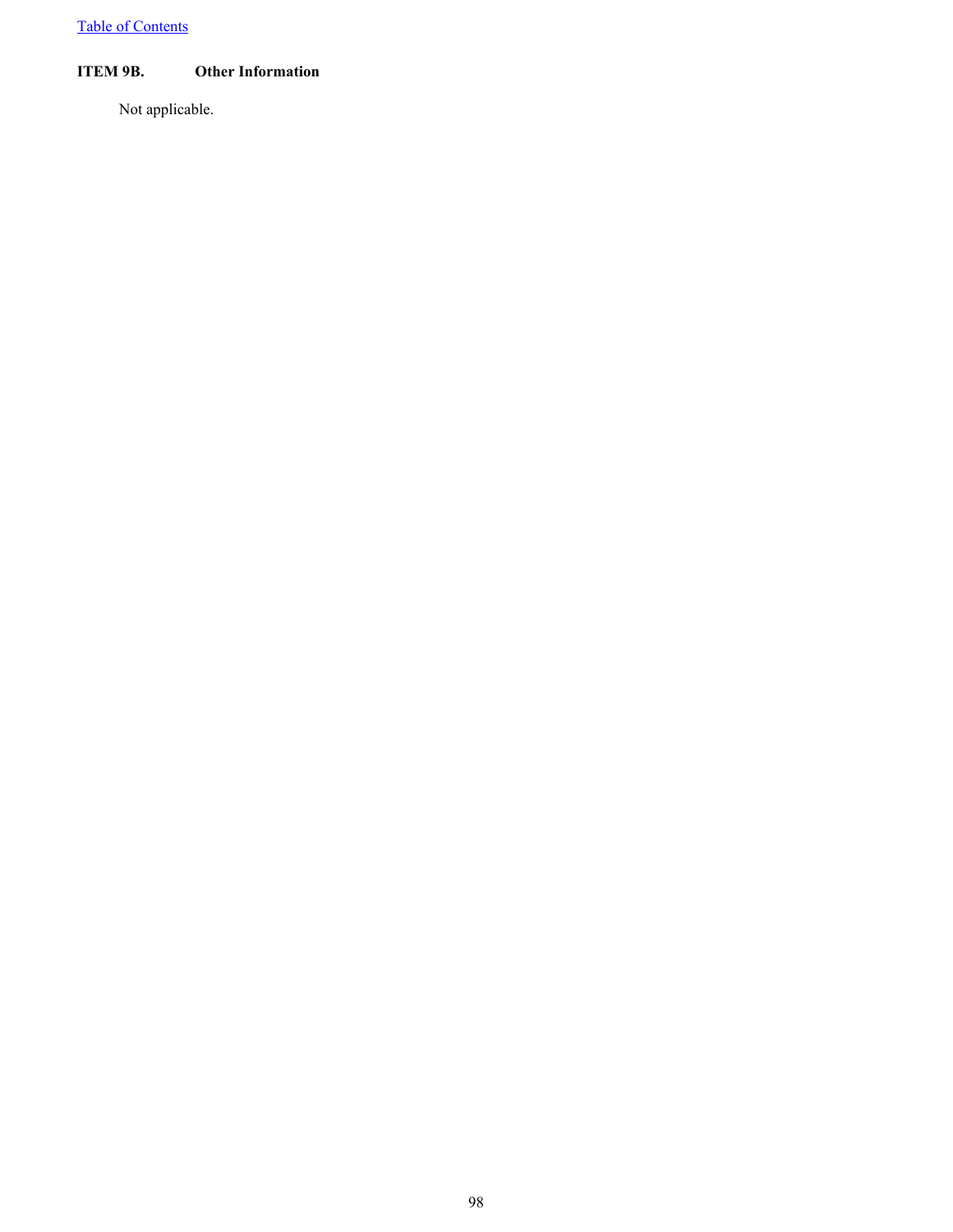# **PART III**

# **ITEM 10. Directors, Executive Officers and Corporate Governance**

Item 10 incorporates information by reference to our Proxy Statement for the 2022 Annual Meeting of Stockholders, which is expected to be filed with the SEC within 120 days of the close of fiscal year 2021.

# **ITEM 11. Executive Compensation**

Item 11 incorporates information by reference to our Proxy Statement for the 2022 Annual Meeting of Stockholders, which is expected to be filed with the SEC within 120 days of the close of fiscal year 2021.

### **ITEM 12. Security Ownership of Certain Beneficial Owners and Management and Related Stockholder Matters**

Item 12 incorporates information by reference to our Proxy Statement for the 2022 Annual Meeting of Stockholders, which is expected to be filed with the SEC within 120 days of the close of fiscal year 2021.

For information regarding securities authorized for issuance under our equity compensation plans see the Proxy Statement for our 2022 Annual Meeting of Shareholders, which information is incorporated herein by reference.

## **ITEM 13. Certain Relationships and Related Transactions, and Director Independence**

Item 13 incorporates information by reference to our Proxy Statement for the 2022 Annual Meeting of Stockholders, which is expected to be filed with the SEC within 120 days of the close of fiscal year 2021.

### **ITEM 14. Principal Accounting Fees and Services**

Item 14 incorporates information by reference to our Proxy Statement for the 2022 Annual Meeting of Stockholders, which is expected to be filed with the SEC within 120 days of the close of fiscal year 2021.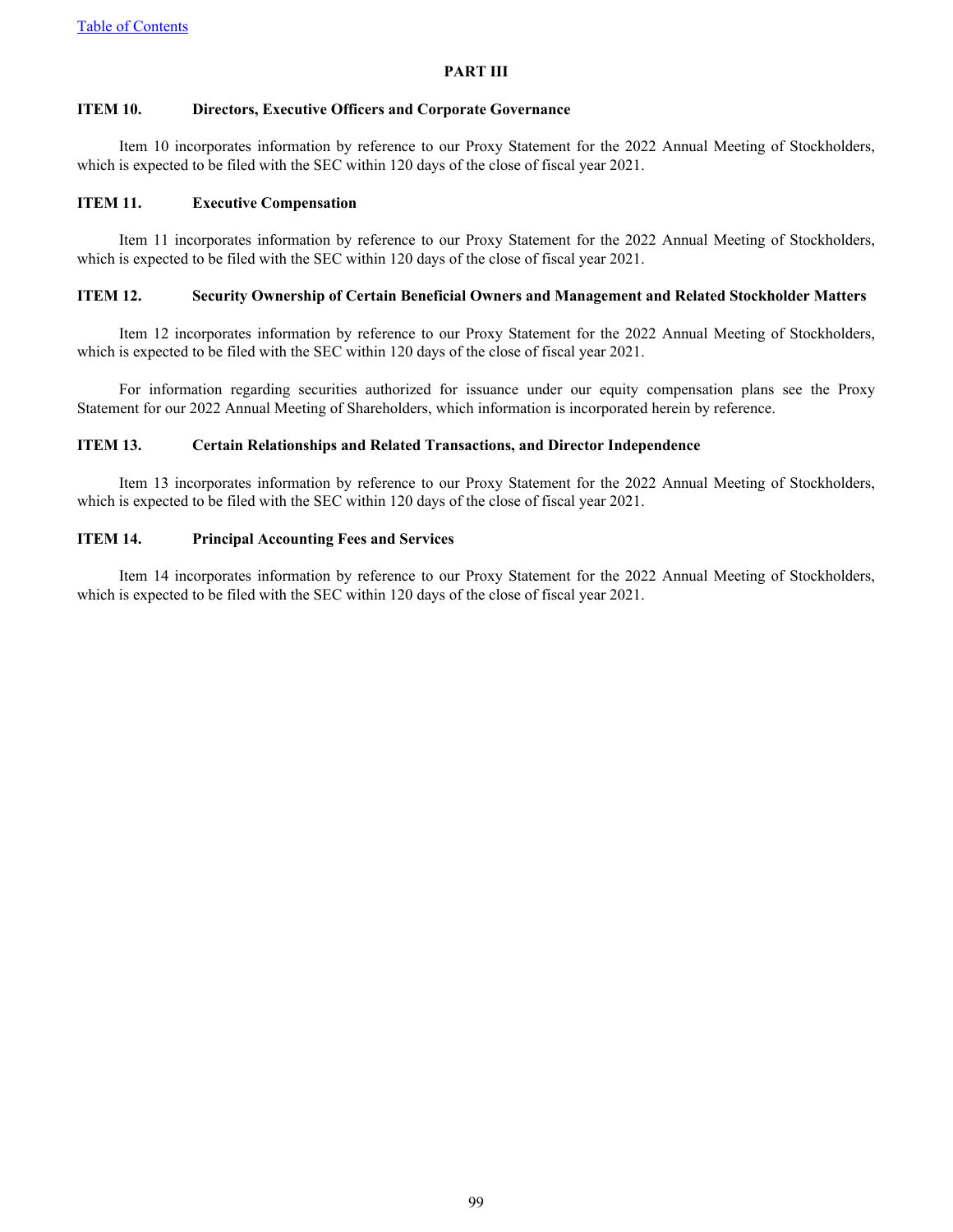# **PART IV**

# **ITEM 15. Exhibits and Financial Statement Schedules**

# (a)(1) **Financial Statements**

See Index to Financial Statements in Item 8 of this Annual Report on Form 10-K, which is incorporated herein by reference.

# (a)(2) **Financial Statement Schedules**

See Schedule II beginning on page [104](#page-106-0) of this Annual Report on Form 10-K.

# (a)(3) **Exhibits**

Exhibit

| Number | Description                                                                                                                                                                                                                                                                                                                                                                 |
|--------|-----------------------------------------------------------------------------------------------------------------------------------------------------------------------------------------------------------------------------------------------------------------------------------------------------------------------------------------------------------------------------|
| 1.1    | Equity Distribution Agreement by and between the Company and KeyBanc Capital Markets Inc., dated as of<br>October 22, 2020 (incorporated by reference to Exhibit 1.1 to the Company's Current Report on Form 8-K<br>filed with the Commission on October 22, 2020).                                                                                                         |
| 3.1    | Amended and Restated Certificate of Incorporation of the Company (incorporated by reference to Exhibit 4.1)<br>to the Company's Current Report on Form 8-K filed with the Commission on November 4, 2016).                                                                                                                                                                  |
| 3.2    | Amended and Restated Bylaws of the Company (incorporated by reference to Exhibit 3.4 to the Company's<br>Current Report on Form 8-K filed with the Commission on August 27, 2018).                                                                                                                                                                                          |
| 4.1    | Description of Common Stock (incorporated by reference to Exhibit 4.1 to the Company's Annual Report on<br>Form 10-K filed with the Commission on February 24, 2020).                                                                                                                                                                                                       |
| 10.1   | Credit Agreement dated as of December 23, 2021, by and among the Company, the borrowers party thereto,<br>the guarantors party thereto, the Lenders party thereto, and KeyBank National Association, as administrative<br>agent. (incorporated by reference to Exhibit 10.1 to the Company's Current Report on Form 8-K filed with<br>the Commission on December 28, 2021). |
| 10.2   | Amended and Restated Limited Liability Company Agreement of Arcadia Products, LLC, dated December<br>23, 2021, by and among Arcadia Products, LLC, DMC Global Inc., DMC Korea, Inc., and New Arcadia<br>Holdings, Inc. (incorporated by reference to Exhibit 10.2 to the Company's Current Report of Form 8-K filed<br>with the Commission on December 28, 2021).           |
| 10.3   | Executive Employment Agreement, dated December 23, 2021, by and among James Schladen, DMC Global<br>Inc. and Arcadia Products, LLC. (incorporated by reference to Exhibit 10.3 to the Company's Current Report<br>of Form 8-K filed with the Commission on December 28, 2021).                                                                                              |
| 10.4   | Restrictive Covenant Agreement, dated December 23, 2021, by and among James Schladen and Victoria<br>Schladen, individually and as trustees of the Schladen Family Trust, Arcadia Products, LLC and DMC<br>Global Inc. (incorporated by reference to Exhibit 10.4 to the Company's Current Report of Form 8-K filed<br>with the Commission on December 28, 2021).           |
| 10.5   | Promissory Note, dated December 23, 2021, issued by Synergex Group LLC, trustee of the Munera Family<br>ESBT to DMC Global Inc. (incorporated by reference to Exhibit 10.5 to the Company's Current Report of<br>Form 8-K filed with the Commission on December 28, 2021).                                                                                                  |
| 10.6   | Management Services Agreement, dated December 23, 2021, between Arcadia Products, LLC and DMC<br>Global Inc. (incorporated by reference to Exhibit 10.6 to the Company's Current Report of Form 8-K filed<br>with the Commission on December 28, 2021).                                                                                                                     |
| 10.7   | Consulting Services Agreement, dated December 23, 2021, between Synergex Group LLC, trustee of the<br>Munera Family ESBT to DMC Global Inc. (incorporated by reference to Exhibit 10.7 to the Company's<br>Current Report of Form 8-K filed with the Commission on December 28, 2021).                                                                                      |
| 10.8   | Equity Purchase Agreement, dated December 16, 2021, by and among DMC Global Inc., Arcadia, Inc., New<br>Arcadia Holdings, Inc. and each of the shareholders of Arcadia named therein. (incorporated by reference to<br>Exhibit 10.1 to the Company's Current Report of Form 8-K filed with the Commission on December 21,<br>$2021$ ).                                      |
| 10.9   | Employment Agreement, dated as of March 1, 2013, by and between the Company and Kevin Longe<br>(incorporated by reference to Exhibit 10.2 to the Company's Form 10-K filed with the Commission on March<br>$14, 2013$ . *                                                                                                                                                   |
| 10.10  | Employment Offer Letter dated February 23, 2014, from the Company to Michael L. Kuta (incorporated by<br>reference to Exhibit 10.1 to the Company's Current Report on Form 8-K filed with the Commission on<br>March 31, 2014). *                                                                                                                                           |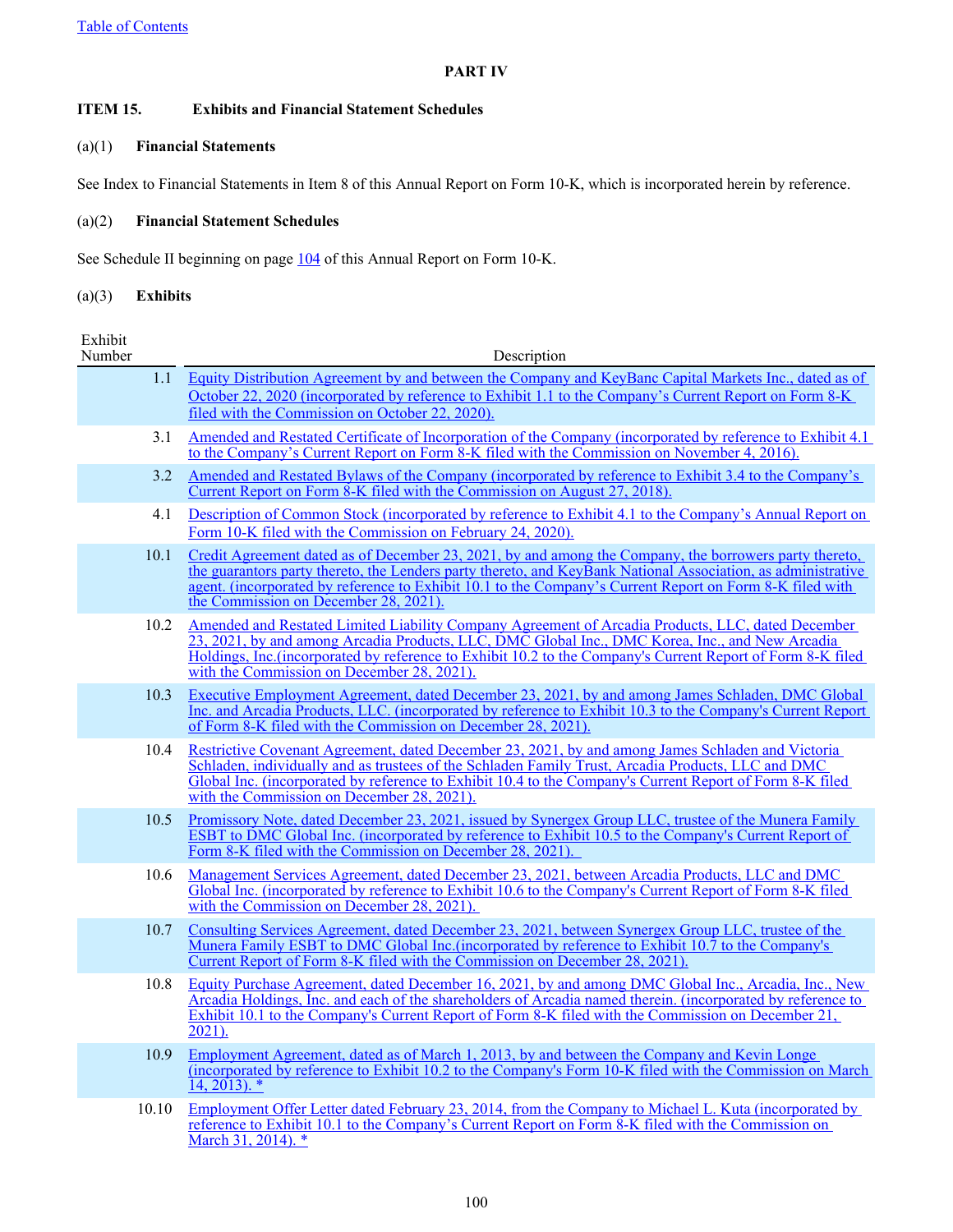| Exhibit<br>Number | Description                                                                                                                                                                                                                                                            |
|-------------------|------------------------------------------------------------------------------------------------------------------------------------------------------------------------------------------------------------------------------------------------------------------------|
| 10.11             | Employment Agreement dated July 26, 2013, from the Company to Ian Grieves (incorporated by reference to                                                                                                                                                                |
|                   | Exhibit 10.7 to the Company's Form 10-K filed with the Commission on March 9, 2017). *                                                                                                                                                                                 |
| 10.12             | Employment Offer Letter dated July 17, 2016, from the Company to Michelle H. Shepston (incorporated by<br>reference to Exhibit 10.8 to the Company's Form 10-K filed with the Commission on March 9, 2017).                                                            |
| 10.13             | Employment Agreement dated July 24, 2020 from the Company to Antoine Nobili. (incorporate by reference<br>to Exhibit 10.10 to the Company's Form 10-K filed with the Commission on February 22, 2021).                                                                 |
| 10.14             | Performance-Based Plan (incorporated by reference to Exhibit 10.3 to the Company's Form 8-K filed with<br>the Commission on May 24, 2013). $*$                                                                                                                         |
| 10.15             | Amended and Restated Nonqualified Deferred Compensation Plan. (incorporated by reference to Exhibit<br>10.13 to the Company's Form 10-K filed with the Commission on March 8, 2018) *                                                                                  |
| 10.16             | 2016 Omnibus Incentive Plan dated November 4, 2016 (incorporated by reference to Exhibit 10.1 to the<br>Company's Current Report on Form 8-K filed with the Commission on November 4, 2016).                                                                           |
| 10.17             | Form of Executive Officer Restricted Stock Award Agreement under 2016 Omnibus Incentive Plan<br>(incorporated by reference to Exhibit 10.16 to the Company's Form 10-K filed with the Commission on<br>March 9, 2017). *                                               |
| 10.18             | Form of Director Restricted Stock Award Agreement under 2016 Omnibus Incentive Plan. (incorporated by<br>reference to Exhibit 10.18 to the Company's Form 10-K filed with the Commission on March 8, 2018)                                                             |
| 10.19             | Form of Executive Officer Restricted Stock Unit Agreement under 2016 Omnibus Incentive Plan<br>(incorporated by reference to Exhibit 10.17 to the Company's Form 10-K filed with the Commission on<br>March 9, 2017). *                                                |
| 10.20             | Form of Executive Officer Performance Unit Agreement under 2016 Omnibus Incentive Plan.*                                                                                                                                                                               |
| 10.21             | Form of Indemnification Agreement (incorporated by reference to Exhibit 10.4 to the Company's Form 8-K<br>filed with the Commission on January 24, 2011).                                                                                                              |
| 10.22             | Sublease for Dunbar, Pennsylvania clad metal shooting site dated December 16, 2000 by and between<br>Mypodiamond, Inc. and the Company. (incorporated by reference to Exhibit 10.22 to the Company's Form<br>10-K filed with the Commission on March 8, 2018)          |
| 10.23             | License Agreement dated July 29, 2008 by and between Coolspring Stone Supply Company, Inc. ("CSSC")                                                                                                                                                                    |
|                   | and the Company. (incorporated by reference to Exhibit 10.23 to the Company's Form 10-K filed with the<br>Commission on March 8, 2018)                                                                                                                                 |
| 10.24             | First Amendment to License Agreement dated September 24, 2012 by and between CSSC and the Company.<br>(incorporated by reference to Exhibit 10.24 to the Company's Form 10-K filed with the Commission on<br>March 8, 2018)                                            |
| 10.25             | Second Amendment to License Agreement dated March 31, 2018 by and between CSSC and the Company.                                                                                                                                                                        |
| 10.26             | Risk Allocation, Consulting and Services Agreement dated April 1, 2008 by and between Snoddy<br><u>Management, Inc. ("SMI") and the Company. (incorporated by reference to Exhibit 10.25 to the Company's</u><br>Form 10-K filed with the Commission on March 8, 2018) |
| 10.27             | First Amendment to Risk Allocation, Consulting and Services Agreement dated September 24, 2012 by and<br>between SMI and the Company. (incorporated by reference to Exhibit 10.26 to the Company's Form 10-K<br>filed with the Commission on March 8, 2018)            |
| 10.28             | Second Amendment to Risk Allocation, Consulting and Services Agreement dated March 31, 2018 by and<br>between SMI and the Company.                                                                                                                                     |
| 10.29             | Company's Employee Stock Purchase Plan, as amended (incorporated by reference from Appendix A to the<br>Company's Definitive Proxy Statement filed April 5, 2017, relating to the Company's 2017 Annual Meeting<br>of Stockholders).*                                  |
| 10.30             | Lease Agreement for Broomfield, Colorado office space dated August 20, 2018 between Semaho, Inc. and<br>the Company (incorporated by reference to Exhibit 10.28 to the Company's Form 10-Q filed on October 25,<br>$2018$ ).                                           |
| 21.1              | Subsidiaries of the Company.                                                                                                                                                                                                                                           |
| 23.1              | Consent of Ernst & Young LLP, Independent Registered Public Accounting Firm.                                                                                                                                                                                           |
| 31.1              | Certification of the President and Chief Executive Officer pursuant to 17 CFR 240.13a-14(a) or 17 CFR<br>240.15d-14(a), as adopted pursuant to Section 302 of the Sarbanes-Oxley Act of 2002.                                                                          |
| 31.2              | Certification of the Chief Financial Officer pursuant to 17 CFR 240.13a-14(a) or 17 CFR 240.15d-14(a), as<br>adopted pursuant to Section 302 of the Sarbanes-Oxley Act of 2002.                                                                                        |
| 32.1              | Certification of the President and Chief Executive Officer pursuant to 18 U.S.C. Section 1350, as adopted<br>pursuant to Section 906 of the Sarbanes-Oxley Act of 2002.                                                                                                |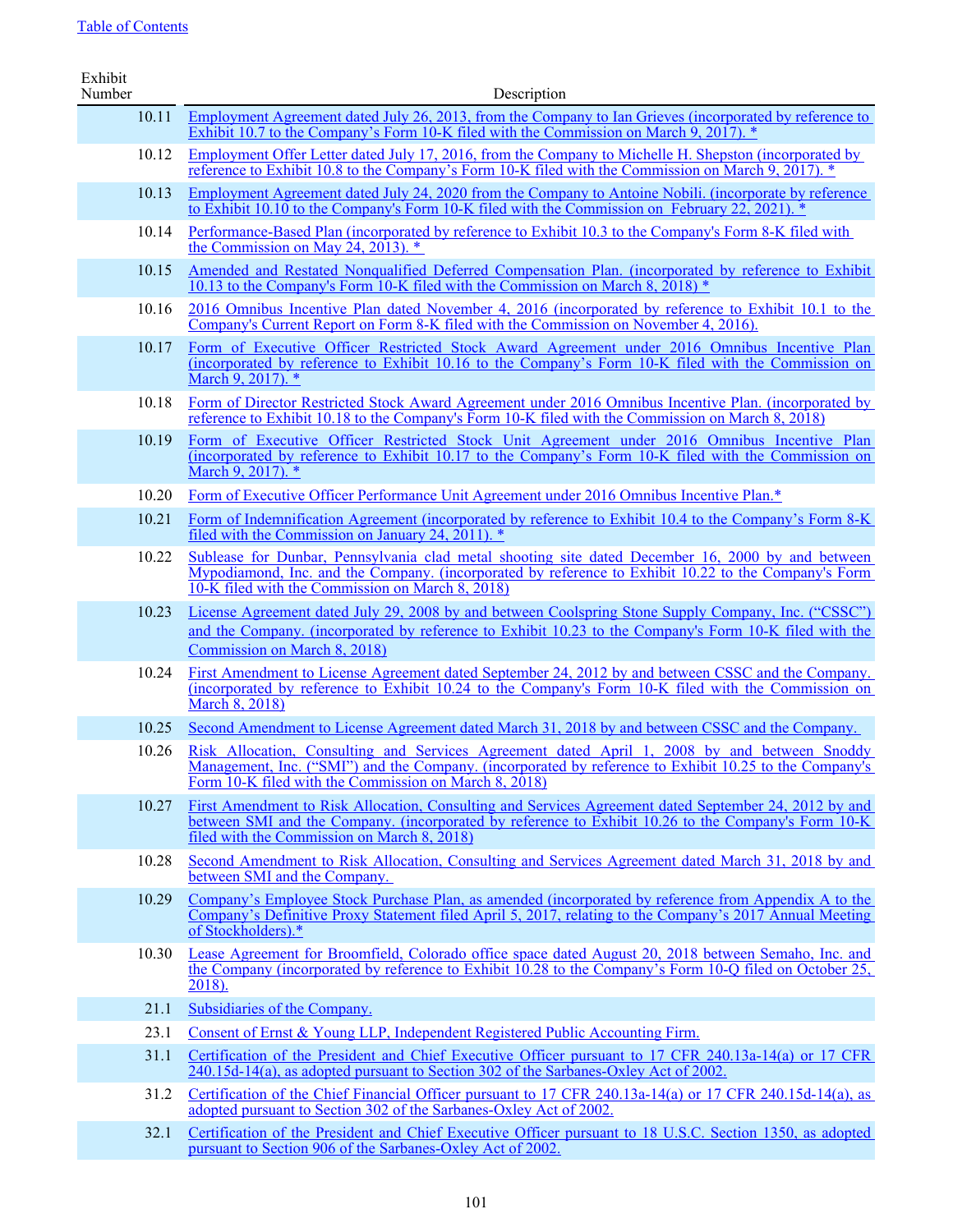| Exhibit<br>Number |     | Description                                                                                                                                                                                                                                                                                                                                                                                                                                                                                                     |
|-------------------|-----|-----------------------------------------------------------------------------------------------------------------------------------------------------------------------------------------------------------------------------------------------------------------------------------------------------------------------------------------------------------------------------------------------------------------------------------------------------------------------------------------------------------------|
|                   |     | 32.2 Certification of the Chief Financial Officer pursuant to 18 U.S.C. Section 1350, as adopted pursuant to<br>Section 906 of the Sarbanes-Oxley Act of 2002.                                                                                                                                                                                                                                                                                                                                                  |
|                   | 101 | The following materials from the Annual Report on Form 10-K of DMC Global Inc. For the year ended<br>December 31, 2015, formatted in XBRL (eXtensible Business Reporting Language): (i) the Consolidated<br>Balance Sheets, (ii) the Consolidated Statements of Operations, (iii) the Consolidated Statements of<br>Comprehensive Income, (iv) the Consolidated Statement of Stockholders' Equity, (v) the Consolidated<br>Statements of Cash Flows, and (vi) the Notes to Consolidated Financial Statements.** |
|                   |     |                                                                                                                                                                                                                                                                                                                                                                                                                                                                                                                 |

\* Management contract or compensatory plan or arrangement.

\*\* Pursuant to Rule 406T of Regulation S-T, the Interactive Data Files on Exhibit 101 hereto are deemed not filed or part of a registration statement or prospectus for purposes of Sections 11 or 12 of the Securities Act of 1933, as amended, are deemed not filed for purposes of Section 18 of the Securities and Exchange Act of 1934, as amended, and otherwise are not subject to liability under those sections.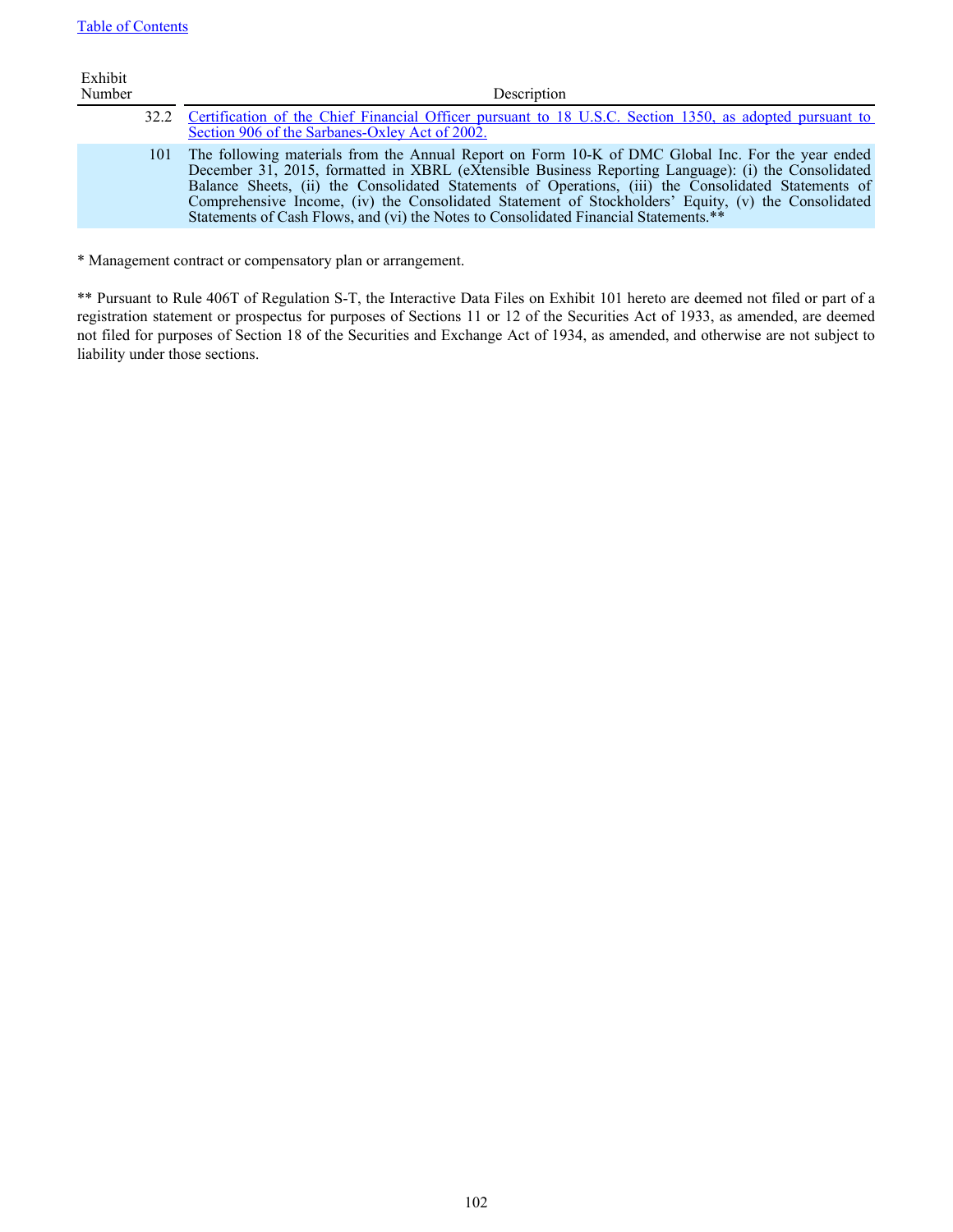# **SIGNATURES**

Pursuant to the requirements of Section 13 or 15(d) of the Securities Exchange Act of 1934, the Company has duly caused this report to be signed on its behalf by the undersigned, thereunto duly authorized.

# **DMC Global Inc.**

March 1, 2022 By: /s/ Michael Kuta

Michael Kuta Chief Financial Officer

Pursuant to the requirements of the Securities Exchange Act of 1934, this report has been signed below by the following persons on behalf of the Company and in the capacities and on the dates indicated.

| <b>SIGNATURE</b>          | <b>TITLE</b>                                       | <b>DATE</b>   |  |
|---------------------------|----------------------------------------------------|---------------|--|
|                           |                                                    |               |  |
| /s/ Kevin T. Longe        | President and Chief Executive Officer and Director | March 1, 2022 |  |
| Kevin T. Longe            | (Principal Executive Officer)                      |               |  |
|                           |                                                    |               |  |
| /s/ Michael Kuta          | <b>Chief Financial Officer</b>                     | March 1, 2022 |  |
| Michael Kuta              | (Principal Financial and Accounting Officer)       |               |  |
|                           |                                                    |               |  |
| /s/ David C. Aldous       | Chairman and Director                              | March 1, 2022 |  |
| David C. Aldous           |                                                    |               |  |
|                           |                                                    |               |  |
| /s/ Andrea E. Bertone     | Director                                           | March 1, 2022 |  |
| Andrea E. Bertone         |                                                    |               |  |
|                           |                                                    |               |  |
| /s/ Robert A. Cohen       | Director                                           | March 1, 2022 |  |
| Robert A. Cohen           |                                                    |               |  |
|                           |                                                    |               |  |
| /s/ Ruth I. Dreessen      | Director                                           | March 1, 2022 |  |
| Ruth I. Dreessen          |                                                    |               |  |
|                           |                                                    |               |  |
| /s/ Richard P. Graff      | Director                                           | March 1, 2022 |  |
| Richard P. Graff          |                                                    |               |  |
|                           |                                                    |               |  |
| /s/ Michael A. Kelly      | Director                                           | March 1, 2022 |  |
| Michael A. Kelly          |                                                    |               |  |
|                           |                                                    |               |  |
| /s/ Clifton Peter Rose    | Director                                           | March 1, 2022 |  |
| <b>Clifton Peter Rose</b> |                                                    |               |  |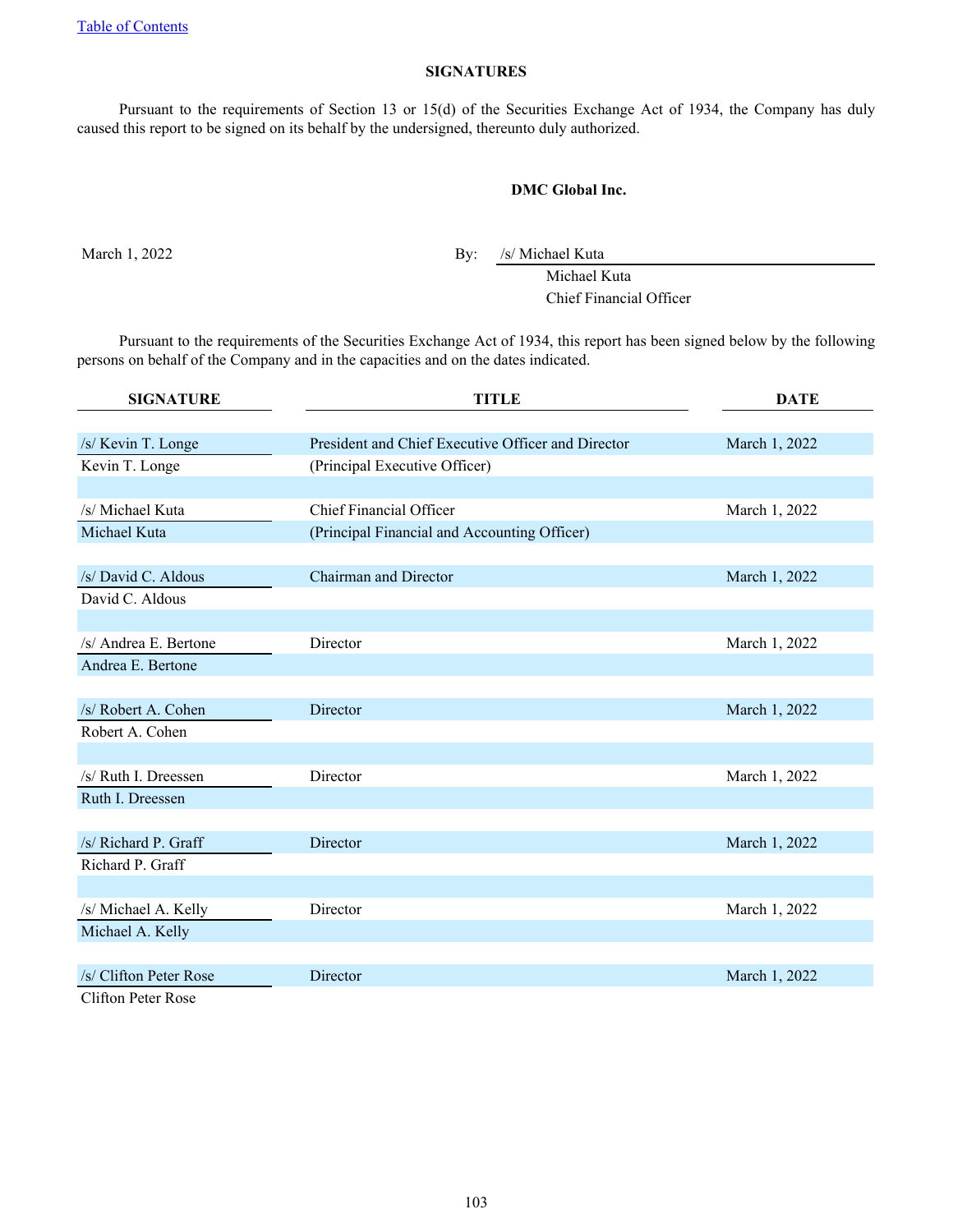# **DMC GLOBAL INC. INDEX TO SCHEDULE II AS OF DECEMBER 31, 2021**

<span id="page-106-0"></span>[Schedule II \(a\)](#page-107-0) [105](#page-107-0)

**PAGE**